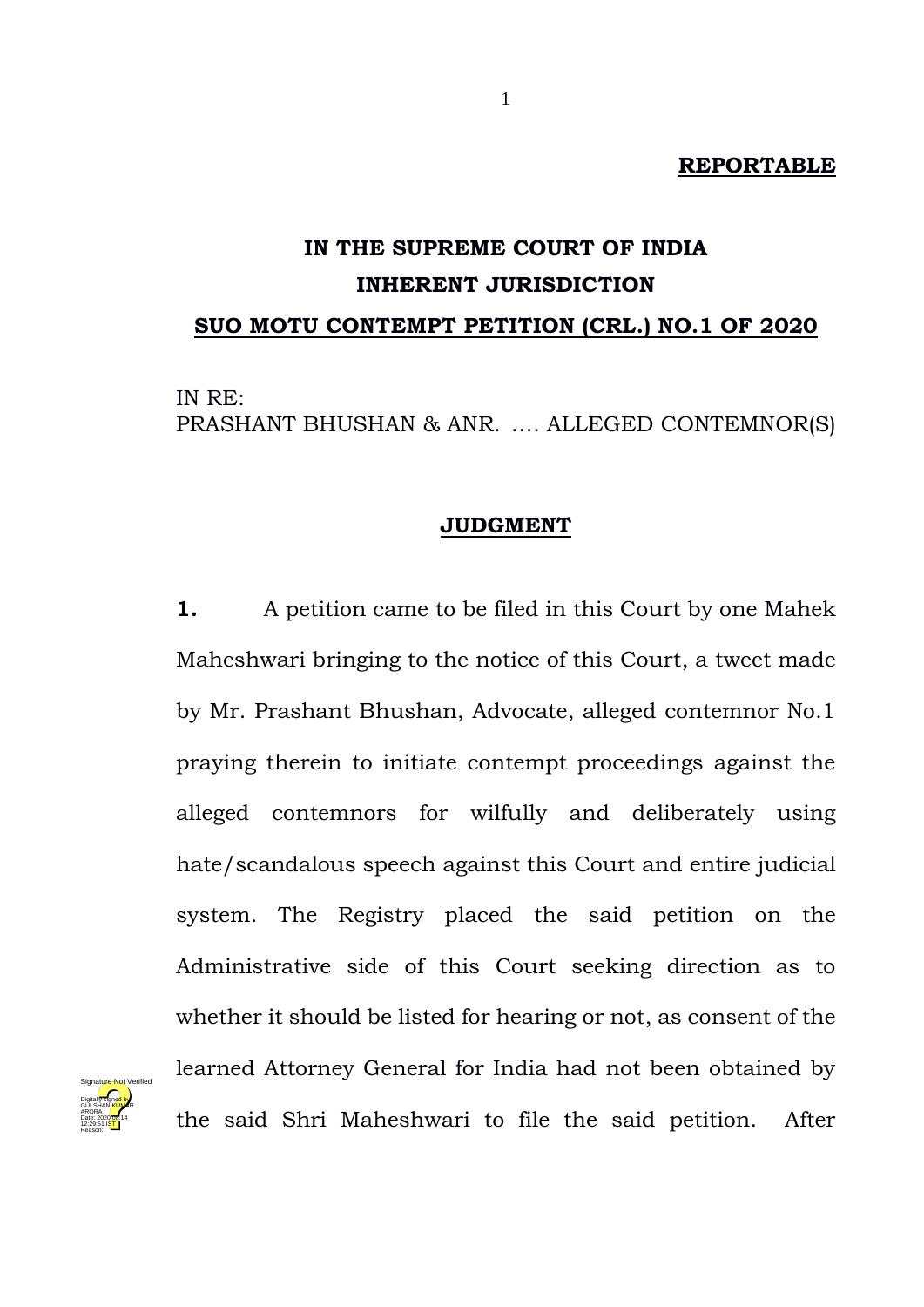examining the matter on the Administrative side, this court on the administrative side directed the matter to be listed on the Judicial side to pass appropriate orders. Accordingly, the petition was placed before us on 22.7.2020. On the said date, we passed the following order:

> "This petition was placed before us on the administrative side whether it should be listed for hearing or not as permission of the Attorney General for India has not been obtained by the petitioner to file this petition. After examining the matter on administrative side, we have directed the matter to be listed before the Court to pass appropriate orders. We have gone through the petition. We find that the tweet in question, made against the CJI, is to the following effect :-

> > "CJI rides a 50 Lakh motorcycle belonging to a BJP leader at Raj Bhavan Nagpur, without a mask or helmet, at a time when he keeps the SC in Lockdown mode denying citizens their fundamental right to access justice!"

Apart from that, another tweet has been published today in the Times of India which was made by Shri Prashant Bhushan on June 27, 2020, when he tweeted, "When historians in future look back at the last 6 years to see how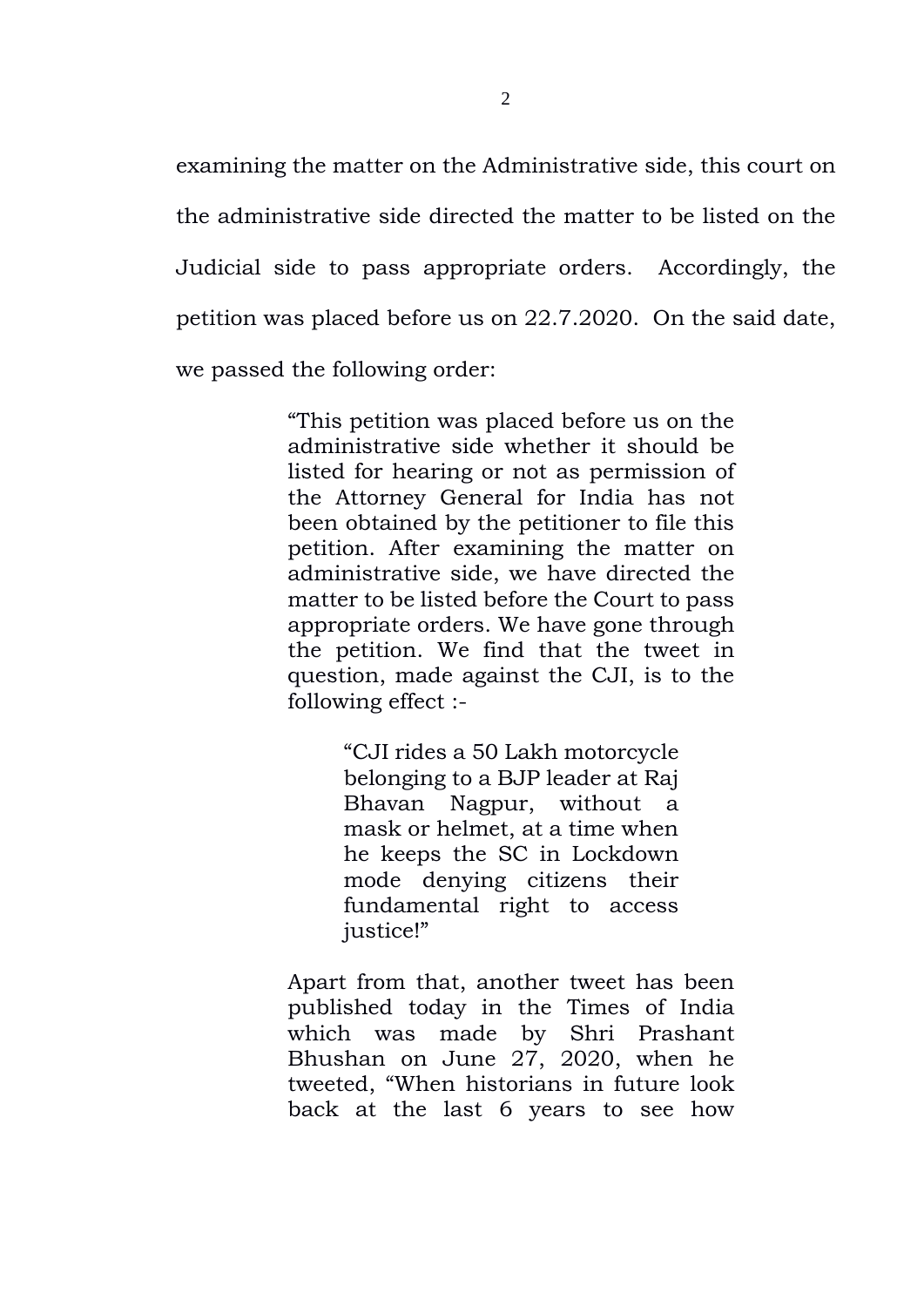democracy has been destroyed in India even without a formal Emergency, they will particularly mark the role of the Supreme Court in this destruction, & more particularly the role of the last 4  $C<sub>d</sub>$ IIs."

We are, prima facie, of the view that the aforesaid statements on Twitter have brought the administration of justice in disrepute and are capable of undermining the dignity and authority of the Institution of Supreme Court in general and the office of the Chief Justice of India in particular, in the eyes of public at large.

We take suo motu cognizance of the aforesaid tweet also apart from the tweet quoted above and suo motu register the proceedings.

We issue notice to the Attorney General for India and to Mr. Prashant Bhushan, Advocate also.

Shri Sajan Poovayya, learned senior counsel has appeared along with Mr. Priyadarshi Banerjee and Mr. Manu Kulkarni, learned counsel appearing on behalf of the Twitter, and submitted that the Twitter Inc., California , USA is the correct description on which the tweets were made by Mr. Prashant Bhushan. Let the reply be also filed by them.

List on 05.08.2020."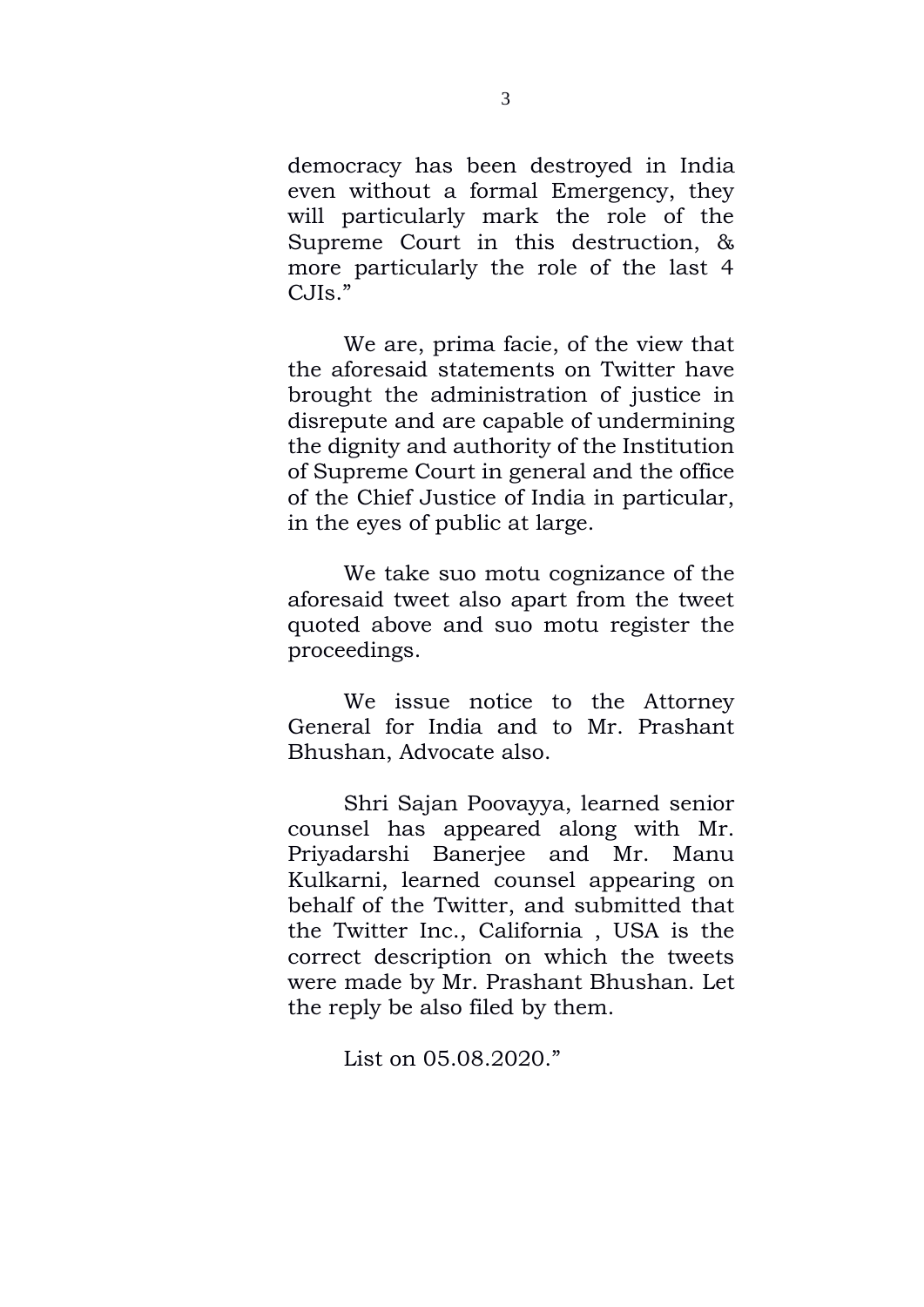**2.** In response to the notice issued by this Court, both the alleged contemnors have filed their respective affidavit-inreply. Mr. Prashant Bhushan, the alleged contemnor No.1, has filed a detailed affidavit running into 134 pages, which along with the Annexures runs into 463 pages.

**3.** The main contention of the alleged contemnor No.1 is, that insofar as the first tweet is concerned, it was made primarily to underline his anguish at the non-physical functioning of the Supreme Court for the last more than three months, as a result of which fundamental rights of citizens, such as those in detention, those destitute and poor, and others facing serious and urgent grievances were not being addressed or taken up for redressal. It is contended, that it was made to highlight the incongruity of the situation where the CJI on one hand keeps the court virtually in lockdown due to COVID fears, with hardly any cases being heard and those heard, also by an unsatisfactory process through video conferencing and on the other hand is seen in a public place with several people around him without a mask. It is his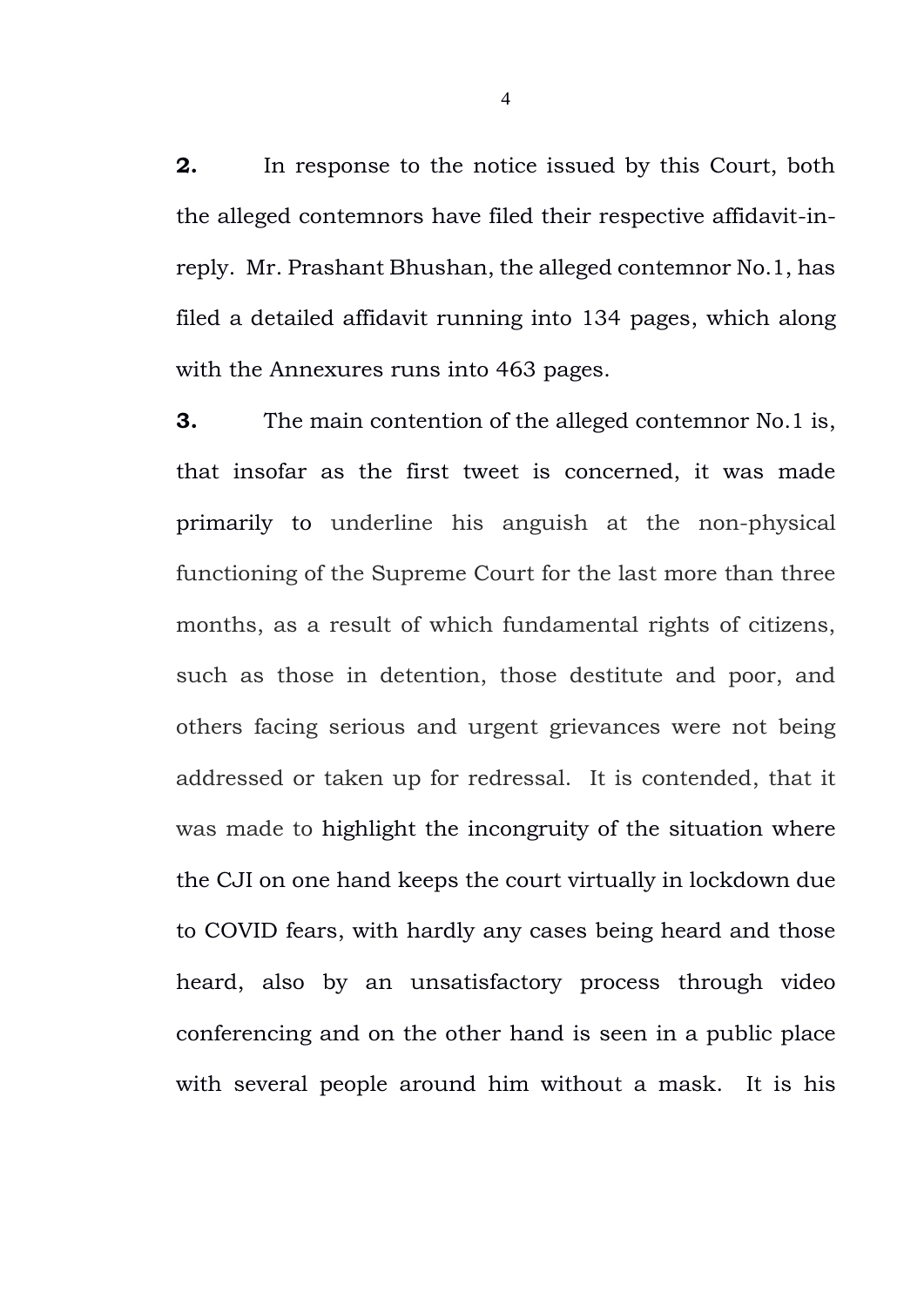submission, that expressing his anguish by highlighting the said incongruity and the attendant facts, the first tweet cannot be said to constitute contempt of court. It is submitted, that if it is regarded as a contempt, it would stifle free speech and would constitute an unreasonable restriction on the right of a citizen under Article l9(1)(a) of the Constitution.

**4.** Insofar as the second tweet dated 27.6.2020 is concerned, it is his submission, that the said tweet has three distinct elements, each of which is his bona fide opinion about the state of affairs in the country in the past six years and the role of the Supreme Court and in particular the role of the last 4 CJIs. It is submitted, that the first part of the tweet contains his considered opinion, that democracy has been substantially destroyed in India during the last six years. The second part is his opinion, that the Supreme Court has played a substantial role in allowing the destruction of the democracy and the third part is his opinion regarding the role of the last 4 Chief Justices in particular in allowing it. It is his submission, that such an expression of opinion, however outspoken, disagreeable or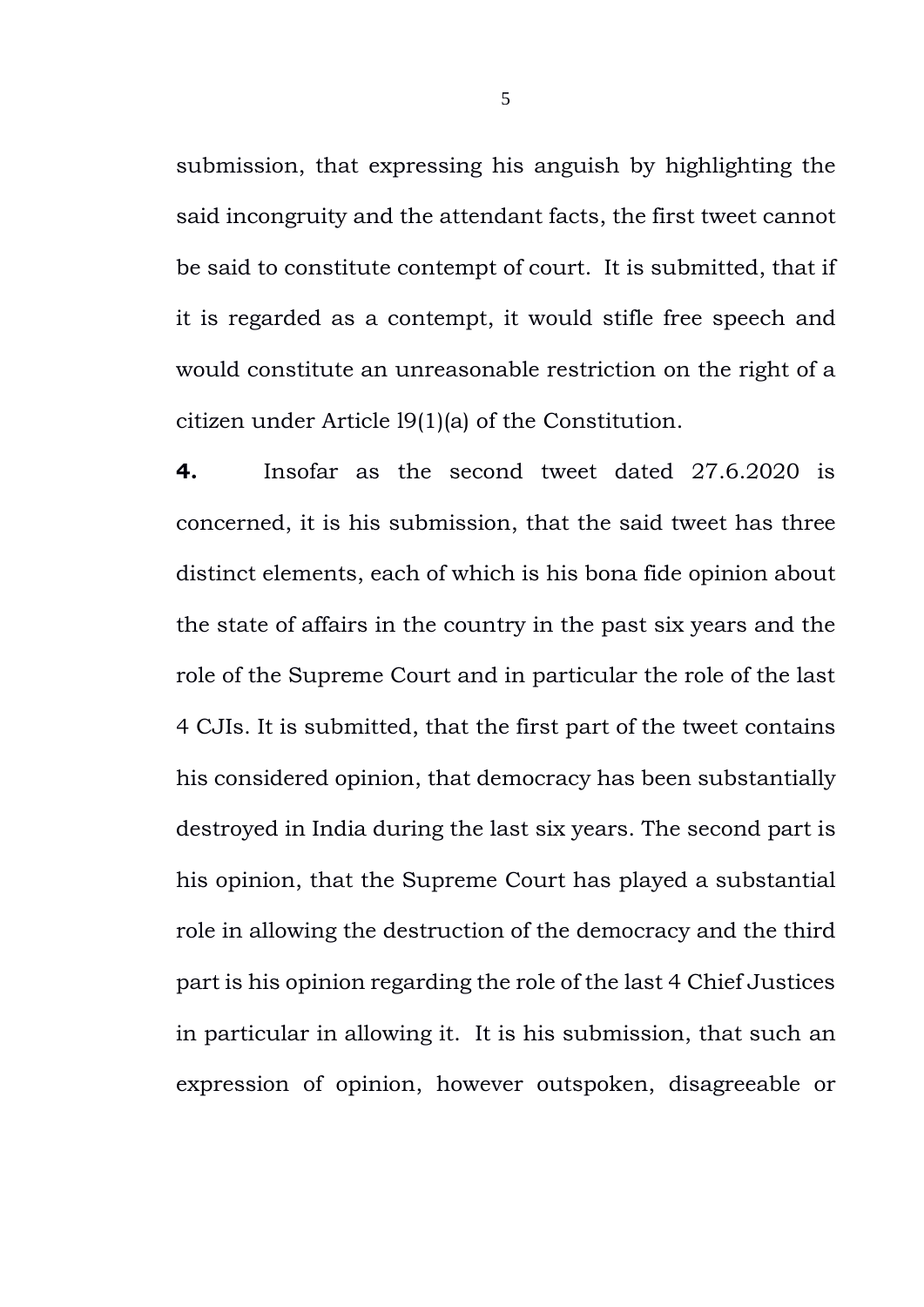however unpalatable to some, cannot constitute contempt of court. It is his contention, that it is the essence of a democracy that all institutions, including the judiciary, function for the citizens and the people of this country and they have every right to freely and fairly discuss the state of affairs of an institution and build public opinion in order to reform the institution.

**5.** It is further contended, that the Chief Justice is not the Supreme Court and that raising issues of concern regarding the manner in which a CJI conducts himself during court vacations, or raising issues of grave concern regarding the manner in which four CJIs have used, or failed to use, their powers as "Master of the Roster" to allow the spread of authoritarianism, majoritarianism, stifling of dissent, widespread political incarceration and so on, cannot and does not amount to "scandalising or lowering the authority of the court". It is submitted, that the Court cannot be equated with a Chief Justice, or even a succession of four CJIs. It is submitted, that to bona fide critique the actions of a CJI, or a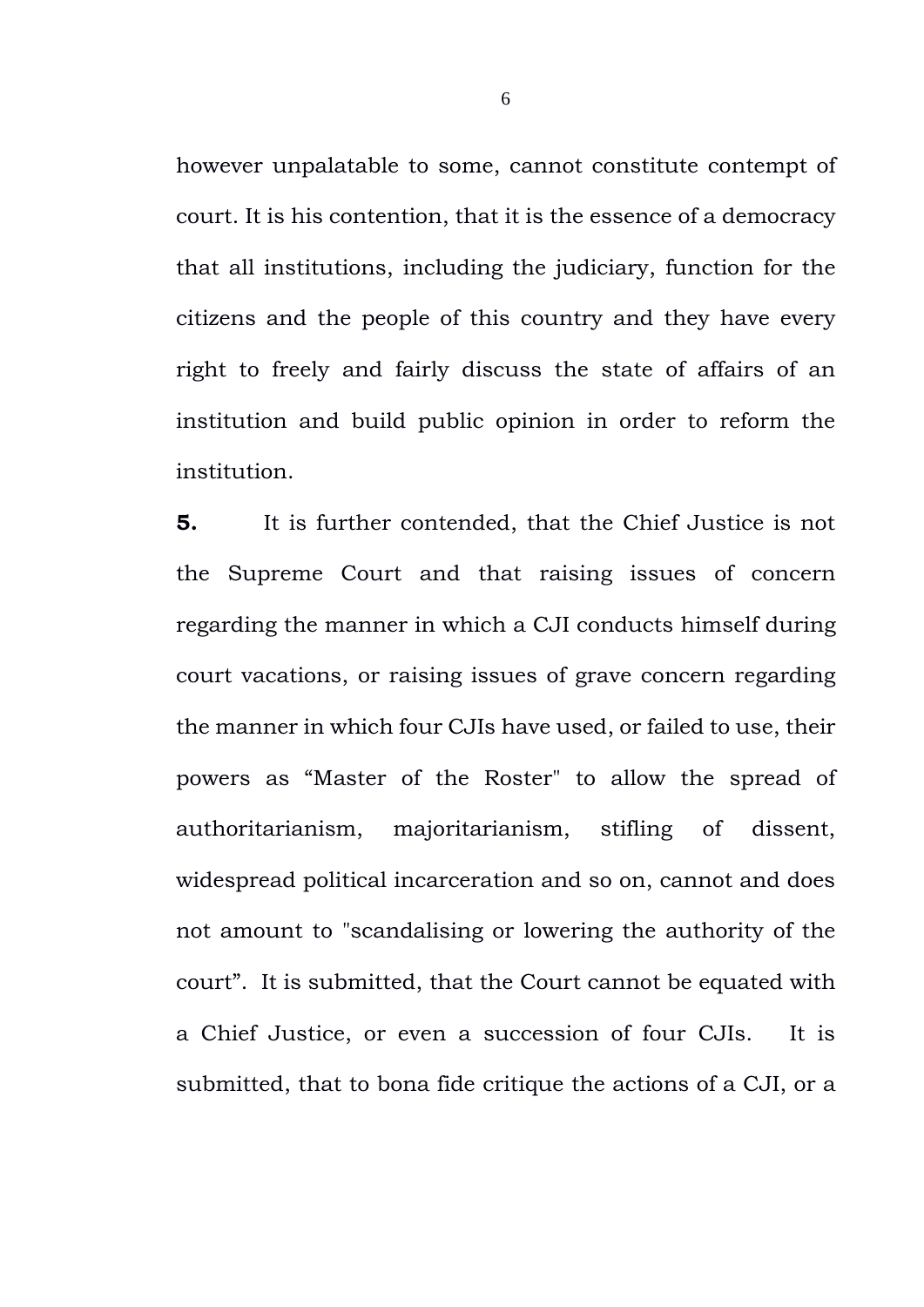succession of CJIs, cannot and does not scandalise the court, nor does it lower the authority of the Court. It is his submission, that to assume or suggest that the CJI is the Supreme Court and the Supreme Court is the CJI is to undermine the institution of the Supreme Court of India.

**6.** Insofar as alleged contemnor No.2, Twitter Inc. is concerned, in the affidavit-in-reply filed on its behalf it is stated, that it is a global website providing micro-blogging platform for self-expression of its users and to communicate. It is further stated, that the alleged contemnor No.2 has not authored or published the tweets in question and the same have been authored and published by alleged contemnor No.1. It is also submitted, that it is merely an 'intermediary' within the meaning as provided under the Information Technology Act, 2000 and thus is not the author or originator of the tweets posted on its platform. In this background it has been submitted, that the alleged contemnor No.2 has no editorial control on the tweets and merely acts as a display board. It is also submitted, that under section 79 of the Information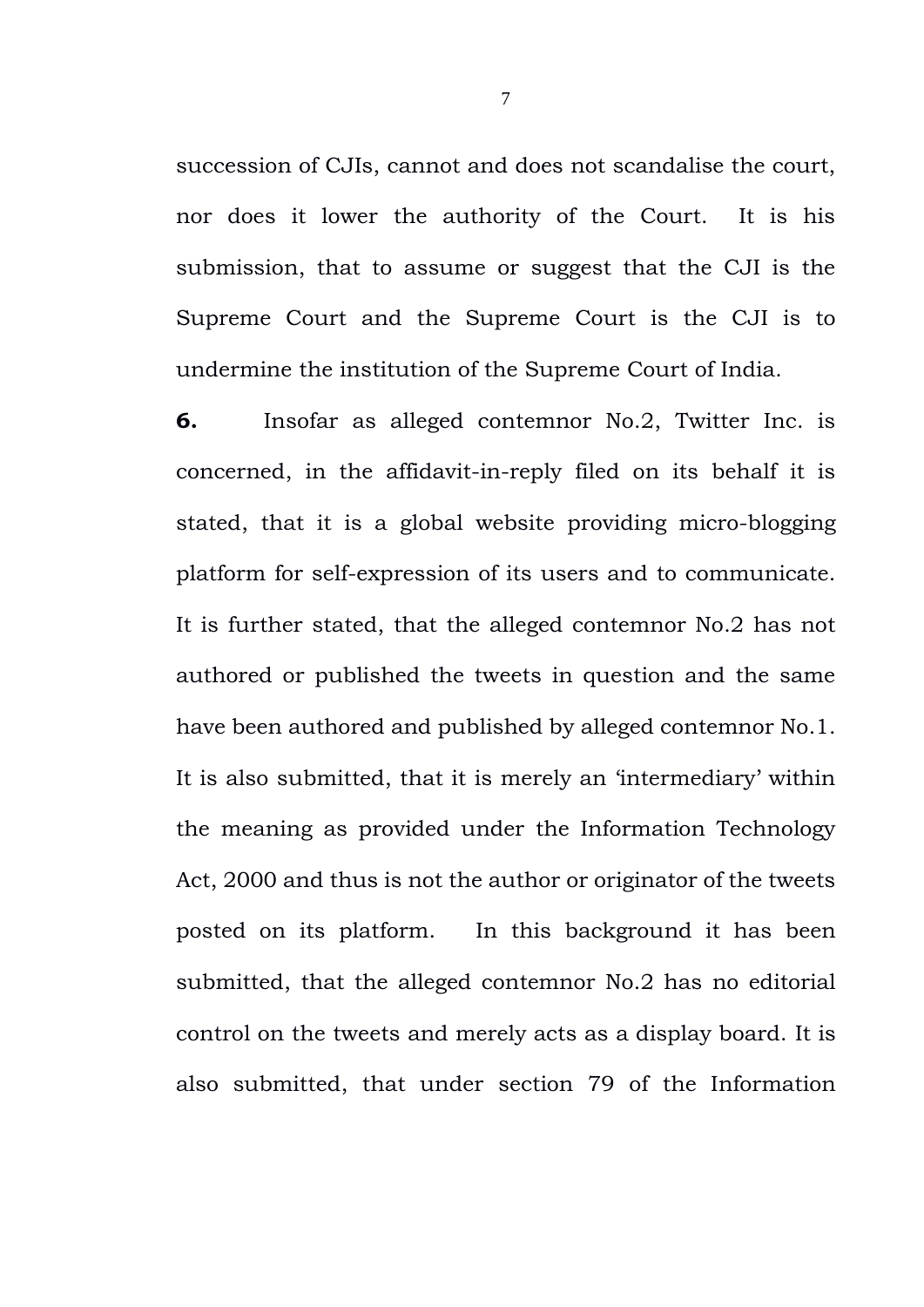Technology Act, 2000 the alleged contemnor no.2 has been provided safe harbour as an intermediary for any objectional posts on its platform posted by its users. It is lastly submitted, that to show its bonafides, the alleged contemnor No.2 after the order dated 22.07.2020 of this court, taking cognizance of the impugned tweets, blocked the access to the said tweets and disabled the same. In this premise it has been submitted, that alleged contemnor No.2 be discharged from the present proceedings.

**7.** We have extensively heard Shri Dushyant Dave, learned Senior Counsel appearing on behalf of the alleged Contemnor No.1 and Shri Sajan Poovayya, learned Senior Counsel appearing on behalf of the alleged contemnor No.2.

**8.** Shri Dave, learned Senior Counsel appearing on behalf of the alleged contemnor No.1 raised a preliminary objection. He submitted, that since the present proceedings are initiated on the basis of the petition filed by Mr. Maheshwari, the same cannot be treated as a suo motu contempt petition. He submitted, that unless there was a consent of the learned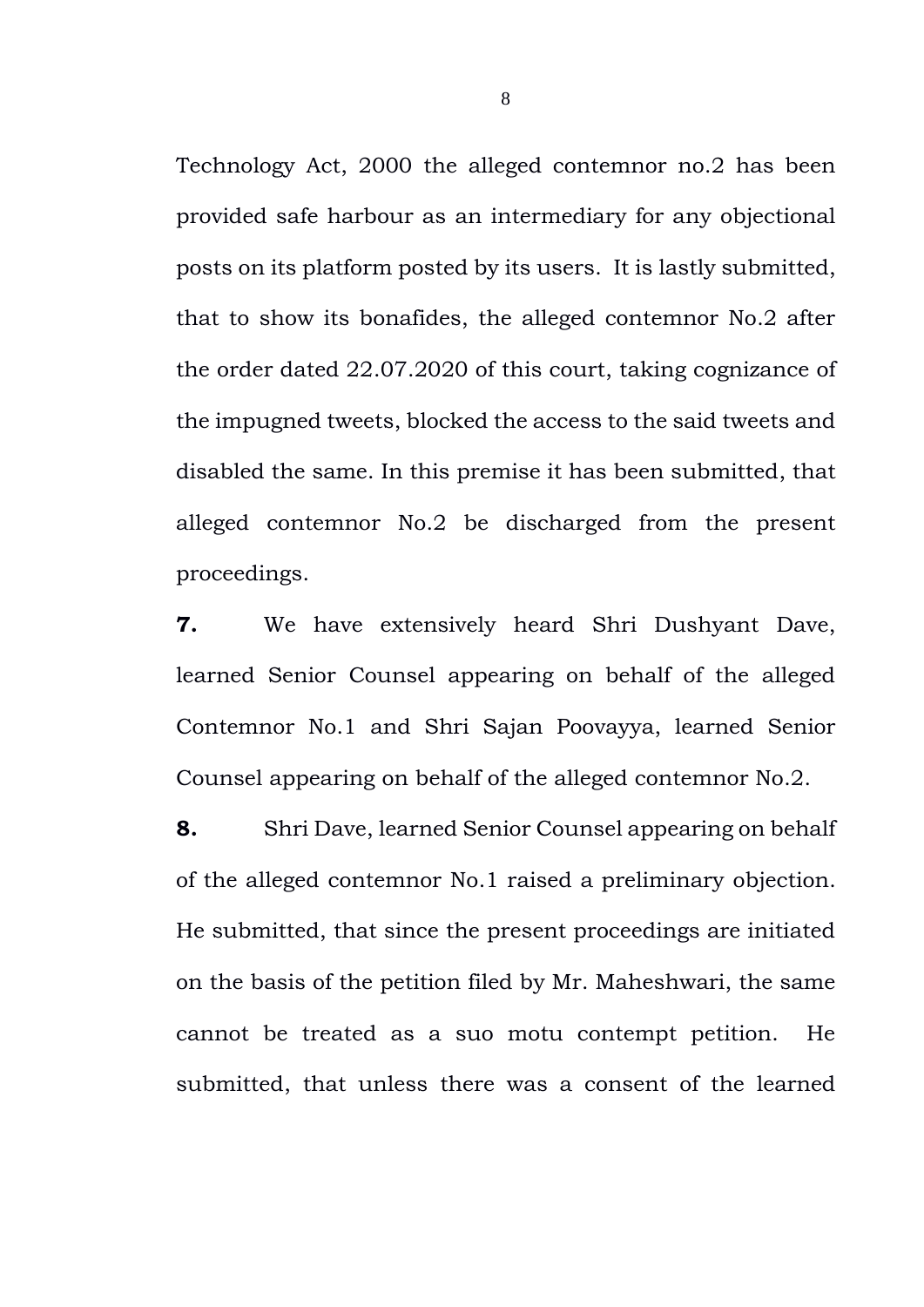Attorney General for India, the proceedings could not have been initiated on the basis of complaint of Mr. Maheshwari.

**9.** Relying on the definition of 'criminal contempt' as is found in the Contempt of Courts Act, 1971, Shri Dushyant Dave, learned Senior Counsel, submits, that the order issuing notice does not state that any act of the alleged contemnor No.1 scandalizes or tends to scandalize or lowers or tends to lower the authority of any Court. Neither does it mention, that any of his act prejudices or interferes or tends to interfere with, due course of any judicial proceeding or interferes or tends to interfere with, or obstructs or tends to obstruct, the administration of justice in any manner. He therefore submits, that, as such, the proceedings initiated by this Court cannot continue.

**10.** Relying on the judgment of the Constitution Bench of this Court in *Brahma Prakash Sharma and Others* vs. *The State of Uttar Pradesh1*, Shri Dave submits, that what should weigh with the Court is that, whether the reflection on

9

<sup>&</sup>lt;sup>1</sup> 1953 SCR 1169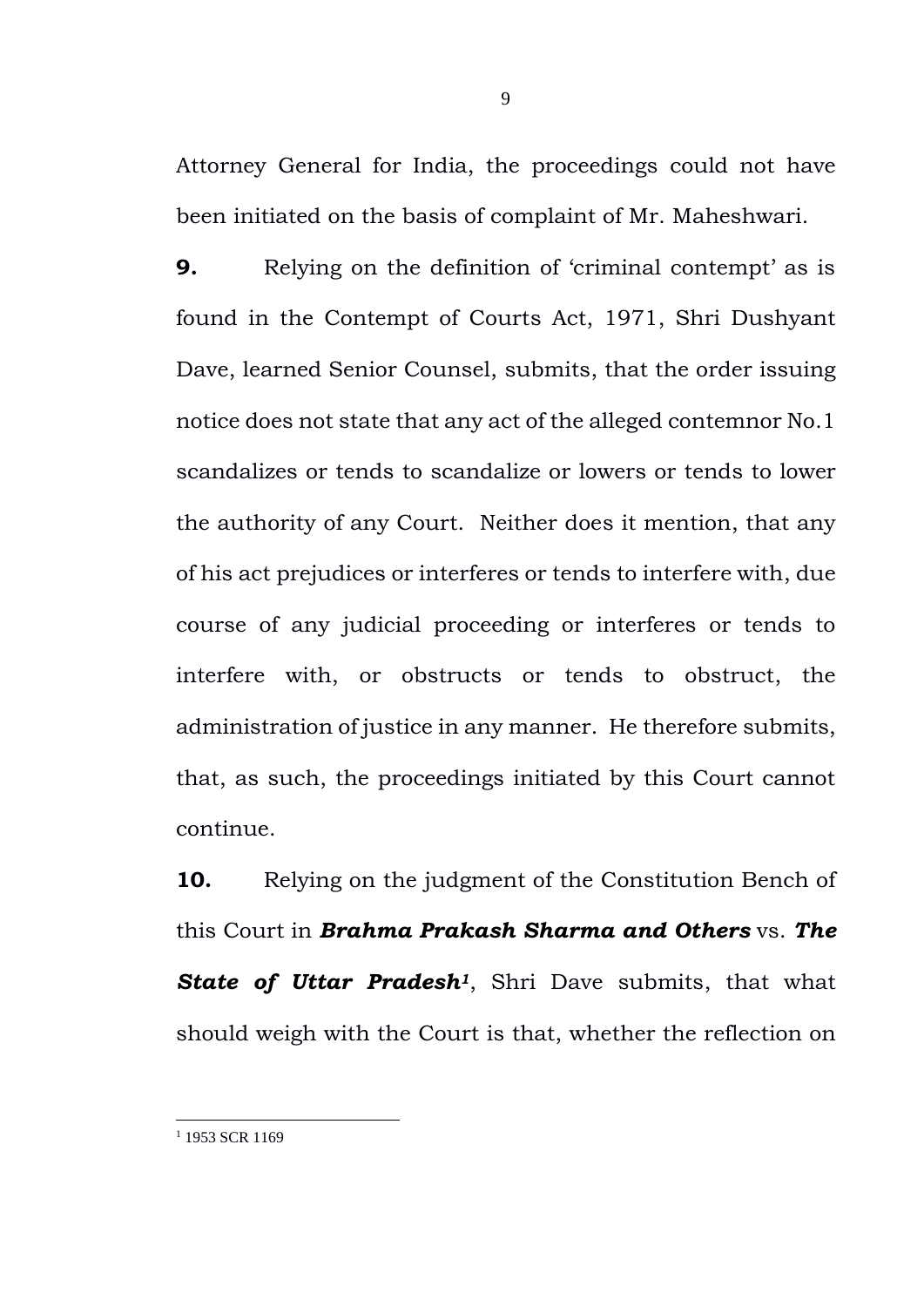the conduct or character of a judge is within the limits of fair and reasonable criticism and whether it is mere libel or defamation of the Judge. It is submitted, that if it is a mere defamatory attack on the judge and is not calculated to interfere with the due course of justice or the proper administration of the law by such court, it is not proper to proceed by way of contempt. He would submit, that in the present case, at the most, it can be said that the allegations in the tweets are only against the present CJI and the past three CJIs and that too, in their individual capacity and as such, in no way they can be said to be calculated to interfere with the due course of justice or the proper administration of the law by Court and therefore, it is not proper to continue with the present contempt proceedings.

**11.** He submits, that in such a situation, the question is not to be determined solely with reference to the language or contents of the statement made. All the surrounding facts and circumstances under which the statement was made and the degree of publicity which was given to it would be relevant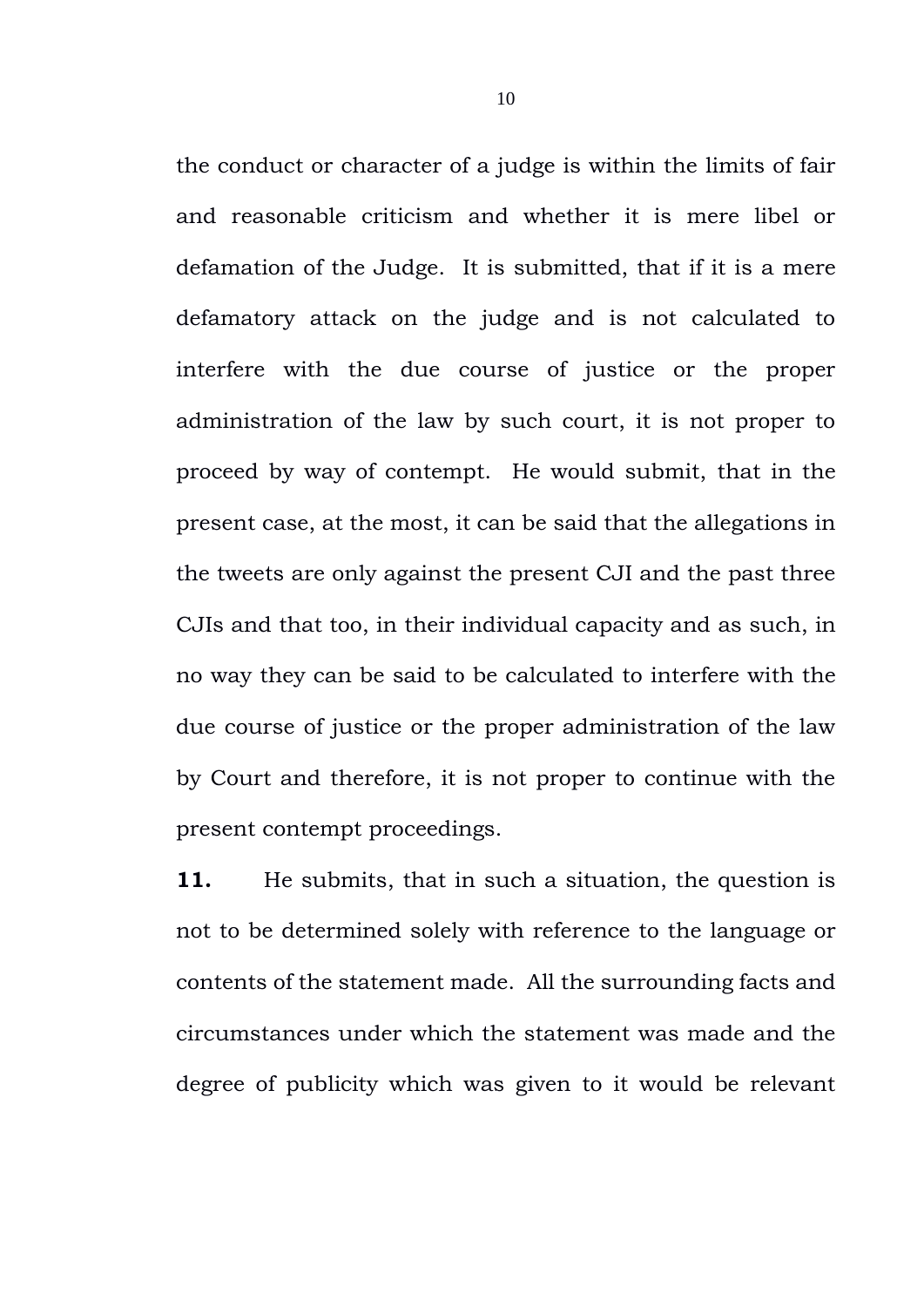circumstances. He submits, that insofar as the first tweet is concerned, the said was an expression of anguish by the alleged contemnor No.1 on account of non-functioning of the physical courts for the last more than three months and thereby, denying the right to justice to the litigants. Insofar as the second tweet is concerned, in the submission of Shri Dave, that the said was an expression of his opinion that on account of the action or inaction of the Four CJIs that contributed to the destruction of democracy in the country, without a formal emergency.

**12.** Relying on the Constitution Bench judgment of this Court in the case of *Baradakanta Mishra* vs *The Registrar Of Orissa High Court & another2*, learned Senior Counsel submits, that when proceedings in contempt are taken for vilification of the judge, the question which the court has to ask is whether the vilification is of the judge as a judge or it is the vilification of the judge as an individual. He submits, that if the vilification of the judge is as an individual, then he is left

2 (1974) 1 SCC 374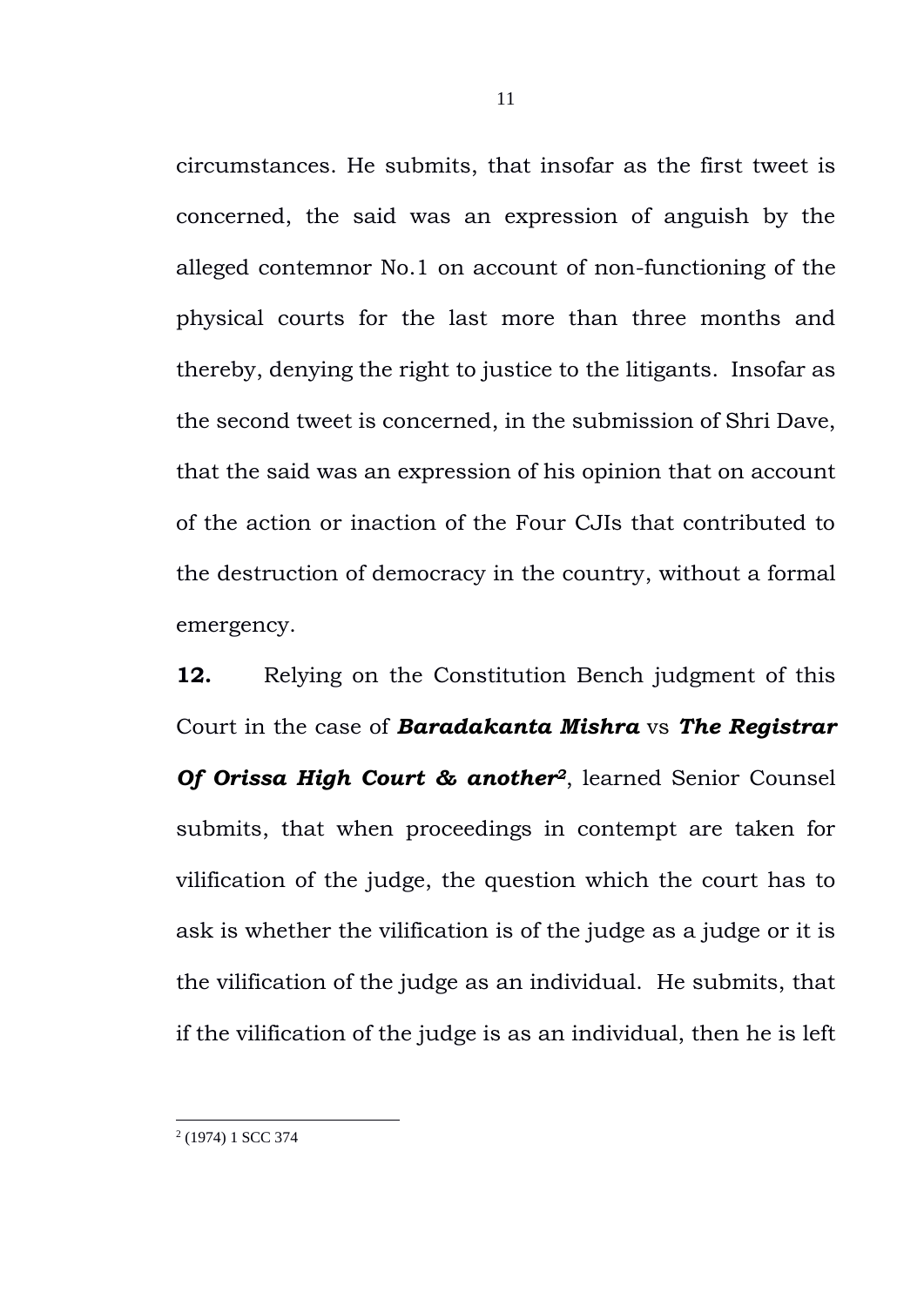to his private remedies and the Court has no power to punish for contempt. It is submitted, that however, in the former case, the Court will proceed to exercise the jurisdiction with scrupulous care and in cases which are clear and beyond reasonable doubt. It is submitted, in the present case, the vilification, if any, is against the CJI as an individual and not as a CJI of the Supreme Court and as such, the proceedings of the Court would not be tenable.

**13.** Relying on the observations made by Justice Krishna Iyer in *Re: S. Mulgaokar<sup>3</sup>*, learned Senior Counsel submits, that the court should be willing to ignore, by a majestic liberalism, trifling and venial offences. It is submitted, that the Court will not be prompted to act as a result of an easy irritability. Rather, it shall take a noetic look at the conspectus of features and be guided by a constellation of constitutional and other considerations when it chooses to use, or desist from using, its power of contempt. He submits, that this Court had held, that to criticize the judge fairly, albeit

3 (1978) 3 SCC 339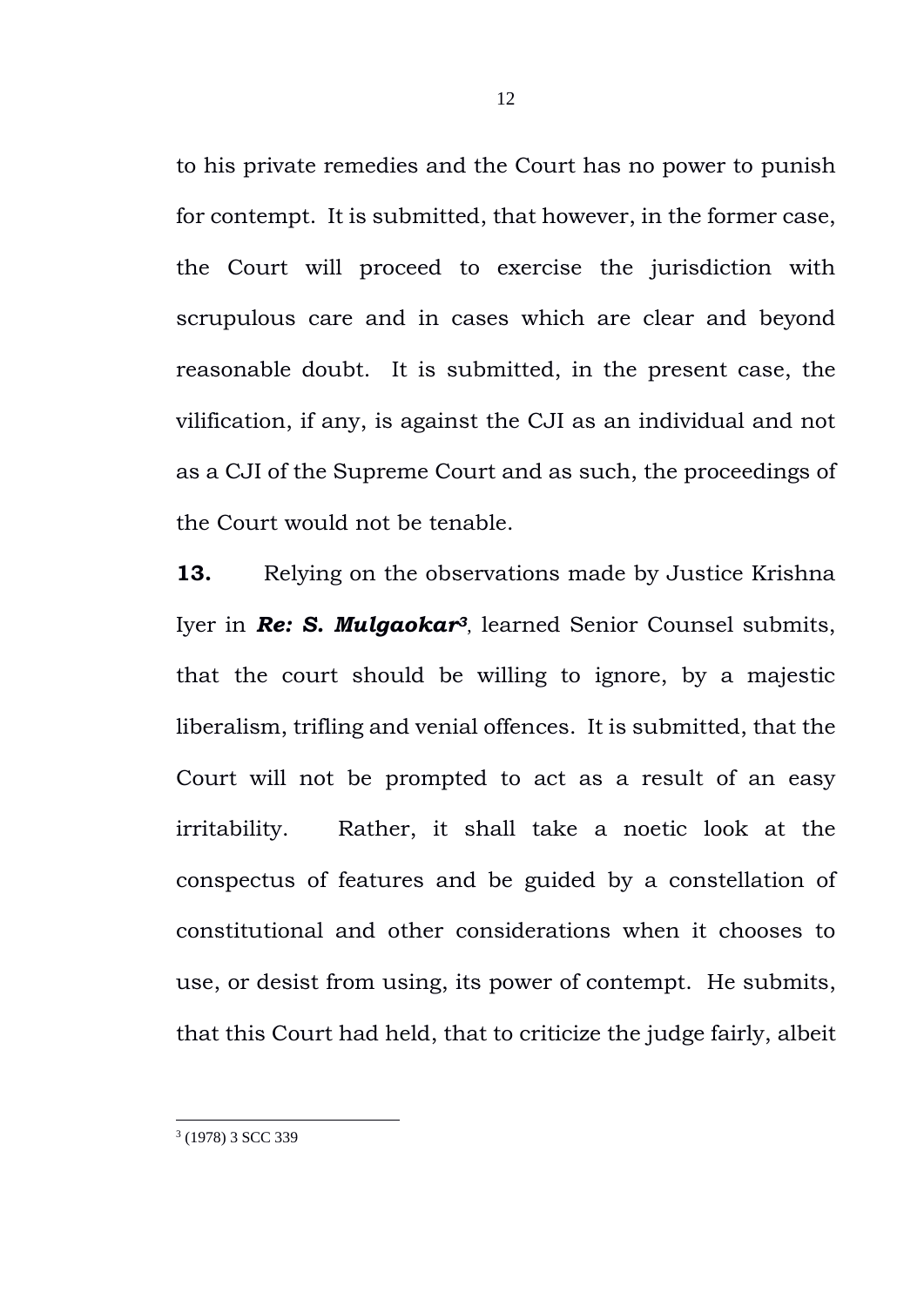fiercely, is no crime but a necessary right, twice blessed in a democracy. He submits, that where freedom of expression, fairly exercised, subserves public interest in reasonable measure, public justice cannot gag it or manacle it.

**14.** Shri Dave, learned Senior Counsel, submits, that in the case of *P.N. Duda* vs. *P. Shiv Shanker & Others4,* the then Minister of Law, Justice and Company Affairs P. Shiv Shankar had made a speech making fierce allegations to the effect, that the Supreme Court was composed of elements from the elite class, that because they had their 'unconcealed sympathy for the haves' they interpreted the expression 'compensation' in the manner they did. He submits, that the Supreme Court held, that the said was an expression of opinion about an institutional pattern. It is submitted, that even in spite of such serious allegations made, the Court found that the case of proceeding for contempt was not made out.

**15.** Lastly, Shri Dave submits, that taking into consideration the fact, that the alleged contemnor No.1 in his

4 (1988) 3 SCC 167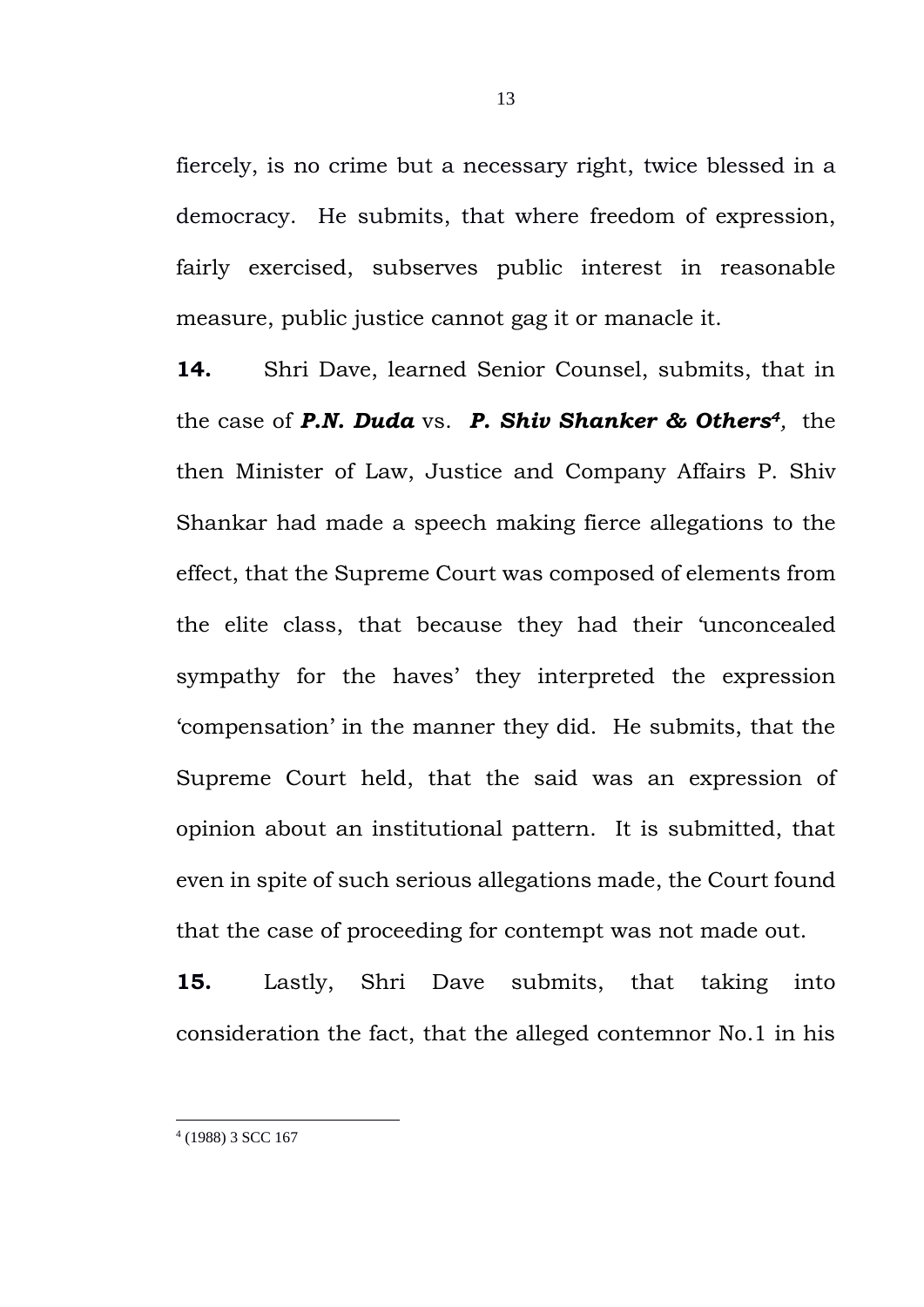practice at the Supreme Court and the Delhi High Court had consistently taken up many issues of public interest concerning the health of democracy and its institutions and in particular the functioning of the judiciary and especially its accountability, this Court should not proceed against him.

**16.** The legal position is no more *res integra*.

**17.** Insofar as the contention of the learned Senior Counsel appearing for the alleged contemnor No.1, that in the present case, the Court could not have initiated suo motu proceedings and could have proceeded on the petition filed by Mr. Mahek Maheshwari only after the consent was obtained from the learned Attorney General for India is concerned, very recently, a Bench of this Court has considered identical submissions in the case of *Re: Vijay Kurle & Ors.5.* The Bench has considered various judgments of this Court on the issue, in detail. Therefore, it will be apposite to refer to the following paragraphs of the judgment wherein the earlier law has been discussed in extenso:

<sup>5</sup> 2020 SCC Online SC 407 (Suo Motu Contempt Petition (Criminal) No.2 of 2019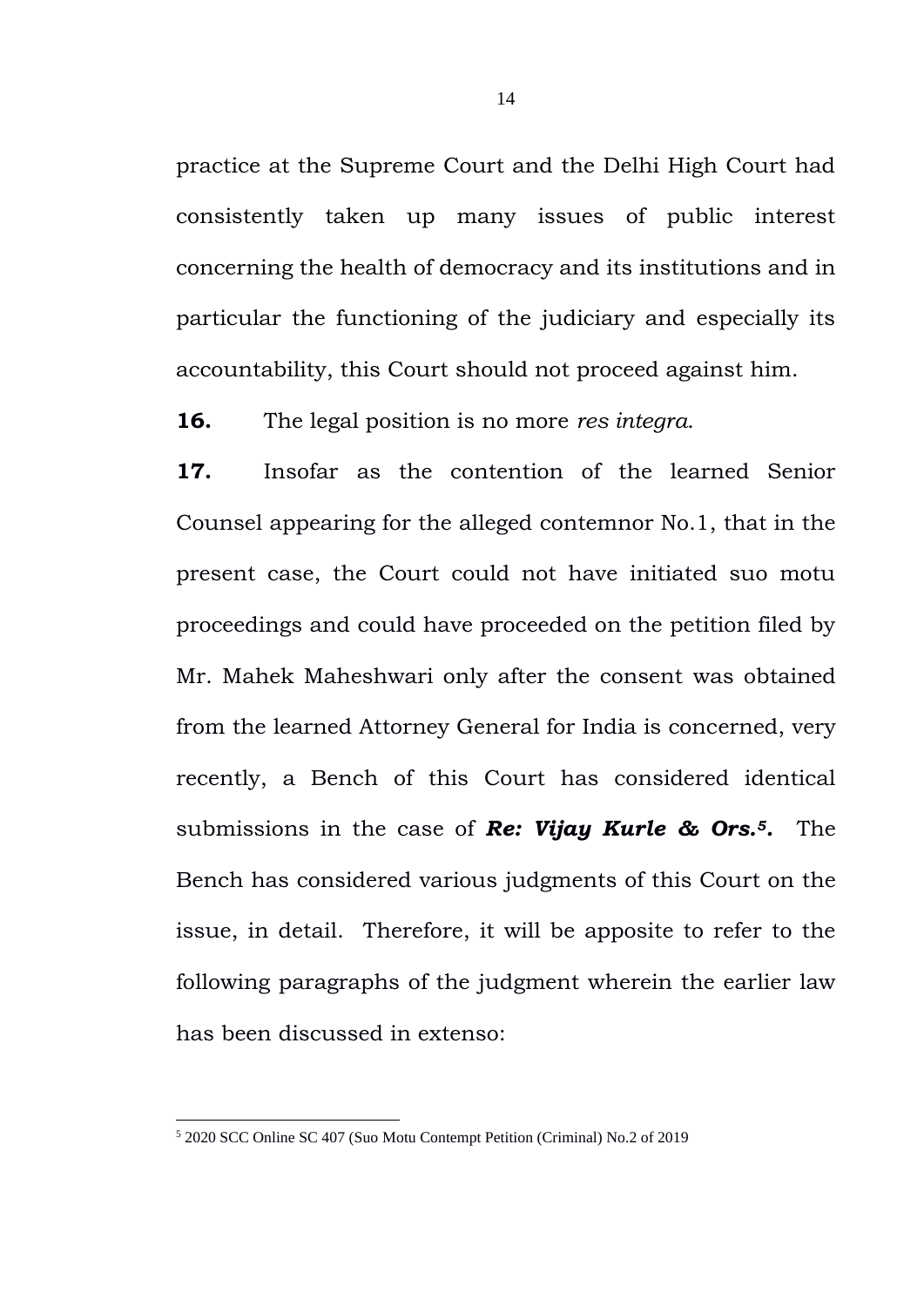## **"Powers of the Supreme Court**

**7.** Before we deal with the objections individually, we need to understand what are the powers of the Supreme Court of India in relation to dealing with contempt of the Supreme Court in the light of Articles 129 and 142 of the Constitution of India when read in conjunction with the Contempt of Courts Act, 1971. According to the alleged contemnors, the Contempt of Courts Act is the final word in the matter and if the procedure prescribed under the Contempt of Courts Act has not been followed then the proceedings have to be dropped. On the other hand, Shri Sidharth Luthra, learned amicus curiae while making reference to a large number of decisions contends that the Supreme Court being a Court of Record is not bound by the provisions of the Contempt of Courts Act. The only requirement is that the procedure followed is just and fair and in accordance with the principles of natural justice.

Article 129 of the Constitution of India reads as follows:

**"129. Supreme Court to be a court of record**.- The Supreme Court shall be a court of record and shall have all the powers of such a court including the power to punish for contempt of itself."

A bare reading of Article 129 clearly shows that this Court being a Court of Record shall have all the powers of such a Court of Record including the power to punish for contempt of itself. This is a constitutional power which cannot be taken away or in any manner abridged by statute.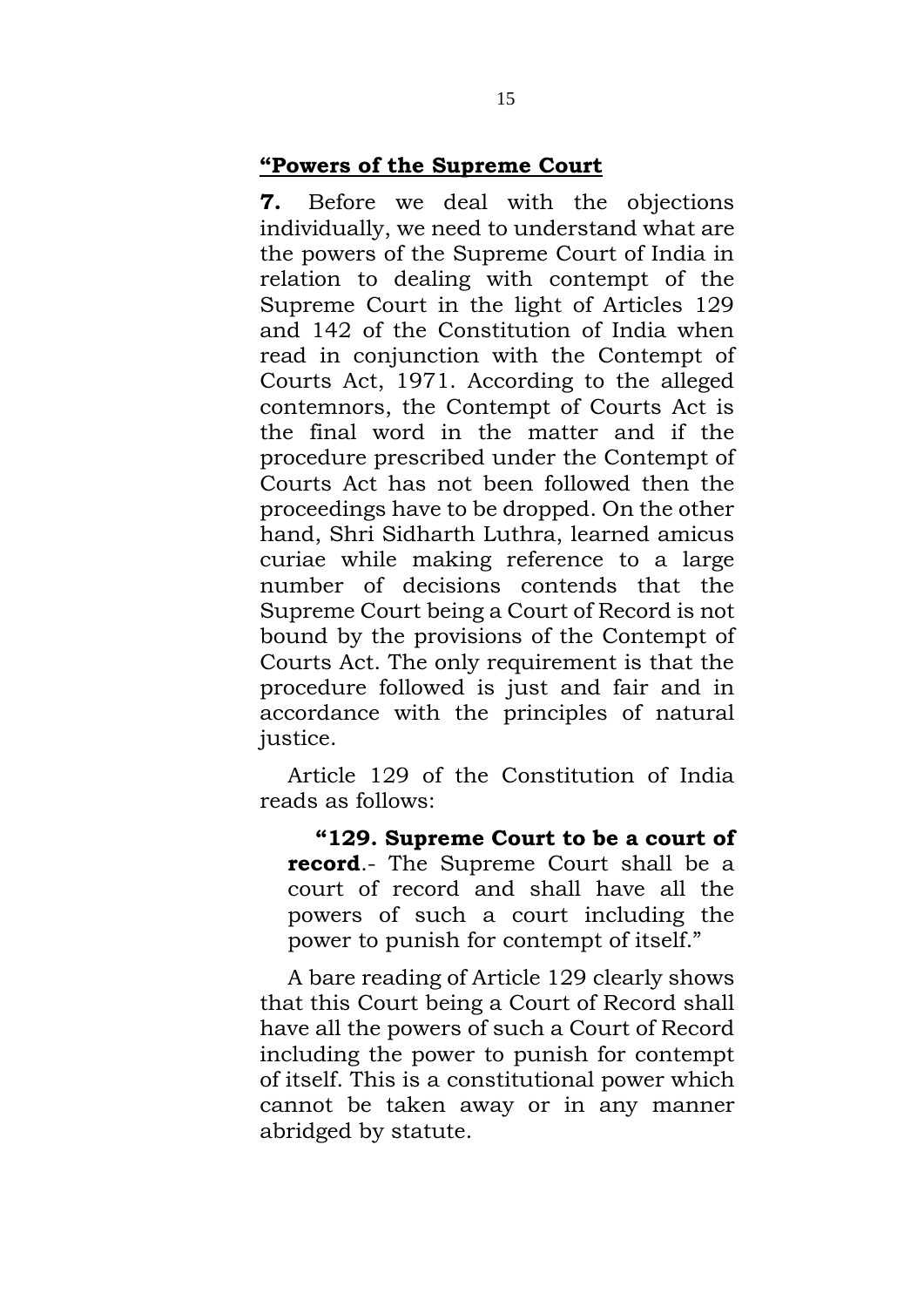Article 142 of the Constitution of India reads as follows:

**"142. Enforcement of decrees and orders of Supreme Court and orders as to discovery, etc**.- (1) The Supreme Court in the exercise of its jurisdiction may pass such decree or make such order as is necessary for doing complete justice in any cause or matter pending before it, and any decree so passed or order so made shall be enforceable throughout the territory of India in such manner as may be prescribed by or under any law made by Parliament and, until provision in that behalf is so made, in such manner as the President may by order prescribe.

(2) Subject to the provisions of any law made in this behalf by Parliament, the Supreme Court shall, as respects the whole of the territory of India, have all and every power to make any order for the purpose of securing the attendance of any person, the discovery or production of any documents, or the investigation or punishment of any contempt of itself."

Article 142 also provides that this Court can punish any person for contempt of itself but this power is subject to the provisions of any law made by parliament. A comparison of the provisions of Article 129 and clause (2) of Article 142 clearly shows that whereas the founding fathers felt that the powers under clause 92) of Article 142 could be subject to any law made by parliament, there is no such restriction as far as Article 129 is concerned. The power under clause (2) of Article 142 is not the primary source of power of Court of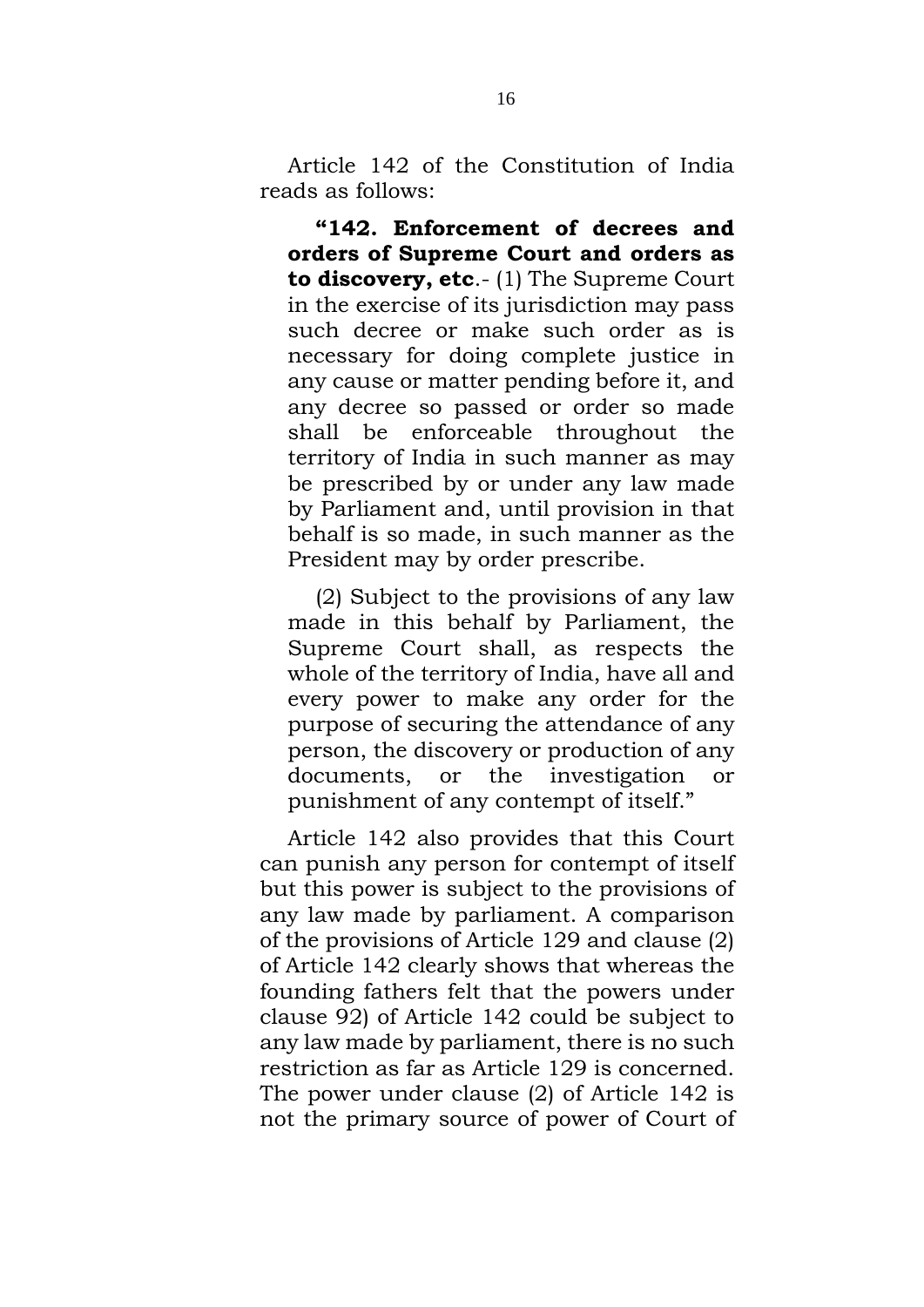Record which is Article 129 and there is no such restriction in Article 129. Samaraditya Pal in the Law of Contempt has very succinctly stated the legal position as follows:

"Although the law of contempt is largely governed by the 1971 Act, it is now settled law in India that the High Courts and the Supreme Court derive their jurisdiction and power from Articles 215 and 129 of the Constitution. This situation results in giving scope for "judicial self-dealing".

The High Courts also enjoy similar powers like the Supreme Court under Article 215 of the Constitution. The main argument of the alleged contemnors is that notice should have been issued in terms of the provisions of the Contempt of Courts Act and any violation of the Contempt of Courts Act would vitiate the entire proceedings. We do not accept this argument. In view of the fact that the power to punish for contempt of itself is a constitutional power vested in this Court, such power cannot be abridged or taken away even by legislative enactment.

**8.** To appreciate the rival contention, we shall have to make reference to a number of decisions relied upon by both the parties. The first judgment on the point is *Sukhdev Singh Sodhi v. The Chief Justice and Judges of the Pepsu High Court*. It would be pertinent to mention that the said judgment was given in the context of the Contempt of Courts Act, 1952. The issue before this Court in the said case was whether contempt proceedings could said to be the proceedings under the Criminal Procedure Code, 1973 (Cr.PC) and the Supreme Court had the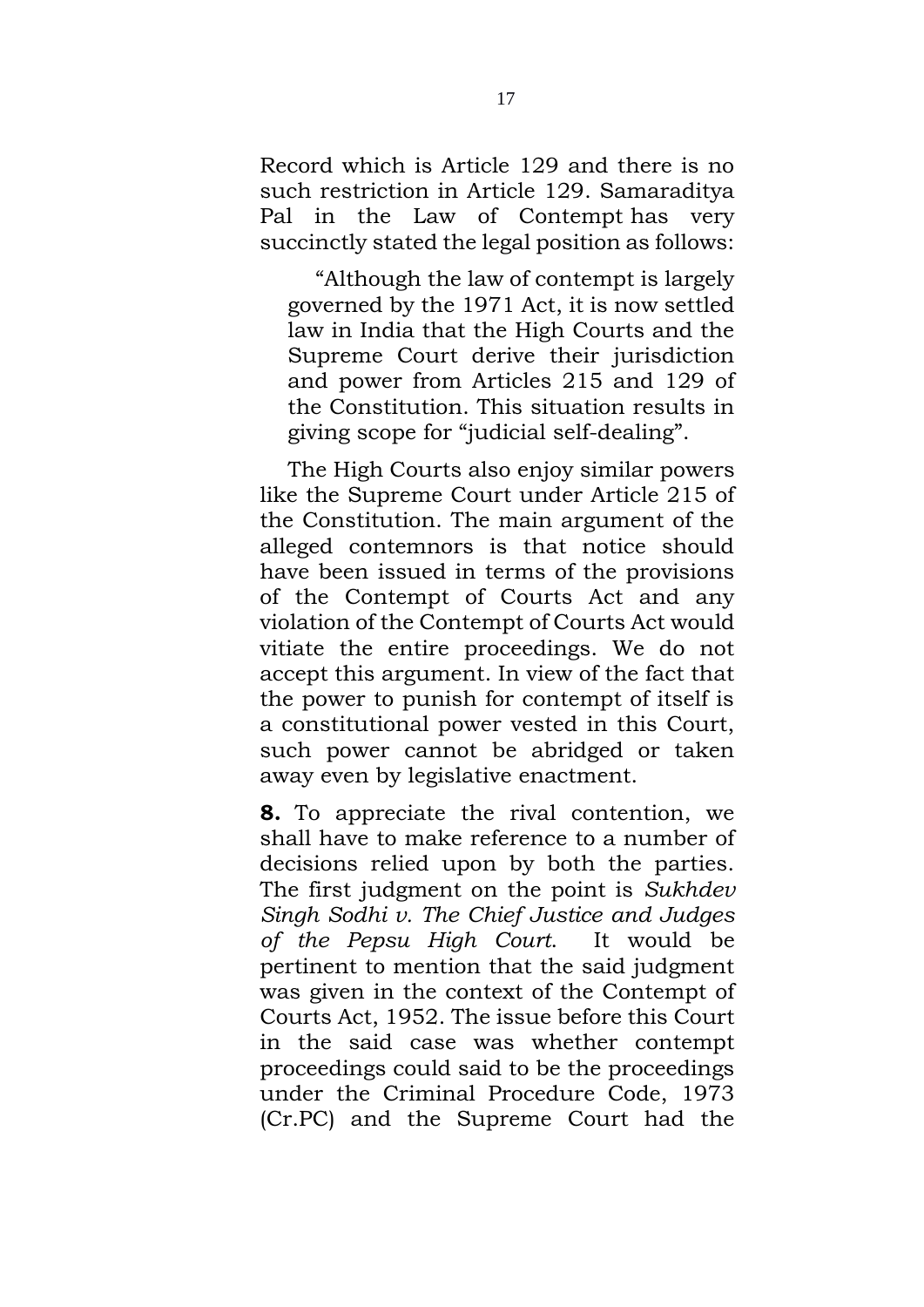power to transfer the proceedings from one court to another under the Cr.PC. Rejecting the prayer for transfer, this Court held as follows:—

"….We hold therefore that the Code of Criminal Procedure does not apply in matters of contempt triable by the High Court. The High Court can deal with it summarily and adopt its own procedure. All that is necessary is that the procedure is fair and that the contemner is made aware of the charge against him and given a fair and reasonable opportunity to defend himself. This rule was laid down by the Privy Council in *In re Pollard* (L.R. 2 P.C. 106 at 120) and was followed in India and in Burma in *In re Vallabhdas* (I.L.R. 27 Bom. 394 at 390) and *Ebrahim Mamoojee Parekh* v. *King Emperor* (I.L.R. 4 Rang. 257 at 259-261). In our view that is still the law."

**9.** A Constitution Bench of this Court in *Shri C. K. Daphtary* v. *Shri O.P. Gupta* was dealing with a case where the contemnor had published a pamphlet casting scurrilous aspersions on 2 Judges of this Court. During the course of argument, the contemnor raised a plea that all the evidence has not been furnished to him and made a request that the petitioner be asked to furnish the "pamphlet" or "book" annexed to the petition. The Court rejected this argument holding that the booklet/pamphlet had been annexed to the petition in original and the Court had directed that the matter be decided on affidavits.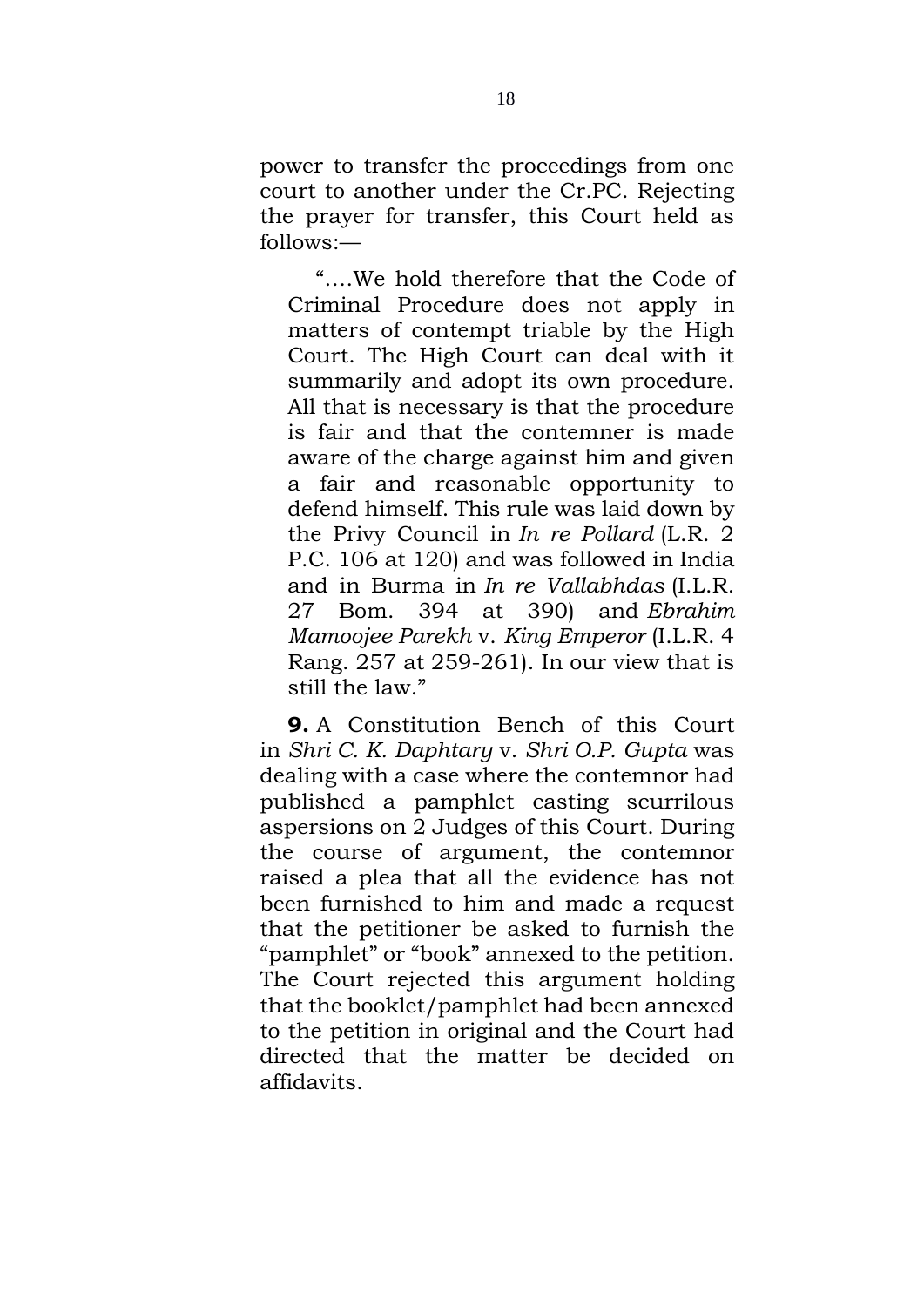**10.** In respect of the absence of a specific charge being framed, the Court held that a specific charge was not required to be framed and the only requirement was that a fair procedure should be followed. Dealing with the Contempt of Courts Act, 1952 this Court held as follows:—

"**58**. We are here also not concerned with any law made by Parliament. Article 129 shows that the Supreme Court has all the powers of a Court of Record, including the power to punish for contempt of itself; and Article 142(2) goes further and enables us to investigate any contempt of this Court."

**11.** Thereafter, this Court approved the observations in *Sukhdev Singh Sodhi's case* (supra) and held as follows:—

"**78**. In our view that is still the law. It is in accordance with the practice of this Court that a notice was issued to the respondents and opportunity given to them to file affidavits stating facts and their contentions. At one stage, after arguments had begun Respondent No. 1 asked for postponement of the case to engage some lawyers who were engaged in fighting elections. We refused adjournment because we were of the view that the request was not reasonable and was made with a view to delay matters. We may mention that the first respondent fully argued his case for a number of days. The procedure adopted by us is the usual procedure followed in all cases."

**12.** According to the alleged contemnors, both the aforesaid judgments are *per*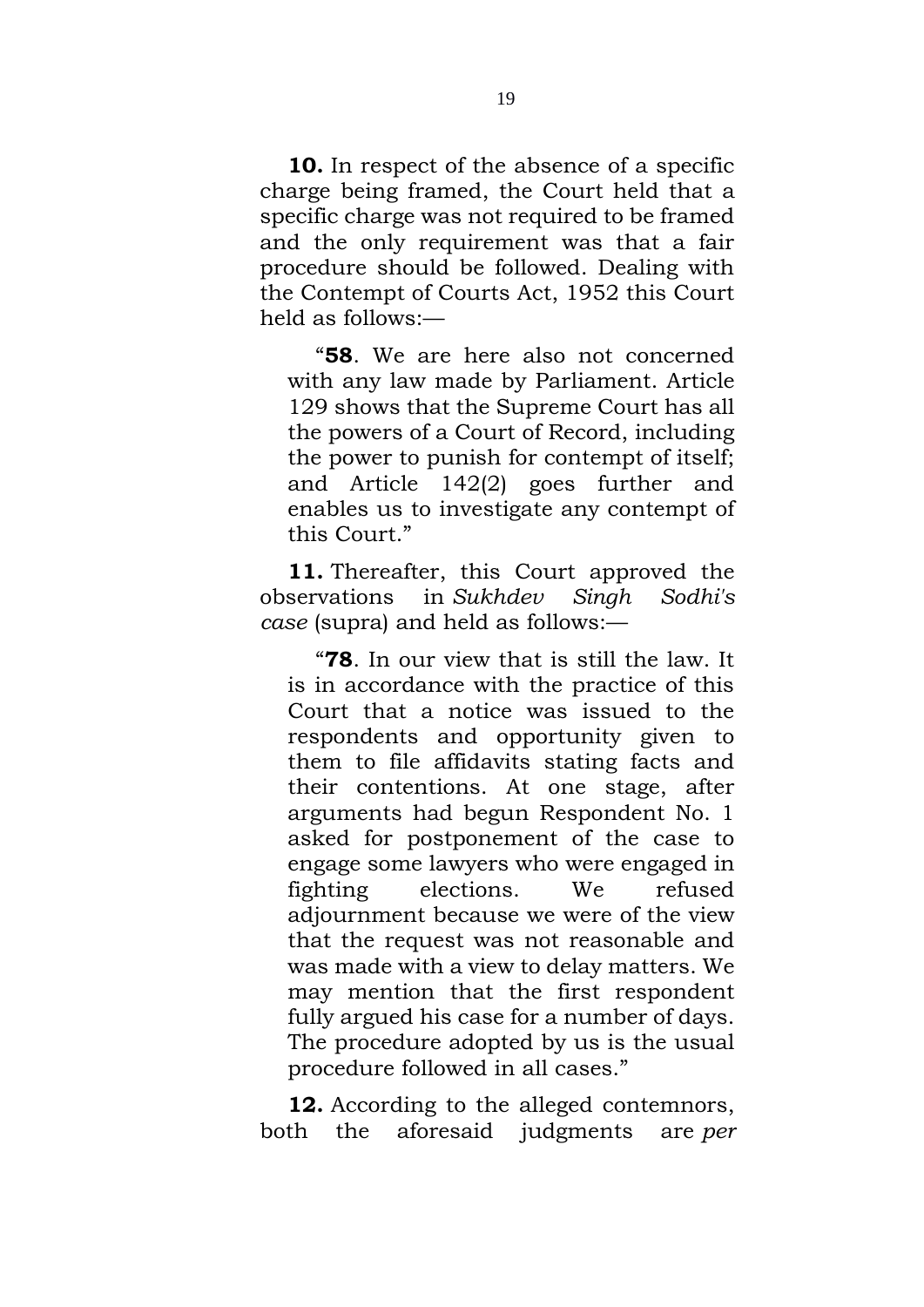*incuriam* after coming into force of the Contempt of Courts Act, 1971. They are definitely not *per incuriam* because they have been decided on the basis of the law which admittedly existed, but for the purposes of this case, we shall treat the argument of the alleged contemnors to be that the judgments are no longer good law and do not bind this Court. It has been contended by the alleged contemnors that both the aforesaid cases are overruled by later judgments. We shall now refer to some of the decisions cited by the parties.

**13.** In *P.N. Duda* v. *P. Shiv Shanker* the respondent, Shri P. Shiv Shiv Shanker, who was a former judge of the High Court and was the Minister for Law, Justice and Company Affairs delivered a speech which was said to be contemptuous. A petition was filed by the petitioner P. N. Duda who was an advocate of this Court but this Court declined to initiate contempt proceedings. At the outset, we may note that while giving the reasons for not initiating contempt, though this Court held that the contempt petition was not maintainable, it went into the merits of the speech delivered by Shri P. Shiv Shanker and held that there was no imminent danger of interference with the administration of the justice and bringing administration into disrepute. It was held that Shri P. Shiv Shanker was not guilty of contempt of this Court. Having held so, the Court went on to decide whether the petition could have been entertained on behalf of Shri Duda. In the said petition, Shri Duda had written a letter to the Attorney General seeking consent for initiating contempt proceedings against Shri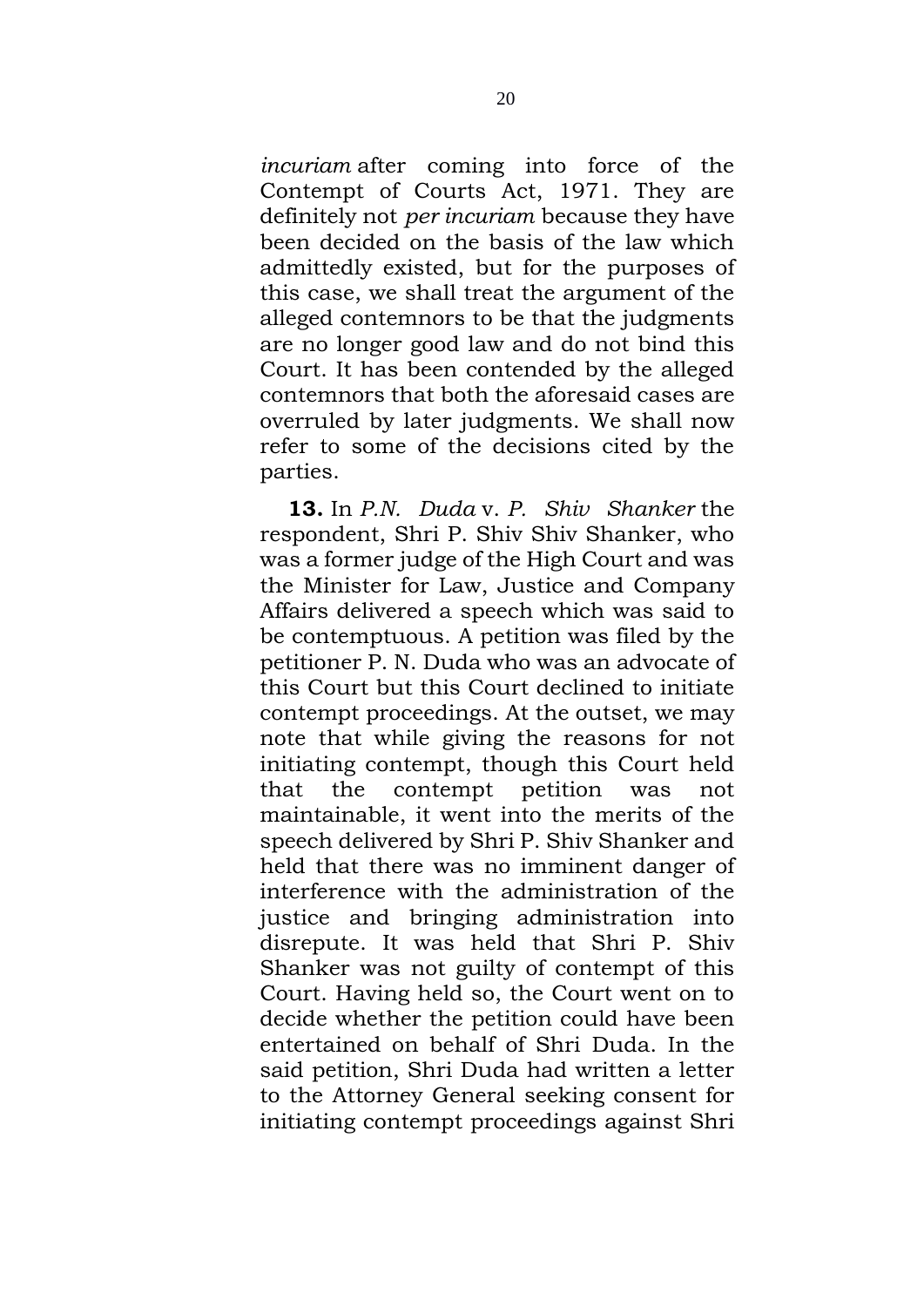P. Shiv Shanker. A copy of the said letter was also sent to the Solicitor General of India. While seeking consent, the petitioner had also stated that the Attorney General may be embarrassed to give consent for prosecution of the Law Minister and in view of the said allegations, the Attorney General felt that the credibility and authority of the office of the Attorney General was undermined and therefore did not deny or grant sanction for prosecution. The Court held that the petitioner could not move the Court for initiating contempt proceedings against the respondent without consent of the Attorney General and the Solicitor General. The relevant portion of the judgment reads as follows:—

"39. The question of contempt of court came up for consideration in the case of *C.K. Daphtary* v. *O.P. Gupta.* In that case a petition under Article 129 of the Constitution was filed by Shri C.K. Daphtary and three other advocates bringing to the notice of this Court alleged contempt committed by the respondents. There this court held that under Article 129 of the Constitution this Court had the power to punish for contempt of itself and under Article 143(2) it could investigate any such contempt. This Court reiterated that the Constitution made this Court the guardian of fundamental rights. This Court further held that under the existing law of contempt of court any publication which was calculated to interfere with the due course of justice or proper administration of law would amount to contempt of court. A scurrilous attack on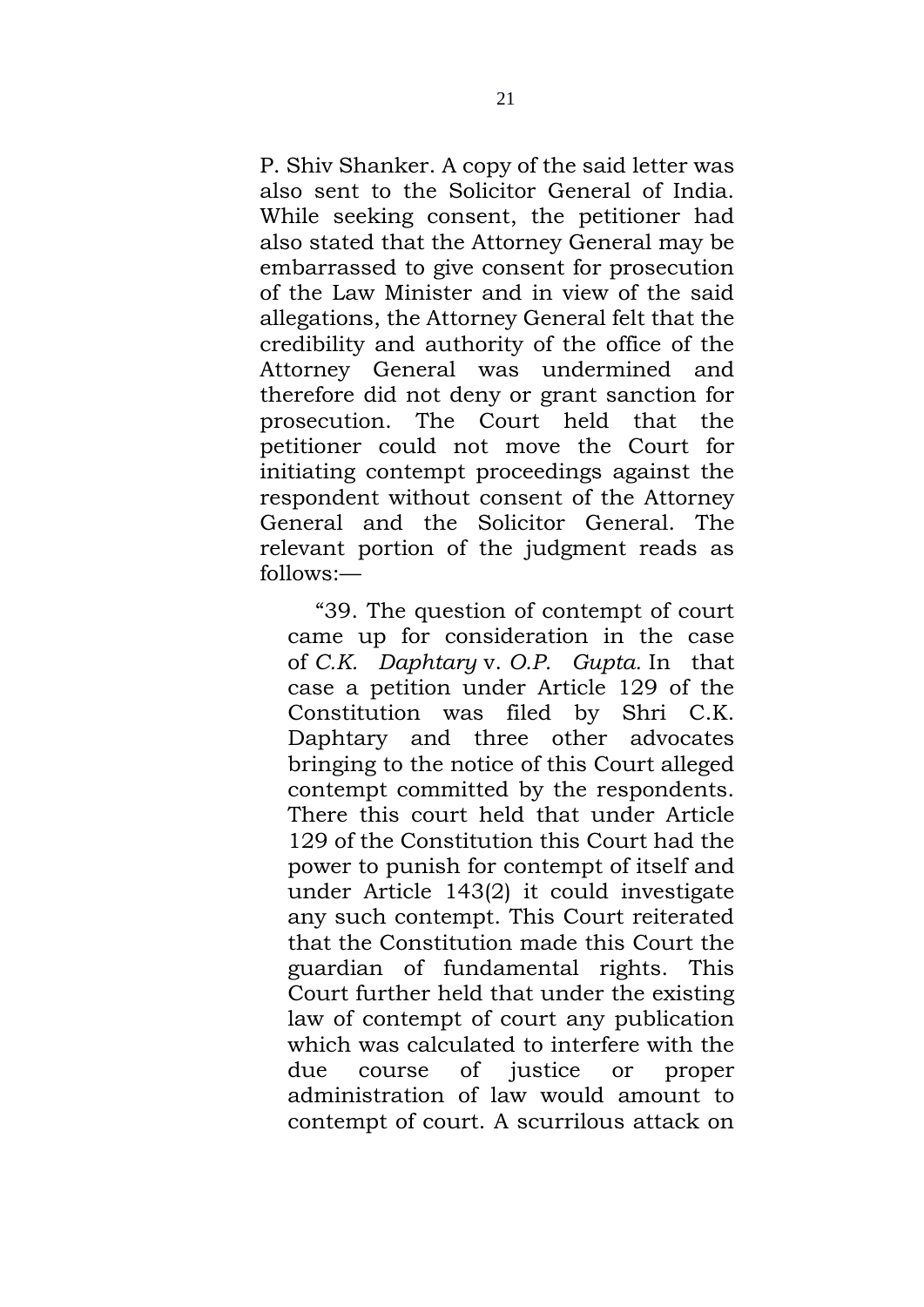a Judge, in respect of a judgment or past conduct has in our country the inevitable effect of undermining the confidence of the public in the Judiciary ; and if confidence in Judiciary goes administration of justice definitely suffers. In that case a pamphlet was alleged to have contained statements amounting to contempt of the court. As the Attorney General did not move in the matter, the President of the Supreme Court bar and the other petitioners chose to bring the matter to the notice of the court. It was alleged that the said President and the other members of the bar have no locus standi. This Court held that the court could issue a notice suo motu. The President of the Supreme Court bar and other petitioners were perfectly entitled to bring to the notice of the court any contempt of the court. The first respondent referred to Lord Shawcross Committee's recommendation in U.K. that "proceedings should be instituted only if the Attorney General in his discretion considers them necessary". This was only a recommendation made in the light of circumstances prevailing in England. But that is not the law in India, this Court reiterated. It has to be borne that decision was rendered on March 19, 1971 and the present Act in India was passed on December 24, 1971. Therefore that decision cannot be of any assistance. We have noticed Sanyal Committee's recommendations in India as to why the Attorney General should be associated with it, and thereafter in U.K. there was report of Phillimore Committee in 1974. In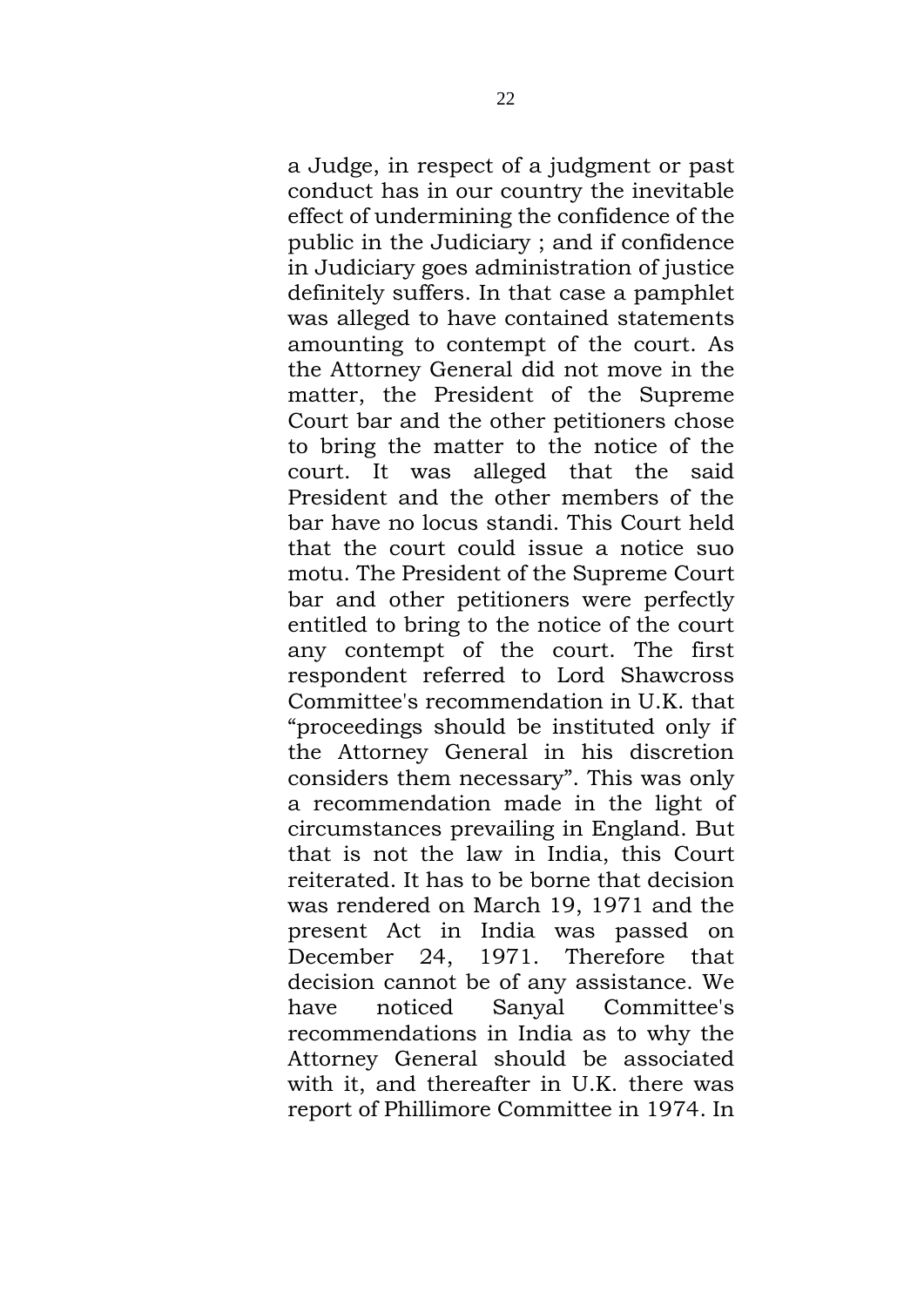India the reason for having the consent of the Attorney General was examined and explained by Sanyal Committee Report as noticed before."

**14.** The alleged contemnors contended that the last portion of the aforesaid paragraph shows that the judgment in *C.K. Daphtary's case* (supra) having been delivered prior to the enactment of Contempt of Courts Act, 1971 is no longer applicable. We may however point out that in the very next paragraph in the same judgment, it was held as follows:—

**"40.** Our attention was drawn by Shri Ganguly to a decision of the Allahabad High Court in *G.N. Verma* v. *Hargovind Dayal* (AIR 1975 All 52) where the Division Bench reiterated that Rules which provide for the manner in which proceedings for contempt of court should be taken continue to apply even after the enactment of the Contempt of Courts Act, 1971. Therefore cognizance could be taken suo motu and information contained in the application by a private individual could be utilised. As we have mentioned hereinbefore indubitably cognizance could be taken suo motu by the court but members of the public have also the right to move the court. That right of bringing to the notice of the court is dependent upon consent being given either by the Attorney General or the Solicitor General and if that consent is withheld without reasons or without consideration of that right granted to any other person under Section 15 of the Act that could be investigated in an application made to the court."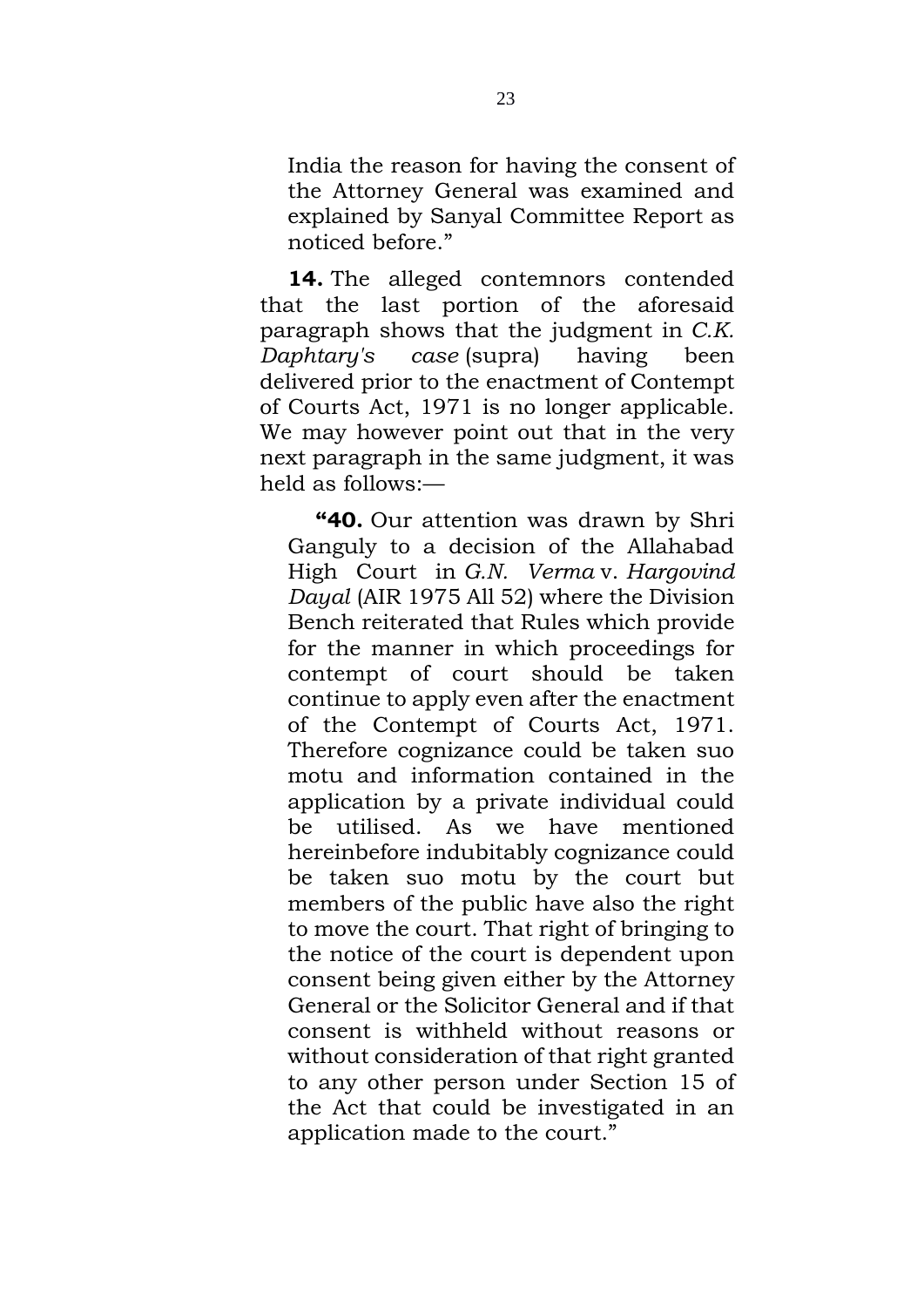**15.** The alleged contemnors rely on certain observations in the concurring judgment of Justice Ranganathan in the same judgment wherein he has approved the following passage from a judgment of the Delhi High Court in *Anil Kumar Gupta* v. *K. Subba Rao*.:—

"The office is to take note that in future if any information is lodged even in the form of a petition inviting this Court to take action under the Contempt of Courts Act or Article 215 of the Constitution, where the informant is not one of the persons named in Section 15 of the said Act, it should not be styled as a petition and should not be placed for admission on the judicial side. Such a petition should be placed before the Chief Justice for orders in Chambers and the Chief Justice may decide either by himself or in consultation with the other judges of the Court whether to take any cognizance of the information. The office is directed to strike off the information as "Criminal Original No. 51 of 1973" and to file it."

Thereafter Justice Ranganathan made the following observation:—

"**54**….I think that the direction given by the Delhi High Court sets out the proper procedure in such cases and may be adopted, at least in future, as a practice direction or as a rule, by this Court and other High Courts…."

**16.** Relying upon the aforesaid observations in the judgment delivered by Justice Ranganathan it is submitted that the petition could not have been placed for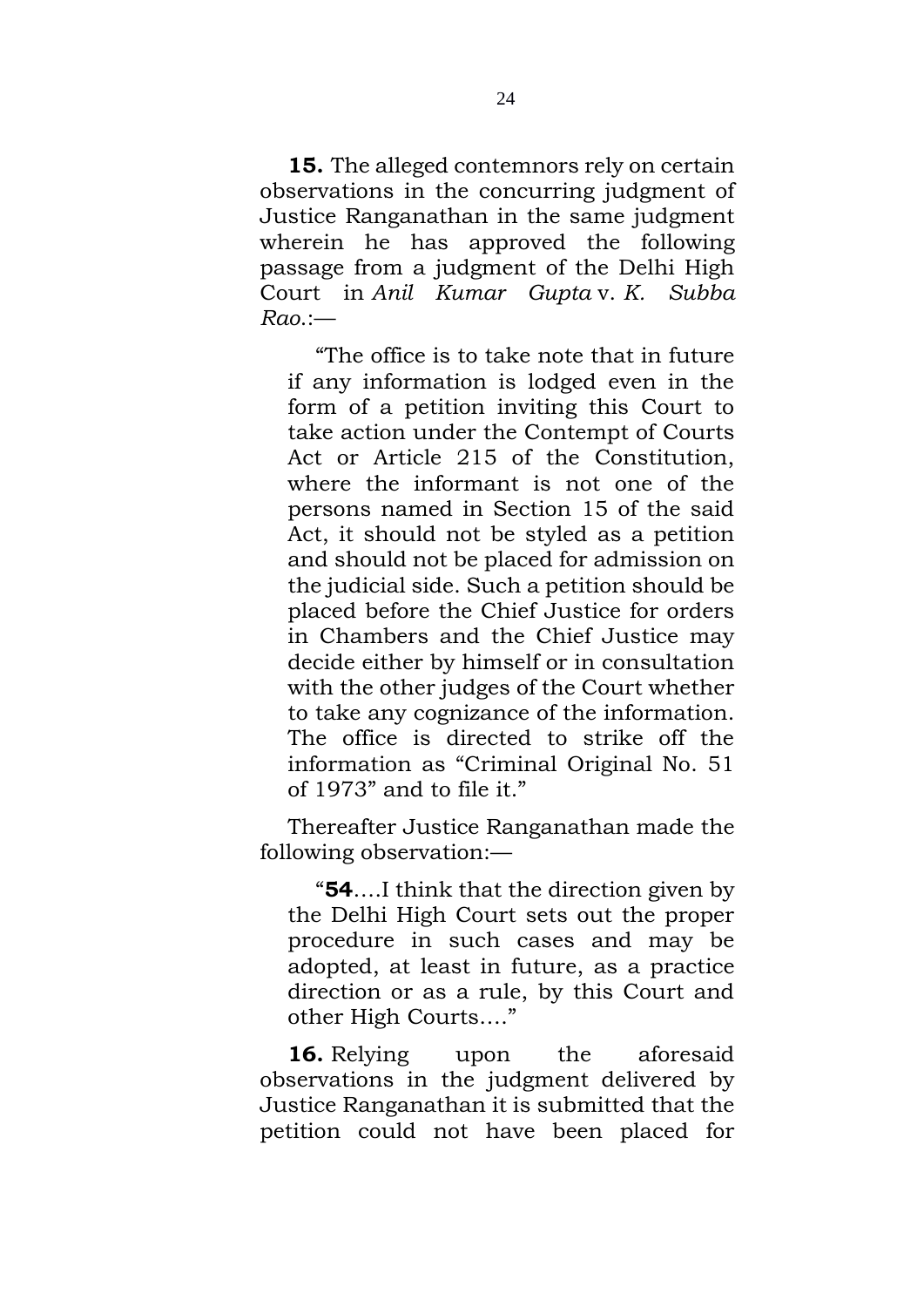admission on the judicial side but should have been placed before the Chief Justice and not before any other Bench. We are not at all in agreement with the submission. What Justice Ranganathan observed is an obiter and not the finding of the Bench and this is not the procedure prescribed under the Rules of this Court.

**17.** This Court has framed rules in this regard known as The Rules to Regulate Proceedings for Contempt of the Supreme Court, 1975 (for short 'the Rules') and relevant portion of Rule 3 of the Rules reads as follows:—

**"3.** In case of contempt other than the contempt referred to in rule 2, the Court may take action—

- (a) *suo motu*, or
- (b) on a petition made by Attorney-General, or Solicitor- General, or
- (c) on a petition made by any person, and in the case of a criminal contempt with the consent in writing of the Attorney-General or the Solicitor-General."

**18.** A bare perusal of Rule 3 shows that there are 3 ways for initiating contempt proceedings. The first is *suo motu*, the second is on a petition made by the Attorney General or the Solicitor General, and the third is on the basis of a petition made by any person and where criminal contempt is involved then the consent of the Attorney General or the Solicitor General is necessary. Rules 4 and 5 prescribe for the manner of filing of a petition under Rules 3(b) and 3(c). Rule 4 lays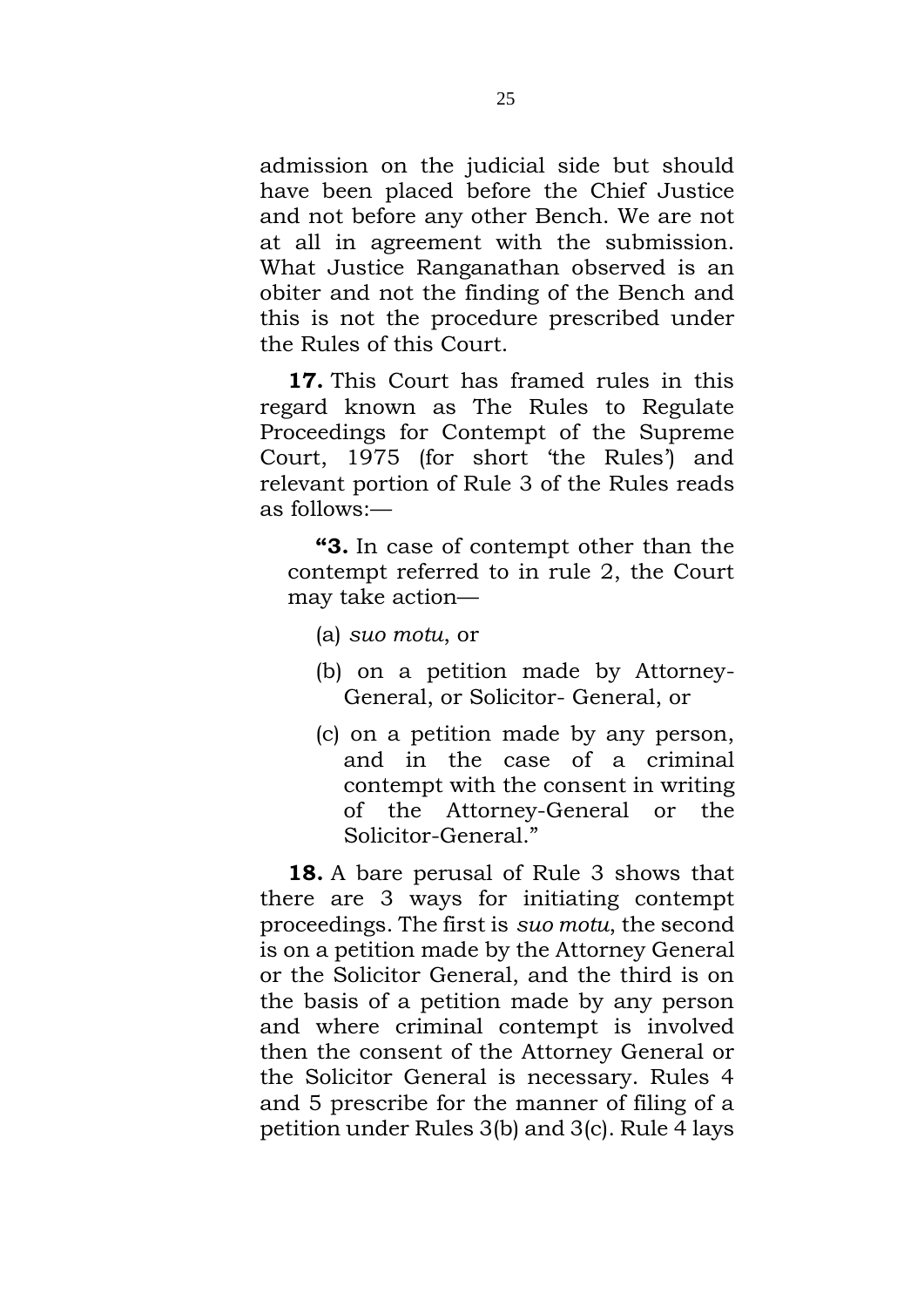down the requirements of a petition to be filed under Rules 3(b) and 3(c) and Rule 5 requires that every petition under Rule 3(b) or Rule 3(c) shall be placed before the Court for preliminary hearing. Rule 6 requires notice to the person charged to be in terms of Form I. Rule 6 reads as follows:—

- **"6.** (1) Notice to the person charged shall be in Form I. The person charged shall, unless otherwise ordered, appear in person before the Court as directed on the date fixed for hearing of the proceeding, and shall continue to remain present during hearing till the proceeding is finally disposed of by order of the Court.
	- (2) When action is instituted on petition, a copy of the petition along with the annexure and affidavits shall be served upon the person charged."

**19.** These Rules have been framed by the Supreme Court in exercise of the powers vested in it under Section 23 of the Contempt of Courts Act, 1971 and they have been notified with the approval of Hon'ble the President of India.

**20.** In *Pritam Pal* v. *High Court of Madhya Pradesh, Jabalpur Through Registrar*, a 2 Judge Bench of this Court held as follows:—

**"15**. Prior to the Contempt of Courts Act, 1971, it was held that the High Court has inherent power to deal with contempt of itself summarily and to adopt its own procedure, provided that it gives a fair and reasonable opportunity to the contemnor to defend himself. But the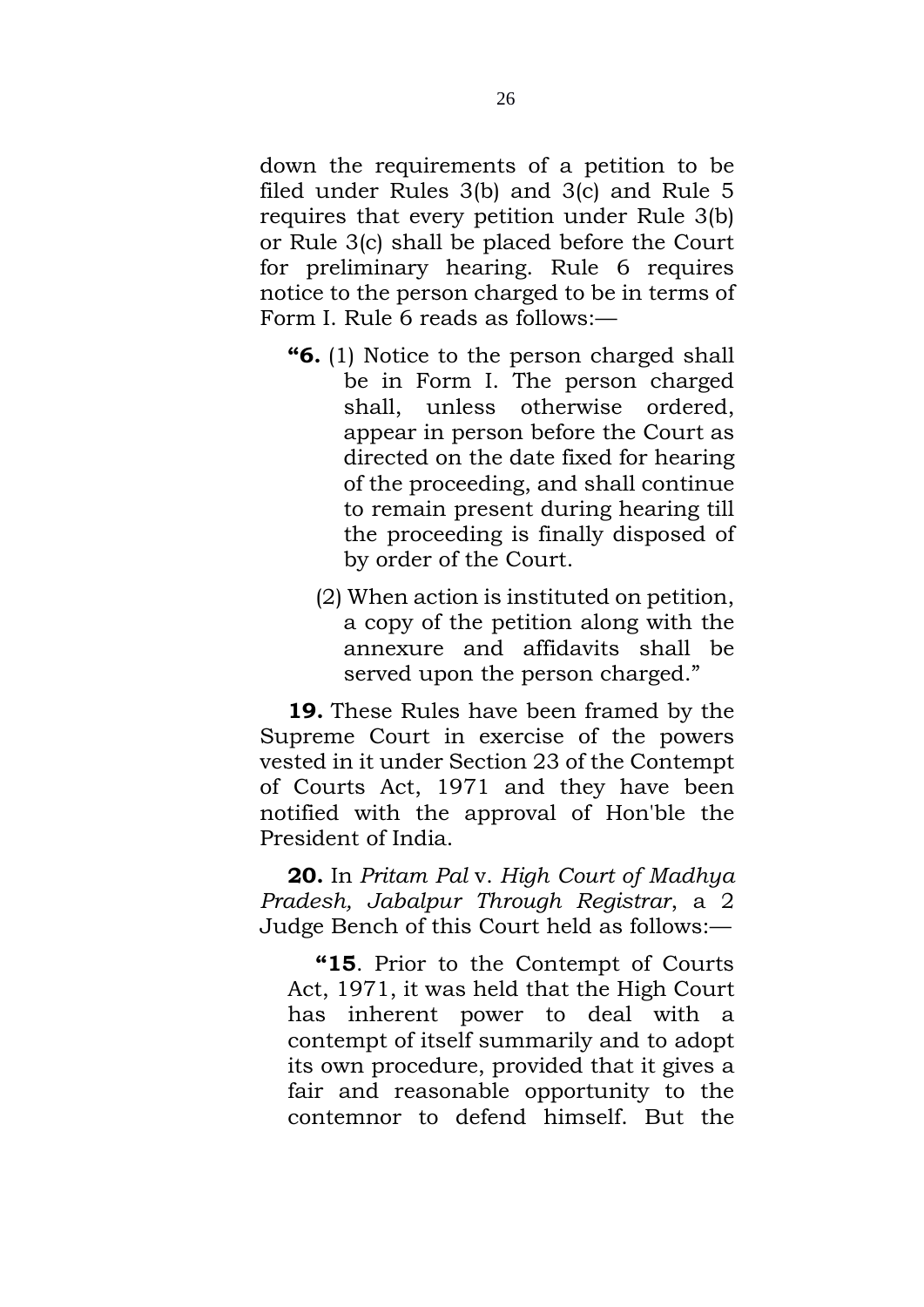procedure has now been prescribed by Section 15 of the Act in exercise of the powers conferred by Entry 14, List III of the Seventh Schedule of the Constitution. Though the contempt jurisdiction of the Supreme Court and the High Court can be regulated by legislation by appropriate Legislature under Entry 77 of List I and Entry 14 of List III in exercise of which the Parliament has enacted the Act of 1971, the contempt jurisdiction of the Supreme Court and the High Court is given a constitutional foundation by declaring to be 'Courts of Record' under Articles 129 and 215 of the Constitution and, therefore, the inherent power of the Supreme Court and the High Court cannot be taken away by any legislation short of constitutional amendment. In fact, Section 22 of the Act lays down that the provisions of this Act shall be in addition to and not in derogation of the provisions of any other law relating to Contempt of Courts. It necessarily follows that the constitutional jurisdiction of the Supreme Court and the High Court under Articles 129 and 215 cannot be curtailed by anything in the Act of 1971…"

**21.** In *Delhi Judicial Service Association, Tis Hazari Court, Delhi* v. *State of Gujarat*. a three-Judge Bench of this Court relied upon the judgment in the case of *Sukhdev Singh Sodhi* (supra) and held that the Supreme Court had inherent jurisdiction or power to punish for contempt of inferior courts under Article 129 of the Constitution of India.

**22.** A three-Judge Bench of this Court *In Re: Vinay Chandra Mishra* discussed the law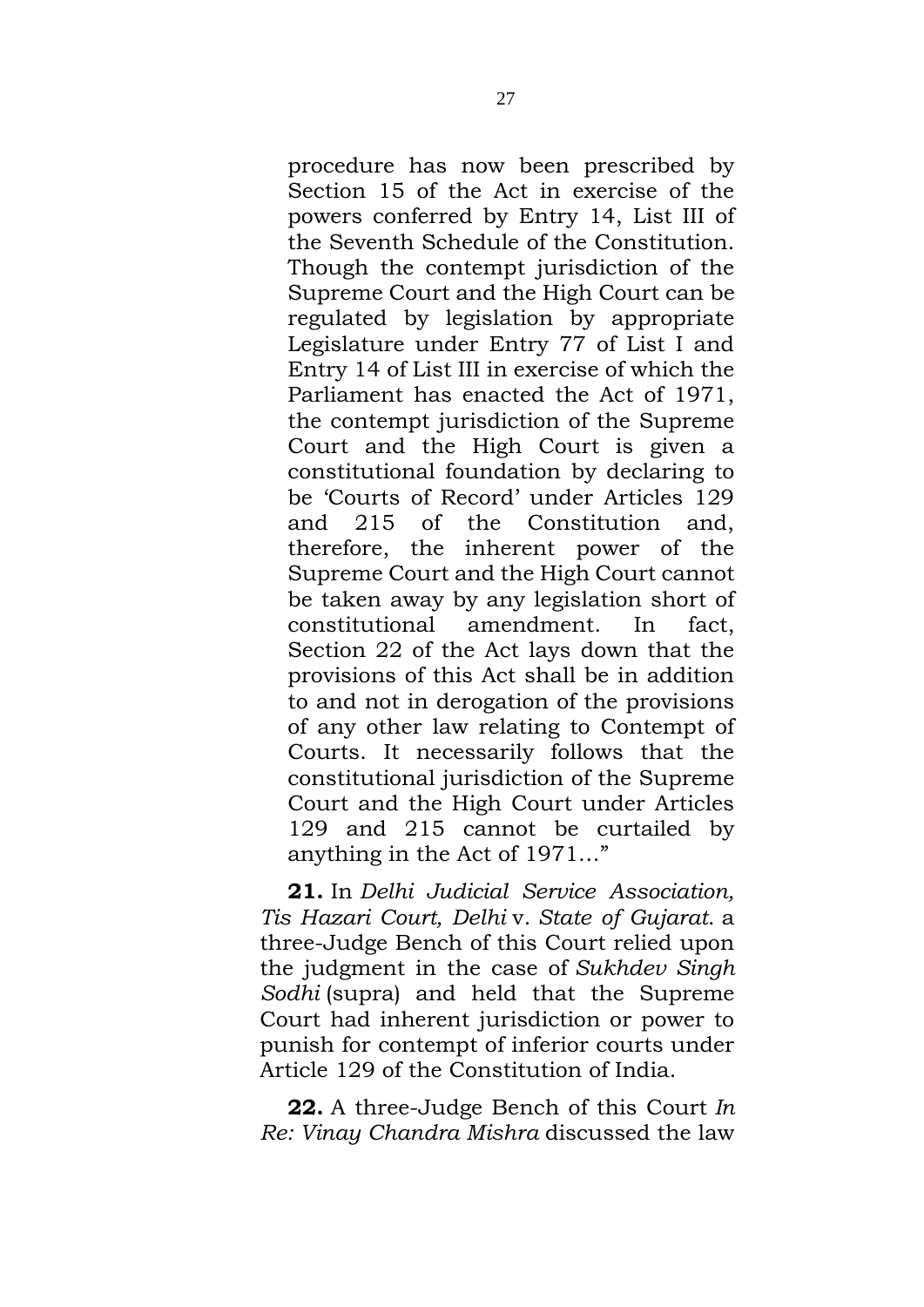on this point in detail. The Court while holding the respondent guilty for contempt had not only sentenced him to simple imprisonment for a period of 6 weeks which was suspended but also suspended his advocacy for a period of 3 years, relying upon the powers vested in this Court under Article 129 and 142 of the Constitution of India.

**23.** We may now refer to certain other provisions of Constitution, Entry 77, Union List (List I) of VII Schedule reads as follows:

"**77**. Constitution, organisation, jurisdiction and powers of the Supreme Court (including contempt of such Court), and the fees taken therein; persons entitled to practise before the Supreme Court."

Entry 14, Concurrent List (List III of VII Schedule) reads as follows:

**"14**. Contempt of court, but not including contempt of the Supreme Court."

In exercise of the aforesaid powers the Contempt of Courts Act, 1971 was enacted by Parliament. Section 15 deals with cognizance of criminal contempt and the opening portion of Section 15 clearly provides that the Supreme Court or the High Courts may take action (i) *suo motu* (ii) on a motion moved by the Advocate General in case of High Court or Attorney General/Solicitor General in the case of Supreme Court and (iii) on a petition by any other person with the consent in writing of the Advocate General/Attorney General/Solicitor General as the case may be. Section 17 lays down the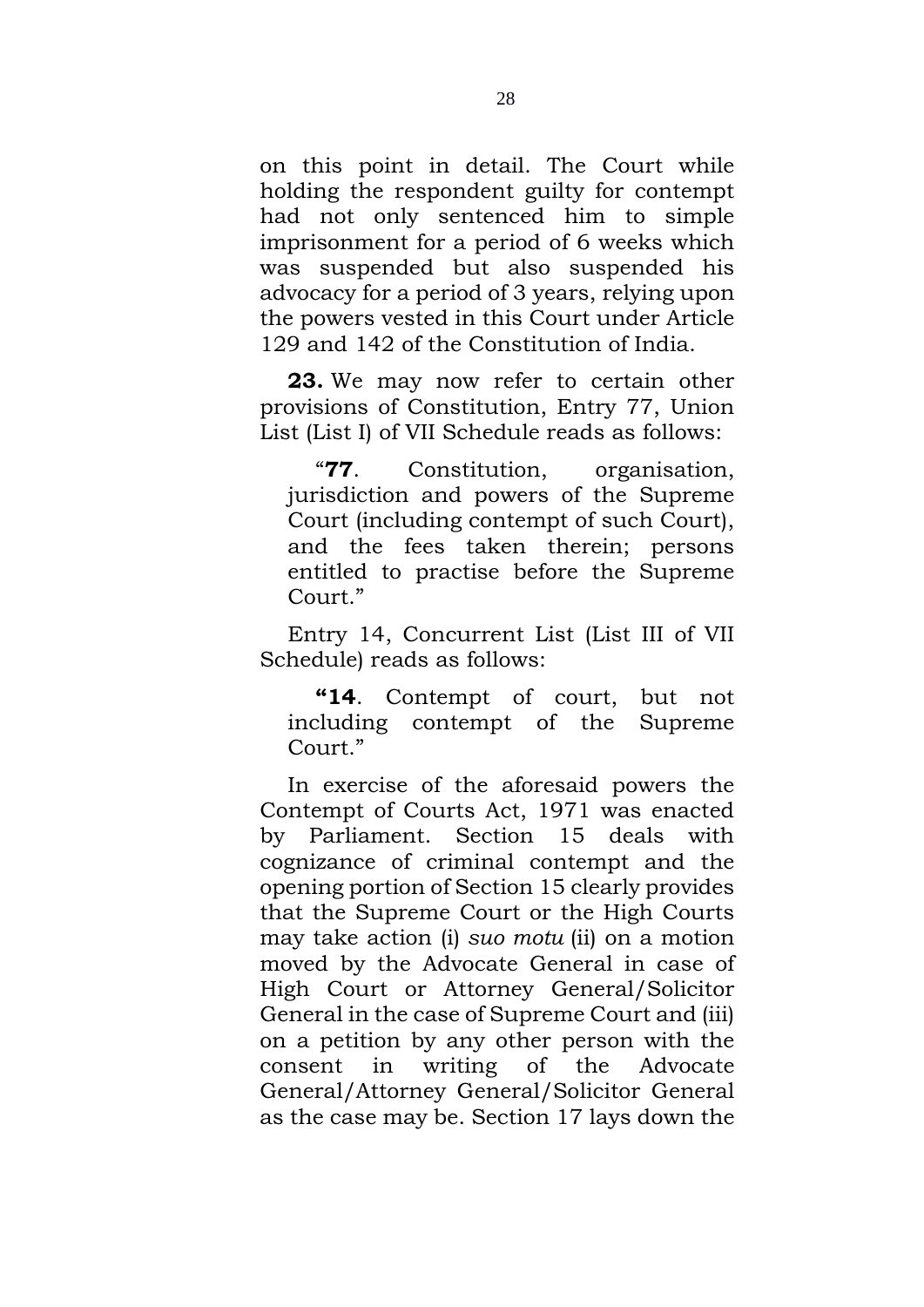procedure to be followed when action is taken on a motion moved by the Advocate General/Attorney General/Solicitor General or on the basis of their consent and Section 17(2) does not deal with *suo motu* contempt petitions. Section 17(2)(a) of the Contempt of Courts Act will not apply to *suo motu* petitions because that deals with the proceedings moved on a motion and not *suo motu* proceedings. Section 17(2)(b) deals with contempt initiated on a reference made by the subordinate court. It is only in these cases that the notice is required to be issued along with a copy of the motion. As far as *suo motu* petitions are concerned, in these cases the only requirement of Form-I which has been framed in pursuance of Rule 6 of the Rules of this Court is that the brief nature of the contempt has to be stated therein.

**24.** The correctness of the judgment in *Vinay Chandra Mishra's case* (supra) was considered by a Constitution Bench of this Court in *Supreme Court Bar Association* v. *Union of India*. We shall be referring to certain portions of that judgment in detail. That being a Constitution Bench judgment, is binding and all other judgments which may have taken a view to the contrary cannot be said to be correct. Before we deal with the judgment itself, it would be appropriate to refer to certain provisions of the Contempt of Courts Act, 1971. Section 2 is the definition clause defining "*contempt of court*", "*civil contempt*', *"criminal contempt*' and "*High Court*'. Sections 3 to 5 deal with innocent publication, fair and accurate reporting of judicial proceedings and fair criticism of judicial act, which do not amount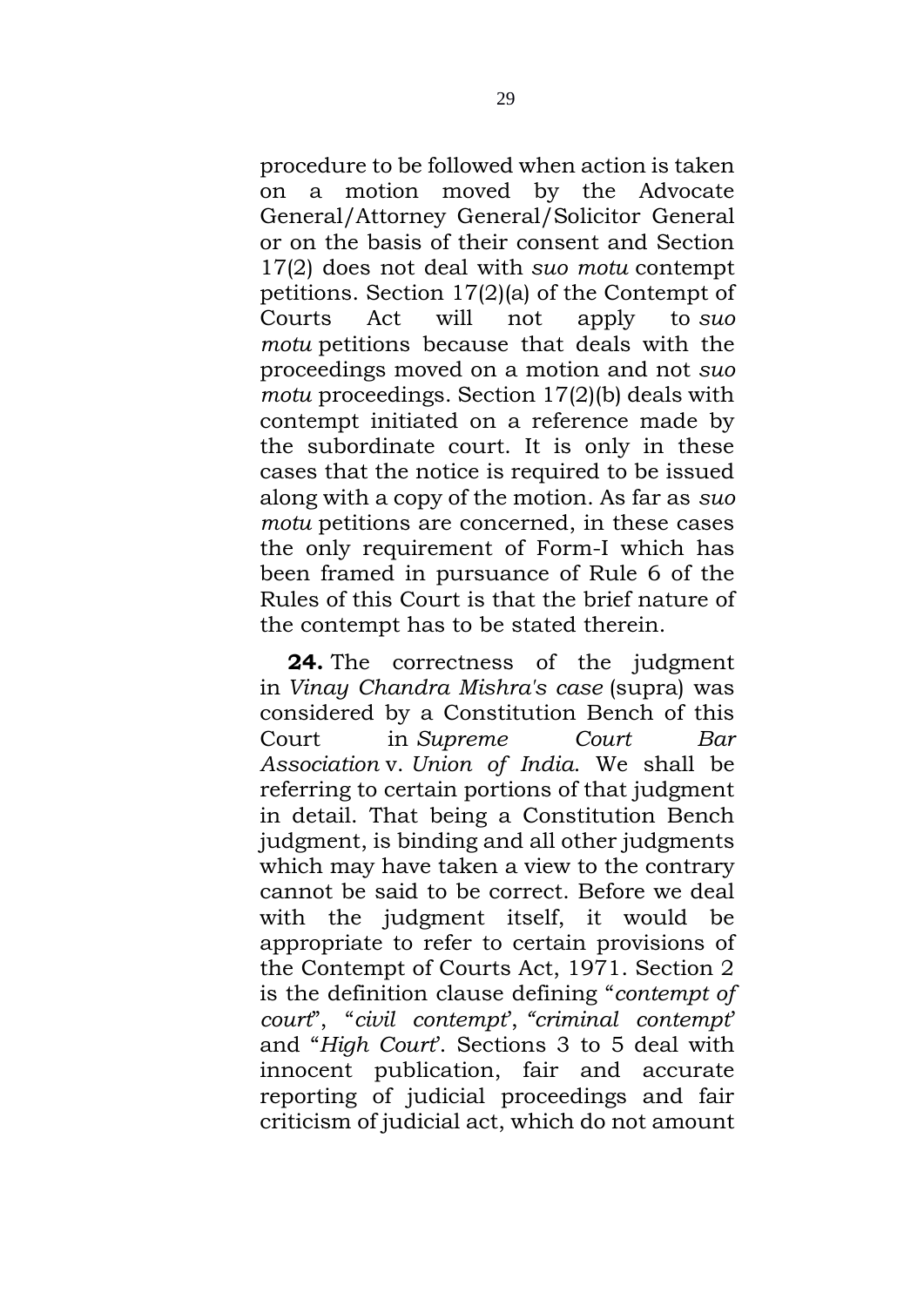to contempt. Sections 10 and 11 deal with the powers of the High Court to punish for contempt. Section 12(2) provides that no court shall impose a sentence in excess of that specified in sub-section (1) of Section 12. Section 13 provides that no court should impose a sentence under the Act for contempt unless it is satisfied that the contempt is of such a nature that it substantially interferes or tends to substantially interfere with the due course of justice. It also provides that truth can be permitted to be raised as a valid defence if the court is satisfied that the defence has been raised in the public interest and is a *bona fide* defence. Section 14 deals with the powers of the Supreme Court or the High Courts to deal with contempt in the face of the Court. We have already dealt with Section 15 which deals with cognizance of the criminal contempt other than contempt in the face of the Court. Section 17 lays down the procedure after cognizance. It is in the background of this Act that we have to read and analyse the judgment of the Constitution Bench.

**25.** The Constitution Bench referred to the provisions of Article 129 of the Constitution of India and also Entry 77 of List I of Seventh Schedule and Entry 14 of List III of the Seventh Schedule and, thereafter, held as follows:—

**"18**. The language of Entry 77 of List I and Entry 14 of List III of the Seventh Schedule demonstrates that the legislative power of Parliament and of the State Legislature extends to legislate with respect to matters connected with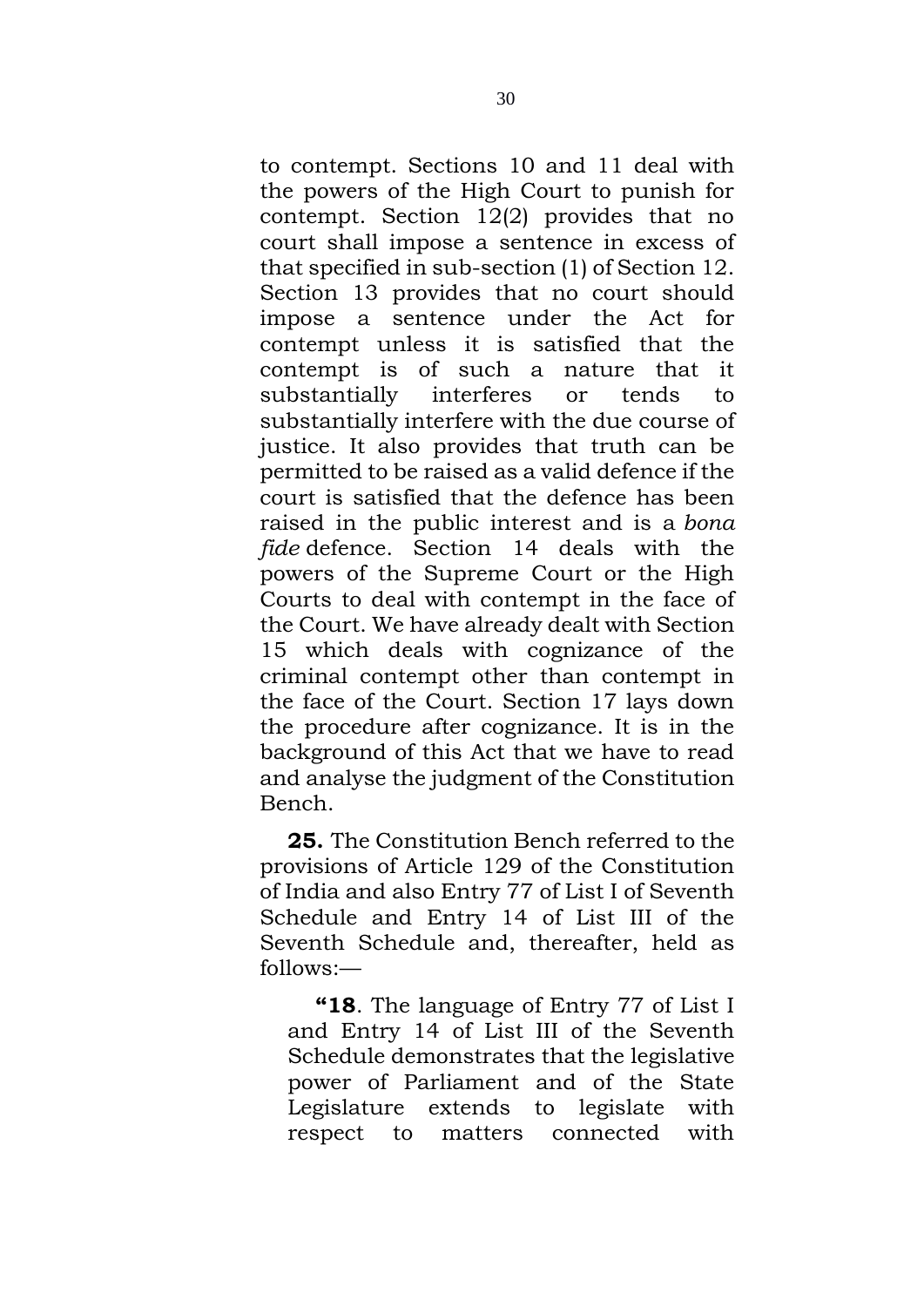contempt of court by the Supreme Court or the High Court, subject however, to the qualification that such legislation cannot denude, abrogate or nullify, the power of the Supreme Court to punish for contempt under Article 129 or vest that power in some other court."

(emphasis supplied)

**26.** This Court referring to Article 142 of the Constitution held as follows:—

**"21**. It is, thus, seen that the power of this Court in respect of *investigation* or *punishment* of any contempt including contempt of itself, is expressly made "subject to the provisions of any law made in this behalf by Parliament" by Article 142(2). However, the power to punish for contempt being inherent in a court of record, it follows that no act of Parliament can take away that *inherent* jurisdiction of the court of record to punish for contempt and Parliament's power of legislation on the subject cannot, therefore, be so exercised as to stultify the status and dignity of the Supreme Court and/or the High Courts, though such a legislation may serve as a guide for the determination of the nature of punishment which this Court may impose in the case of established contempt. Parliament has not enacted any law dealing with the powers of the Supreme Court with regard to investigation and punishment of contempt of itself, (we shall refer to Section 15 of the Contempt of Courts Act, 1971, later on) and this Court, therefore, exercises the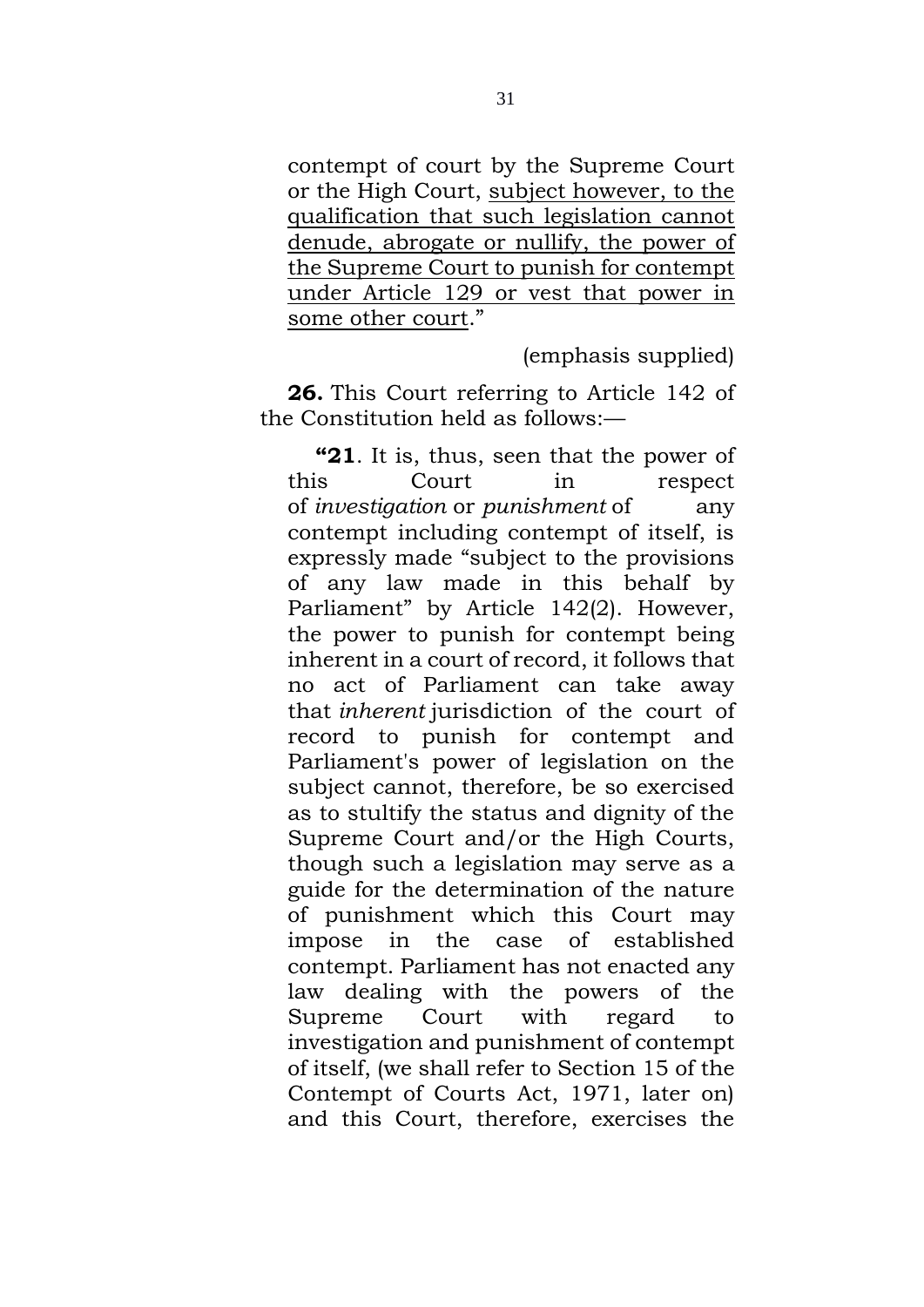power to investigate and punish for contempt of itself by virtue of the powers vested in it under Articles 129 and 142(2) of the Constitution of India."

**27.** This Court then made reference to the provision of the Contempt of Courts Act, 1926, the Contempt of Courts Act, 1952 and the Contempt of Courts Act, 1971 and thereafter held as follows:—

**"29**. Section 10 of the 1971 Act like Section 2 of the 1926 Act and Section 4 of the 1952 Act recognises the power which a High Court already possesses as a court of record for punishing for contempt of itself, which jurisdiction has now the sanction of the Constitution also by virtue of Article 215. The Act, however, does not deal with the powers of the Supreme Court to try or punish a contemner for committing contempt of the Supreme Court or the courts subordinate to it and the constitutional provision contained in Articles 142(2) and 129 of the Constitution alone deal with the subject."

**28.** It would also be pertinent to refer to the following observations of the Constitution Bench:—

"**38**. As already noticed, Parliament by virtue of Entry 77 List I is competent to enact a law relating to the powers of the Supreme Court with regard to contempt of itself and such a law may prescribe the nature of punishment which may be imposed on a contemner by virtue of the provisions of Article 129 read with Article 142(2). Since, no such law has been enacted by Parliament, the *nature of*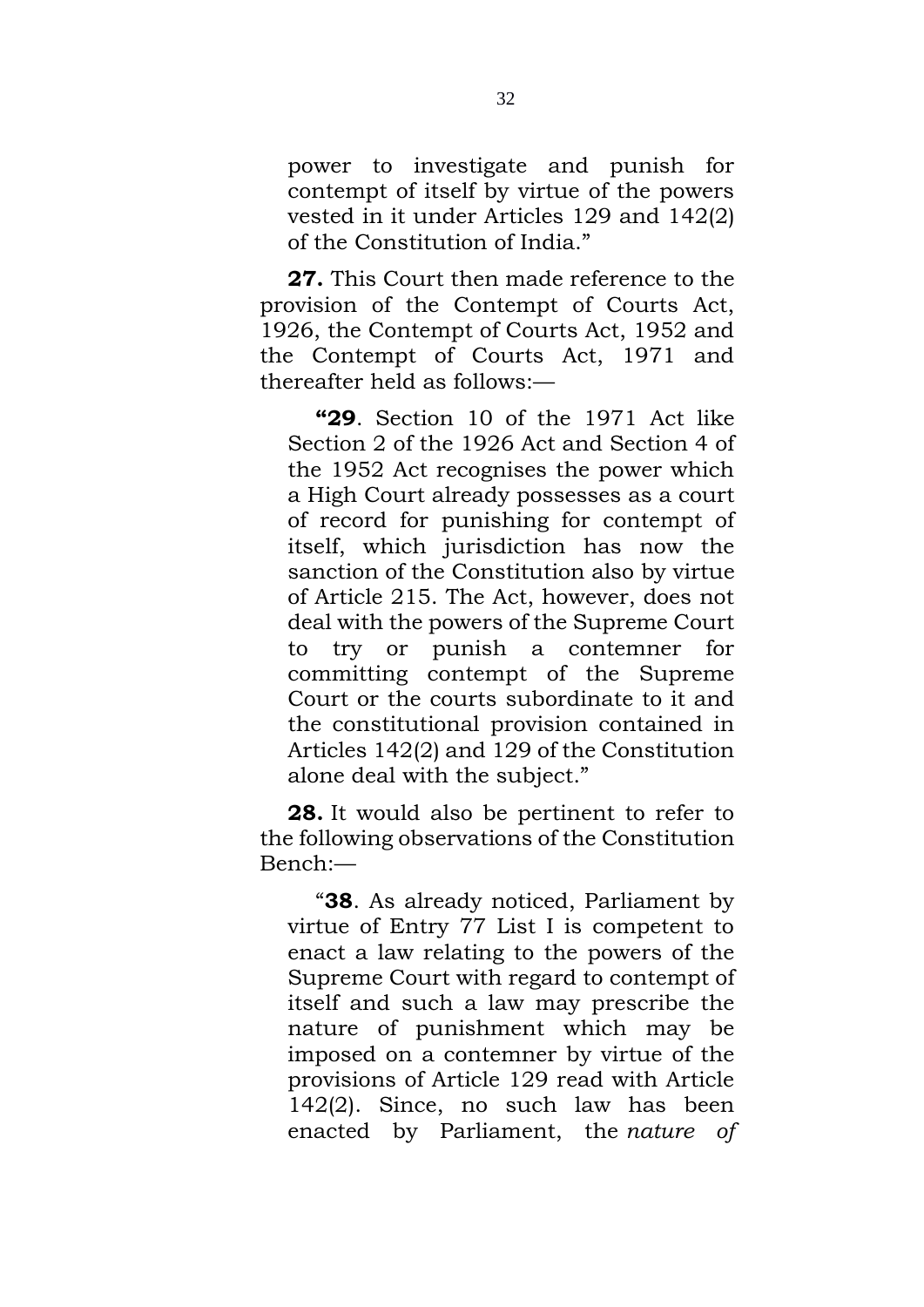*punishment* prescribed under the Contempt of Courts Act, 1971 may act as a guide for the Supreme Court but the extent of punishment as prescribed under that Act can apply only to the High Courts, because the 1971 Act ipso facto does not deal with the contempt jurisdiction of the Supreme Court, except that Section 15 of the Act prescribes *procedural mode* for taking cognizance of criminal contempt by the Supreme Court also. Section 15, however, is not a substantive provision conferring contempt jurisdiction. The judgment in *Sukhdev Singh case* (AIR 1954 SC 186 : 1954 SCR 454) as regards the *extent* of "maximum punishment" which can be imposed upon a contemner must, therefore, be construed as dealing with the powers of the High Courts only and not of this Court in that behalf. We are, therefore, doubtful of the validity of the argument of the learned Solicitor General that the *extent of punishment* which the Supreme Court can impose in exercise of its inherent powers to punish for contempt of itself and/or of subordinate courts can also be only to the extent prescribed under the Contempt of Courts Act, 1971. We, however, do not express any final opinion on that question since that issue, strictly speaking, does not arise for our decision in this case. The question regarding the restriction or limitation on the *extent* of punishment, which *this* Court may award while exercising its contempt jurisdiction may be decided in a proper case, when so raised."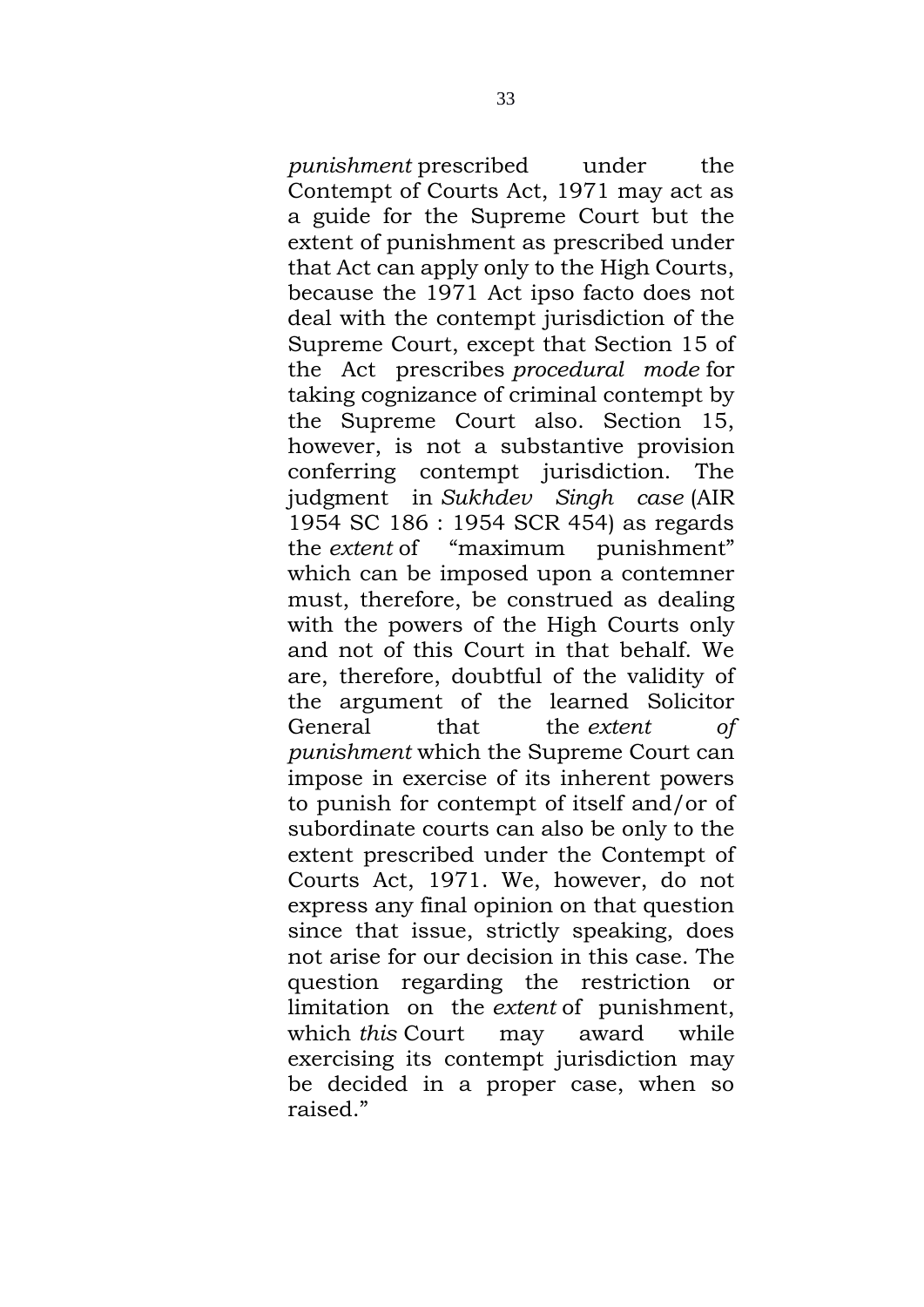### xxxxxxxxx

**"40**…Article 129 cannot take over the jurisdiction of the Disciplinary Committee of the Bar Council of the State or the Bar Council of India to punish an advocate by suspending his licence, which punishment can only be imposed after a finding of "professional misconduct" is recorded in the manner prescribed under the Advocates Act and the Rules framed thereunder."

## xxxxxxxxx

**"43**. The power of the Supreme Court to punish for contempt of court, though quite wide, is yet limited and cannot be expanded to include the power to determine whether an advocate is also guilty of "professional misconduct" in a summary manner, giving a go-by to the procedure prescribed under the Advocates Act. The power to do complete justice under Article 142 is in a way, corrective power, which gives preference to equity over law but it cannot be used to deprive a professional lawyer of the due process contained in the Advocates Act, 1961 by suspending his licence to practice in a summary manner while dealing with a case of contempt of court."

#### xxxxxxxxx

**"57**. In a given case, an advocate found guilty of committing contempt of court may also be guilty of committing "professional misconduct", depending upon the gravity or nature of his contumacious conduct, but the two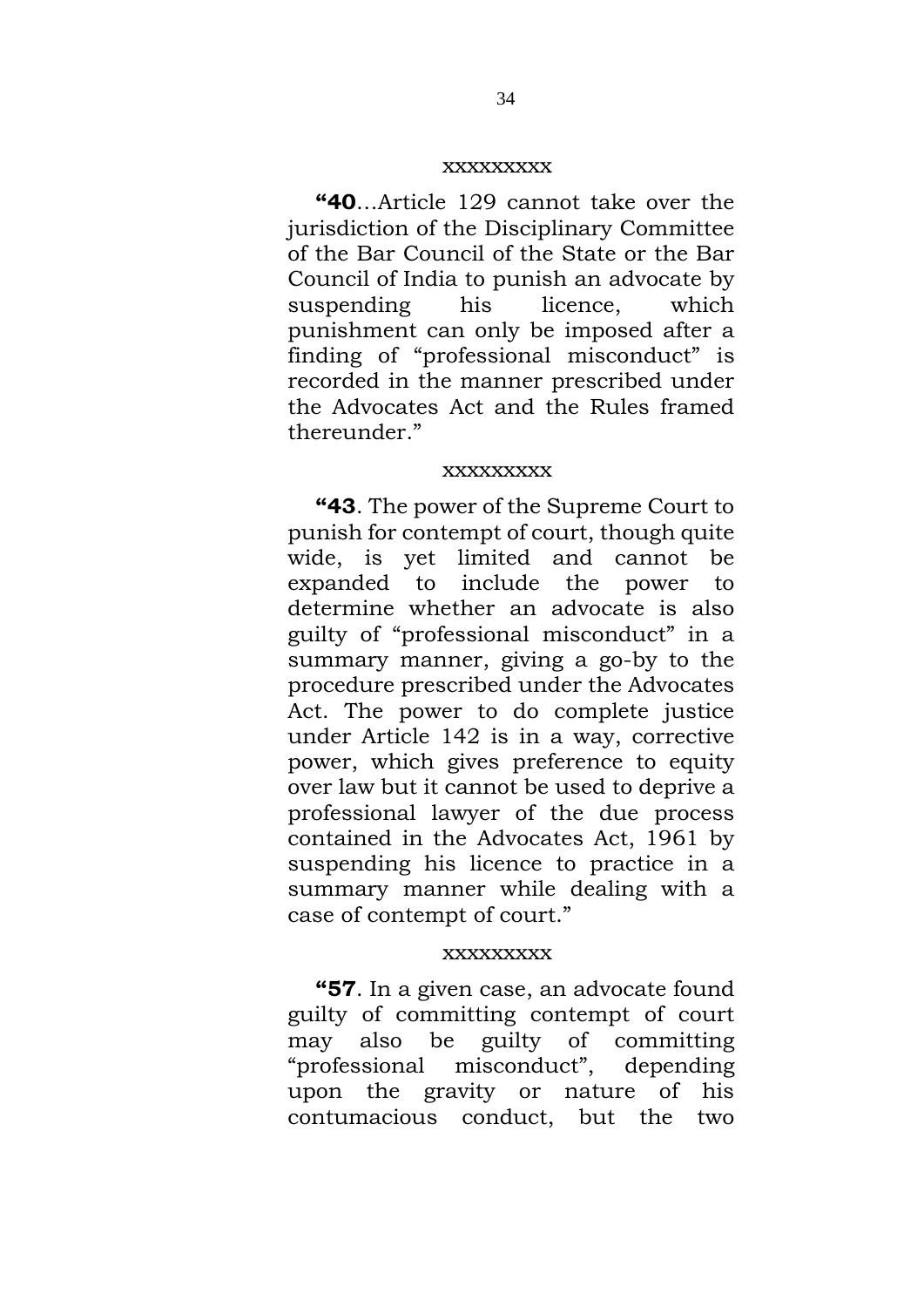jurisdictions are separate and distinct and exercisable by different forums by following separate and distinct procedures. The power to punish an advocate by suspending his licence or by removal of his name from the roll of the State Bar Council for proven professional misconduct *vests exclusively* in the statutory authorities created under the Advocates Act, 1961, while the jurisdiction to punish him for committing contempt of court vests exclusively in the courts."

**29.** A careful analysis of the Constitution Bench decision leaves no manner of doubt that Section 15 of the Act is not a substantive provision conferring contempt jurisdiction. The Constitution Bench finally left the question as to whether the maximum sentence prescribed by the Act binds the Supreme Court open. The observations made in Para 38 referred to above clearly indicate that the Constitution Bench was of the view that the punishment prescribed in the Act could only be a guideline and nothing more. Certain observations made in this judgment that the Court exceeded its jurisdiction in *Vinay Chandra Mishra's case* (supra) by taking away the right of practice for a period of 3 years have to be read in the context that the Apex Court held that Article 129 cannot take over the jurisdiction of the Bar Council of the State or the Bar Council of India to punish an advocate. These observations, in our opinion have to be read with the other observations quoted hereinabove which clearly show that the Constitution Bench held that *"Parliament has not enacted any law dealing with the powers of the*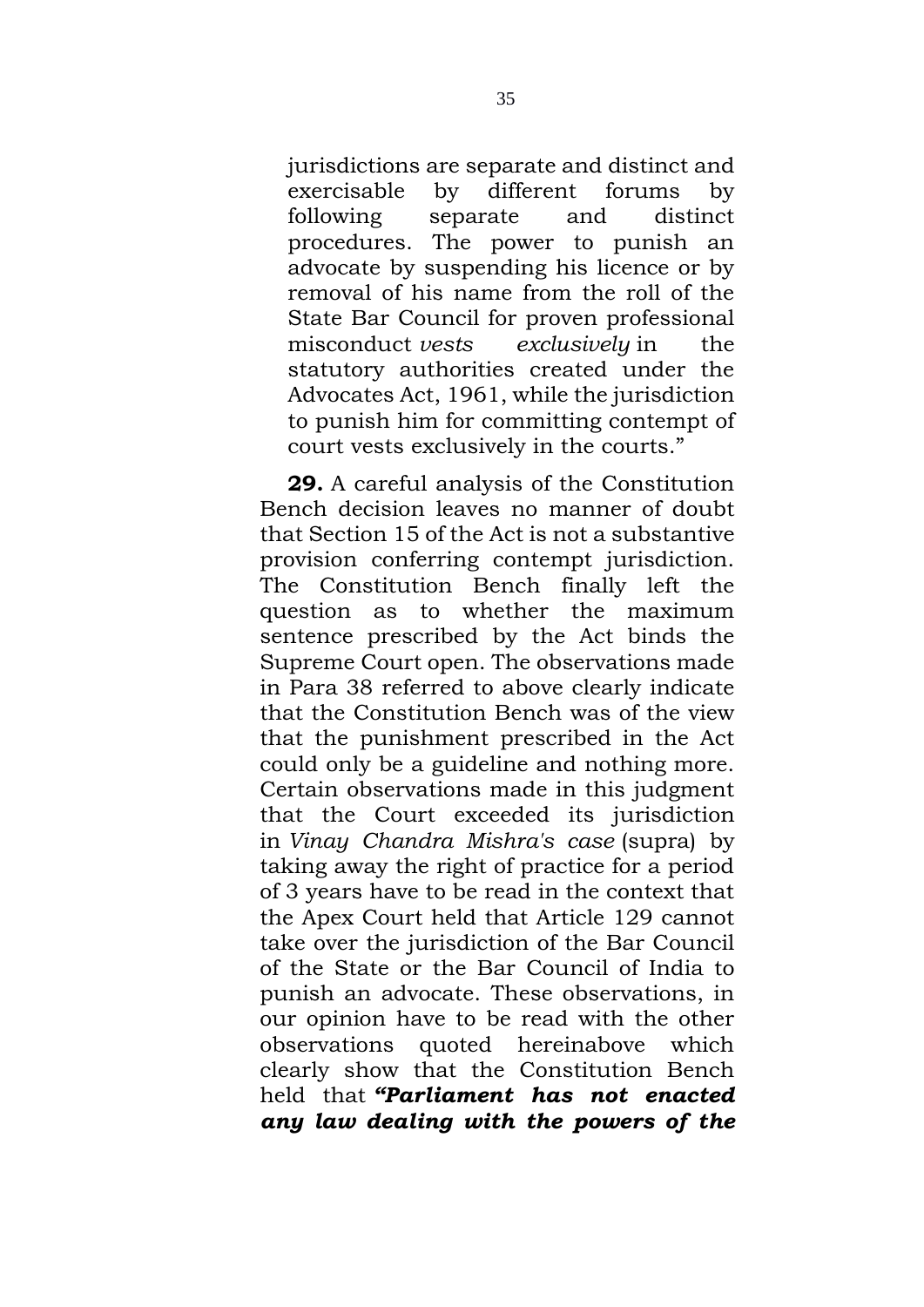*Supreme Court with regard to investigation and punishment of contempt of itself* '. The Court also held that Section 15 is not a substantive provision conferring contempt jurisdiction and, therefore, is only a procedural section especially in so far as *suo moto* contempts are concerned. It is thus clear that the powers of the Supreme Court to punish for contempt committed of itself is a power not subject to the provisions of the Act. Therefore, the only requirement is to follow a procedure which is just, fair and in accordance with the rules framed by this Court.

**30.** As far as the observations made in the case of *Pallav Sheth* v. *Custodian*[10](https://www.scconline.com/Members/SearchResult.aspx#FN0010) are concerned, this Court in that case was only dealing with the question whether contempt can be initiated after the limitation prescribed in the Contempt of Courts Act has expired and the observations made therein have to be read in that context only. Relevant portion of Para 30 of the *Pallav Seth's case* (supra) reads as follows:

**"30**. There can be no doubt that both this Court and High Courts are Courts of Records and the Constitution has given them the powers to punish for contempt. The decisions of this Court clearly show that this power cannot be abrogated or stultified. But if the power under Article 129 and Article 215 is absolute can there be any legislation indicating the manner and to the extent that the power can be exercised? If there is any provision of the law which stultifies or abrogates the power under Article 129 and/or Article 215 there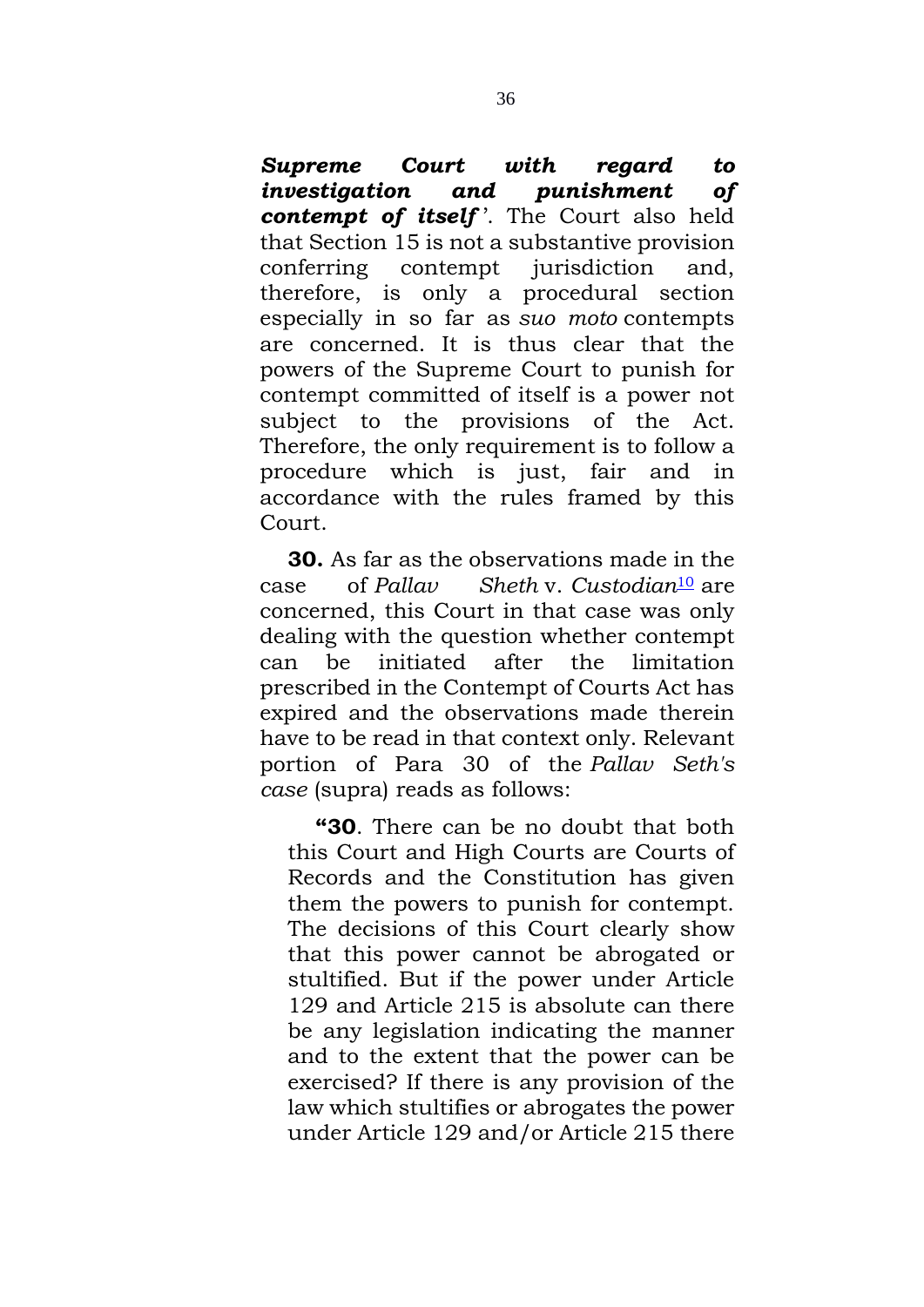can be little doubt that such law should not be regarded as having been validly enacted. It, however, appears to us that providing for the quantum of punishment ow what may or may not be regarded as acts of contempt or even providing for a period of limitation for initiating proceedings for contempt cannot be taken to be a provision which abrogates or stultifies the contempt jurisdiction under Article 129 or Article 215 of the Constitution."

The aforesaid finding clearly indicates that the Court held that any law which stultifies or abrogates the power of the Supreme Court under Article 129 of the Constitution or of the High Courts under Article 215 of the Constitution, could not be said to be validly enacted. It however, went on to hold that providing the quantum of punishment or a period of limitation would not mean that the powers of the Court under Article 129 have been stultified or abrogated. We are not going into the correctness or otherwise of this judgment but it is clear that this judgment only dealt with the issue whether the Parliament could fix a period of limitation to initiate the proceedings under the Act. Without commenting one way or the other on *Pallav Seth's case* (supra) it is clear that the same has not dealt with the powers of this Court to issue *suo motu* notice of contempt.

**31.** In view of the above discussion we are clearly of the view that the powers of the Supreme Court to initiate contempt are not in any manner limited by the provisions of the Act. This Court is vested with the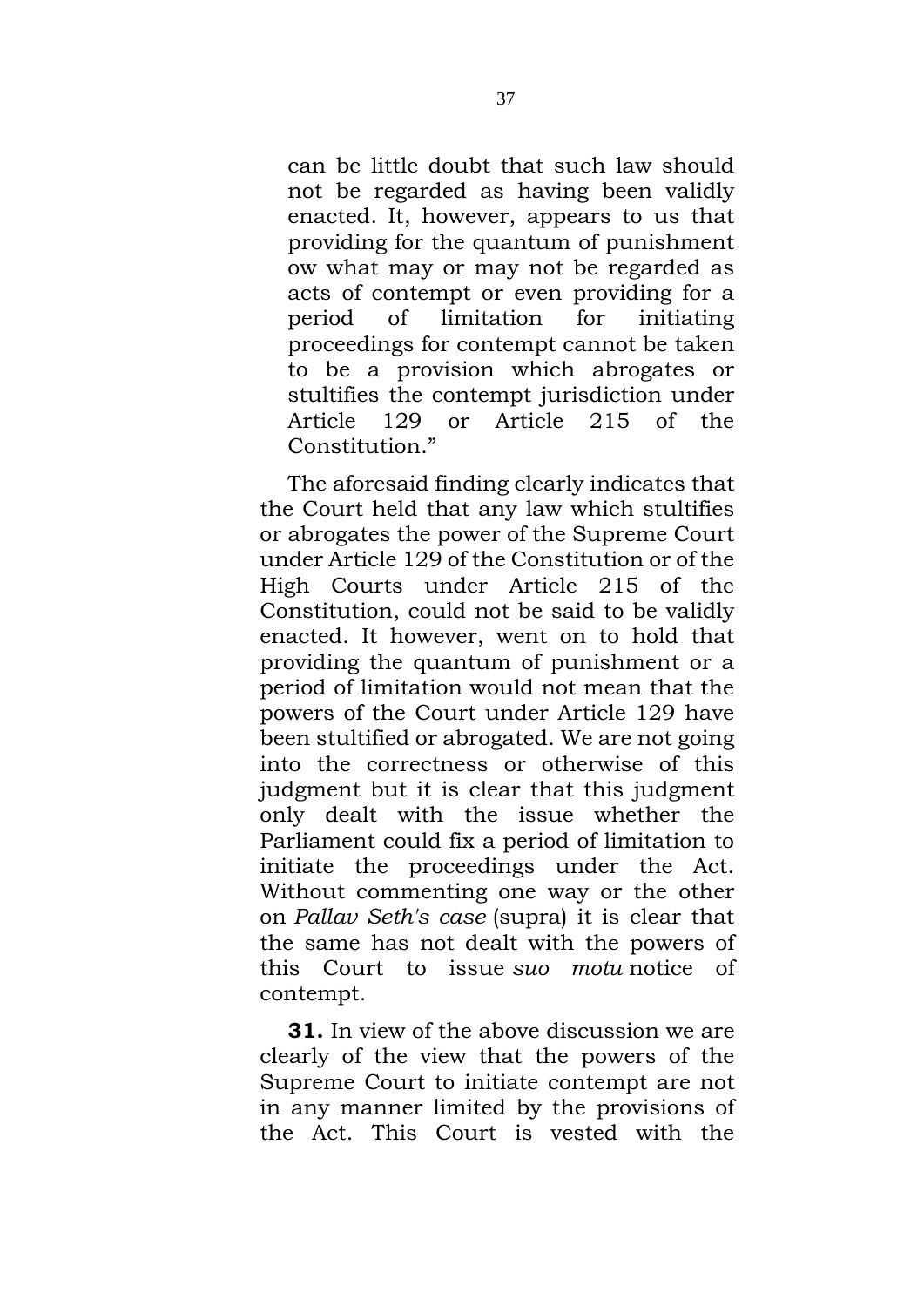constitutional powers to deal with the contempt. Section 15 is not the source of the power to issue notice for contempt. It only provides the procedure in which such contempt is to be initiated and this procedure provides that there are three ways of initiating a contempt - (i) *suo motu* (ii) on the motion by the Advocate General/Attorney General/Solicitor General and (iii) on the basis of a petition filed by any other person with the consent in writing of the Advocate General/Attorney General/Solicitor General. As far as *suo motu* petitions are concerned, there is no requirement for taking consent of anybody because the Court is exercising its inherent powers to issue notice for contempt. This is not only clear from the provisions of the Act but also clear from the Rules laid down by this Court."

**18.** From the perusal of various judgments of this Court, including those of the Constitution Benches, it could be seen, that the source of power of this Court for proceeding for an action of contempt is under Article 129. It has further been held, that power of this Court to initiate contempt is not in any manner limited by the provisions of the Contempt of Courts Act, 1971. It has been held, that the Court is vested with the constitutional powers to deal with the contempt and Section 15 is not the source of the power to issue notice for contempt.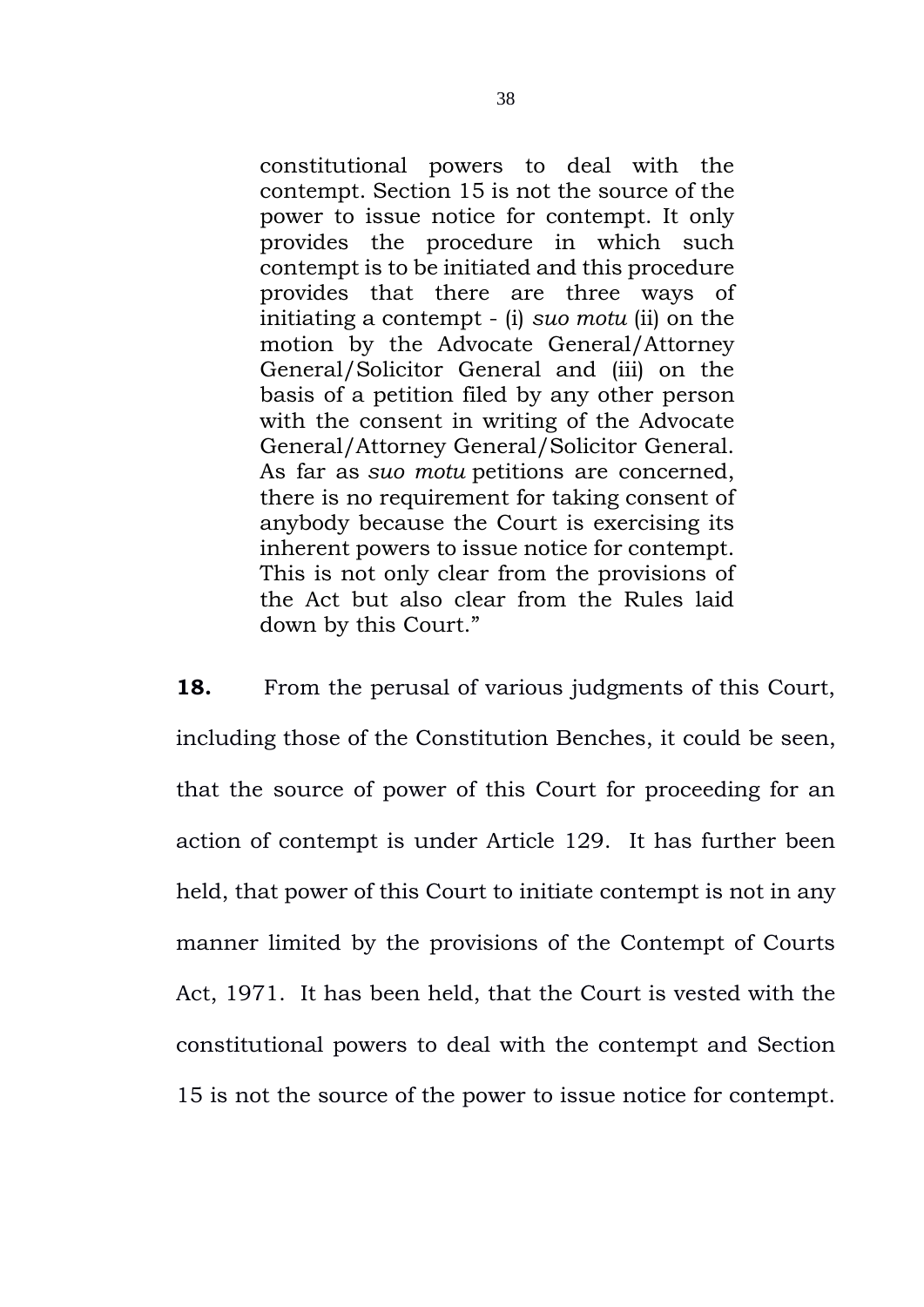It only provides the procedure in which such contempt is to be initiated. It has been held, that insofar as suo motu petitions are concerned, the Court can very well initiate the proceedings suo motu on the basis of information received by it. The only requirement is that the procedure as prescribed in the judgment of *P.N. Duda* (supra) has to be followed. In the present case, the same has undoubtedly been followed. It is also equally settled, that as far as the suo motu petitions are concerned, there is no requirement for taking consent of anybody, including the learned Attorney General because the Court is exercising its inherent powers to issue notice for contempt. It is equally well settled, that once the Court takes cognizance, the matter is purely between the Court and the contemnor. The only requirement is that, the procedure followed is required to be just and fair and in accordance with the principles of natural justice. In the present case, the notice issued to the alleged contemnors clearly mentions the tweets on the basis of which the Court is proceeding suo motu. The alleged contemnor No.1 has also clearly understood the basis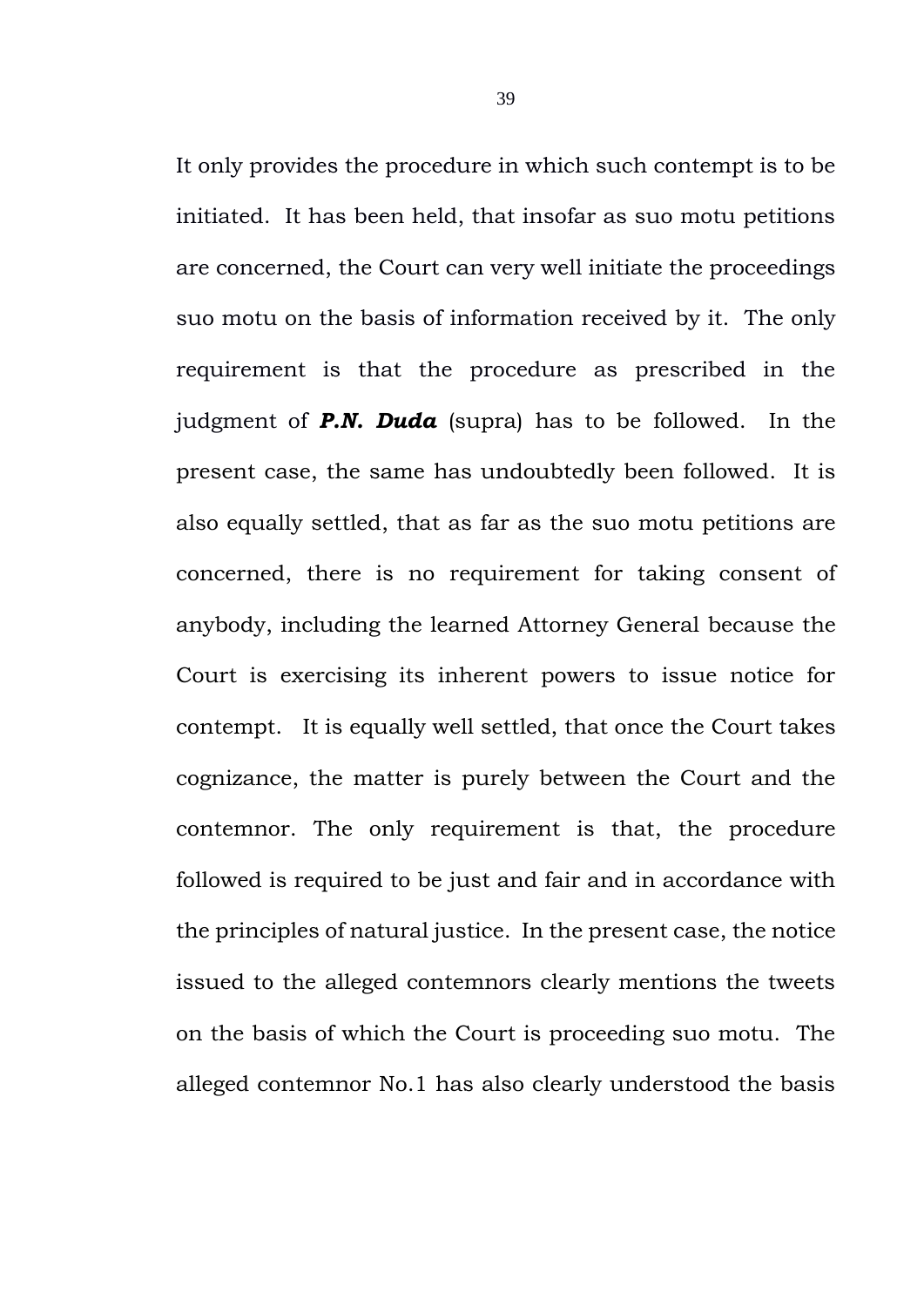on which the Court is proceeding against him as is evident from the elaborate affidavit-in-reply filed by him.

**19.** Before we advert to the facts of the present case, let us examine the legal position as is enunciated in the various judgments of this Court.

**20.** In the case of *Brahma Prakash Sharma* (supra), the Constitution Bench observed thus:

> "It admits of no dispute that the summary jurisdiction exercised by superior courts in punishing contempt of their authority exists for the purpose of preventing interference with the course of justice and for maintaining the authority of law as is administered in the courts. It would be only repeating what has been said so often by various Judges that the object of contempt proceedings is not to afford protection to Judges personally from imputations to which they may be exposed as individuals; it is intended to be a protection to the public whose interests would be very much affected if by the act or conduct of any party, the authority of the court is lowered and the sense of confidence which people have in the administration of justice by it is weakened.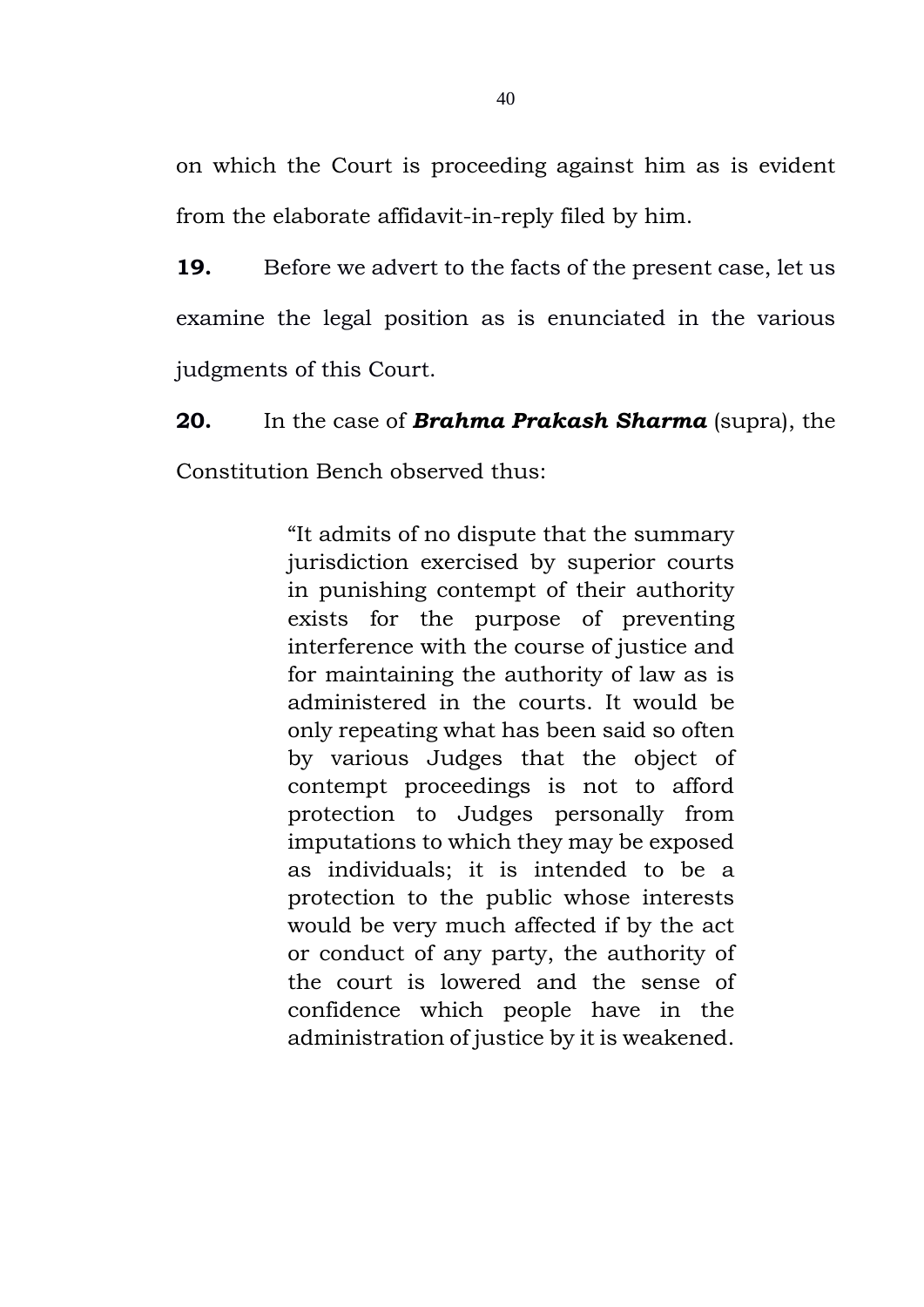**21.** It could thus be seen, that the Constitution Bench has held, that the summary jurisdiction exercised by superior courts in punishing contempt of their authority exists for the purpose of preventing interference with the course of justice and for maintaining the authority of law as is administered in the courts; that the object of contempt proceedings is not to afford protection to judges personally from imputations to which they may be exposed as individuals. It has been held, that it is intended to be a protection to the public whose interests would be very much affected if by the act or conduct of any party, the authority of the court is lowered and the sense of confidence which people have in the administration of justice by it is weakened. The Constitution Bench further observed:

> "There are indeed innumerable ways by which attempts can be made to hinder or obstruct the due administration of justice in courts. One type of such interference is found in cases where there is an act or publication which "amounts to scandalising the court itself" an expression which is familiar to English lawyers since the days of Lord Hardwicke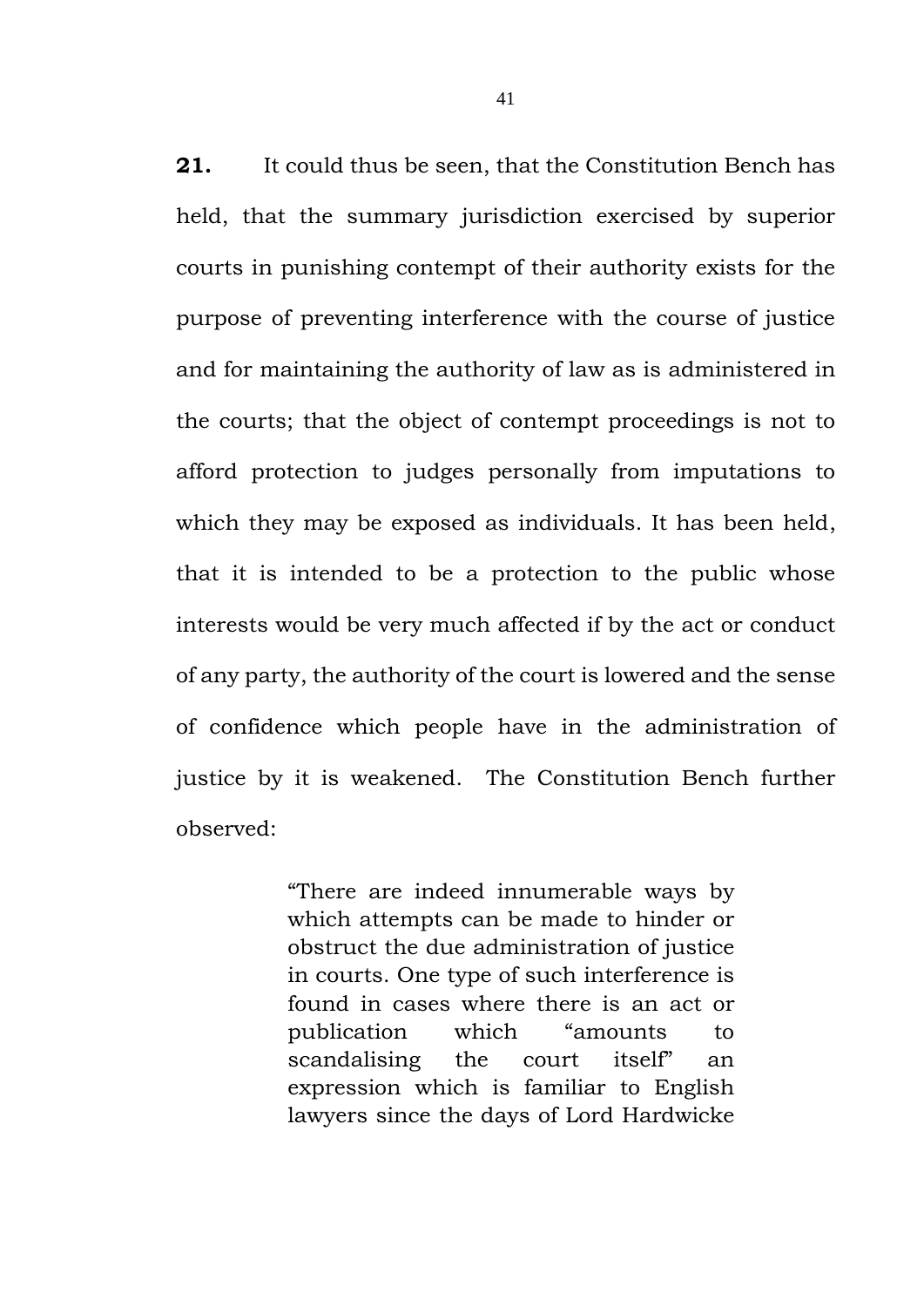[ Vide *In re Read and Huggonson*, (1742) 2 Atk. 469, 471] . This scandalising might manifest itself in various ways but, in substance, it is an attack on individual Judges or the court as a whole with or without reference to particular cases casting unwarranted and defamatory aspersions upon the character or ability of the Judges. Such conduct is punished as contempt for this reason that it tends to create distrust in the popular mind and impair confidence of people in the courts which are of prime importance to the litigants in the protection of their rights and liberties."

**22.** The Constitution Bench thus holds, that a publication which attacks on individual judges or the court as a whole with or without reference to particular case, casting unwarranted and defamatory aspersions upon the character or ability of the judges, would come within the term of scandalizing the Court. It is held, that such a conduct tends to create distrust in the popular mind and impair the confidence of the people in the courts, which are of prime importance to the litigants in the protection of their rights and liberties. It has been held, that it is not necessary to prove affirmatively, that there has been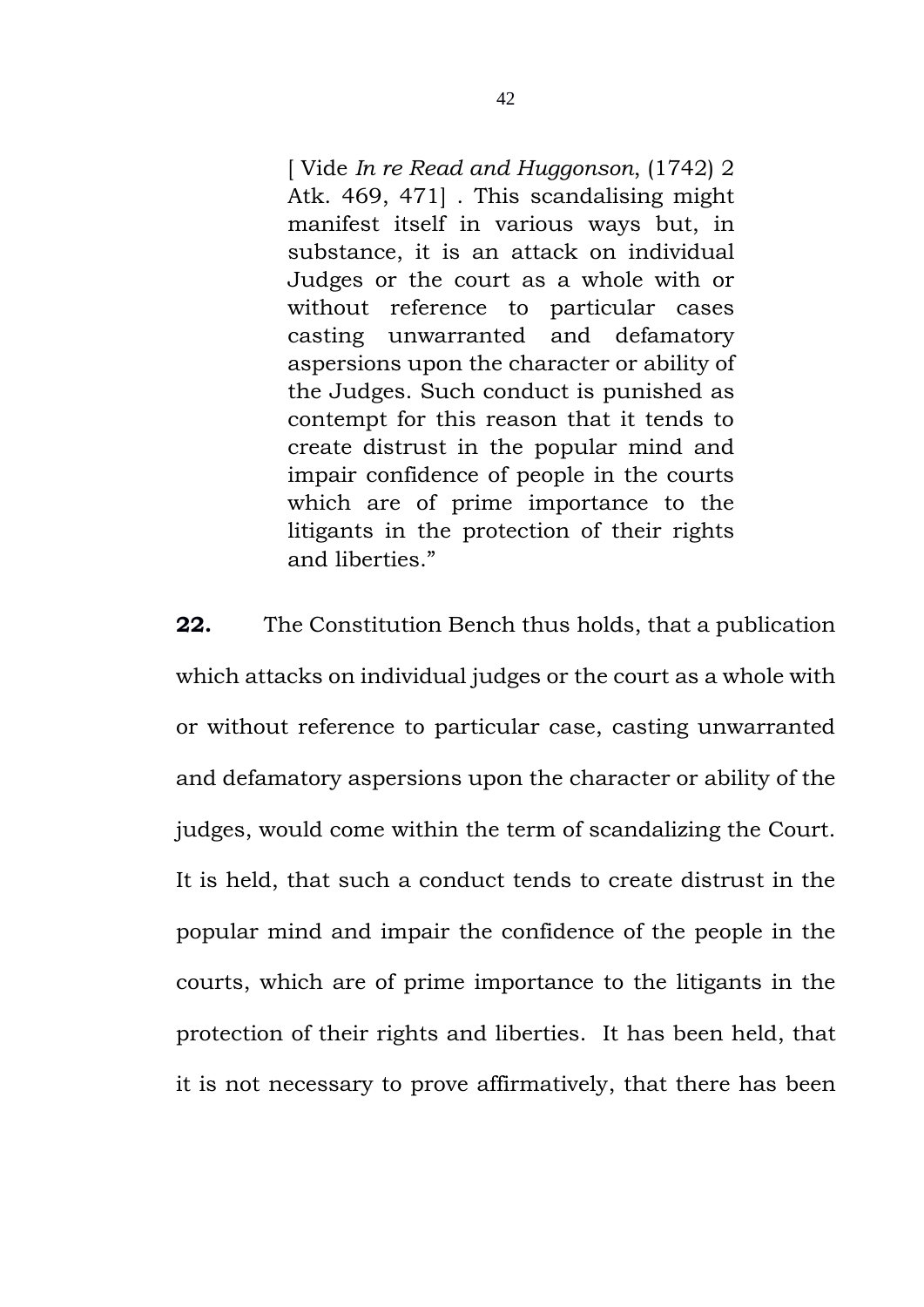an actual interference with the administration of justice by reason of such defamatory statement and it is enough if it is likely, or tends in any way, to interfere with the proper administration of justice.

**23.** In the case of *In re Hira Lal Dixit and two others<sup>6</sup> ,*  the Constitution Bench was considering a leaflet distributed in the court premises printed and published by the said Hira Lal Dixit. He was the applicant in one of the writ petitions which had been filed in the Supreme Court challenging the validity of U.P. Road Transport Act, 1951. The leaflet though contained a graphic account of the harassment and indignity said to have been meted out to the writer by the State Officers and the then State Minister of Transport in connection with the cancellation and eventual restoration of his license in respect of a passenger bus, also contained the following passage:

> "The public has full and firm faith in the Supreme Court, but sources that are in the know say that the Government acts with partiality in the matter of appointment of those Hon'ble Judges as Ambassadors, Governors, High

<sup>6</sup> (1955) 1 SCR 677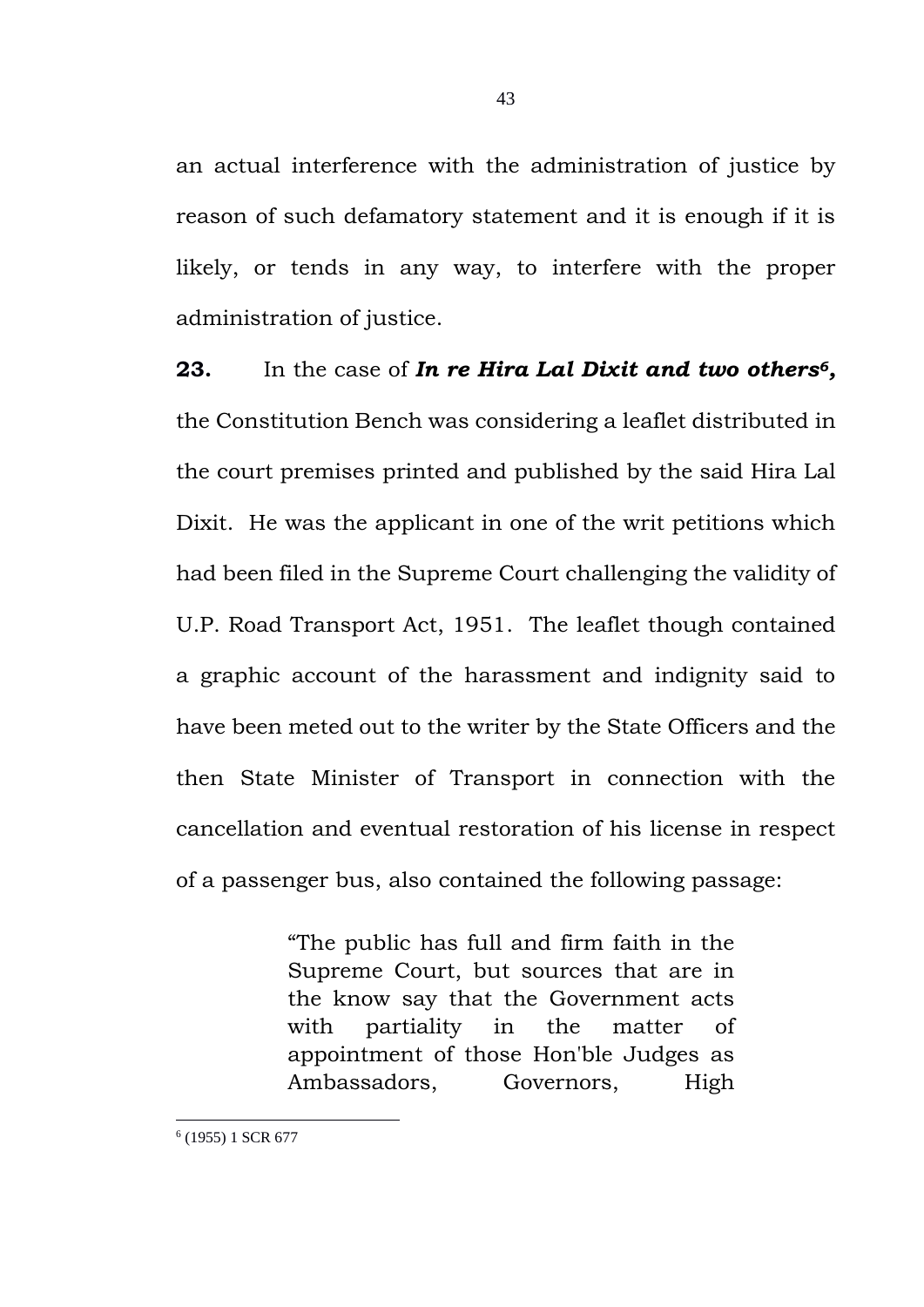Commissioners, etc., who give judgments against Government but this has so far not made any difference in the firmness and justice of the Hon'ble Judges".

It will be relevant to refer to the following

observation of the Constitution Bench in the said case:

"Learned counsel for the respondent, Hira Lal Dixit, maintained that the passage in question was perfectly innocuous and only expressed a laudatory sentiment towards the Court and that such flattery could not possibly have the slightest effect on the minds of the Judges of this august tribunal. We do not think flattery was the sole or even the main object with which this passage was written or with which it was published at the time when the hearing of the appeals was in progress. It no doubt begins with a declaration of public faith in this Court but this is immediately followed by other words connected with the earlier words by the significant conjunction "but". The words that follow are to the effect that sources that are in the know say that the Government acts with partiality in the matter of appointment of those Judges as Ambassadors, Governors, High Commissioners, etc., who give judgments against the Government. The plain meaning of these words is that the Judges who decide against the Government do not get these high appointments. The necessary implication of these words is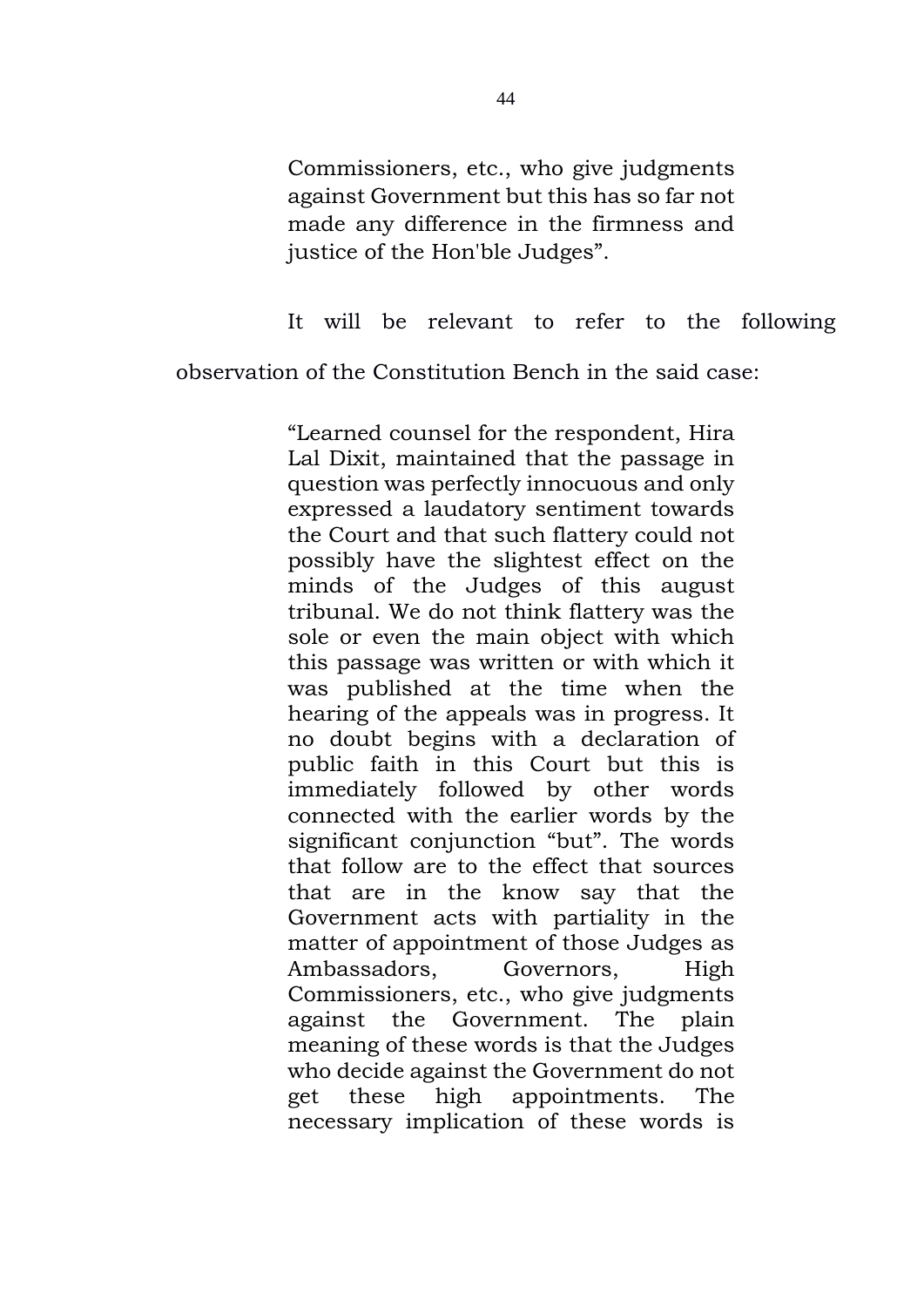that the Judges who decide in favour of the Government are rewarded by the Government with these appointments. The attitude of the Government is thus depicted surely with a purpose and that purpose cannot but be to raise in the minds of the reader a feeling that the Government, by holding out high hopes of future employment, encourages the Judges to give decisions in its favour. This insinuation is made manifest by the words that follow, namely, "this has so far not made any difference in the firmness and justice of the Hon'ble Judges". The linking up of these words with the preceding words by the conjunction "but" brings into relief the real significance and true meaning of the earlier words. The passage read as a whole clearly amounts to this: "Government disfavours Judges who give decisions against it but favours those Judges with high appointments who decide in its favour: that although this is calculated to tempt Judges to give judgments in favour of the Government it has so far not made any difference in the firmness and justice of the Judges". The words "so far" are significant. What, we ask, was the purpose of writing this passage and what was the object of the distribution of the leaflet in the Court premises at a time when the Court was in the midst of hearing the appeals? Surely, there was hidden in the offending passage a warning that although the Judges have "so far" remained firm and resisted the temptation of deciding cases in favour of Government in expectation of getting high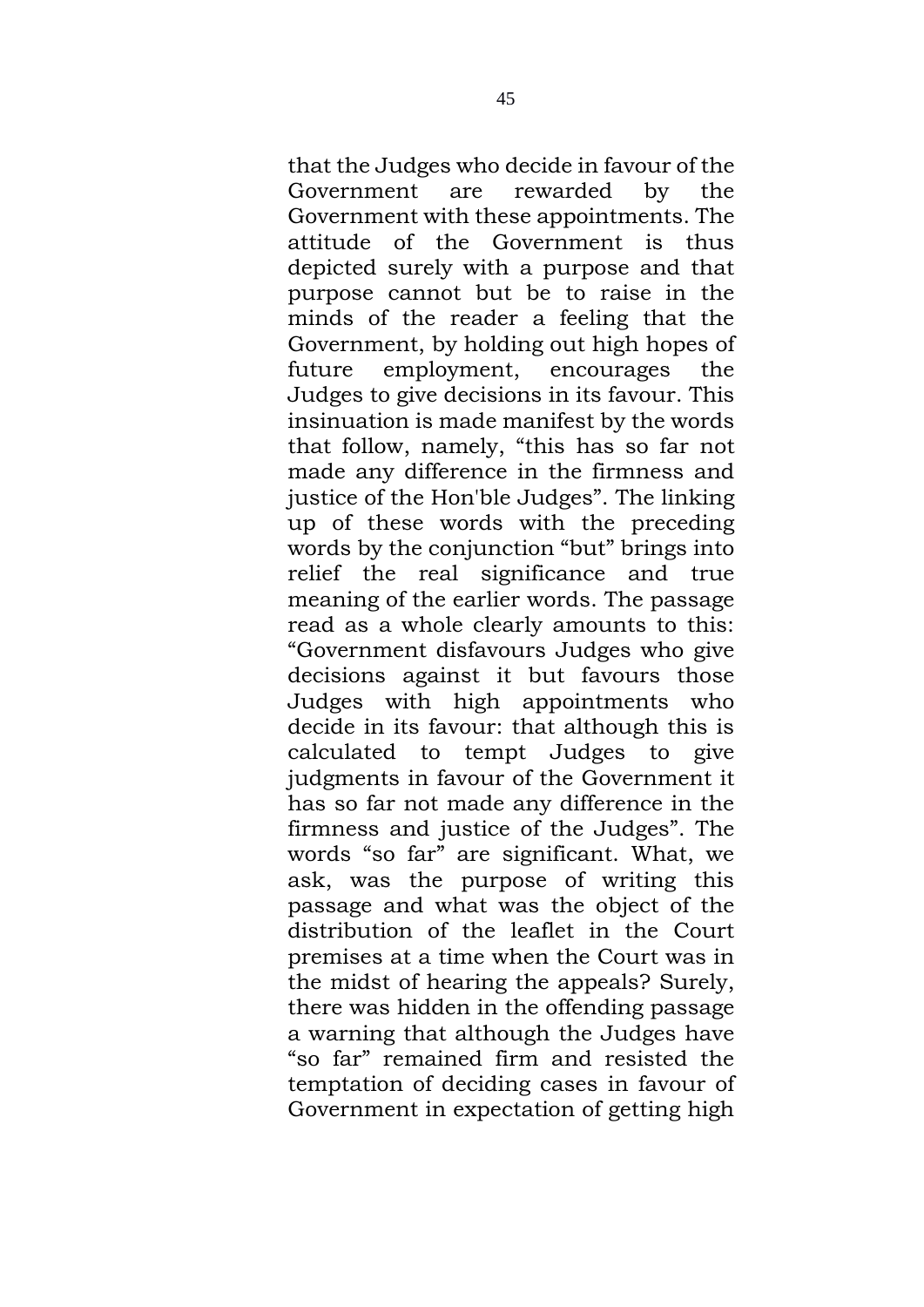appointments, nevertheless, if they decide in favour of the Government on this occasion knowledgeable people will know that they had succumbed to the temptation and had given judgment in favour of the Government in expectation of future reward in the shape of high appointments of the kind mentioned in the passage. The object of writing this paragraph and particularly of publishing it at the time it was actually done was quite clearly to affect the minds of the Judges and to deflect them from the strict performance of their duties. The offending passage and the time and place of its publication certainly tended to hinder or obstruct the due administration of justice and is a contempt of Court."

A perusal of the aforesaid observation of the Constitution Bench would reveal, that though the said passage/paragraph begins with a statement, that 'the public has full and firm faith in the Supreme Court…' and ends with, 'but this has so far not made any difference in the firmness and justice of the Hon'ble Judges', the Court found, that if the statement in the said passage/paragraph was read in entirety and the timing and the manner in which it was published, it was clear, that it was done to affect the minds of the judges and to deflect them from the strict performance of their duties.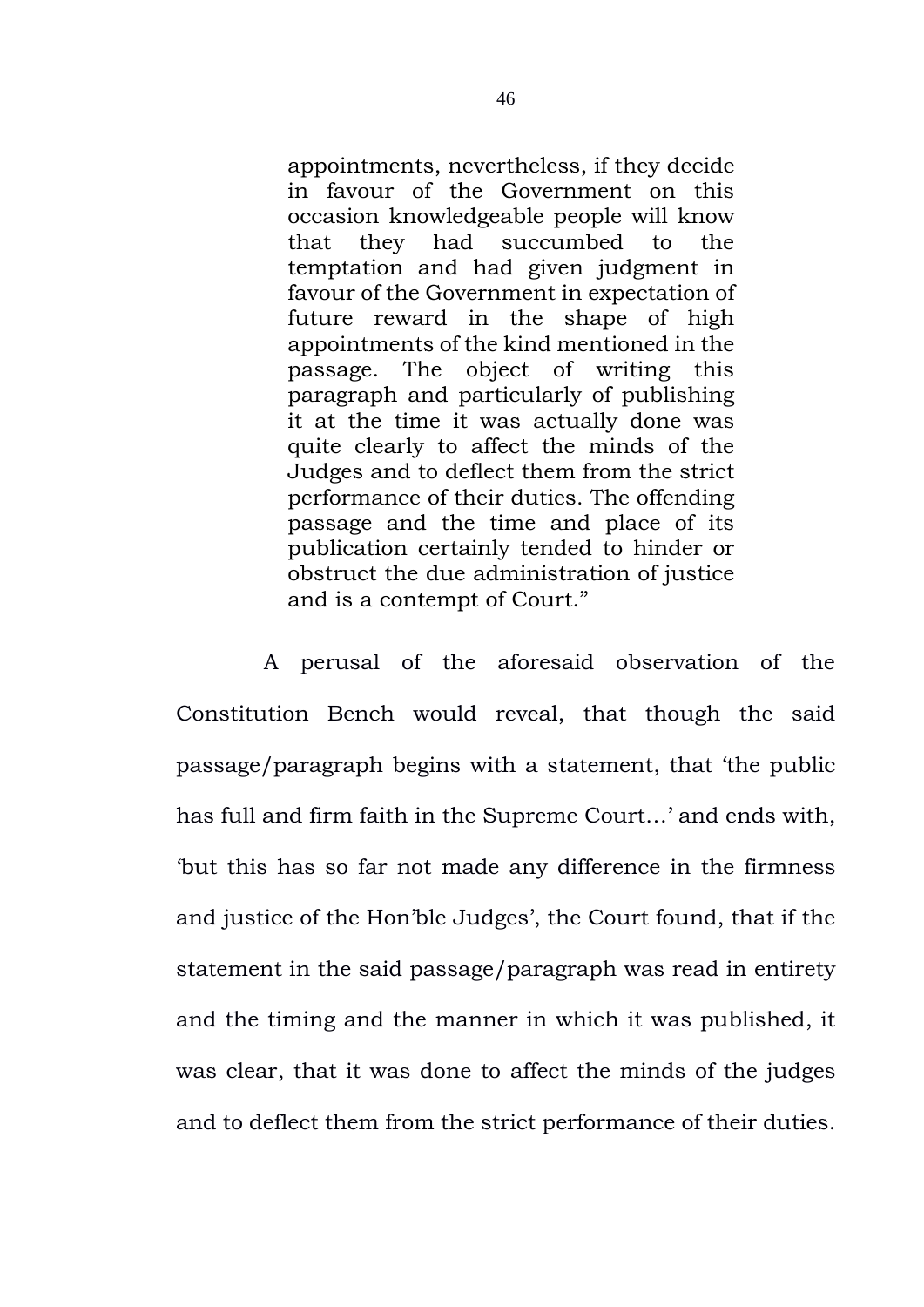The Court came to the conclusion, that the offending passage and the time and place of its publication certainly tended to hinder or obstruct the due administration of justice and was a contempt of Court.

While holding him guilty and rejecting his qualified apology, the Constitution Bench observed thus:

> "It is well established, as was said by this Court in *Brahma Prakash Sharma and Others v. The State of Uttar Pradesh (supra),* that it is not necessary that there should in fact be an actual interference with the course of administration of justice but that it is enough if the offending publication is likely or if it tends in any way to interfere with the proper administration of law. Such insinuations as are implicit in the passage in question are derogatory to the dignity of the Court and are calculated to undermine the confidence of the people in the integrity of the Judges. Whether the passage is read as fulsome flattery of the Judges of this Court or is read as containing the insinuations mentioned above or the rest of the leaflet which contains an attack on a party to the pending proceedings is taken separately it is equally contemptuous of the Court in that the object of writing it and the time and place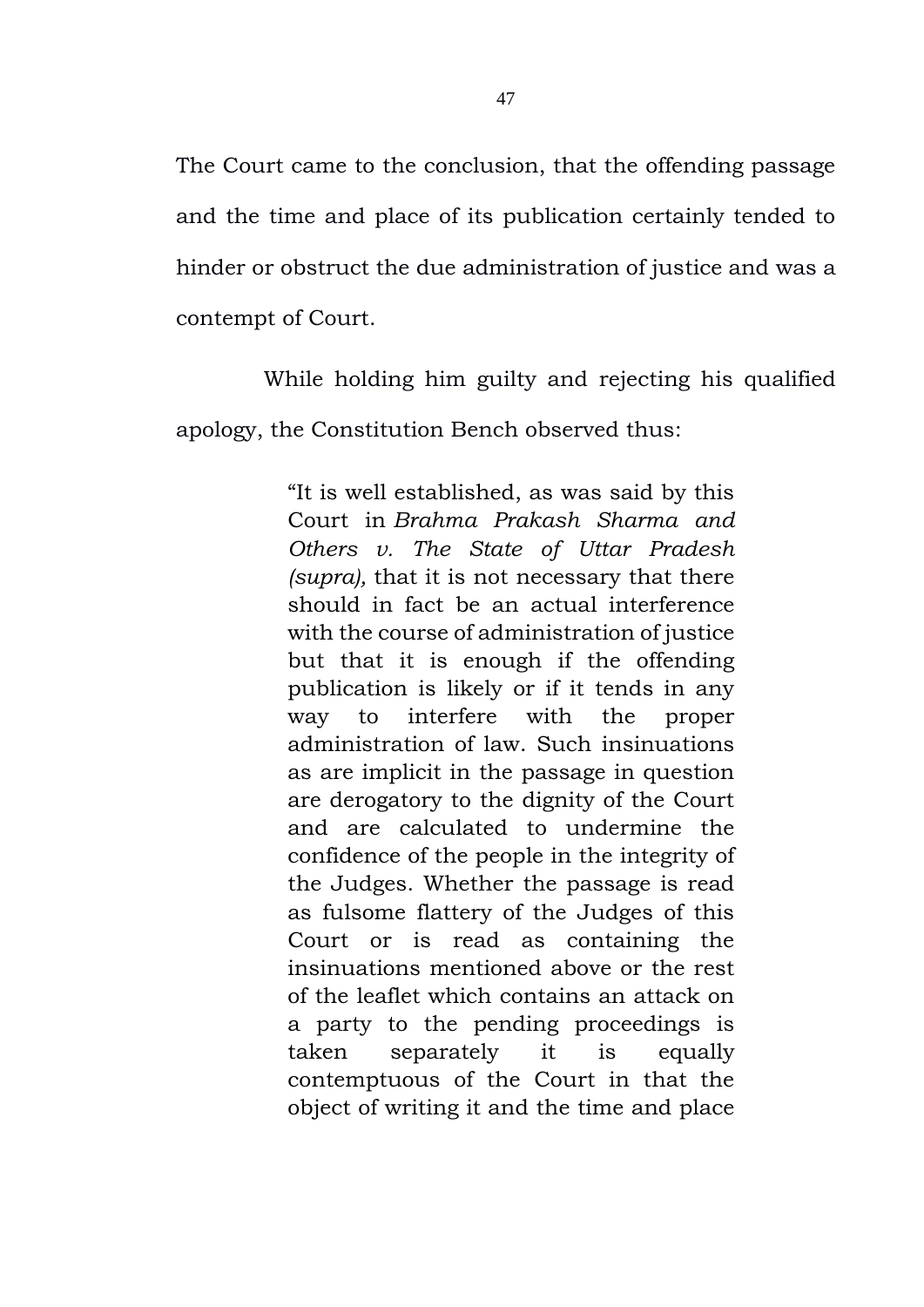of its publication were, or were calculated, to deflect the Court from performing its strict duty, either by flattery or by a veiled threat or warning or by creating prejudice in its mind against the State. We are, therefore, clearly of opinion and we hold that the respondent Hira Lal Dixit by writing the leaflet and in particular the passage in question and by publishing it at the time and place he did has committed a gross contempt of this Court and the qualified apology contained in his affidavit and repeated by him through his counsel cannot be taken as sufficient amends for his misconduct."

A perusal of the aforesaid paragraph would show, that this Court reiterating the law as laid down in *Brahma Prakash Sharma* (supra) held, that it is not necessary that there should in fact be an actual interference with the course of administration of justice but that it is enough if the offending publication is likely or if it tends in any way to interfere with the proper administration of law. Such insinuations as are implicit in the passage in question are derogatory to the dignity of the Court and are calculated to undermine the confidence of the people in the integrity of the Judges. It is further held, that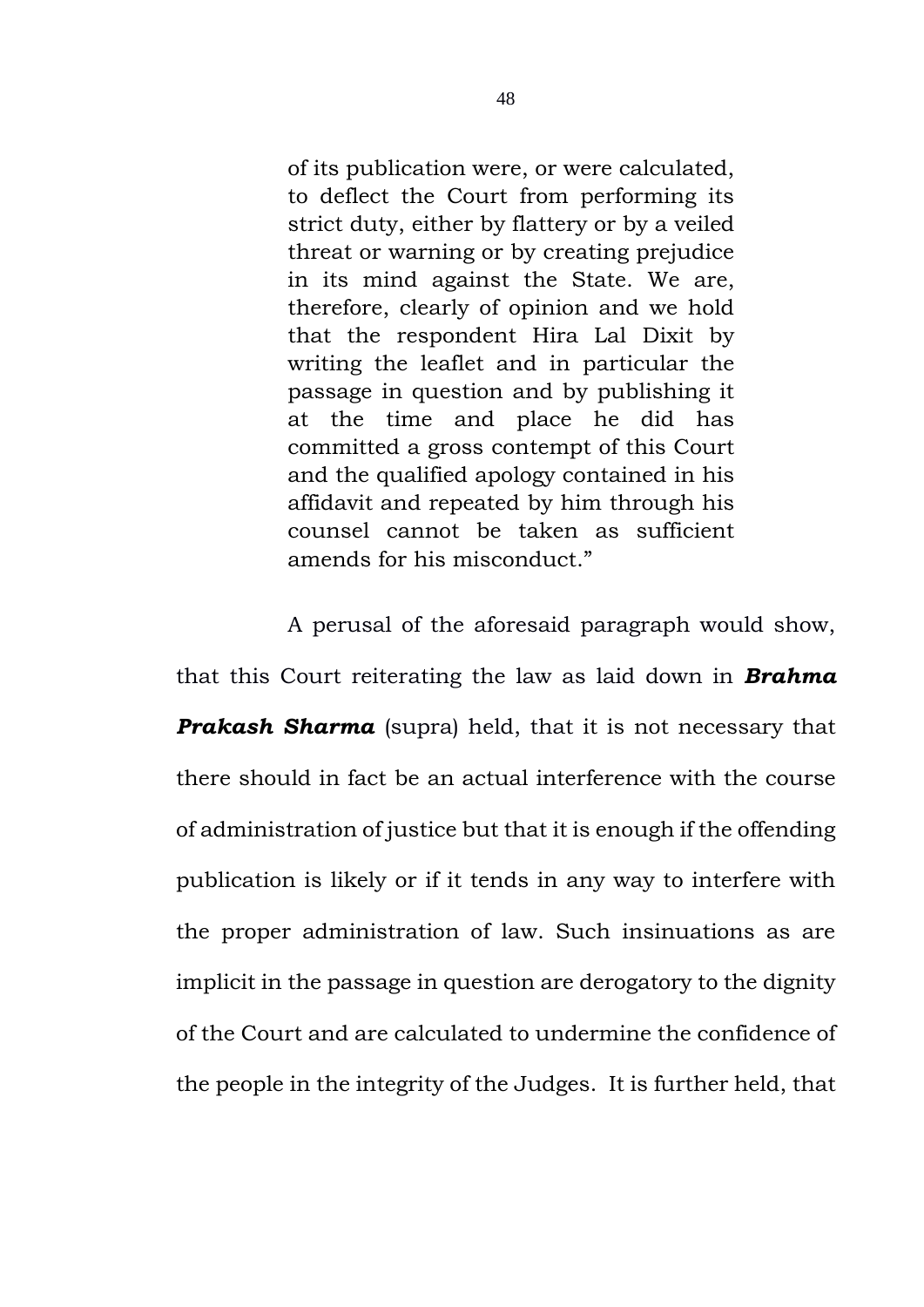whether the passage is read as fulsome flattery of the Judges of this Court or is read as containing the insinuations or the rest of the leaflet which contains an attack on a party to the pending proceedings is taken separately, it is equally contemptuous of the Court inasmuch as, the object of writing it and the time and place of its publication were calculated to deflect the Court from performing its strict duty, either by flattery or by a veiled threat or warning or by creating prejudice in its mind against the State.

**24.** This Court in *E.M. Sankaran Namboodripad* vs. *T. Narayanan Nambiar<sup>7</sup>* was considering the appeal by the appellant therein, who was a former Chief Minister, against his conviction and sentence by the Kerala High Court for contempt of court. The said appellant had said in the press conference that the judges are guided and dominated by class hatred, class interests and class prejudices and where the evidence is balanced between a well dressed pot-bellied rich man and a poor-ill-dressed and illiterate person, the judge instinctively

<sup>7</sup> (1970) 2 SCC 325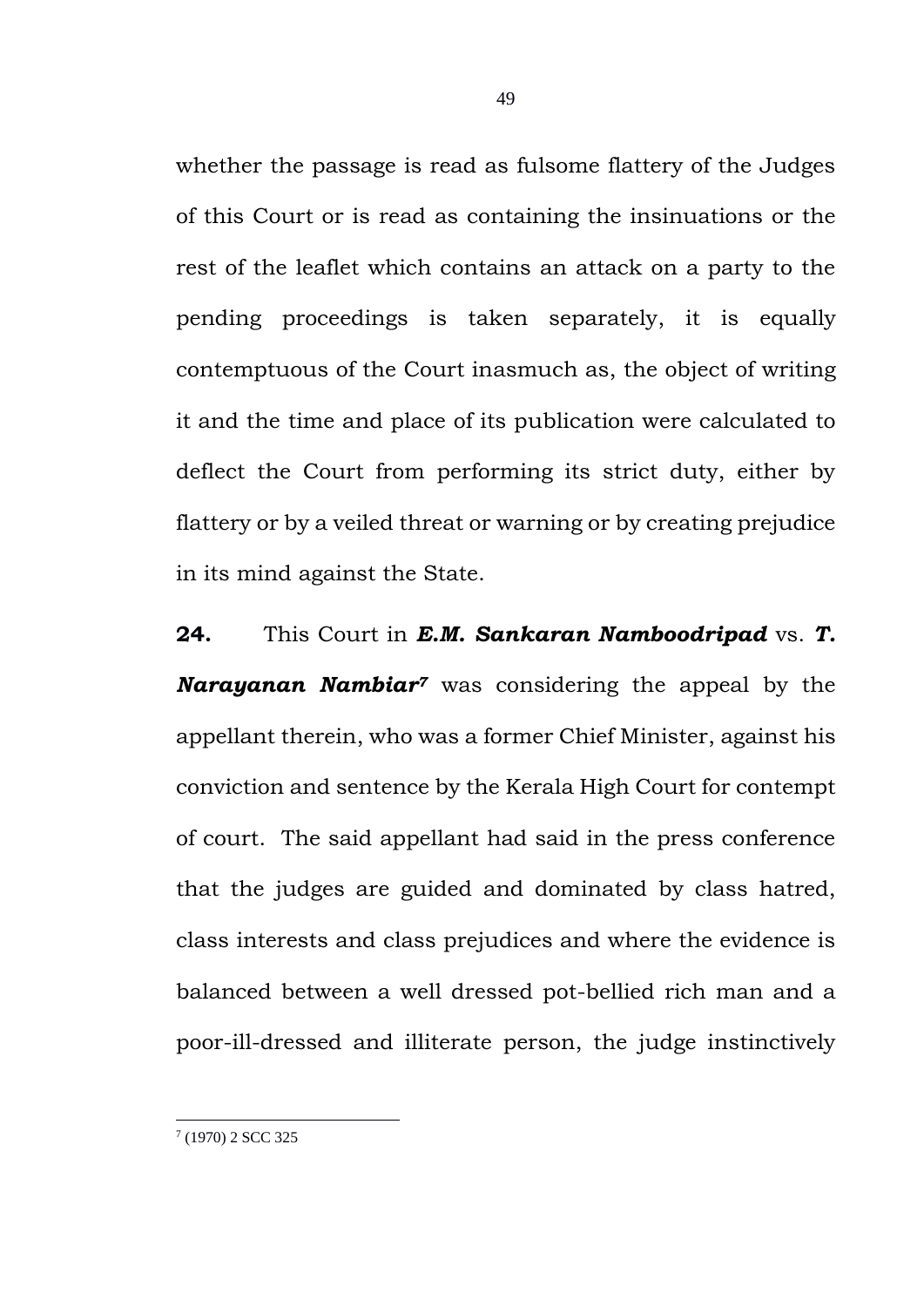favours the former. He had further stated that the election of judges would be a better arrangement. There were certain other statements made by him in the press conference. Chief Justice Hidayatullah observed thus:

> **"6.** The law of contempt stems from the right of the courts to punish by imprisonment or fines persons guilty of words or acts which either obstruct or tend to obstruct the administration of justice. This right is exercised in India by all courts when contempt is committed in facie curaie and by the superior courts on their own behalf or on behalf of courts subordinate to them even if committed outside the courts. Formerly, it was regarded as inherent in the powers of a court of record and now by the Constitution of India, it is a part of the powers of the Supreme Court and the High Courts. There are many kinds of contempts. The chief forms of contempt are insult to Judges, attacks upon them, comment on pending proceedings with a tendency to prejudice fair trial, obstruction to officers of courts, witnesses or the parties, abusing the process of the court, breach of duty by officers connected with the court and scandalising the Judges or the courts. The last form occurs, generally speaking, when the conduct of a person tends to bring the authority and administration of the law into disrespect or disregard. In this conduct are included all acts which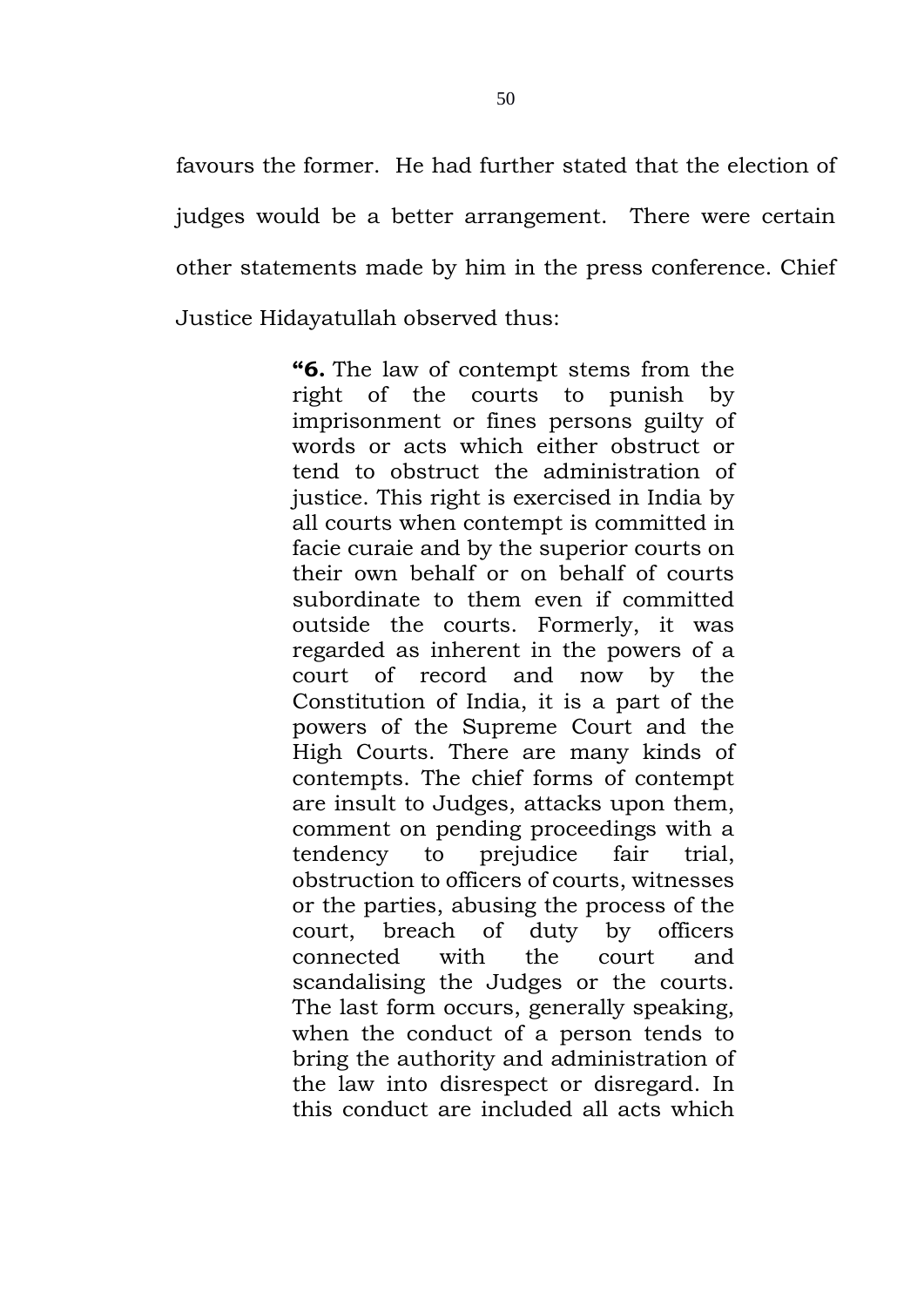bring the court into disrepute or disrespect or which offend its dignity, affront its majesty or challenge its authority. Such contempt may be committed in respect of a Single Judge or a single court but may, in certain circumstances, be committed in respect of the whole of the judiciary or judicial system. The question is whether in the circumstances of this case the offence was committed."

**25.** C.J. Hidayatullah observed that, when the conduct of a person tends to bring the authority and administration of the law into disrespect or disregard, the same would amount to scandalising the Court. This conduct includes all acts which bring the court into disrepute or disrespect or which offend its dignity, affront its majesty or challenge its authority. Upholding the conviction, this Court observed thus:

> **"34.** ……. On the other hand, we cannot ignore the occasion (a press conference), the belief of the people in his word as a Chief Minister and the ready ear which many in his party and outside would give to him. The mischief that his words would cause need not be assessed to find him guilty. The law punishes not only acts which do in fact interfere with the courts and administration of justice but also those which have that tendency, that is to say, are likely to produce a particular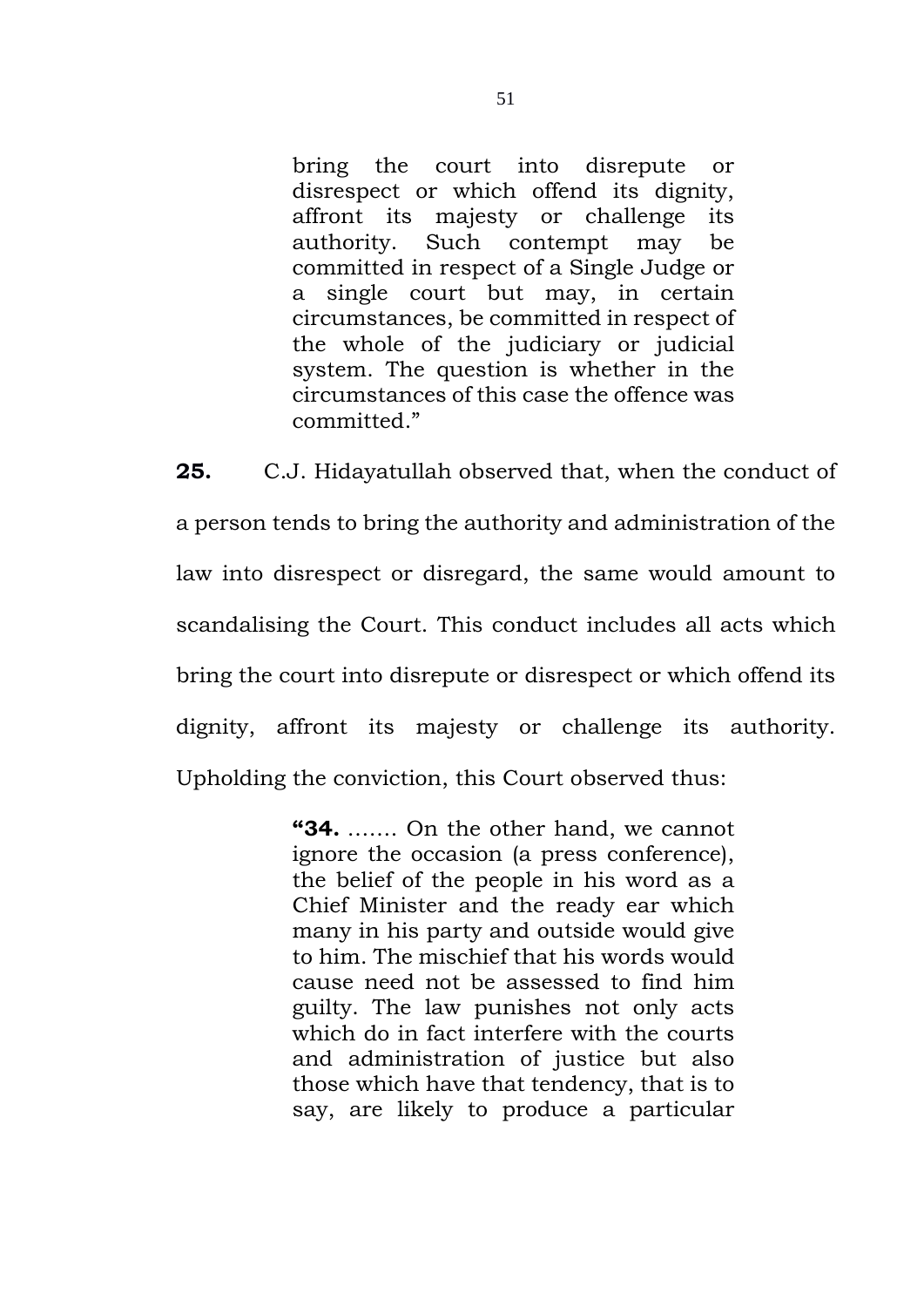result. Judged from the angle of courts and administration of justice, there is not a semblance of doubt in our minds that the appellants his guilty of contempt of court……"

**26.** In the case of *C. K. Daphtary & Ors.* vs. *O. P. Gupta* 

*& Ors. <sup>8</sup>* this Court was considering a motion made under Article 129 of the Constitution by the President of the Bar Association and some other Advocates. By the said motion, the petitioners therein had brought to the notice of this Court the pamphlet printed and published by the respondent No.1 therein, wherein scurrilous aspersions were made against the judges of this Court. It will be relevant to refer to the following observations of this Court:

> "We are unable to agree with him that a scurrilous attack on a Judge in respect of a judgment or past conduct has no adverse effect on the due administration of justice. This sort of attack in a country like ours has the inevitable effect of undermining the confidence of the public in the Judiciary. If confidence in the Judiciary goes, the due administration of justice definitely suffers."

8 (1971) 1 SCC 626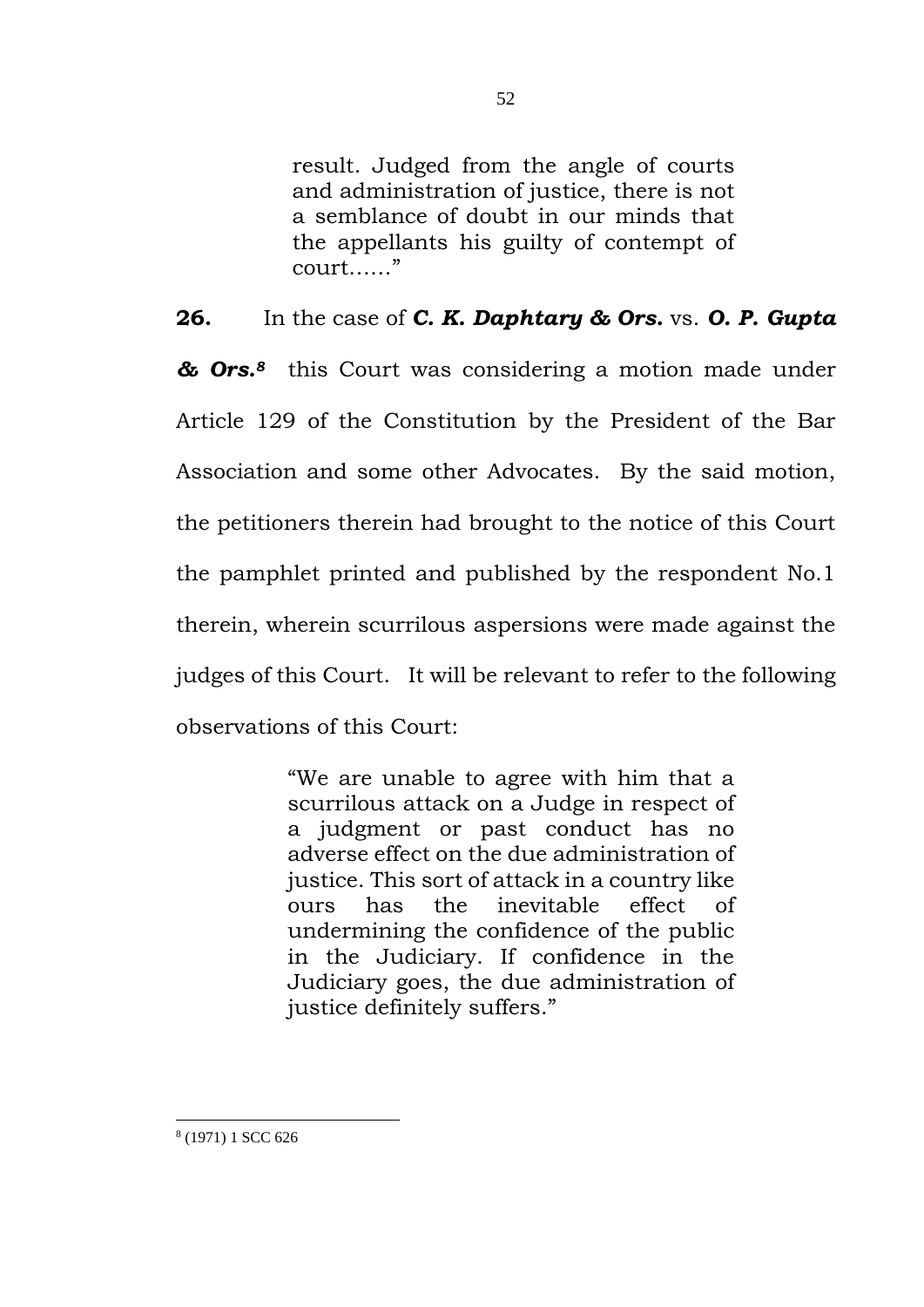**27.** It could thus be seen, that it has been clearly held by the Constitution Bench, that a scurrilous attack on a judge in respect of a judgment or past conduct has an adverse effect on the due administration of justice. The Constitution Bench has unambiguously held, that this sort of attack in a country like ours has the inevitable effect of undermining the confidence of the public in the Judiciary and if the confidence in the Judiciary goes, the due administration of justice definitely suffers. In the said case, after holding the contemnor O.P. Gupta guilty for contempt, this Court refused to accept the apology tendered by him finding that the apology coupled with fresh abuses can hardly be taken note of. However, taking a lenient view, this Court sentenced him to suffer simple imprisonment for two months.

**28.** In the case of *Baradakanta Mishra* (supra), a disgruntled judicial officer aggrieved by the adverse orders of the High Court on the administrative side made vilificatory allegations in a purported appeal to the Governor. Considering the contention of the appellant, that the allegations made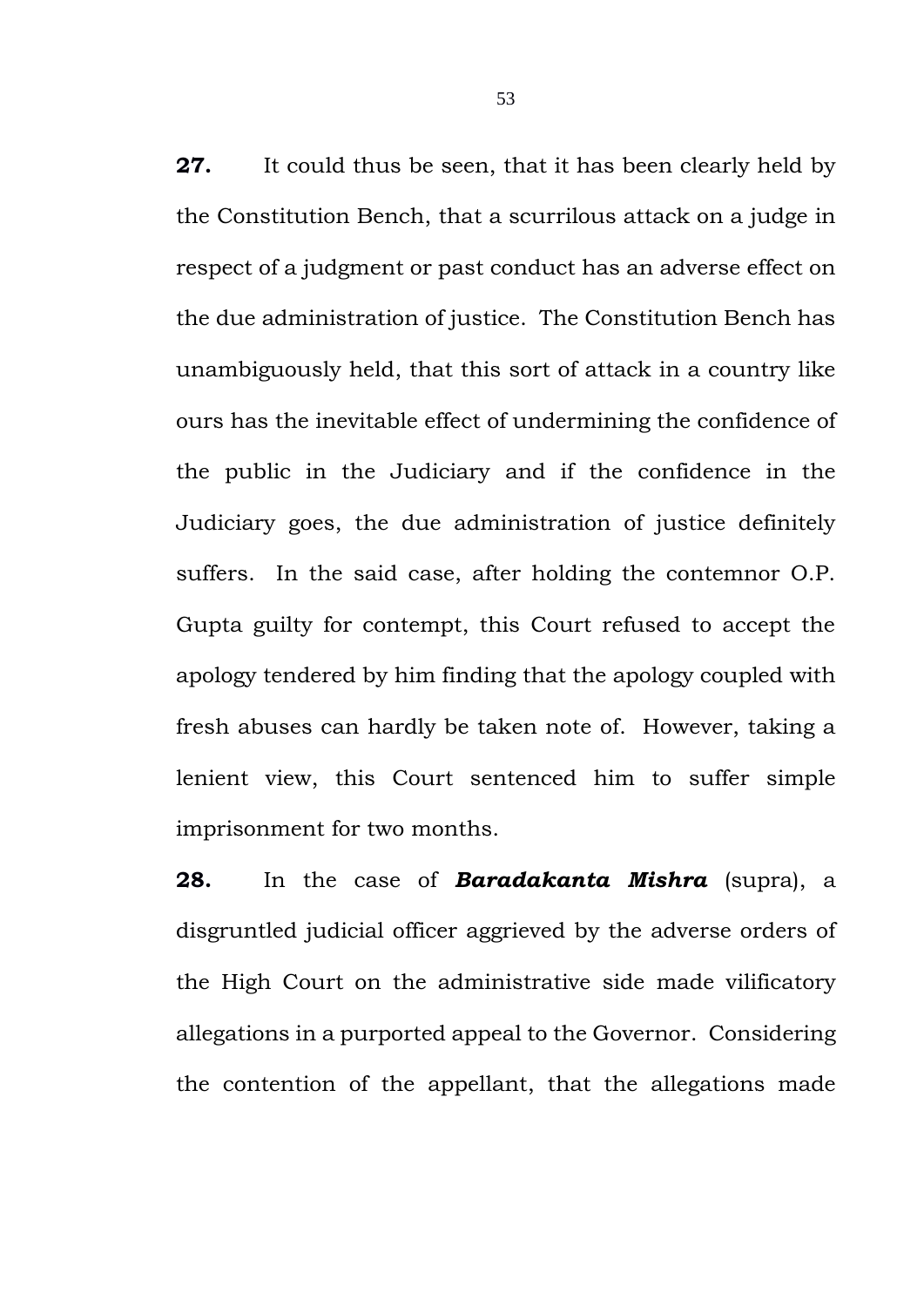against the judges pertained to the acts of the judge in administrative capacity and not acting in judicial capacity, the Constitution Bench observed thus:

> **"43.** We have not been referred to any comprehensive definition of the expression "administration of justice". But historically, and in the minds of the people, administration of justice is exclusively associated with the Courts of justice constitutionally established. Such Courts have been established throughout the land by several statutes. The Presiding Judge of a Court embodies in himself the Court, and when engaged in the task of administering justice is assisted by a complement of clerks and ministerial officers whose duty it is to protect and maintain the records, prepare the writs, serve the processes etc. The acts in which they are engaged are acts in aid of administration of justice by the Presiding Judge. The power of appointment of clerks and ministerial officers involves administrative control by the Presiding Judge over them and though such control is described as administrative to distinguish it from the duties of a judge sitting in the seat of justice, such control is exercised by the Judge as a judge in the course of judicial administration. Judicial administration is an integrated function of the Judge and cannot suffer any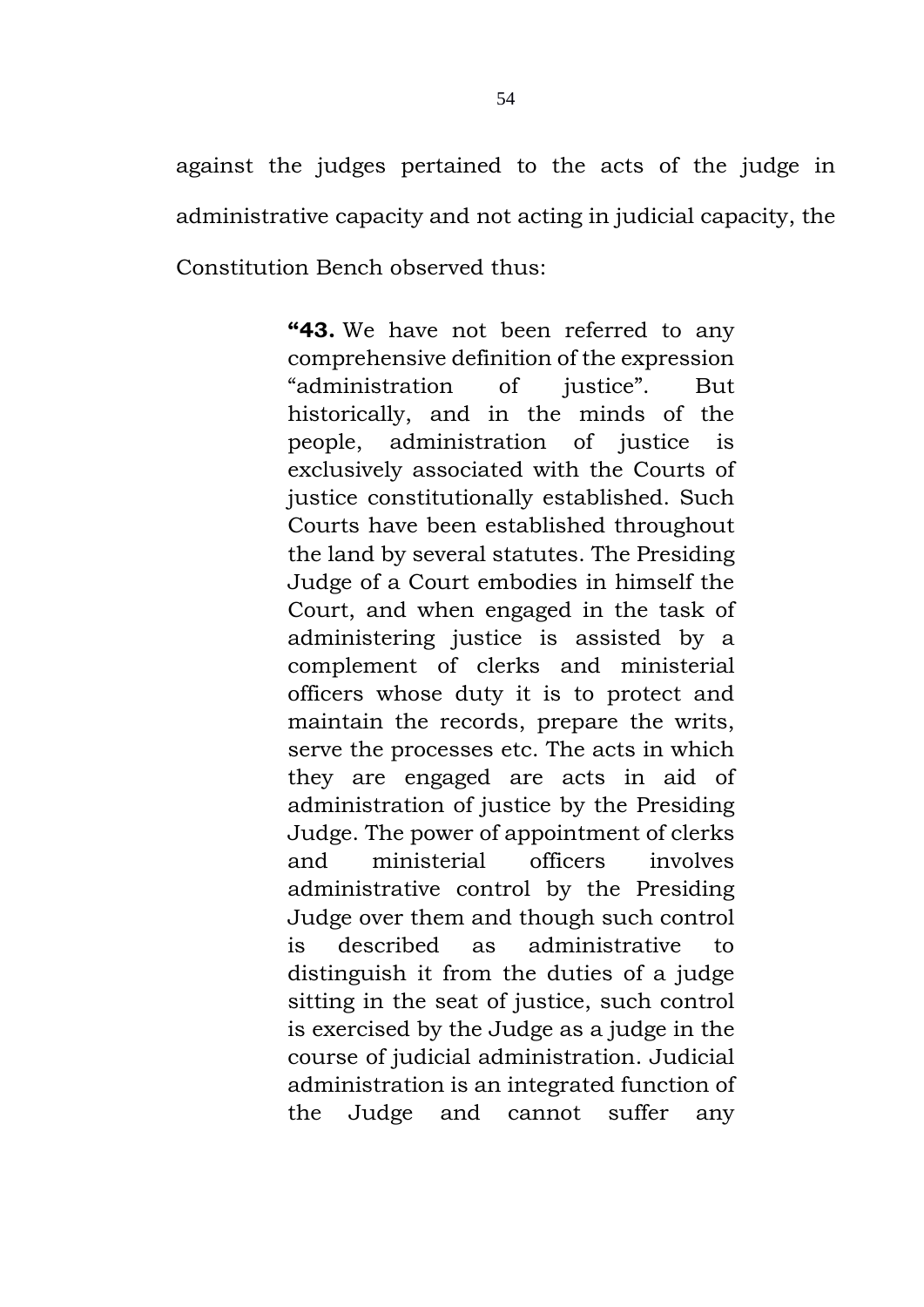dissection so far as maintenance of high standards of rectitude in judicial administration is concerned. The whole set up of a court is for the purpose of administration of justice, and the control which the Judge exercises over his assistants has also the object of maintaining the purity of administration of justice. These observations apply to all courts of justice in the land whether they are regarded as superior or inferior courts of justice.

**44.** Courts of justice have, in accordance with their constitution, to perform multifarious functions for due administration of Justice. Any lapse from the strict standards of rectitude performing these functions is bound to affect administration of justice which is a term of wider import than mere adjudication of causes from the seat of justice.

**45.** In a country which has a hierarchy of Courts one above the other, it is usual to find that the one which is above is entrusted with disciplinary control over the one below it. Such control is devised with a view to ensure that the lower Court functions properly in its judicial administration. A Judge can foul judicial administration by misdemeanours while engaged in the exercise of the functions of a judge. It is therefore, as important for the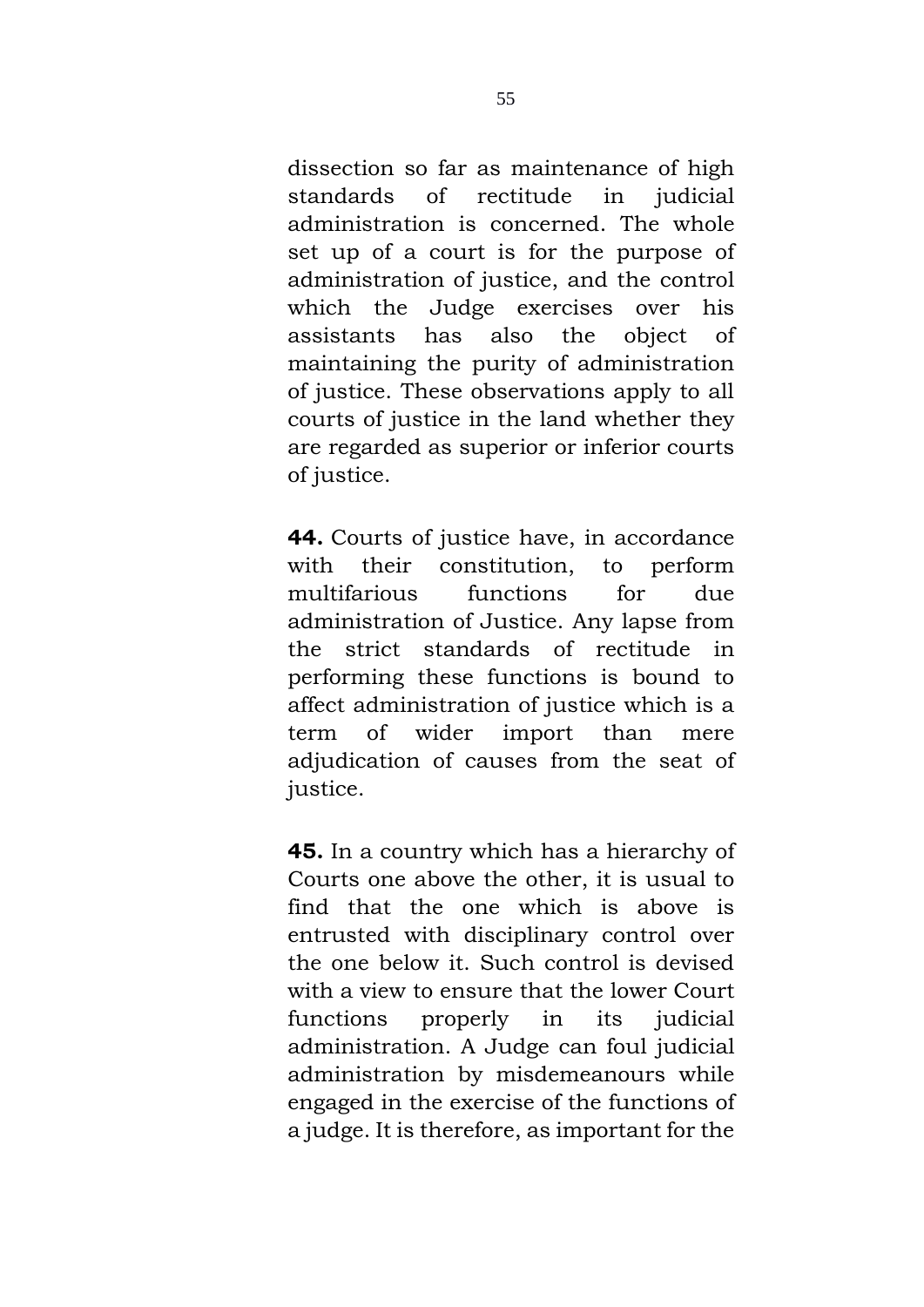superior Court, to be vigilant about the conduct and behaviour of the Subordinate Judge as a judge, as it is to administer the law, because both functions are essential for administration of justice. The Judge of the superior Court in whom this disciplinary control is vested functions as much as a judge in such matters as when he hears and disposes of cases before him. The procedures may be different. The place where he sits may be different. But the powers are exercised in both instances in due course of judicial administration. If superior Courts neglect to discipline subordinate Courts, they will fail in an essential function of judicial administration and bring the whole administration of justice into contempt and disrepute. The mere function of adjudication between parties is not the whole of administration of justice for any court. It is important to remember that disciplinary control is vested in the Court and not in a judge as a private individual. Control, therefore, is a function as conducive to proper administration of justice as laying down the law or doing justice between the parties.

**46.** What is commonly described as an administrative function has been, when vested in the High Court, consistently regarded by the statutes as a function in the administration of justice. Take for example the Letters Patent for the High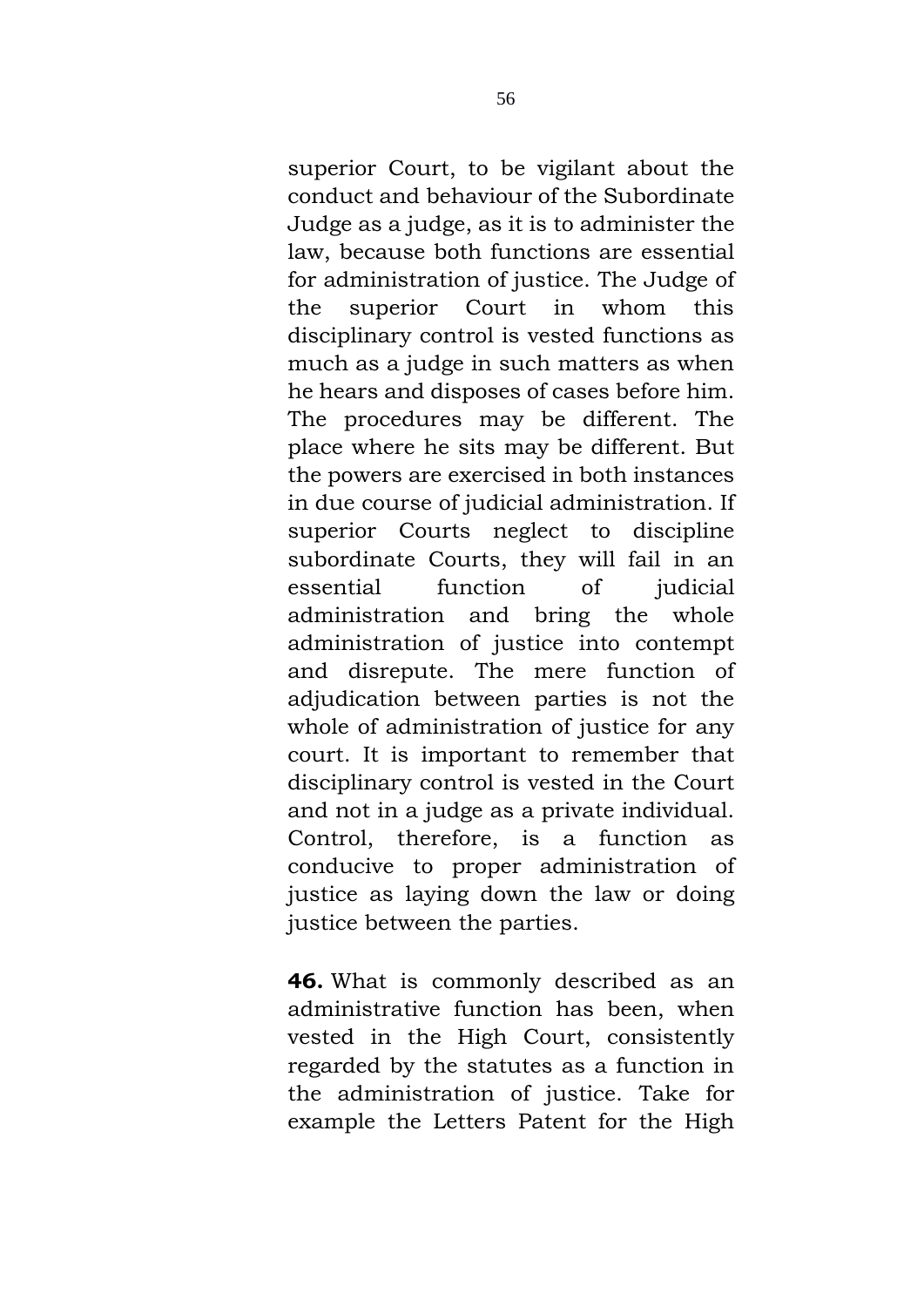Court of Calcutta, Bombay and Madras. Clause 8 thereof authorises and empowers the Chief Justice from time to time as occasion may require "to appoint so many and such clerks and other ministerial officers it shall be found necessary *for the administration of justice* and the due execution of all the powers and authorities granted and committed to the said High Court by these Letters Patent". It is obvious that this authority of the Chief Justice to appoint clerks and ministerial officers for the administration of justice implies an authority to control them in the interest of administration of justice. This controlling function which is commonly described as an administrative function is designed with the primary object of securing administration of justice. Therefore, when the Chief Justice appoints ministerial officers and assumes disciplinary control over them, that is a function which though described as administrative is really in the course of administration of justice. Similarly Section 9 of the High Courts Act, 1861 while conferring on the High Courts several types of jurisdictions and powers says that all such jurisdictions and powers are "for and in relation to the *administration of justice* in the Presidency for which it is established". Section 106 of the Government of India Act, 1915 similarly shows that the several jurisdictions of the High Court and all their powers and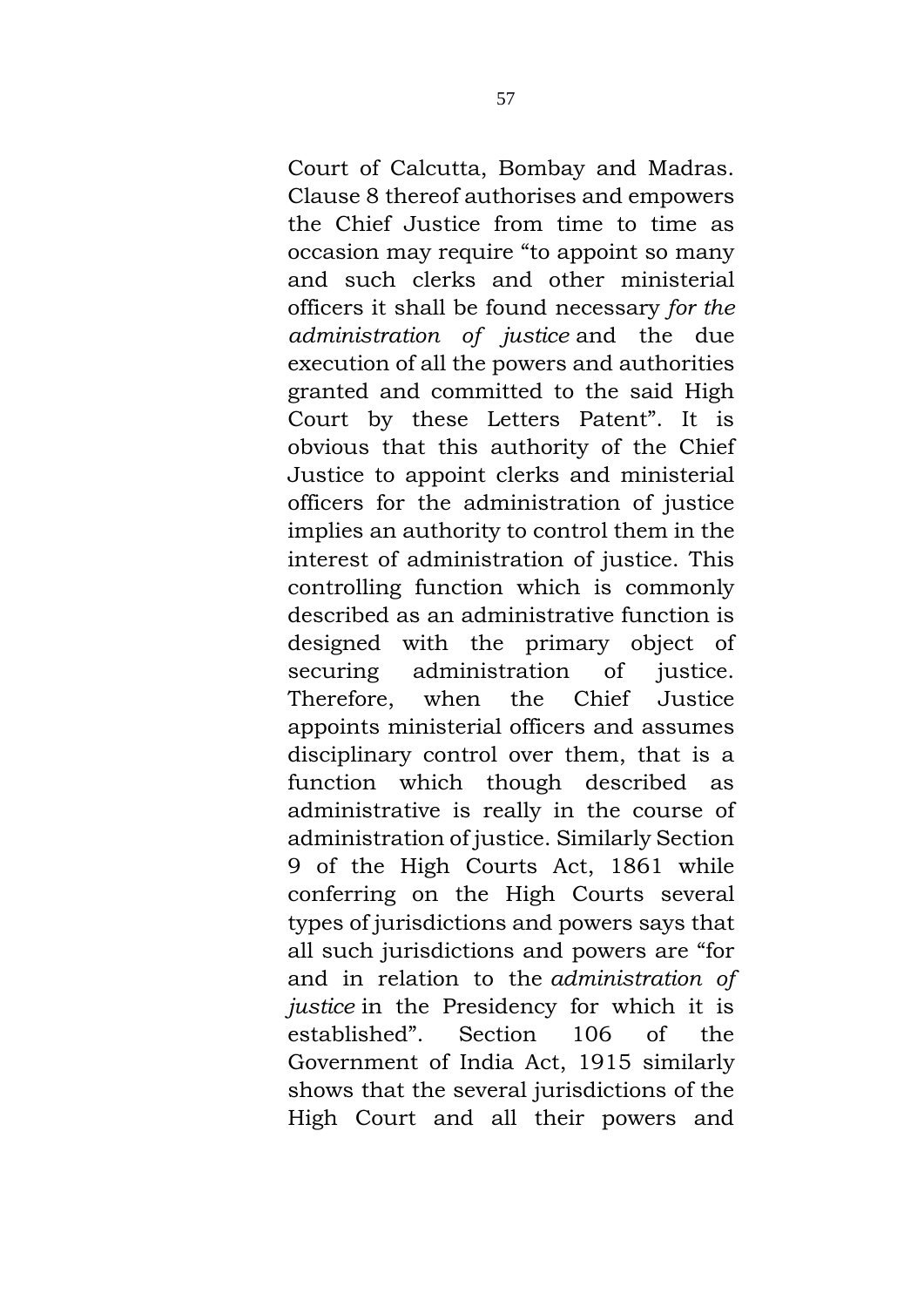authority are "in relation to *the administration of justice including power to appoint clerks and other ministerial officers of the Court".* Section 223 of the Government of India Act, 1935 preserves the jurisdictions of the existing High Courts and the respective powers of the Judges thereof in relation *to the administration of justice* in the Court. Section 224 of that Act declares that the High Court shall have superintendence over all courts in India for the time being subject to its appellate jurisdiction and this superintendence, it is now settled, extends both to administrative and judicial functions of the subordinate Courts. When we come to our Constitution we find that whereas Articles 225 and 227 preserve and to some extent extend these powers in relation to administration of justice, Article 235 vests in the High Court the control over District Courts and courts subordinate thereto. In the *State of West Bengal* v. *Nripendra Nath Bagchi* [AIR 1966 SC 447 : (1966) 1 SCR 771 : (1968) 1 Lab LJ 270] this Court has pointed out that control under Article 235 is control over the conduct and discipline of the Judges. That is a function which, as we have already seen, is undoubtedly connected with administration of justice. The disciplinary control over the misdemeanours of the subordinate judiciary in their judicial administration is a function which the High Court must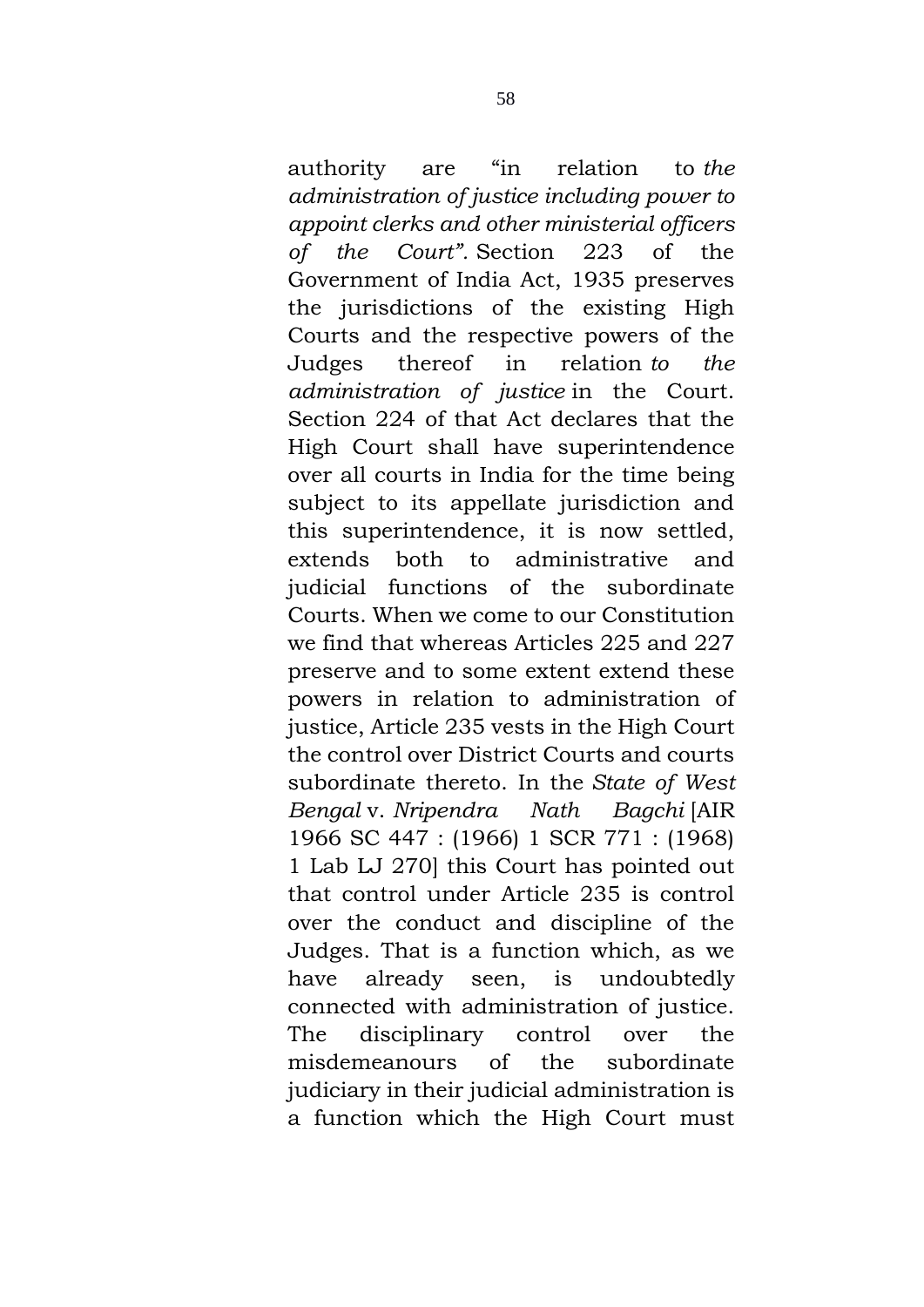exercise in the interest of administration of justice. It is a function which is essential for the administration of justice in the wide connotation it has received and, therefore, when the High Court functions in a disciplinary capacity, it only does so in furtherance of administration of justice.

**47.** We thus reach the conclusion that the courts of justice in a State from the highest to the lowest are by their constitution entrusted with functions directly connected with the administration of justice, and it is the expectation and confidence of all those who have or are likely to have business therein that the courts perform all their functions on a high level of rectitude without fear or favour, affection or ill-will."

**29.** It could thus be seen, that the Constitution Bench holds, that the judges apart from adjudication of causes from the seat of justice are also required to discharge various functions including the disciplinary control. It has been held, that the judge of the superior Court in whom the disciplinary control is vested functions as much as a Judge in such matters, as when he hears and disposes of cases before him, though the procedures may be different or the place where he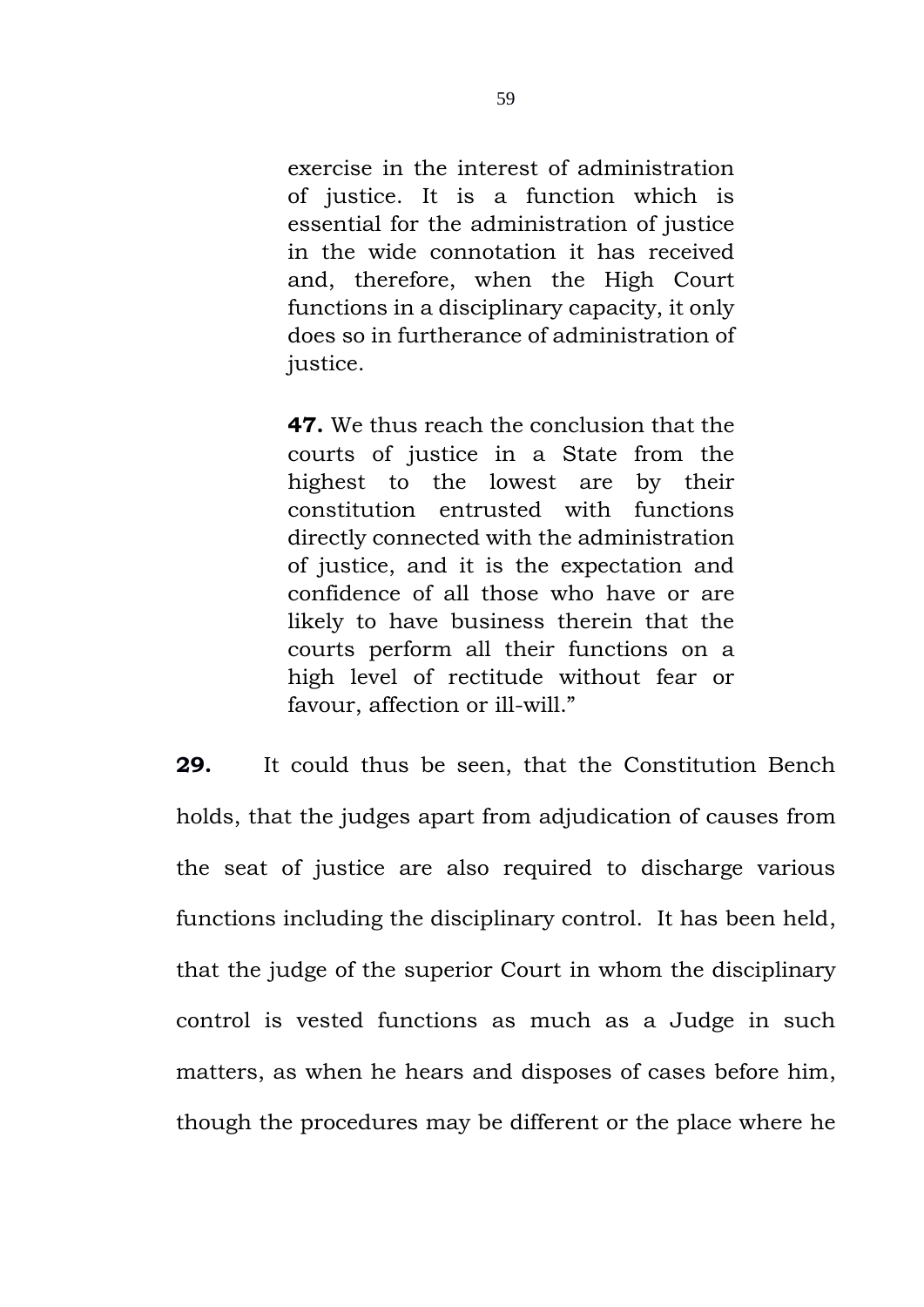sits may be different. It has been held, that in both the cases, the powers are exercised in due course of judicial administration. It has been held, that if superior Courts neglect to discipline subordinate courts, they will fail in an essential function of judicial administration and bring the whole administration of justice into contempt and disrepute. It has been held, that mere function of adjudication between parties is not the whole of administration of justice for any court.

**30.** Quoting the opinion of Wilmot C.J. in the case of *Rex* v. *Almon9,* the Constitution Bench observed thus:

> "Further explaining what he meant by the words "authority of the Court", he observed "the word 'authority' is frequently used to express both the right of declaring the law, which is properly called jurisdiction, and of enforcing obedience to it, in which sense it is equivalent to the word power: but by the word ' authority', I do not mean that coercive power of the Judges, but the deference and respect which is paid to them and their acts, from an opinion of their justice and integrity".

<sup>9</sup> 1765 Wilmot's Notes of Opinions, 243: 97 ER 94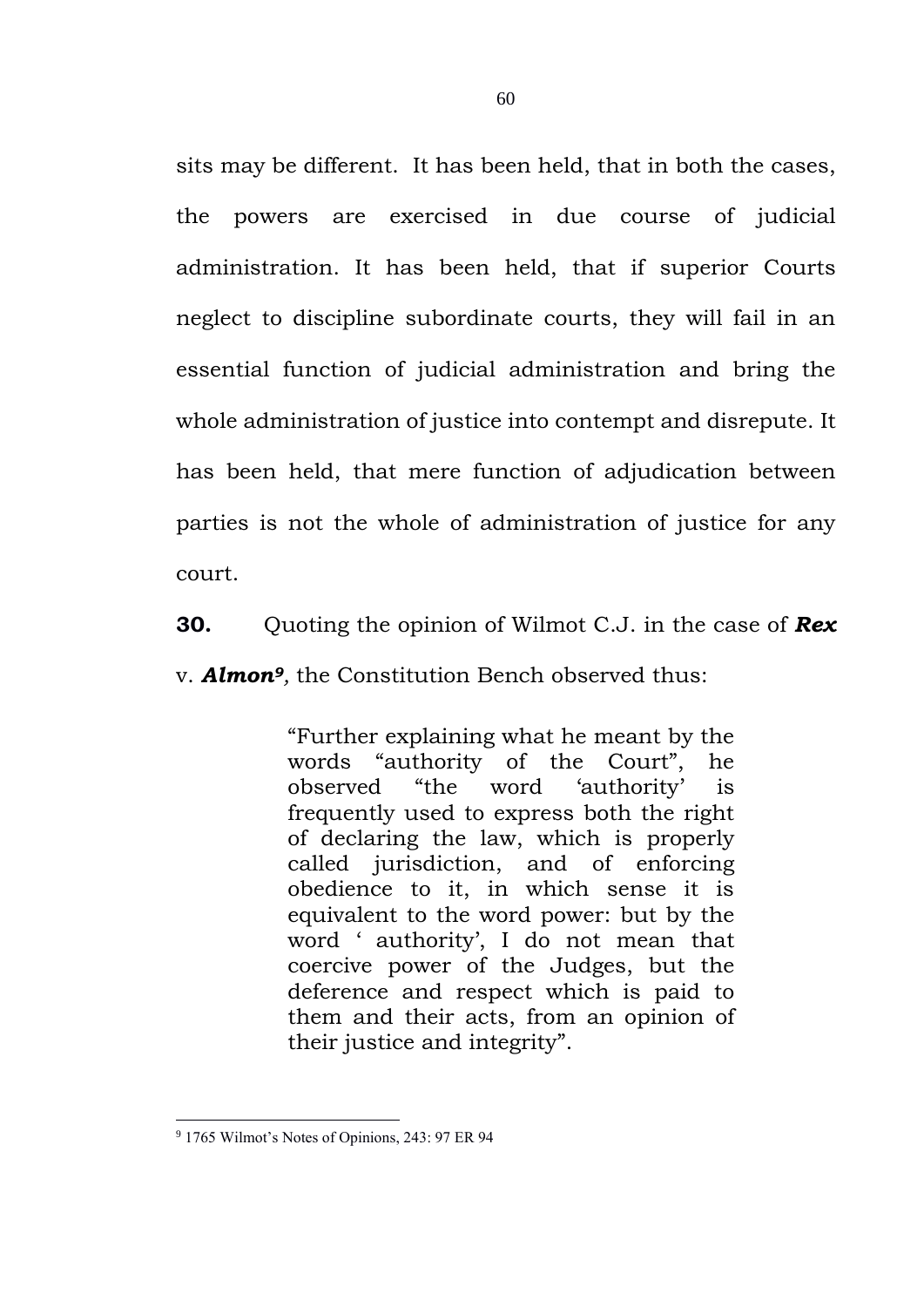**31.** The Constitution Bench therefore approves the opinion of Wilmot C.J., that by the word 'authority', it is not meant as coercive power of the Judges, but the deference and respect which is paid to them and their acts, from an opinion of their justice and integrity.

**32.** It may also be relevant to refer the following observations of the Constitution Bench in the case of *Baradakanta Mishra* (supra):

> **"49.** Scandalization of the Court is a species of contempt and may take several forms. A common form is the vilification of the Judge. When proceedings in contempt are taken for such vilification the question which the Court has to ask is whether the vilification is of the Judge as a judge. (See *Queen* v. *Gray*), [(1900) 2 QB 36, 40] or it is the vilification of the Judge as an individual. If the latter the Judge is left to his private remedies and the Court has no power to commit for contempt. If the former, the Court will proceed to exercise the jurisdiction with scrupulous care and in cases which are clear and beyond reasonable doubt. Secondly, the Court will have also to consider the degree of harm caused as affecting administration of justice and, if it is slight and beneath notice, Courts will not punish for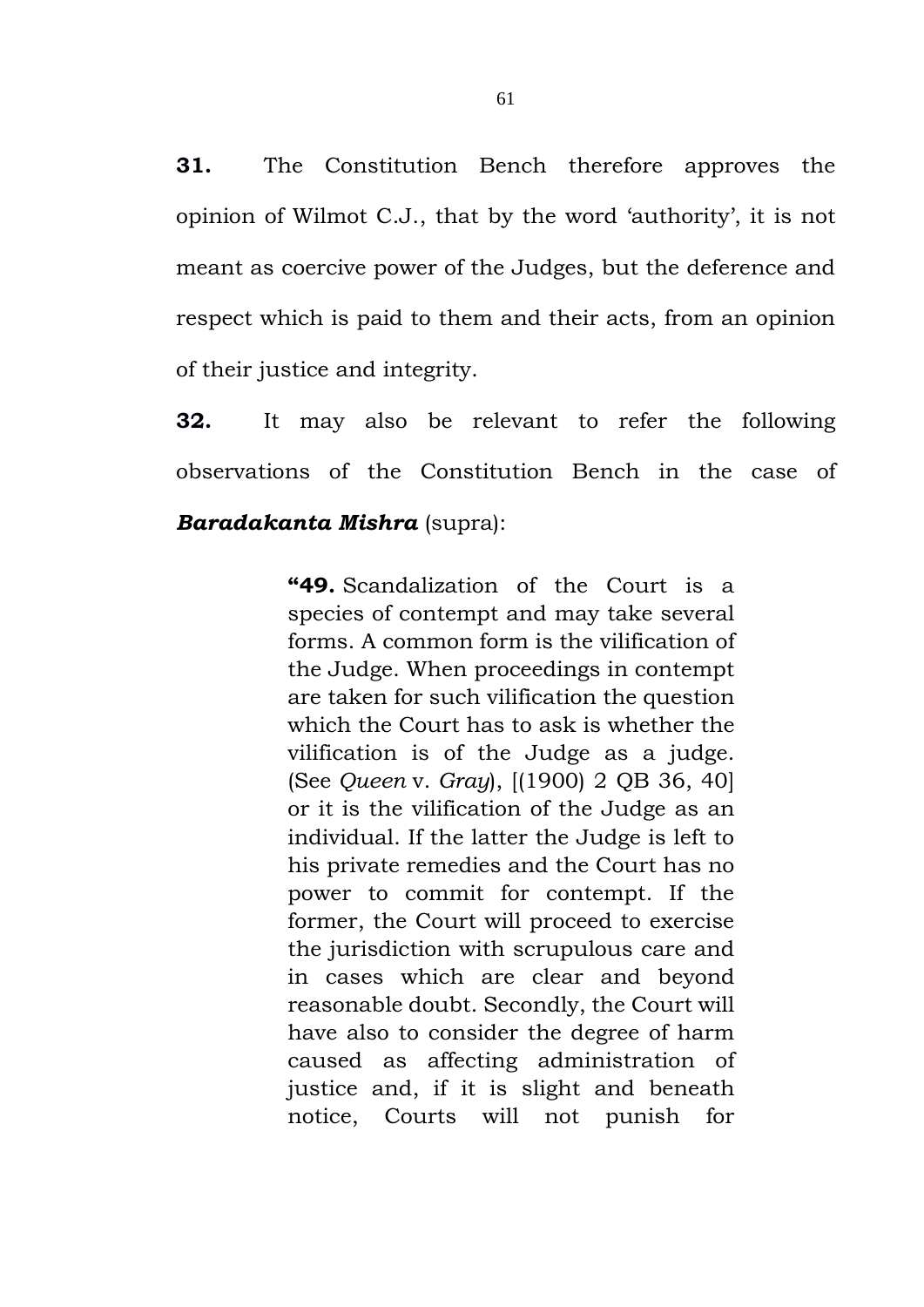contempt. This salutary practice is adopted by Section 13 of the Contempt of Courts Act, 1971. The jurisdiction is not intended to uphold the personal dignity of the Judges. That must rest on surer foundations. Judges rely on their conduct itself to be its own vindication.

**50.** But if the attack on the Judge functioning as a judge substantially affects administration of justice it becomes a public mischief punishable for contempt, and it matters not whether such an attack is based on what a judge is alleged to have done in the exercise of his administrative responsibilities. A judge's functions may be divisible, but his integrity and authority are not divisible in the context of administration of justice. An unwarranted attack on him for corrupt administration is as potent in doing public harm as an attack on his adjudicatory function."

**33.** As rightly pointed out by Shri Dave, the Constitution Bench holds, that when proceedings in contempt are taken for vilification of a judge, the question that the Court will ask itself is, whether the vilification is of the judge as a Judge or it is the vilification of the judge as an individual. In the latter case, the judge is left to his private remedies and the Court will have no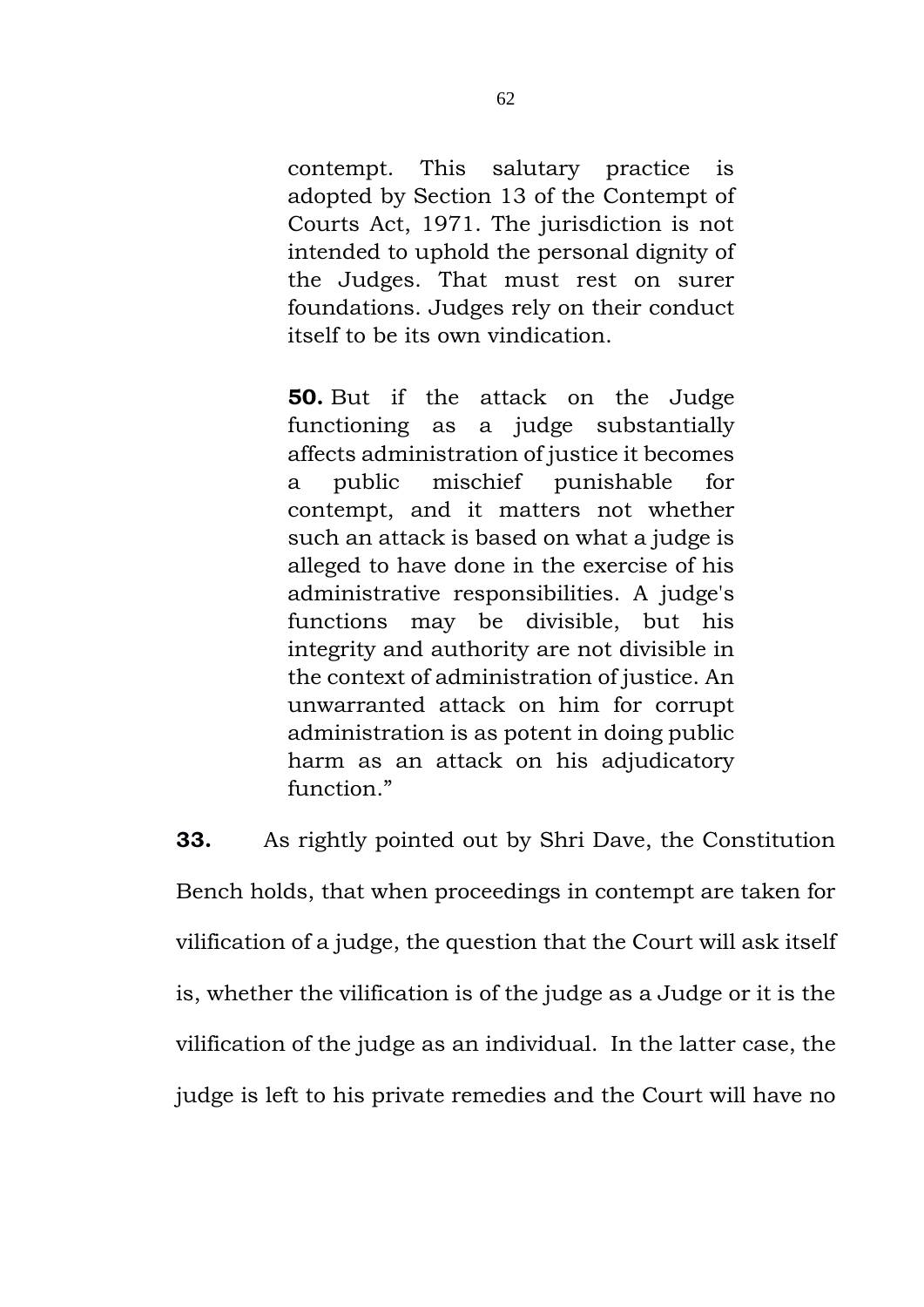power to commit for contempt. However, in the former case, the Court will proceed to exercise the jurisdiction with scrupulous care and in cases which are clear and beyond reasonable doubt. It has been held, that the jurisdiction is not intended to uphold the personal dignity of the Judges. However, if the attack on the Judge functioning as a Judge substantially affects administration of justice, it becomes a public mischief punishable for contempt and it does not matter whether such an attack is based on what a judge is alleged to have done in the exercise of his administrative responsibilities. It has been held, a Judge's functions may be divisible, but his integrity and authority are not divisible in the context of administration of justice. It has been held, an unwarranted attack on him for corrupt administration is as potent in doing public harm as an attack on his adjudicatory function.

**34.** The Constitution Bench came to the conclusion, that a vilificatory criticism of a Judge functioning as a Judge even in purely administrative or non- adjudicatory matters amounts to 'criminal contempt'.

63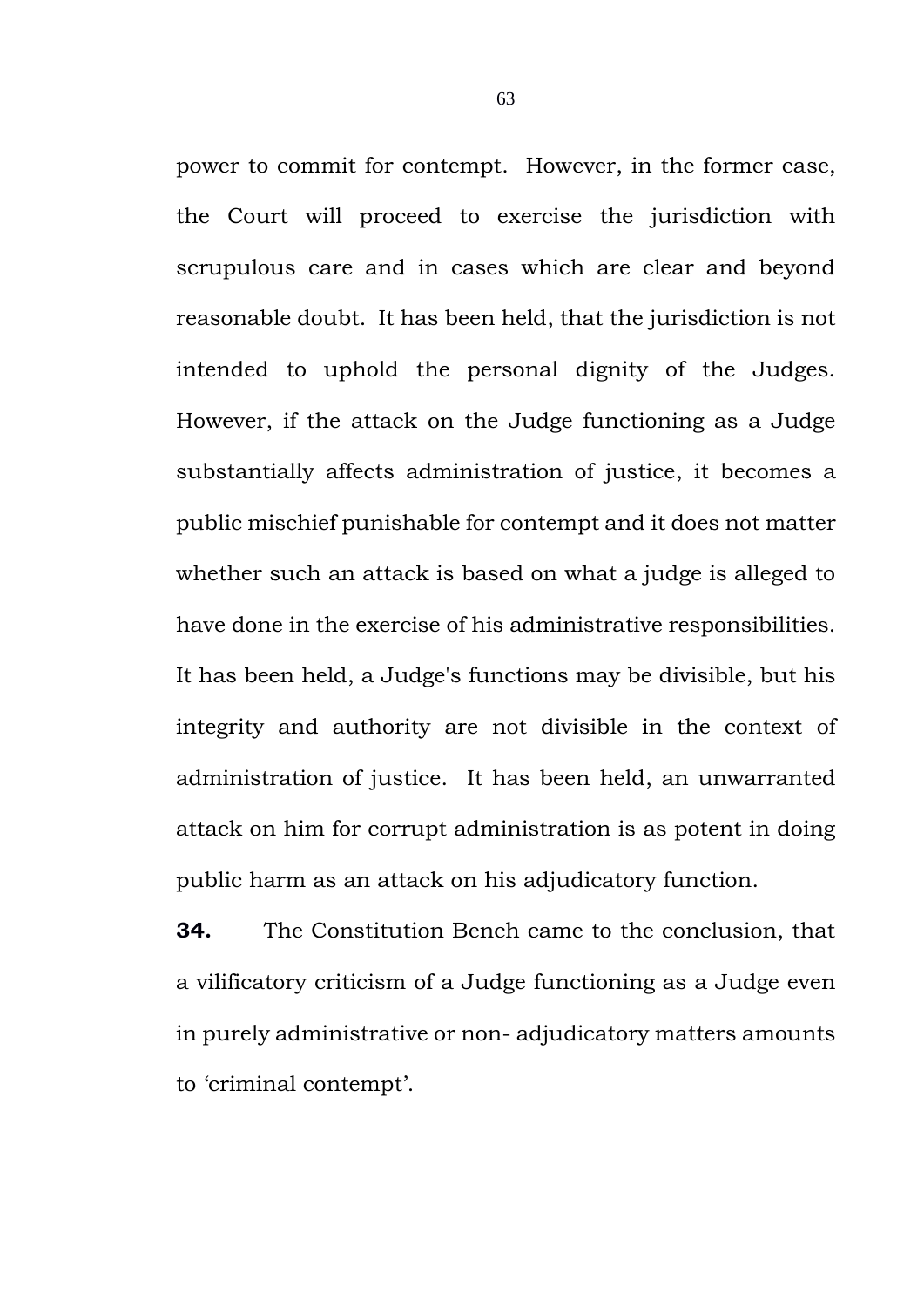**35.** Upholding the conviction as recorded by the High Court, taking into consideration the peculiar facts, the Constitution Bench modified the sentence by directing him to pay a fine of Rs.1,000/- or in default to suffer simple imprisonment for three months.

**36.** Shri Dave has strongly relied on the concurring opinion of Krishna Iyer, J. in *Baradakanta Mishra* (supra) in the following paragraph

> **"88.** Even so, if Judges have frailities — after all they are human — they need to be corrected by independent criticism. If the judicature has serious shortcomings which demand systemic correction through socially-oriented reform initiated through constructive criticism, the contempt power should not be an interdict. All this, far from undermining the confidence of the public in Courts, enhances it and, in the last analysis, cannot be repressed by indiscriminate resort to contempt power. Even bodies like the Law Commission or the Law Institute and researchers, legal and sociological, may run "contempt" risks because their professional work sometimes involves unpleasant criticism of judges, judicial processes and the system itself and thus hover perilously around the periphery of the law if widely construed. Creative legal journalism and activist statesmanship for judicial reform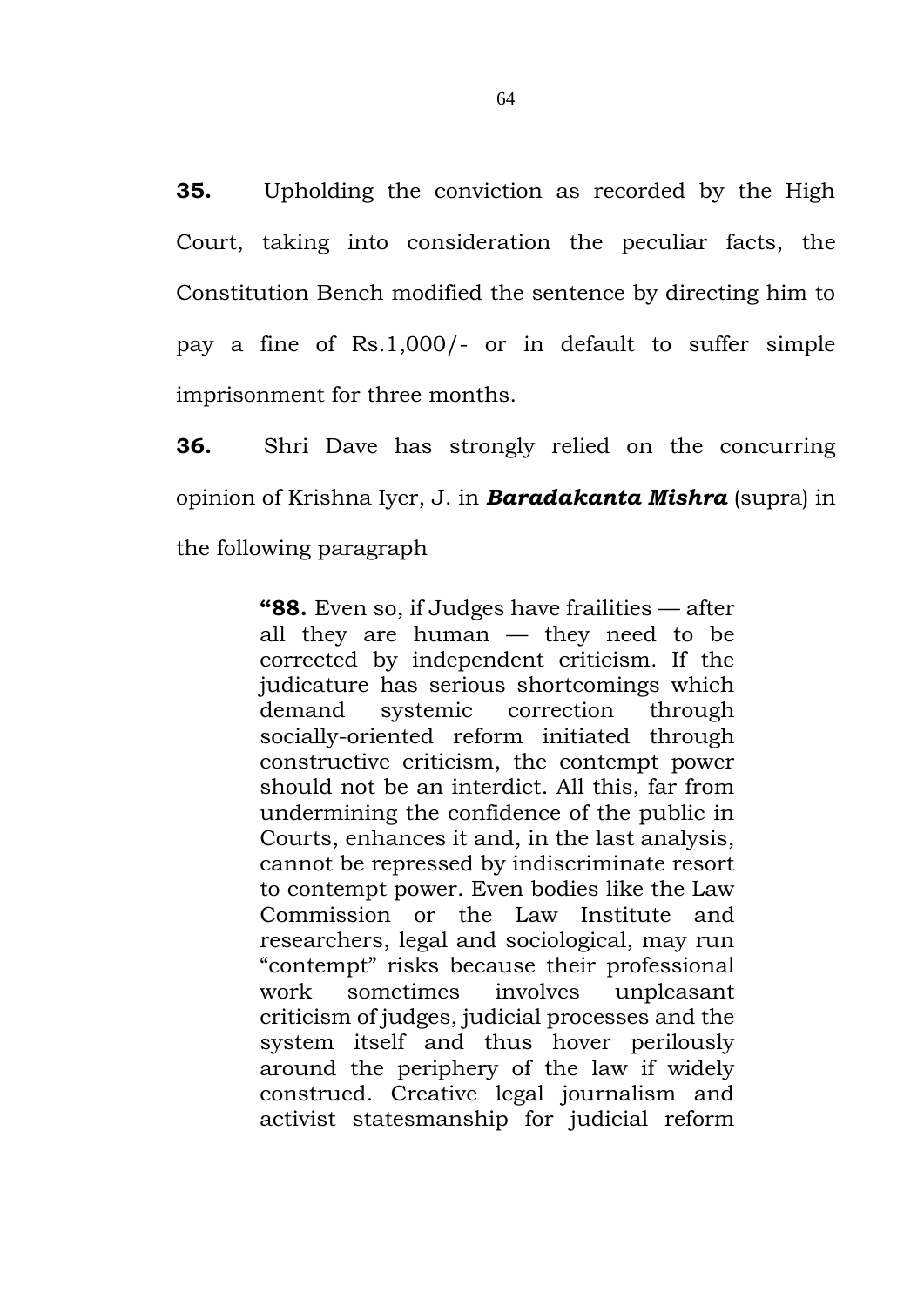cannot be jeopardised by an undefined apprehension of contempt action."

**37.** Relying on the above paragraph, it is his submission, that the judges also have frailities. According to him, what the alleged contemnor has done is to bring to the notice of this Court the serious shortcomings, which demand systemic correction. According to him, what he has done is far from undermining the confidence of the public in Court but enhances it and therefore, cannot be repressed by indiscriminate resort to contempt power. We will deal with this submission in the later part of our judgment.

**38.** Shri Dave has strongly relied on the judgment of this Court in *Re: S. Mulgaokar* (supra). It will be relevant to refer to the following observations in the judgment of Beg, C.J.

> **"16.** The judiciary cannot be immune from criticism. But, when that criticism is based on obvious distortion or gross misstatement and made in a manner which seems designed to lower respect for the judiciary and destroy public confidence in it, it cannot be ignored. I am not one of those who think that an action for contempt of court, which is discretionary, should be frequently or lightly taken. But, at the same time, I do not think that we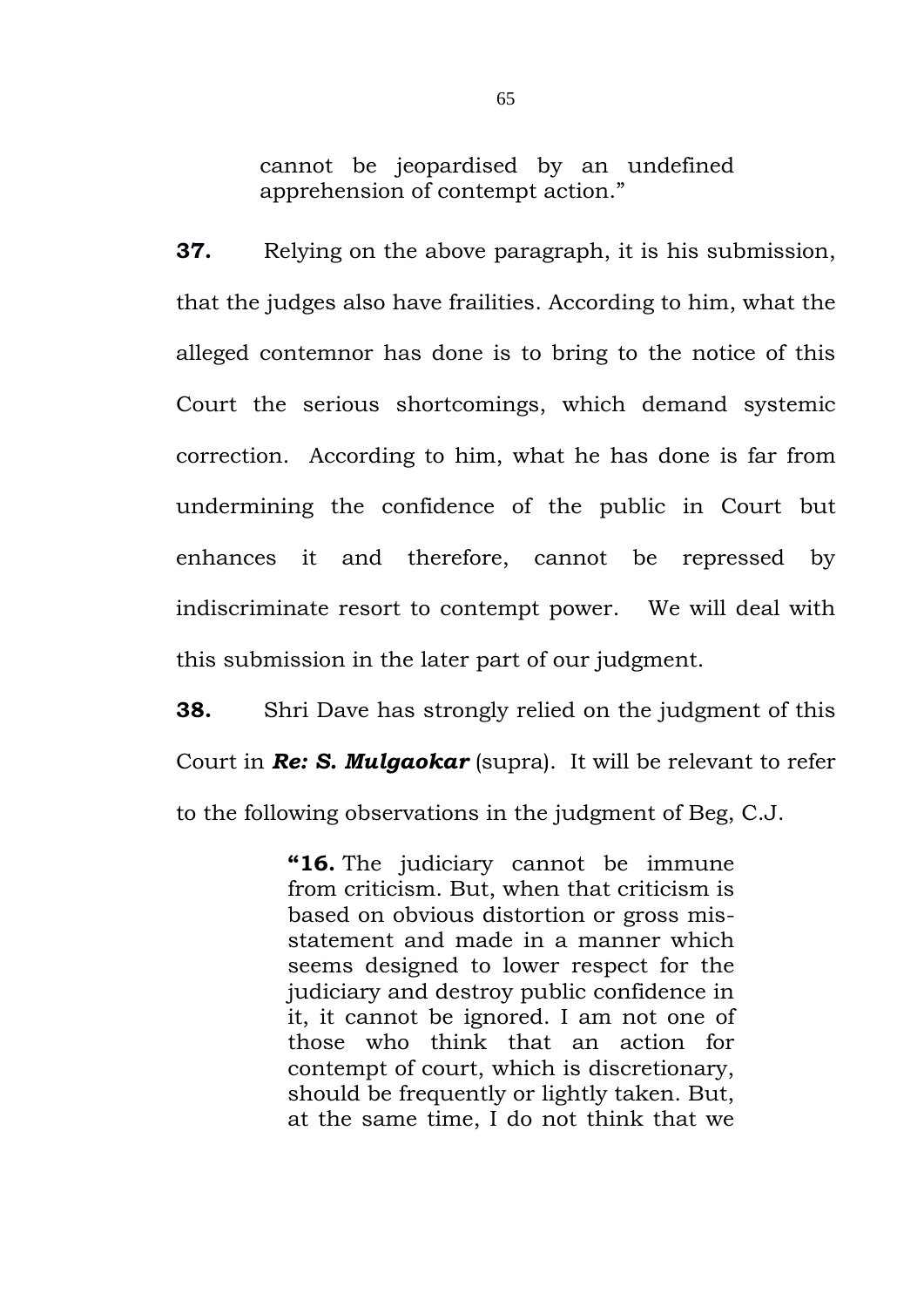should abstain from using this weapon even when its use is needed to correct standards of behaviour in a grossly and repeatedly erring quarter. It may be better in many cases for the judiciary to adopt a magnanimously charitable attitude even when utterly uncharitable and unfair criticism of its operations is made out of bona fide concern for improvement. But, when there appears some scheme and design to bring about results which must damage confidence in our judicial system and demoralize Judges of the highest Court by making malicious attacks, anyone interested in maintaining high standards of fearless, impartial, and unbending justice will feel perturbed. I sincerely hope that my own undisguised perturbation at what has been taking place recently is unnecessary. One may be able to live in a world of yogic detachment when unjustified abuses are hurled at one's self personally, but, when the question is of injury to an institution, such as the highest Court of justice in the land, one cannot overlook its effects upon national honour and prestige in the comity of nations. Indeed, it becomes a matter deserving consideration of all seriousminded people who are interested in seeing that democracy does not flounder or fail in our country. If fearless and impartial courts of justice are the bulwark of a healthy democracy, confidence in them cannot be permitted to be impaired by malicious attacks upon them. However, as we have not proceeded further in this case, I do not think that it would be fair to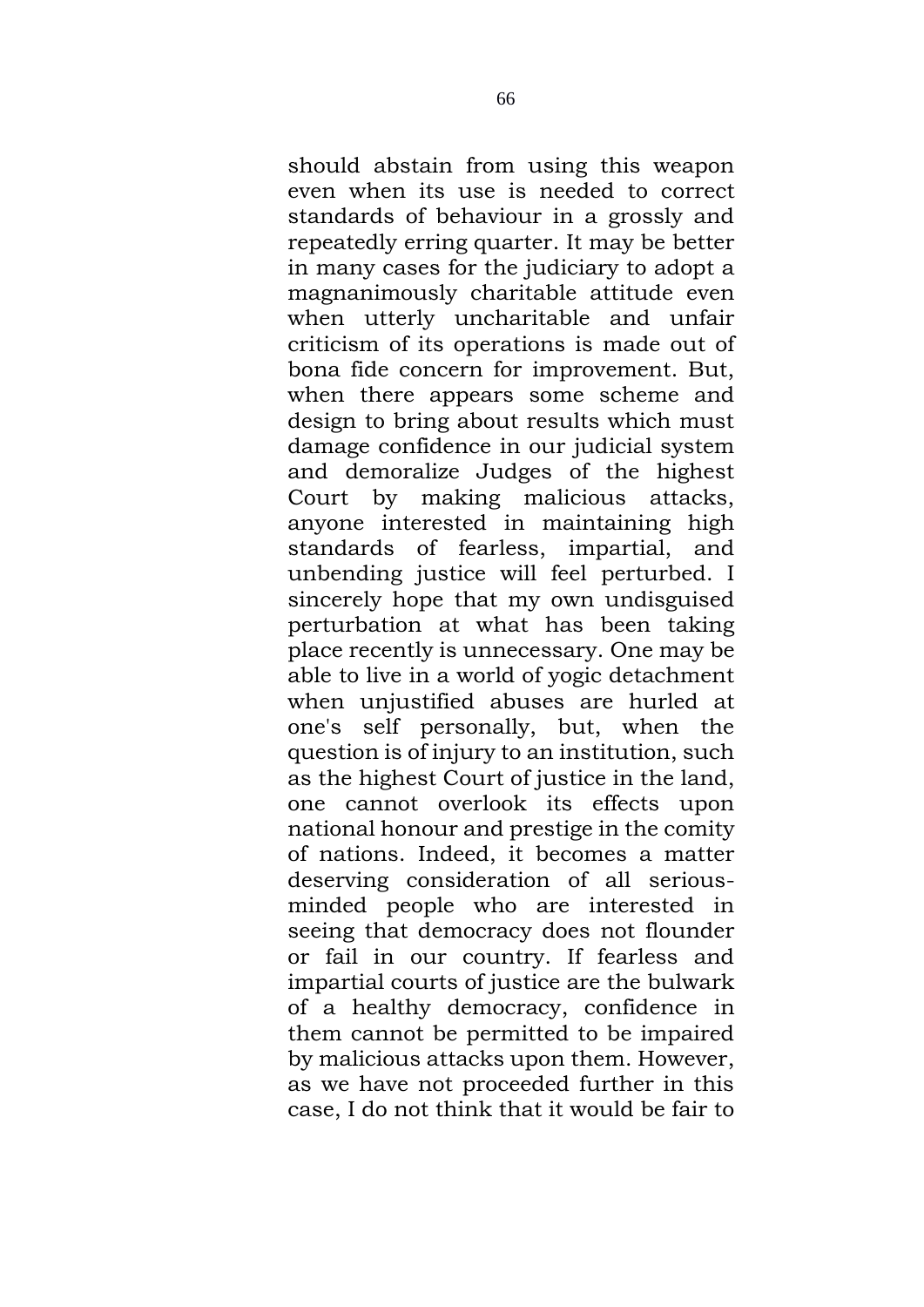characterize anything written or said in the Indian Express as really malicious or ill-intentioned and I do not do so. We have recorded no decision on that although the possible constructions on what was written there have been indicated above."

**39.** Learned Chief Justice states, that the judiciary cannot be immune from criticism. However, when that criticism is based on obvious distortion or gross mis-statement and made in a manner which seems designed to lower respect for the judiciary and destroy public confidence in it, it cannot be ignored. He opines, that an action for contempt of Court should not be frequently or lightly taken. But, at the same time, the Court should not abstain from using this weapon even when its use is needed to correct standards of behaviour in a grossly and repeatedly erring quarter. The learned C.J. further observed, that it may be better in many cases for the judiciary to adopt a magnanimously charitable attitude, even when utterly uncharitable and unfair criticism of its operations is made out of bona fide concern for improvement. However, when there appears some scheme and design to bring about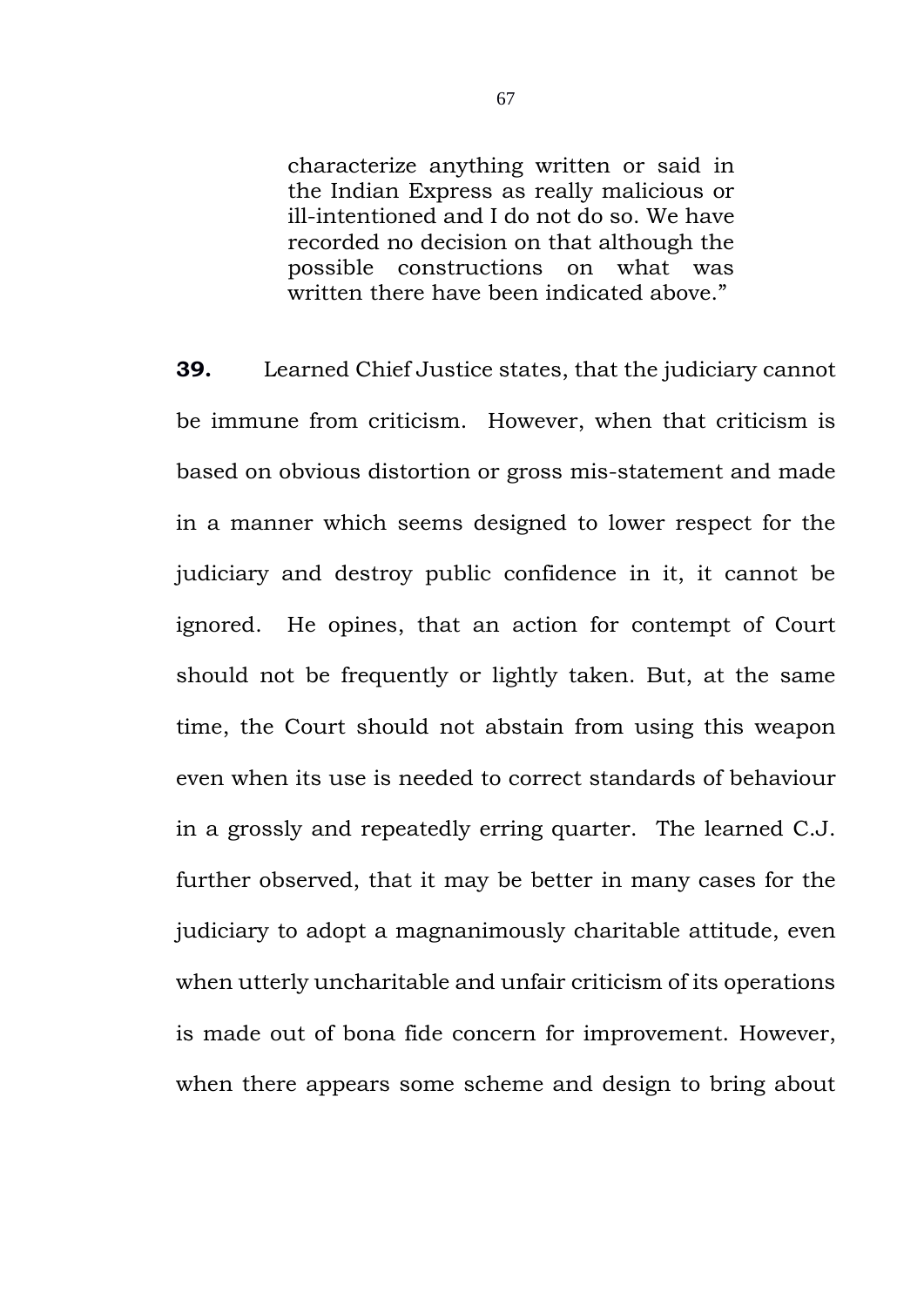results which must damage confidence in our judicial system and demoralize Judges of the highest court by making malicious attacks, anyone interested in maintaining high standards of fearless, impartial and unbending justice will feel perturbed. He opines, that when the question is of injury to an institution, such as the highest Court of justice in the land, one cannot overlook its effects upon national honour and prestige in the comity of nations. He opined, that if fearless and impartial courts of justice are the bulwark of a healthy democracy, confidence in them cannot be permitted to be impaired by malicious attacks upon them.

**40.** The aforesaid observations are important though the Court, for different reasons, did not decide to proceed against the alleged contemnor.

**41.** It will be relevant to refer to the following observations of Krishna Iyer, J. in *Re: S. Mulgaokar* (supra):

> **"26.** What then are the complex of considerations dissuasive of punitive action? To be exhaustive is a baffling project; to be pontifical is to be impractical; to be flexible is to be realistic. What, then, are these broad guidelines —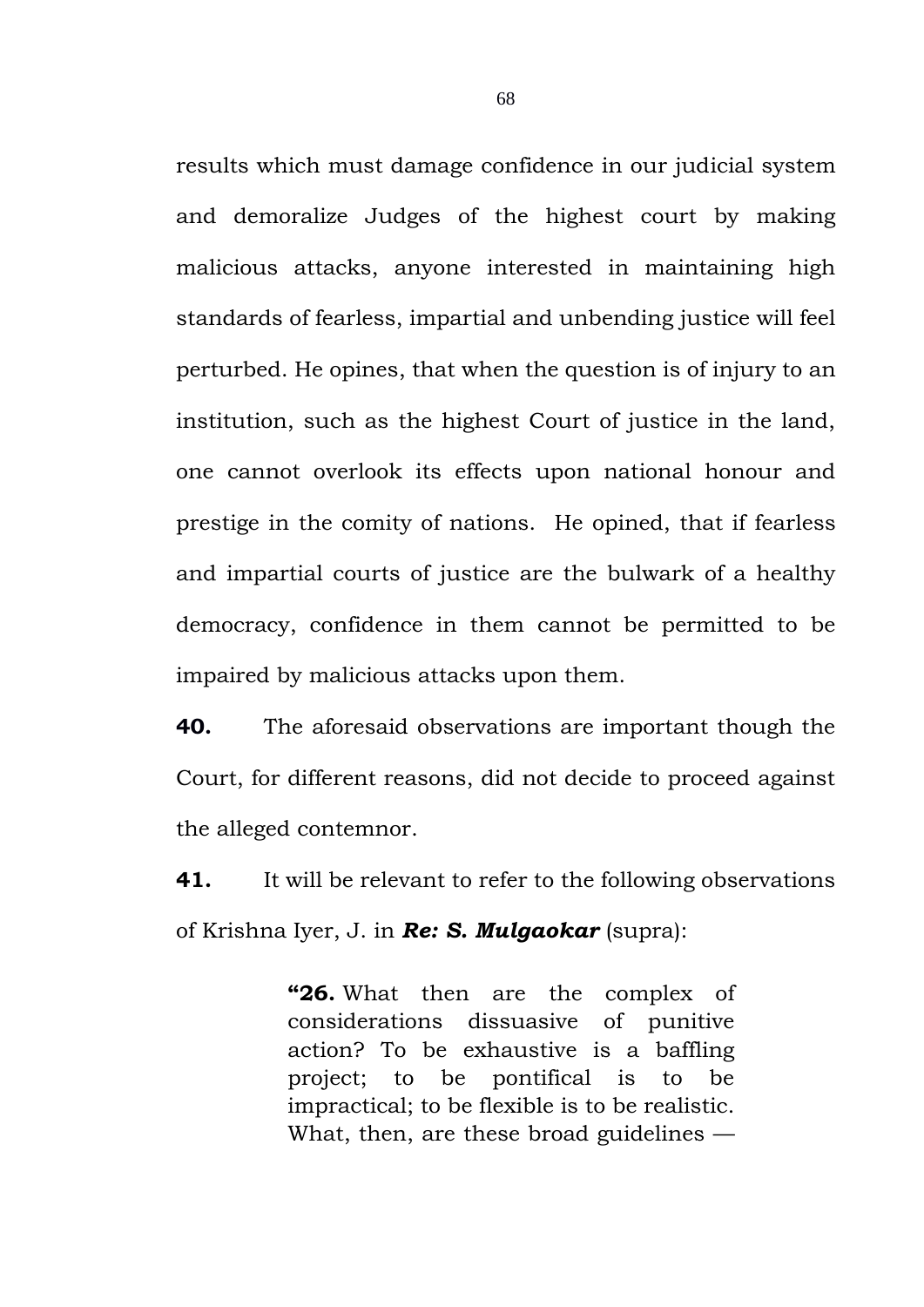not a complete inventory, but precedentially validated judicial norms?

**27.** The *first* rule in this branch of contempt power is a wise economy of use by the Court of this branch of its jurisdiction. The Court will act with seriousness and severity where justice is jeopardised by a gross and/or unfounded attack on the Judges, where the attack is calculated to obstruct or destroy the judicial process. The Court is willing to ignore, by a majestic liberalism, trifling and venial offences — the dogs may bark, the caravan will pass. The Court will not be prompted to act as a result of an easy irritability. Much rather, it shall take a noetic look at the conspectus of features and be guided by a constellation of constitutional and other considerations when it chooses to use, or desist from using, its power of contempt.

**28.** The *second* principle must be to harmonise the constitutional values of free criticism, the Fourth Estate included, and the need for a fearless curial process and its presiding functionary, the Judge. A happy balance has to be struck, the benefit of the doubt being given generously against the Judge, slurring over marginal deviations but severely proving the supremacy of the law over pugnacious, vicious, unrepentant and malignant contemners, be they the powerful press,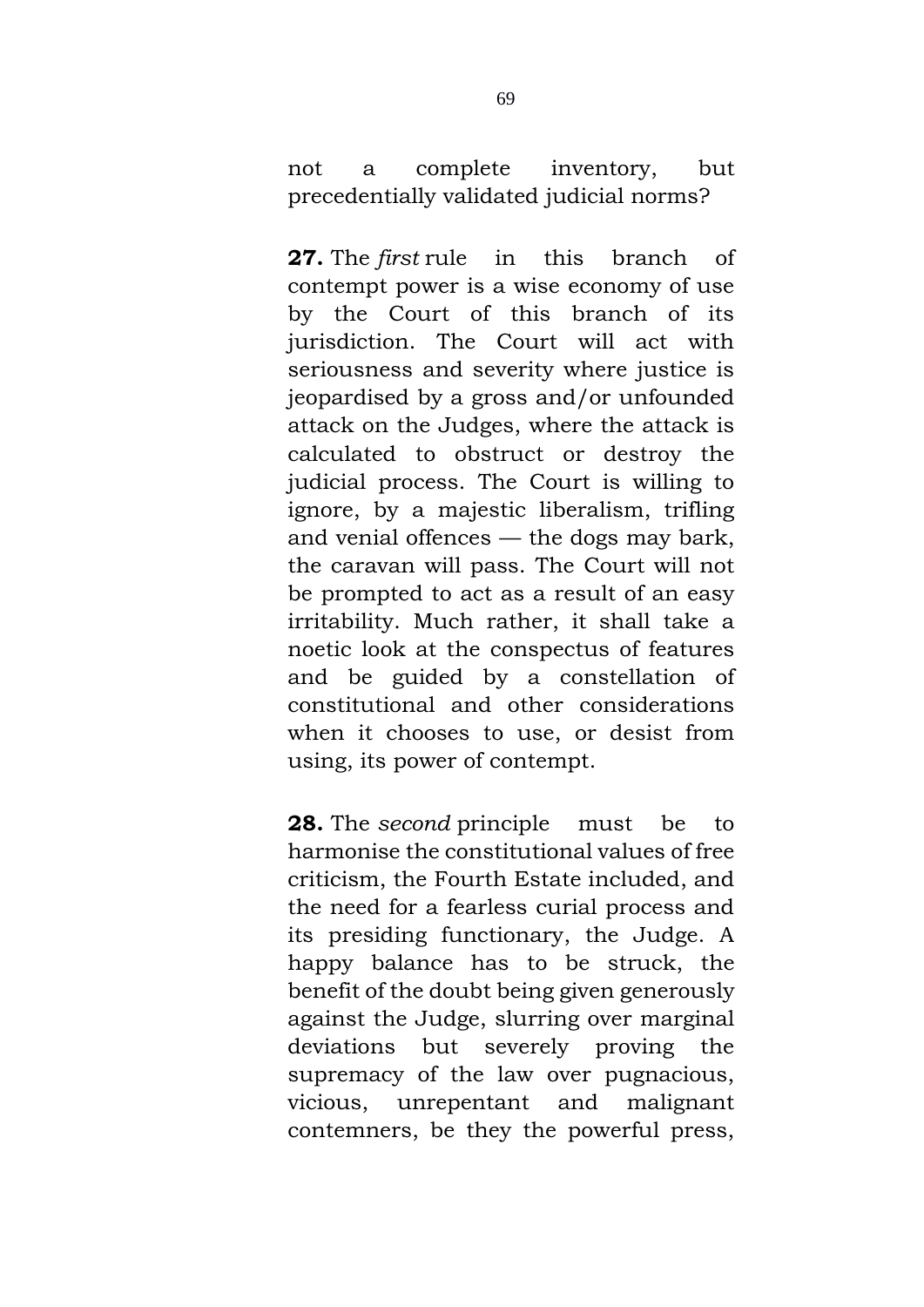gang-up of vested interests, veteran columnists of Olympian establishmentarians. Not because the Judge, the human symbol of a high value, is personally armoured by a regal privilege but because "be you — the contemner ever so high, the law — the People's expression of justice  $-$  is above you". Curial courage overpowers arrogant might even as judicial benignity forgives errant or exaggerated critics. Indeed, to criticise the Judge fairly, albeit fiercely, is no crime but a necessary right, twice blessed in a democracy For, it blesseth him that gives and him that takes. Where freedom of expression, fairly exercised, subserves public interest in reasonable measure, public justice cannot gag it or manacle it, constitutionally speaking A free people are the ultimate guarantors of fearless justice. Such is the cornerstone of our Constitution; such is the touchstone of our Contempt Power, oriented on the confluence of free speech and fair justice which is the scriptural essence of our Fundamental Law. Speaking of the social philosophy and philosophy of law in an integrated manner as applicable to contempt of court, there is no conceptual polarity but a delicate balance, and judicial "sapience" draws the line. As it happens, our Constitution-makers foresaw the need for balancing all these competing interests. Section 2(1)(*c*) of the Contempt of Courts Act, 1971 provides: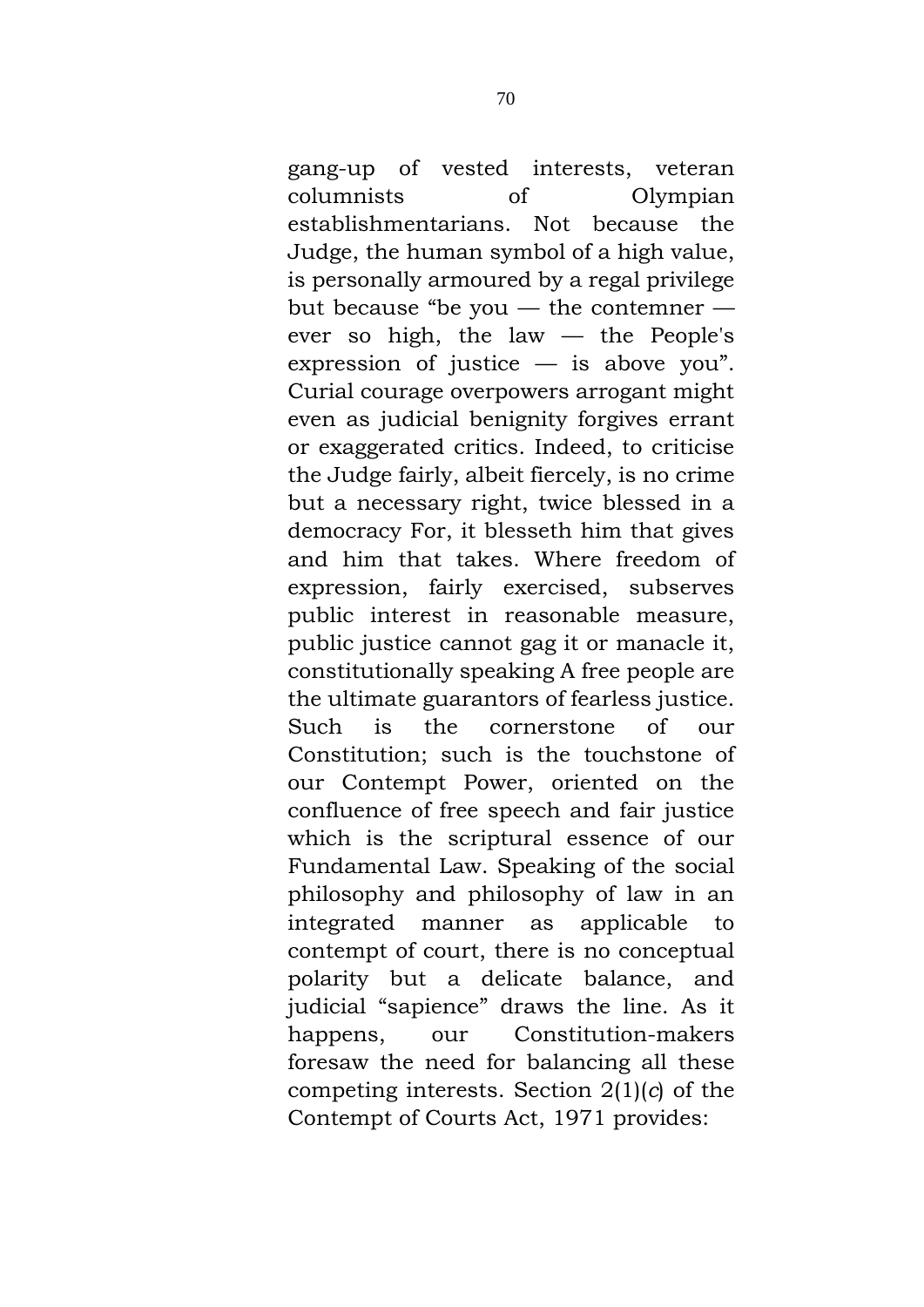" 'Criminal contempt' means the publication (whether by words, spoken or written, or by signs, or by visible representations, or otherwise) of any matter or the doing of any other act whatsoever which—

(*i*) scandalises or tends to scandalise, or lowers or tends to lower the authority of any court"

This is an extremely wide definition But, it cannot be read apart from the conspectus of the constitutional provisions within which the Founding Fathers of the Constitution intended all past and future statutes to have meaning. All laws relating to contempt of court had, according to the provisions of Article 19(2), to be "reasonable restrictions" on the exercise of the right of free speech. The courts were given the power—and, indeed, the responsibility— to harmonise conflicting aims, interests and values. This is in sharp contrast to the *Phillimore Committee Report on Contempt of Court in the United Kingdom* [ (1974) bund. S. 794. paras 143- 5, pp. 61-2] which did not recommend the defence of public interest in contempt cases.

**29.** The *third* principle is to avoid confusion between personal protection of a libelled Judge and prevention of obstruction of public justice and the community's confidence in that great process. The former is *not* contempt, the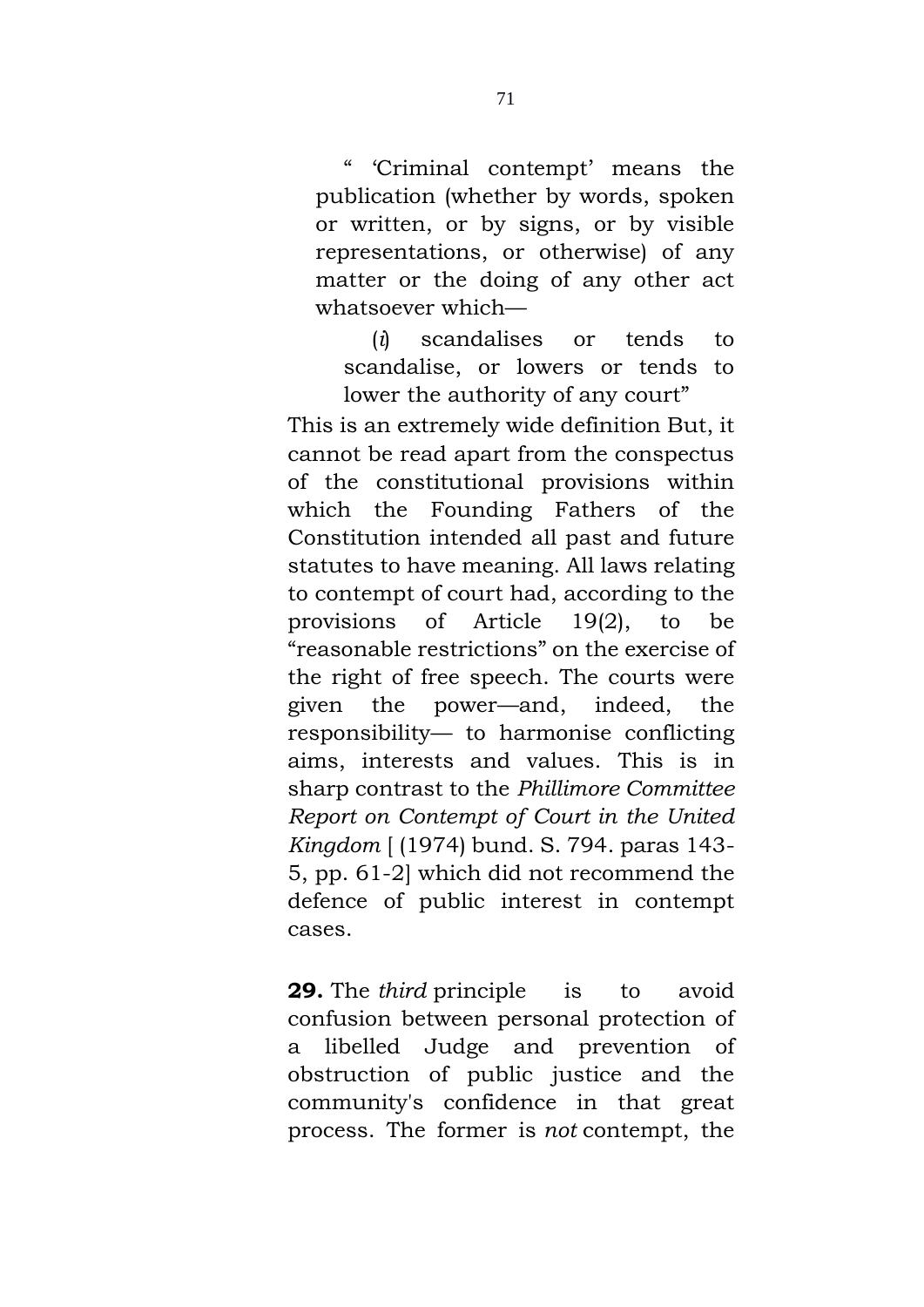latter is, although overlapping spaces abound.

**30.** Because the law of contempt exists to protect public confidence in the administration of justice, the offence will not be committed by attacks upon the personal reputation of individual Judges as such. As Professor Goodhart has put it [ See Newspapers on Contempt of Court, (1935) 48 Harv LR 885, 898]:

"Scandalising the court means any hostile criticism of the Judge as Judge; any personal attack upon him, unconnected with the office he holds, is dealt with under the ordinary rules of slander and libel"

Similarly, Griffith, C.J. has said in the *Australian case* of *Nicholls* [(1911) 12 CLR 280, 285] that:

"In one sense, no doubt, every defamatory publication concerning a Judge may be said to bring him into contempt as that term is used in the law of libel, but it does not follow that everything said of a Judge calculated to bring him into contempt in that sense amounts to contempt of court".

Thus in *In the matter of a Special Reference from the Bahama Islands* [1893 AC 138] the Privy Council advised that a contempt had not been committed through a publication in the Nassau Guardian concerning the resident Chief Justice, who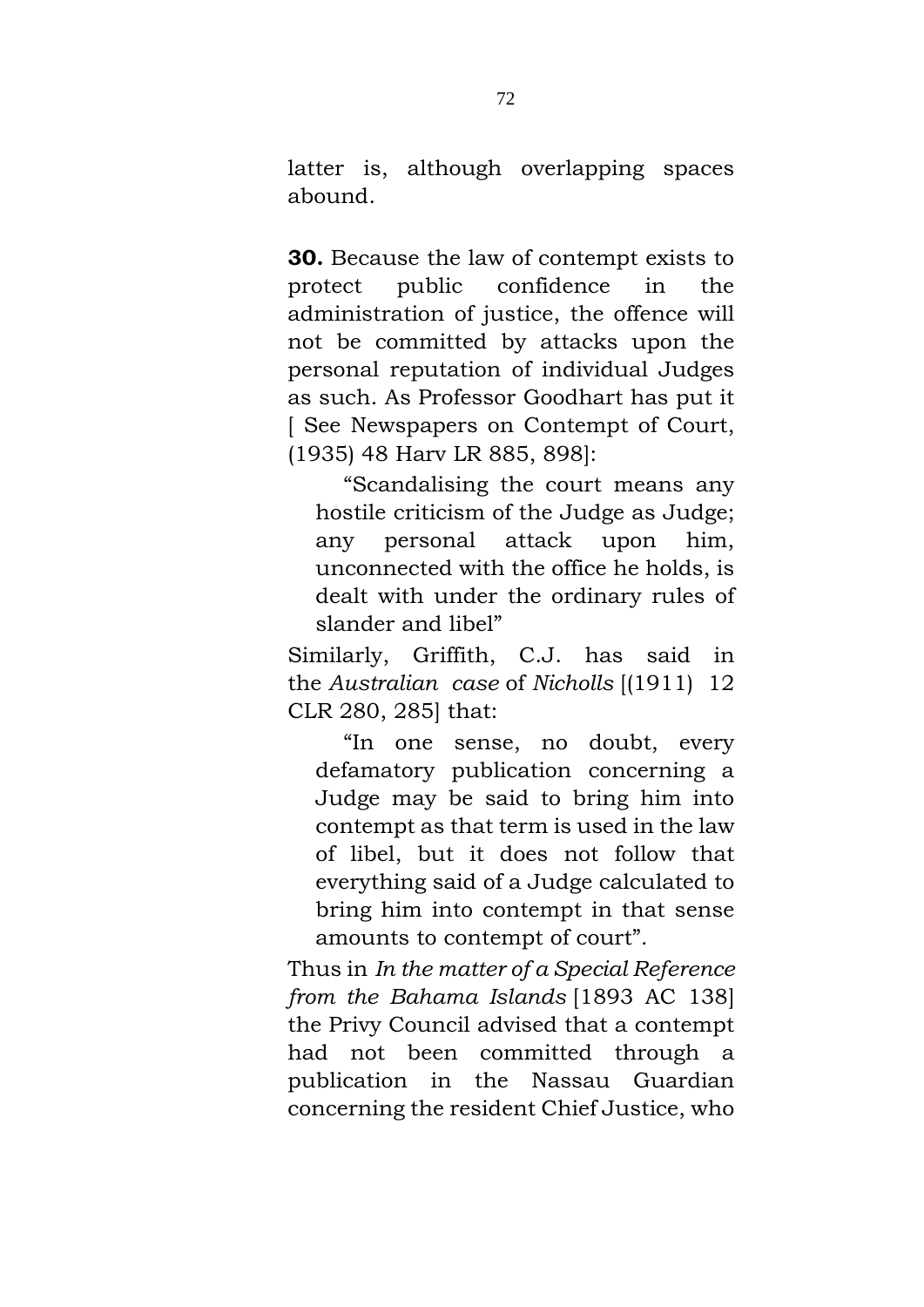had himself previously criticised local sanitary conditions. Though couched in highly sarcastic terms the publication did not refer to the Chief Justice in his official, as opposed to personal, capacity. Thus while it might have been a libel it was not a contempt.

**31.** The *fourth* functional canon which channels discretionary exercise of the contempt power is that the fourth estate which is an indispensable intermediary between the State and the people and necessary instrumentality in strengthening the forces of democracy, should be given free play within responsible limits even when the focus of its critical attention is the court, including the highest Court.

**32.** The *fifth* normative guideline for the Judges to observe in this jurisdiction is not to be hypersensitive even where distortions and criticisms overstep the limits, but to deflate vulgar denunciation by dignified bearing, con-descending indifference and repudiation by judicial rectitude.

**33.** The *sixth* consideration is that, after evaluating the totality of factors, if the Court considers the attack on the Judge or Judges scurrilous, offensive, intimidatory or malicious beyond condonable limits, the strong arm of the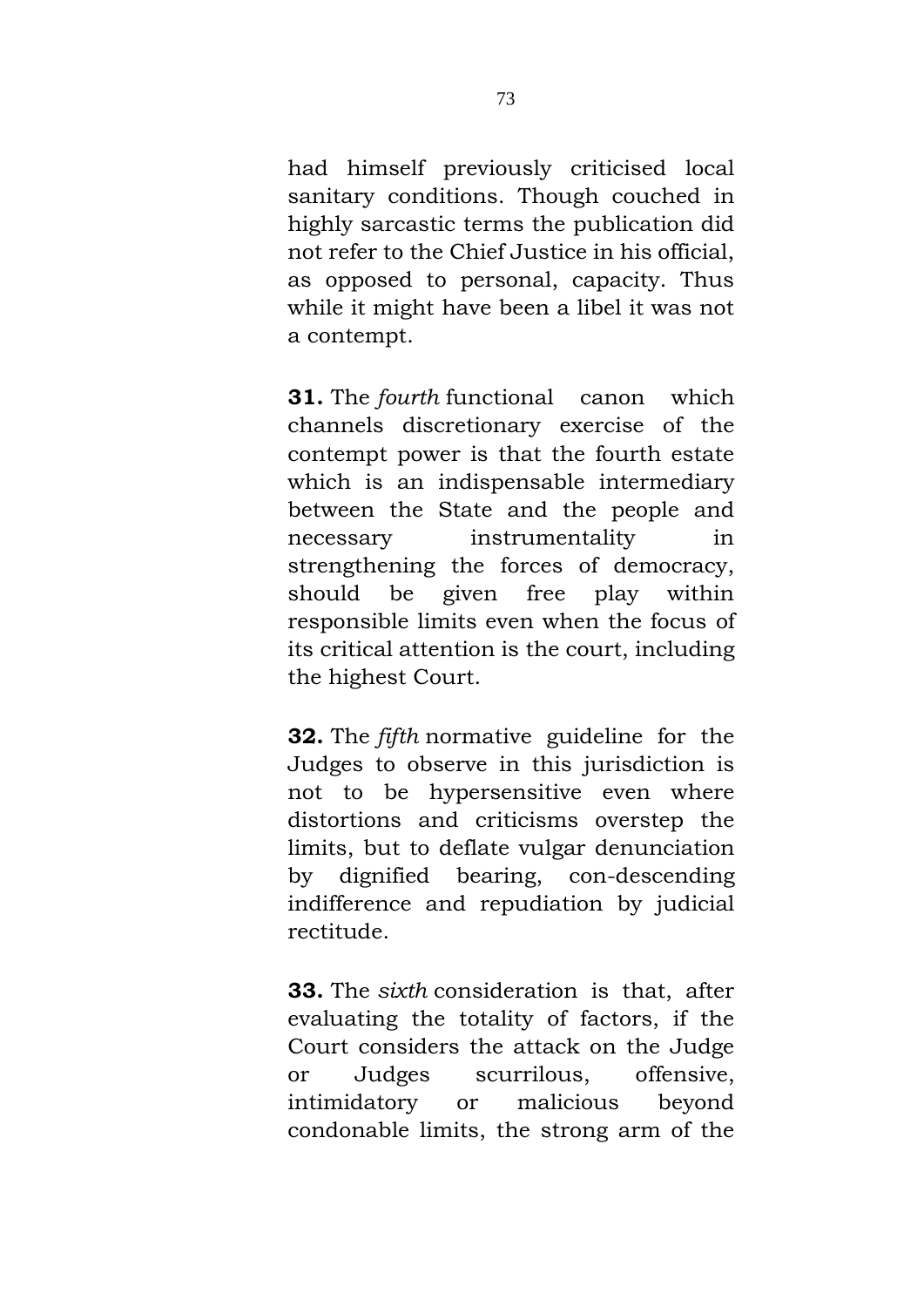law must, in the name of public interest and public justice, strike a blow on him who challenges the supremacy of the rule of law by fouling its source and stream."

**42.** It could thus be seen, that Justice Krishna Iyer, in his inimitable style, has observed, that a wise economy of use of the contempt power by the Court is the first rule. The Court should act with seriousness and severity, where justice is jeopardized by a gross and/or unfounded attack on the judges, where the attack is calculated to obstruct or destroy the judicial process. Otherwise, the Court should ignore, by a majestic liberalism, trifling and venial offences. He says the dogs may bark, the caravan will pass. He further opines, that the constitutional values of free criticism, including the fourth estate and the need for a fearless curial process and its presiding functionary, the judge must be harmonised and a happy balance has to be struck between the two. He opined, that confusion between personal protection of a libeled judge and prevention of obstruction of public justice and the community's confidence in that great process is to be avoided. It must be clearly kept in mind because the former is not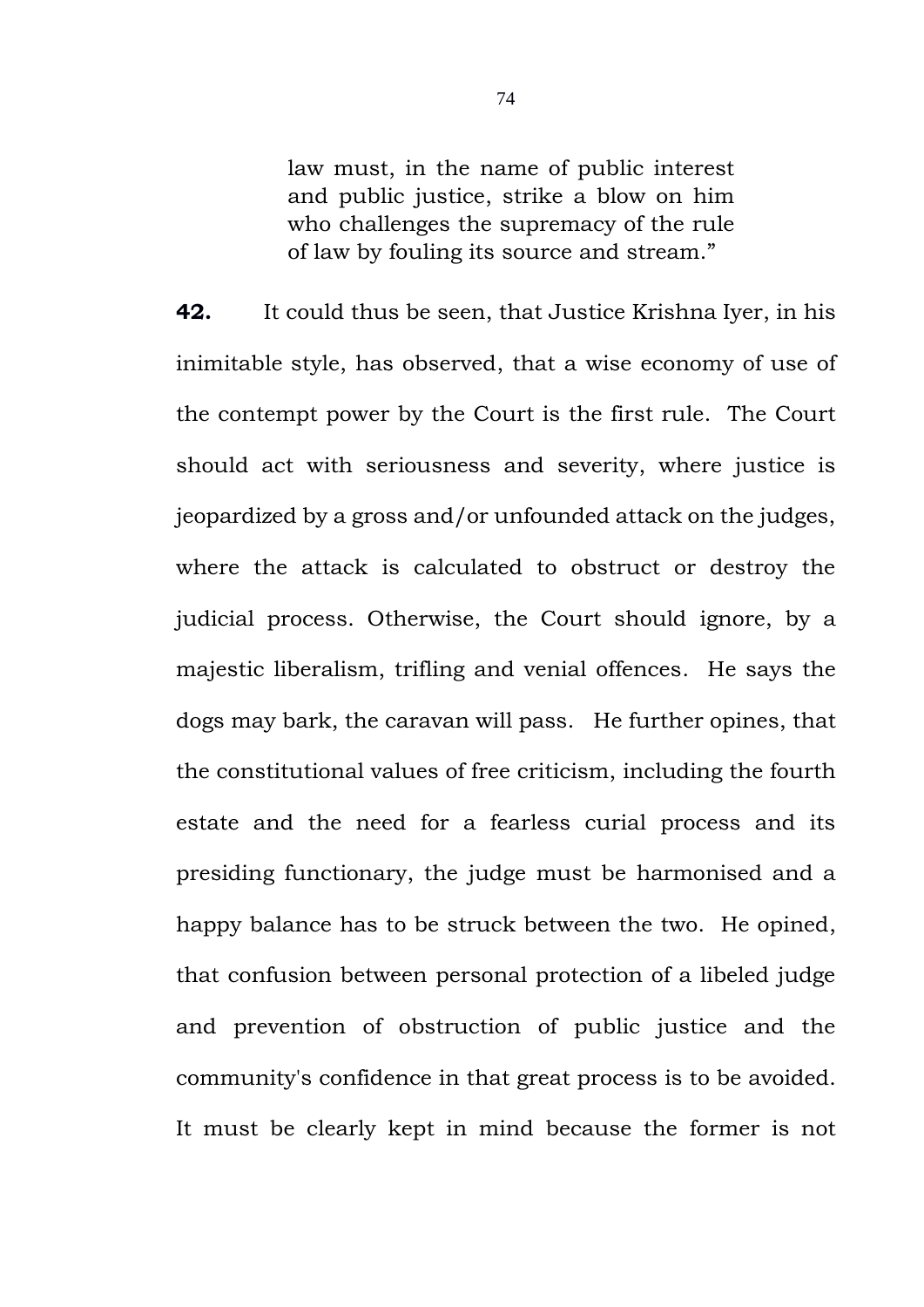contempt, the latter is. He further observed, that the Fourth Estate which is an indispensable intermediary between the State and the people and necessary instrumentality in strengthening the forces of democracy, should be given free play within responsible limits even when the focus of its critical attention is the court, including the highest Court. He opined, that the judges should not be hypersensitive even where distortions and criticisms overstep the limits, but they should deflate vulgar denunciation by dignified bearing, condescending indifference and repudiation by judicial rectitude.

**43.** He opined, that if the court considers, after evaluating the totality of factors, the attack on the judge or judges scurrilous, offensive, intimidatory or malicious beyond condonable limits, the strong arm of the law must, in the name of public interest and public justice, strike a blow on him who challenges the supremacy of the rule of law by fouling its source and stream.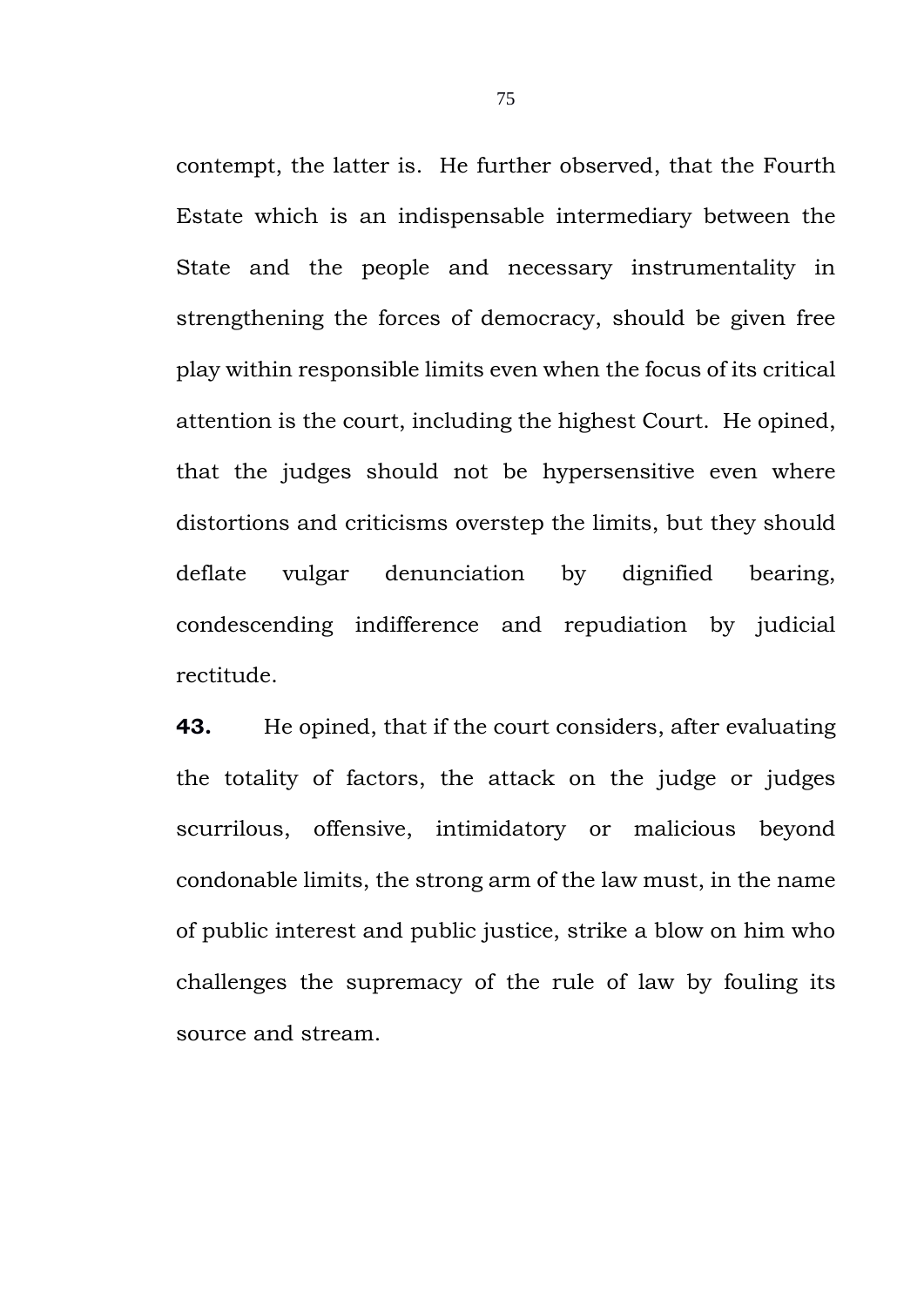**44.** Though in the case of *P.N. Duda* (supra), this Court, in the facts of the said case, held, that if the speech of the Minister is read in entirety, it cannot be said that by some portions, which were selectively taken from different parts of the speech it could be held that the faith in the administration of justice was shaken due to the criticism made by the Minister; it will be relevant to refer to the following observations of this Court.

> "Any criticism about the judicial system or the judges which hampers the administration of justice or which erodes the faith in the objective approach of judges and brings administration of justice into ridicule must be prevented. The contempt of court proceedings arise out of that attempt. Judgments can be criticised; the motives of the judges need not be attributed, it brings the administration of justice into deep disrepute. Faith in the administration of justice is one of the pillars through which democratic institution functions and sustains. In the free market place of ideas criticisms about the judicial system or judges should be welcomed, so long as such criticisms do not impair or hamper the administration of justice. This is how courts should approach the powers vested in them as judges to punish a person for an alleged contempt, be it by taking notice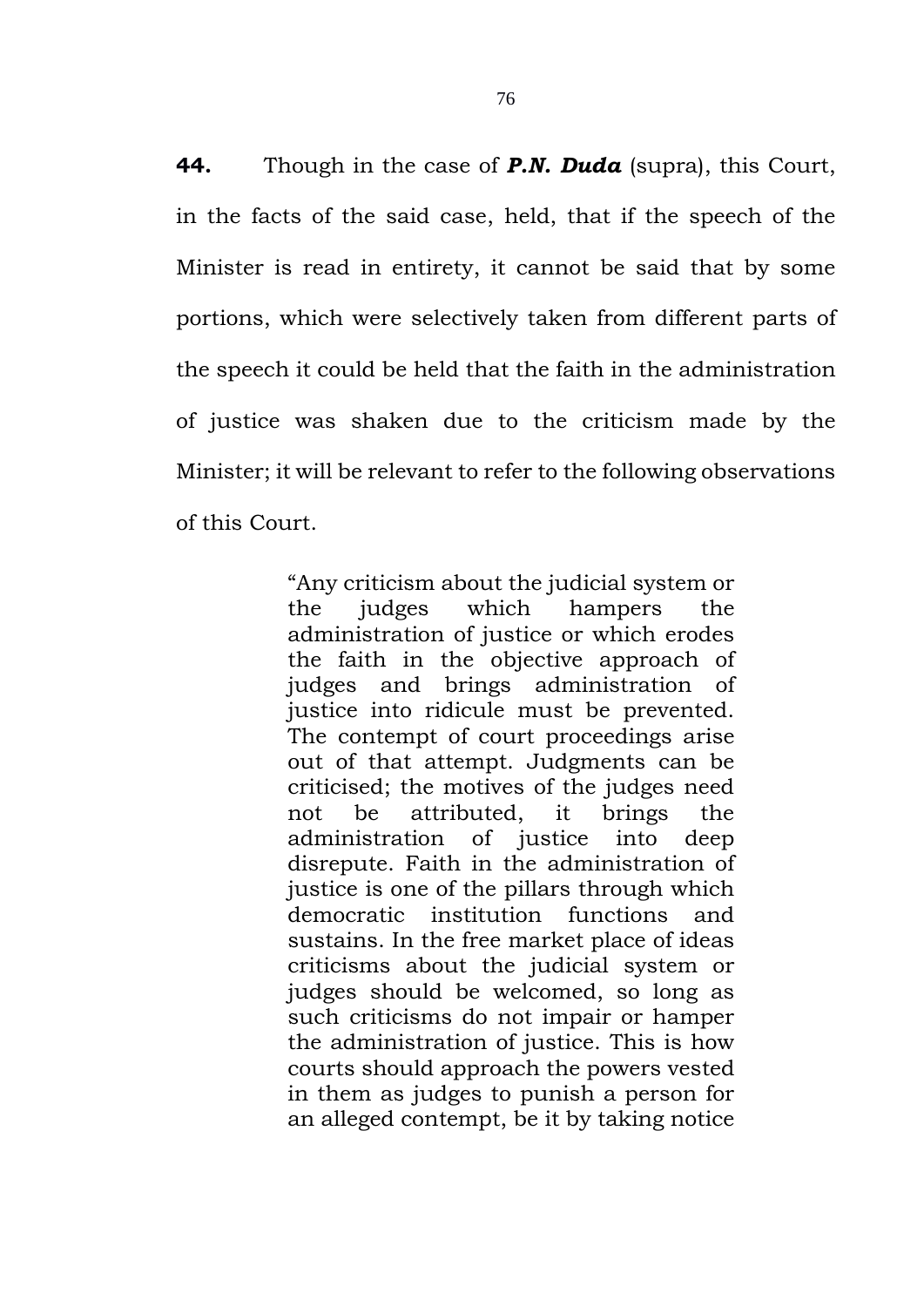of the matter suo motu or at the behest of the litigant or a lawyer.

**45.** In the case of *Pritam Pal* vs. *High Court of Madhya*  **Pradesh, Jabalpur through Registrar<sup>10</sup>, this Court was** considering an appeal filed by an Advocate, who after failing to get a favourable judgment in his own writ petition had moved a contempt petition against the judges of the High Court, who had dismissed his petition, therein casting scurrilous aspersions against their conduct in the discharge of their judicial function which bore reflections on their integrity, honesty and judicial impartiality. The High Court invoking the jurisdiction under Article 215 of the Constitution had initiated suo motu proceedings against him and had convicted him for having committed criminal contempt. While dismissing the appeal, this Court observed thus:

> **"60.** The maxim "*salus populi suprema lex*", that is "the welfare of the people is the supreme law" adequately enunciates the idea of law. This can be achieved only when justice is administered lawfully, judicially, without fear or favour and without being hampered and thwarted,

<sup>10</sup> 1993 Supp (1) SCC 529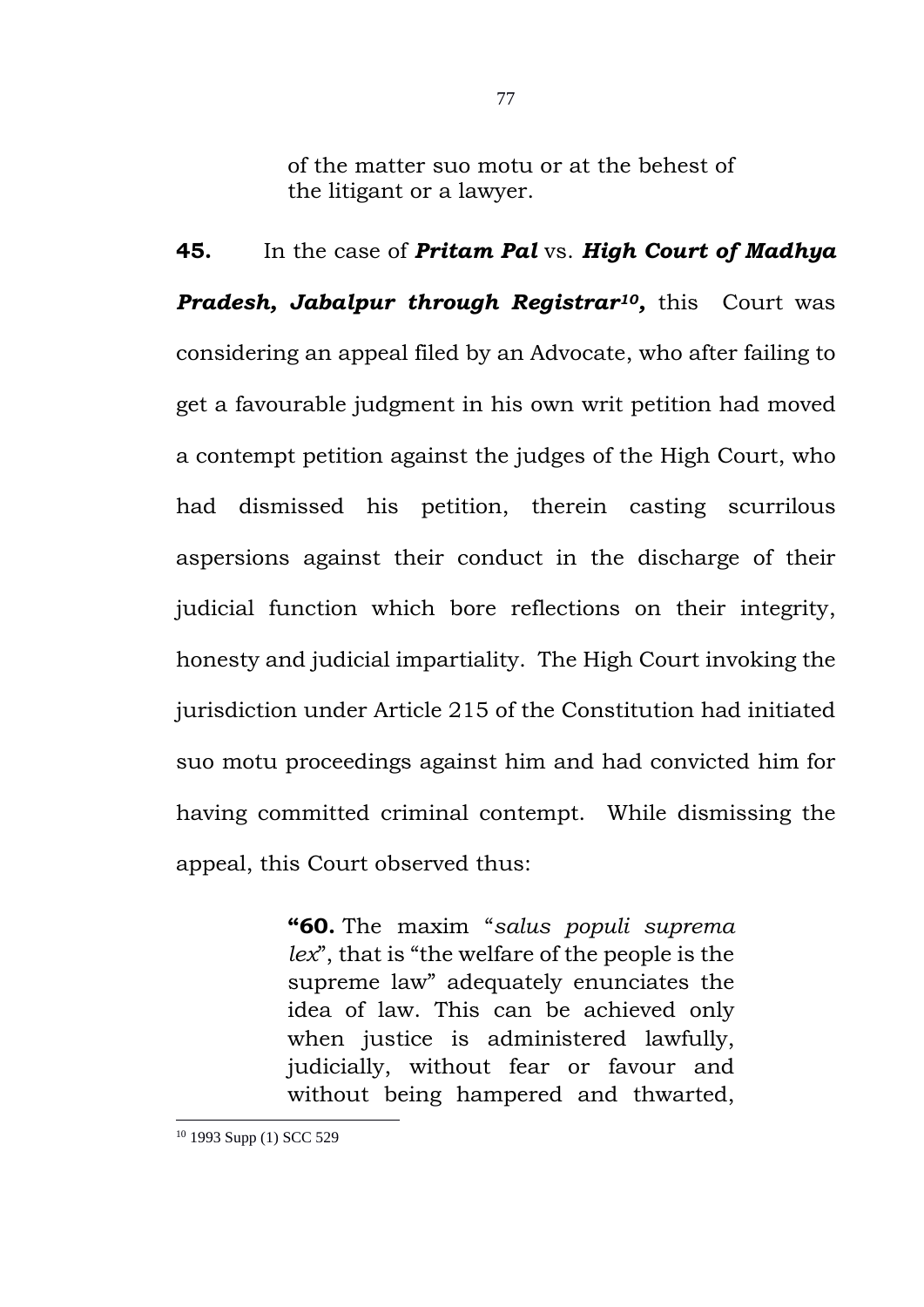and this cannot be effective unless respect for it is fostered and maintained.

**61.** To punish an advocate for contempt of court, no doubt, must be regarded as an extreme measure, but to preserve the proceedings of the courts from being deflected or interfered with, and to keep the streams of justice pure, serene and undefiled, it becomes the duty of the Court, though painful, to punish the contemnor in order to preserve its dignity. No one can claim immunity from the operation of the law of contempt, if his act or conduct in relation to court or court proceedings interferes with or is calculated to obstruct the due course of justice."

**46.** This court held, that the welfare of the people is the supreme law and this can be achieved only when justice is administered lawfully, judicially, without fear or favour and without being hampered and thwarted and this cannot be effective unless respect for it is fostered and maintained. It has been held, that to punish an Advocate for Contempt of court must be regarded as an extreme measure, but to preserve the proceedings of the Courts from being deflected or interfered with, and to keep the streams of justice pure, serene and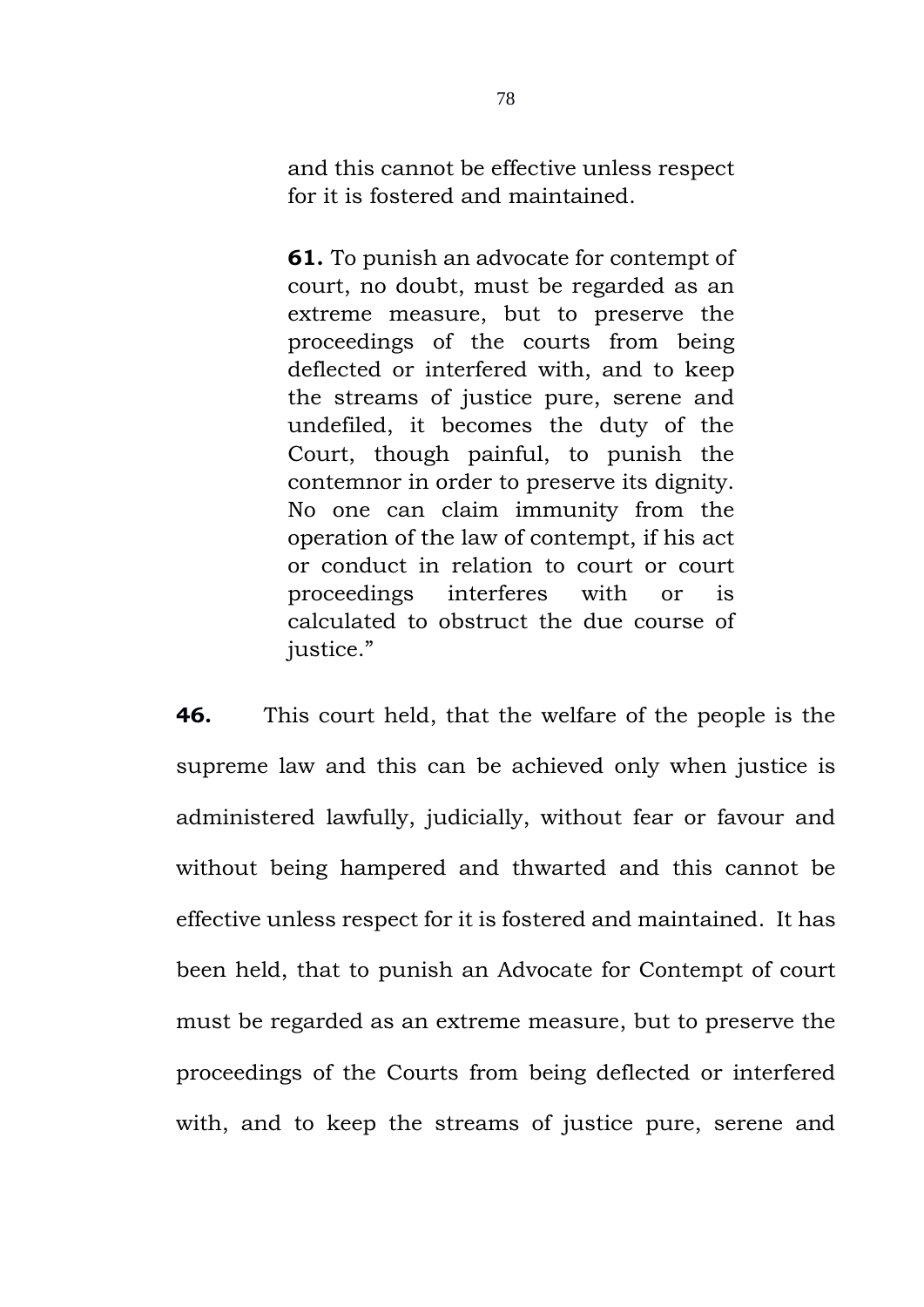undefiled, it becomes the duty of the Court to punish the contemnor in order to preserve its dignity.

**47.** In the case of *In re: Vinay Chandra Mishra11*, this Court had taken suo motu cognizance on the basis of the letter addressed by one of the judges of the Allahabad High Court to the Acting Chief Justice of the said Court, which was in turn forwarded to the Chief Justice of India. It was noticed, that the contemnor had gone to the extent of abusing the learned judge beyond all limits. This Court observed thus:

> **"39.** The rule of law is the foundation of a democratic society. The Judiciary is the guardian of the rule of law. Hence judiciary is not only the third pillar, but the central pillar of the democratic State. In a democracy like ours, where there is a written Constitution which is above all individuals and institutions and where the power of judicial review is vested in the superior courts, the judiciary has a special and additional duty to perform, viz., to oversee that all individuals and institutions including the executive and the legislature act within the framework of not only the law but also the fundamental law of the land. This duty is apart from the function of adjudicating the disputes between the parties which is essential to peaceful and orderly development of the

<sup>11</sup> (1995) 2 SCC 584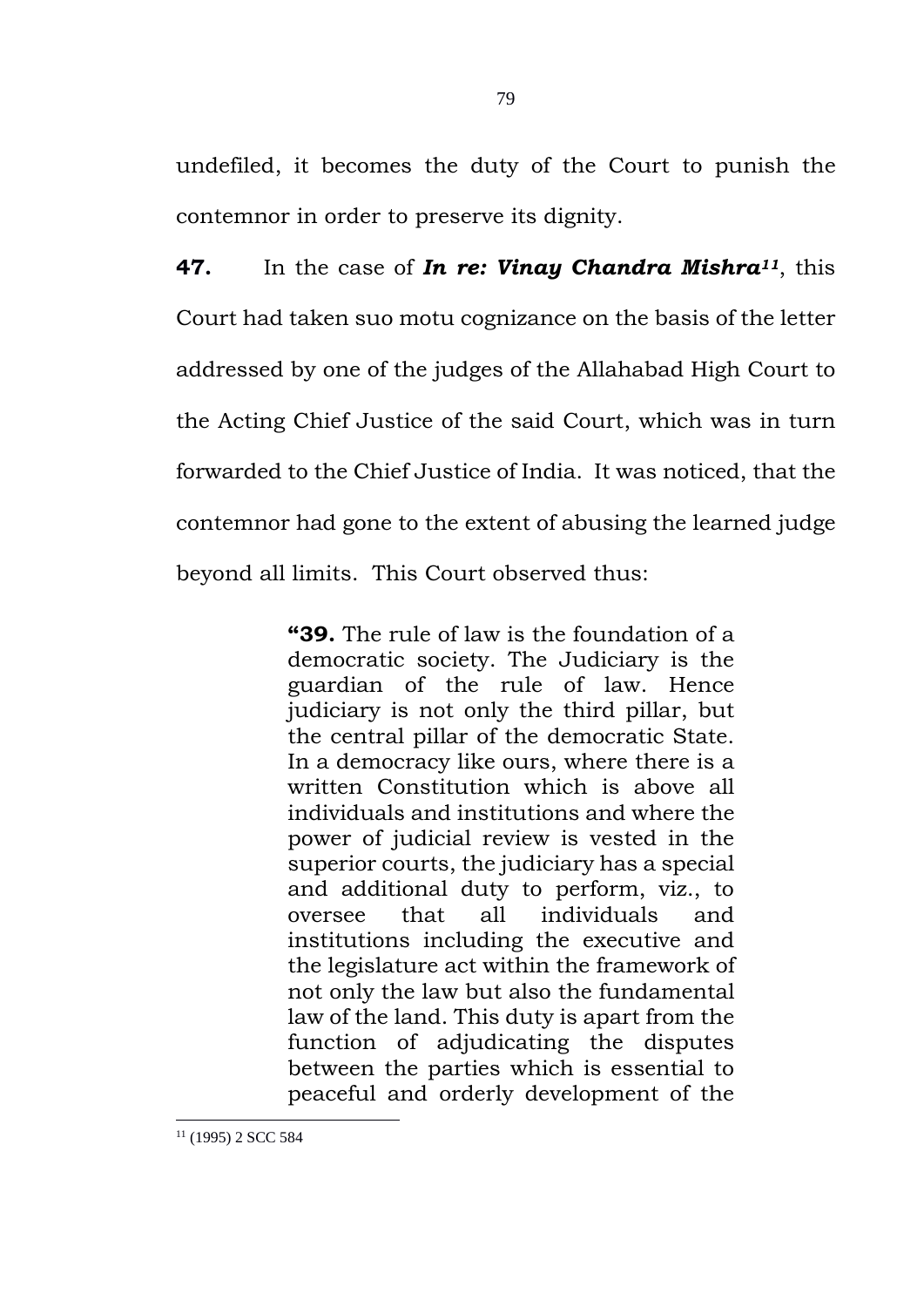society. If the judiciary is to perform its duties and functions effectively and remain true to the spirit with which they are sacredly entrusted to it, the dignity and authority of the courts have to be respected and protected at all costs. Otherwise, the very cornerstone of our constitutional scheme will give way and with it will disappear the rule of law and the civilized life in the society. It is for this purpose that the courts are entrusted with the extraordinary power of punishing those who indulge in acts whether inside or outside the courts, which tend to undermine their authority and bring them in disrepute and disrespect by scandalising them and obstructing them from discharging their duties without fear or favour. When the court exercises this power, it does not do so to vindicate the dignity and honour of the individual judge who is personally attacked or scandalised, but to uphold the majesty of the law and of the administration of justice. The foundation of the judiciary is the trust and the confidence of the people in its ability to deliver fearless and impartial justice. When the foundation itself is shaken by acts which tend to create disaffection and disrespect for the authority of the court by creating distrust in its working, the edifice of the judicial system gets eroded."

**48.** This Court holds, that the judiciary is the guardian of the rule of law and is the central pillar of the democratic State. It holds, that in our country, the written Constitution is above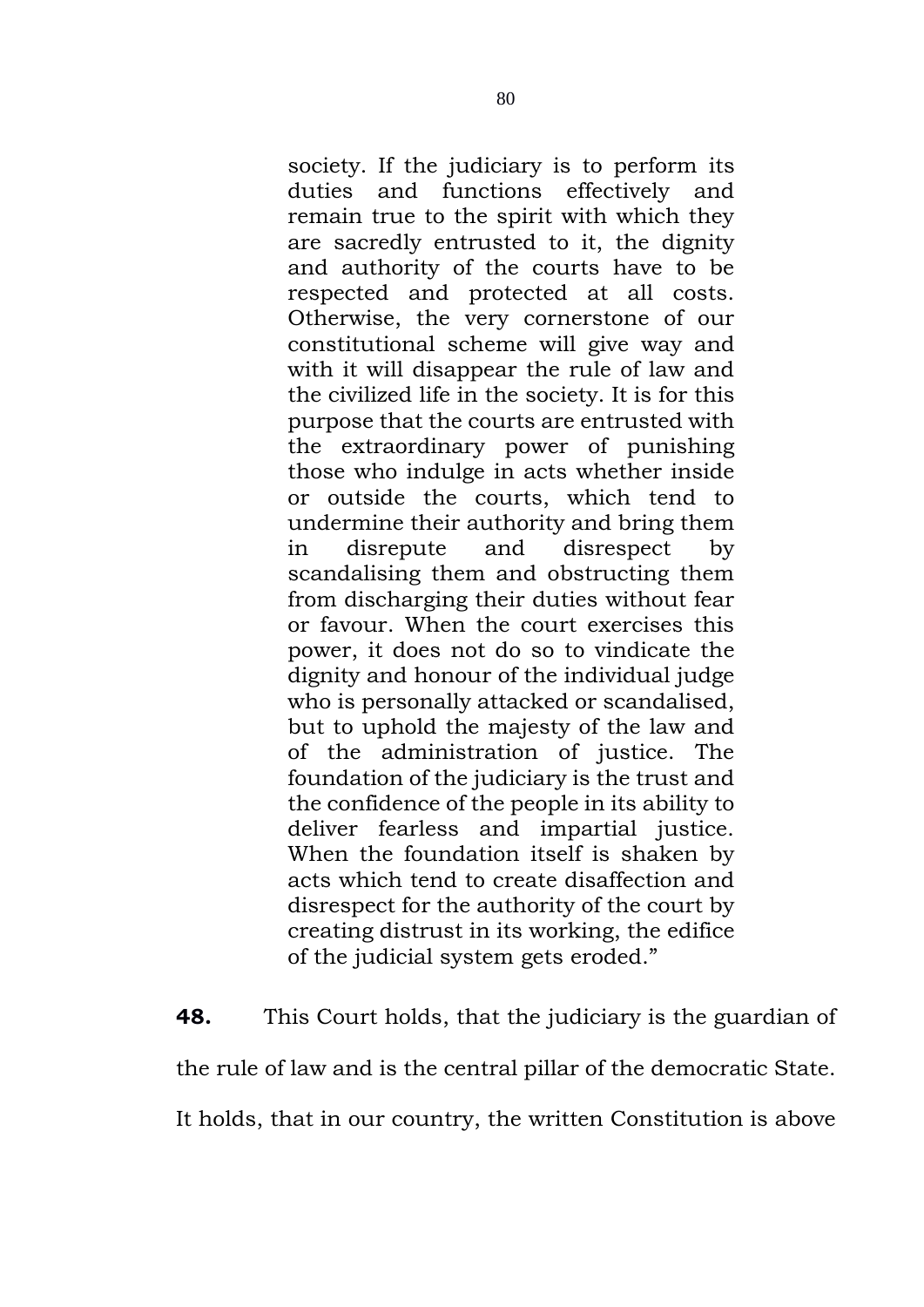all individuals and institutions and the judiciary has a special and additional duty to perform i.e. to oversee that all individuals and institutions including the executive and the legislature, act within the framework of not only the law but also the fundamental law of the land. It further holds, that this duty is apart from the function of adjudicating the disputes between the parties, which is essential to peaceful and orderly development of the society. It holds, that if the judiciary is to perform its duties and functions effectively and remain true to the spirit with which they are sacredly entrusted to it, the dignity and authority of the courts have to be respected and protected at all costs. It has been held, that otherwise, the very cornerstone of our constitutional scheme will give way and with it will disappear the rule of law and the civilized life in the society. It has been held, for this purpose that the courts are entrusted with the extra-ordinary power of punishing those who indulge in acts whether inside or outside the courts, which tend to undermine their authority and bring them in disrepute and disrespect by scandalising them and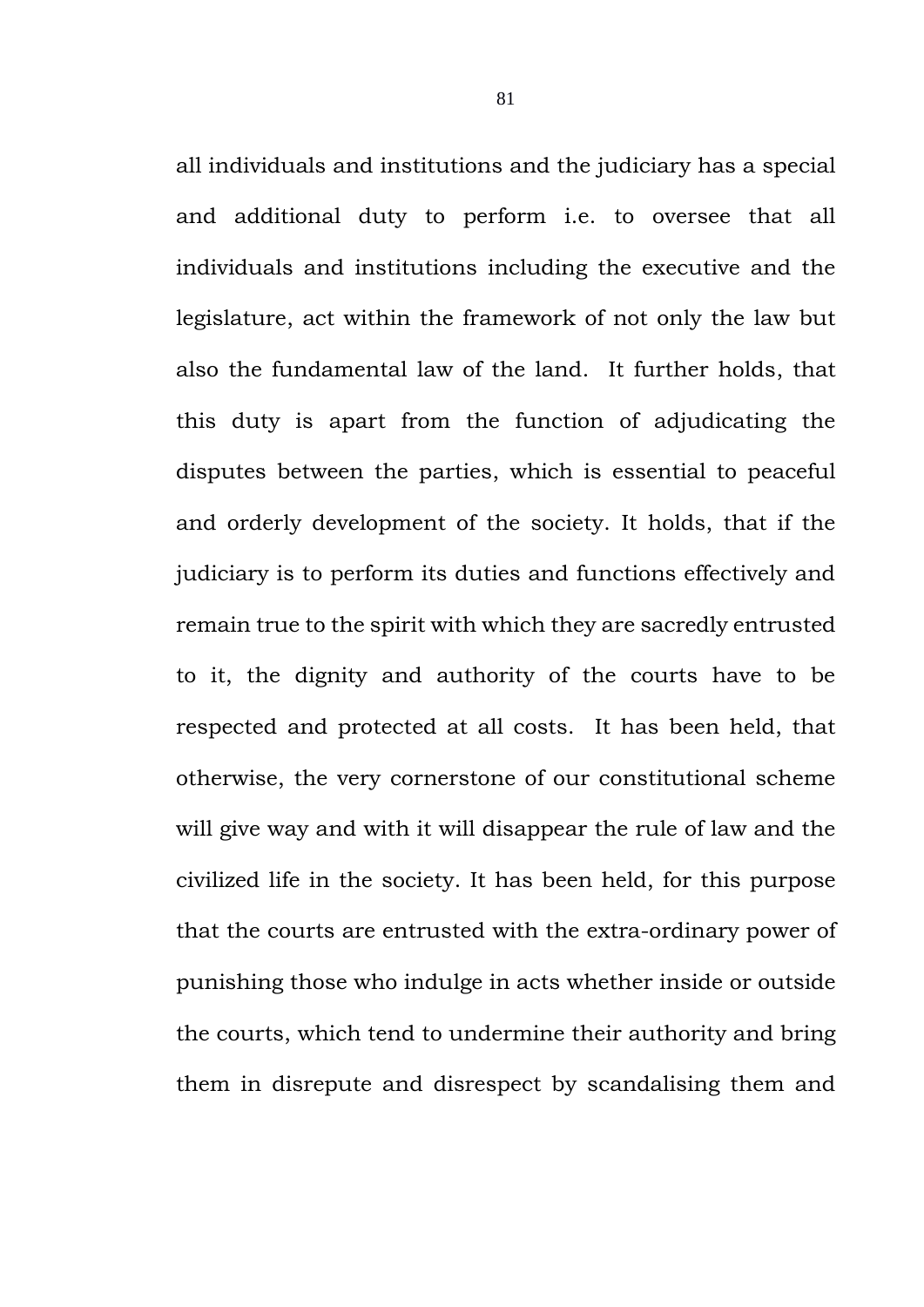obstructing them from discharging their duties without fear or favour. It has been held, that when the court exercises this power, it does not do so to vindicate the dignity and honour of the individual judge who is personally attacked or scandalised, but to uphold the majesty of the law and of the administration of justice. It has been held, the foundation of the judiciary is the trust and the confidence of the people in its ability to deliver fearless and impartial justice. When the foundation itself is shaken by acts which tend to create disaffection and disrespect for the authority of the court by creating distrust in its working, the edifice of the judicial system gets eroded.

**49.** In the case of *Dr. D.C. Saxena* vs. *Hon'ble the Chief Justice of India<sup>12</sup>*, a writ petition was filed under Article 32 by way of a PIL making scurrilous imputations against the CJI. This Court observed thus:

> **"33.** A citizen is entitled to bring to the notice of the public at large the infirmities from which any institution including the judiciary suffers from. Indeed, the right to offer healthy and constructive criticism which is fair in spirit must be left unimpaired in the interest of the

<sup>12</sup> (1996) 5 SCC 216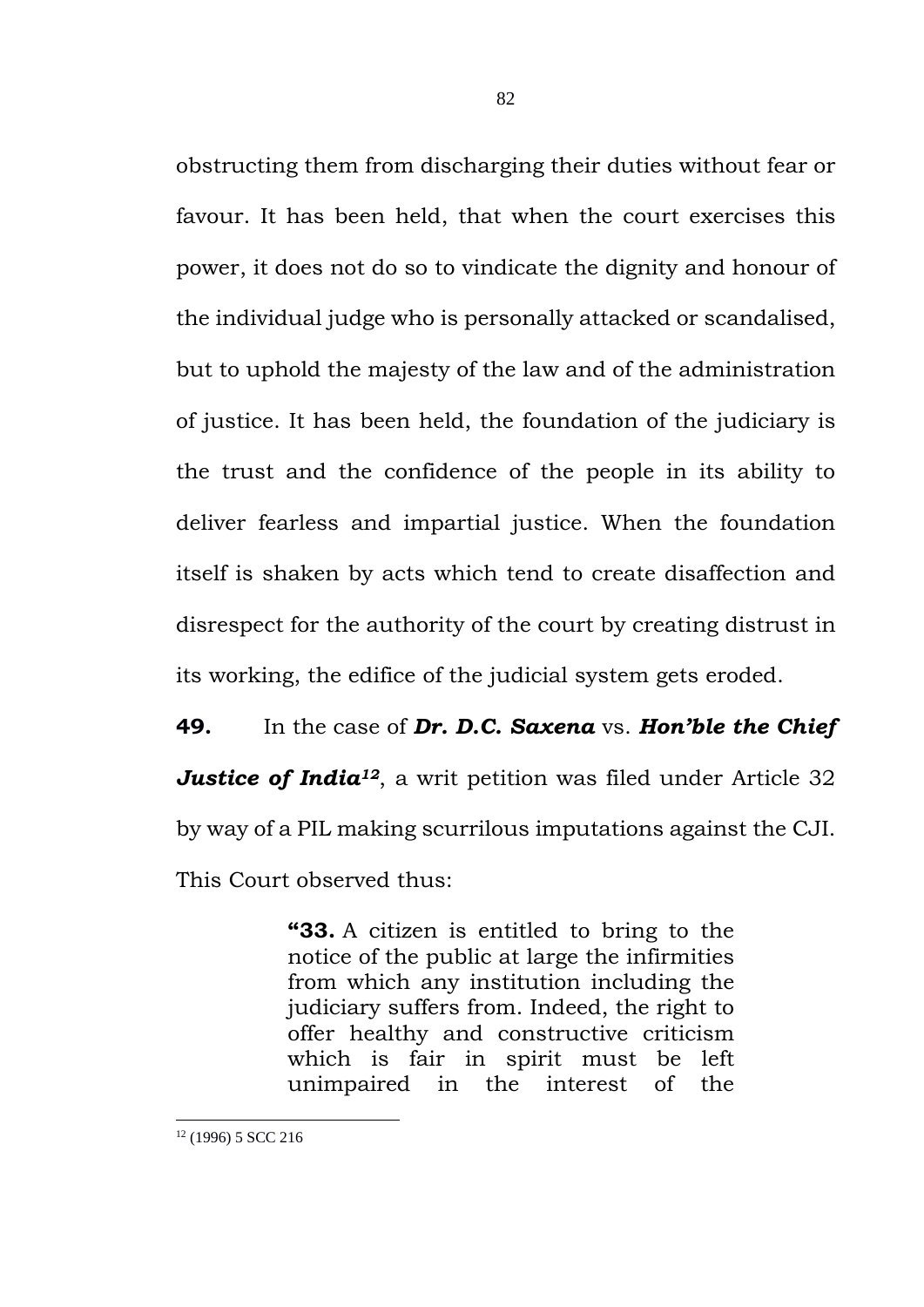institution itself. Critics are instruments of reform but not those actuated by malice but those who are inspired by public weal. Bona fide criticism of any system or institution including the judiciary is aimed at inducing the administration of the system or institution to look inward and improve its public image. Courts, the instrumentalities of the State are subject to the Constitution and the laws and are not above criticism. Healthy and constructive criticism are tools to augment its forensic tools for improving its functions. A harmonious blend and balanced existence of free speech and fearless justice counsel that law ought to be astute to criticism. Constructive public criticism even if it slightly oversteps its limits thus has fruitful play in preserving democratic health of public institutions. Section 5 of the Act accords protection to such fair criticism and saves from contempt of court. The best way to sustain the dignity and respect for the office of judge is to deserve respect from the public at large by fearlessness and objectivity of the approach to the issues arising for decision, quality of the judgment, restraint, dignity and decorum a judge observes in judicial conduct off and on the bench and rectitude."

**50.** It has been held, that a citizen is entitled to bring to the notice of the public at large the infirmities from which any institution including judiciary suffers from. It has been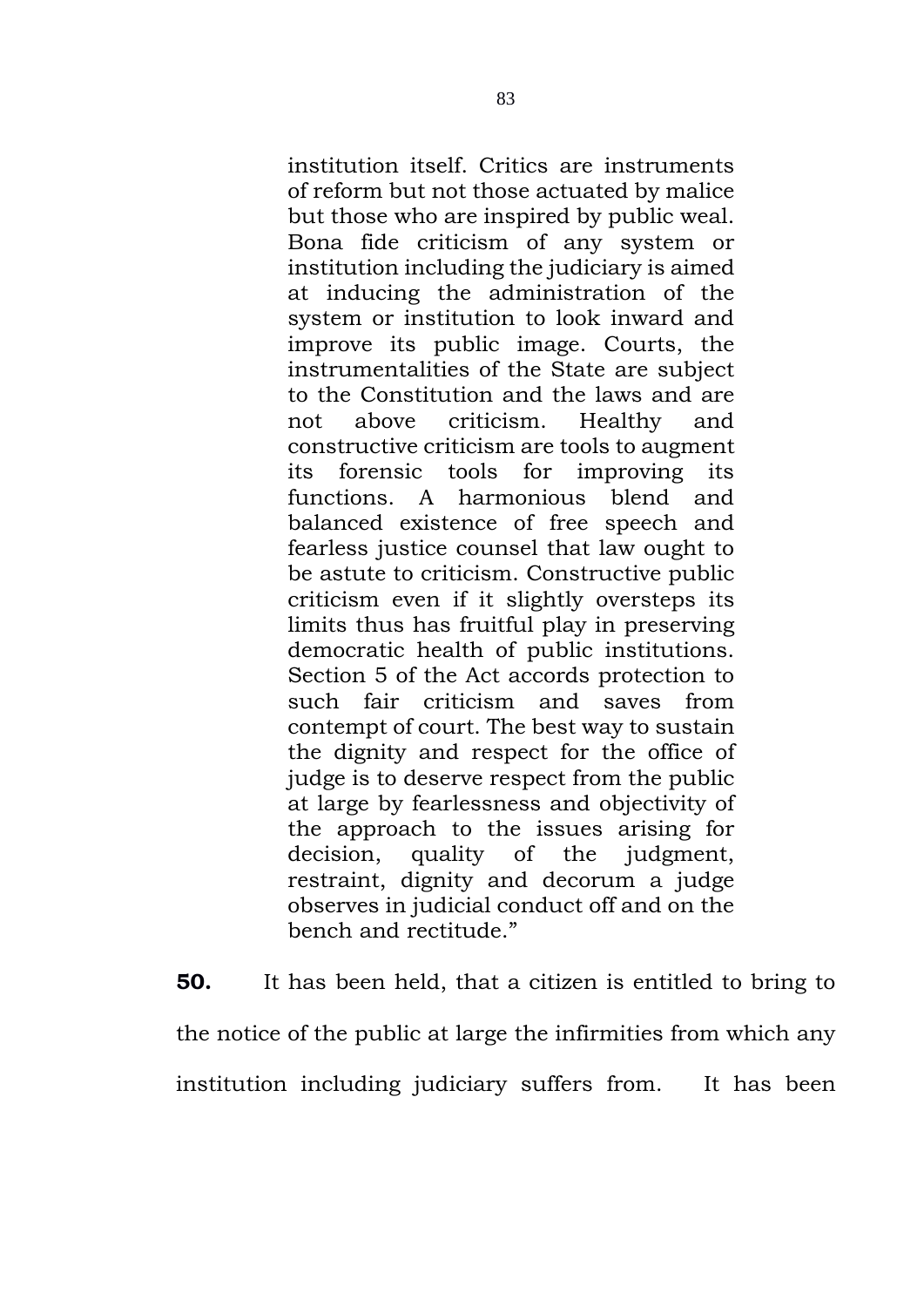further held, that the right to offer healthy and constructive criticism, which is fair in spirit must be left unimpaired in the interest of the institution itself. It has been held, that critics are instruments of reform but not those actuated by malice but those who are inspired by public weal. It has also been held, that constructive public criticism even if it slightly oversteps its limits thus has fruitful play in preserving democratic health of public institutions.

## **51.** This Court further observed thus:

**"40.** Scandalising the court, therefore, would mean hostile criticism of judges as judges or judiciary. Any personal attack upon a judge in connection with the office he holds is dealt with under law of libel or slander. Yet defamatory publication concerning the judge as a judge brings the court or judges into contempt, a serious impediment to justice and an inroad on the majesty of justice. Any caricature of a judge calculated to lower the dignity of the court would destroy, undermine or tend to undermine public confidence in the administration of justice or the majesty of justice. It would, therefore, be scandalising the judge as a judge, in other words, imputing partiality, corruption, bias, improper motives to a judge is scandalisation of the court and would be contempt of the court. Even imputation of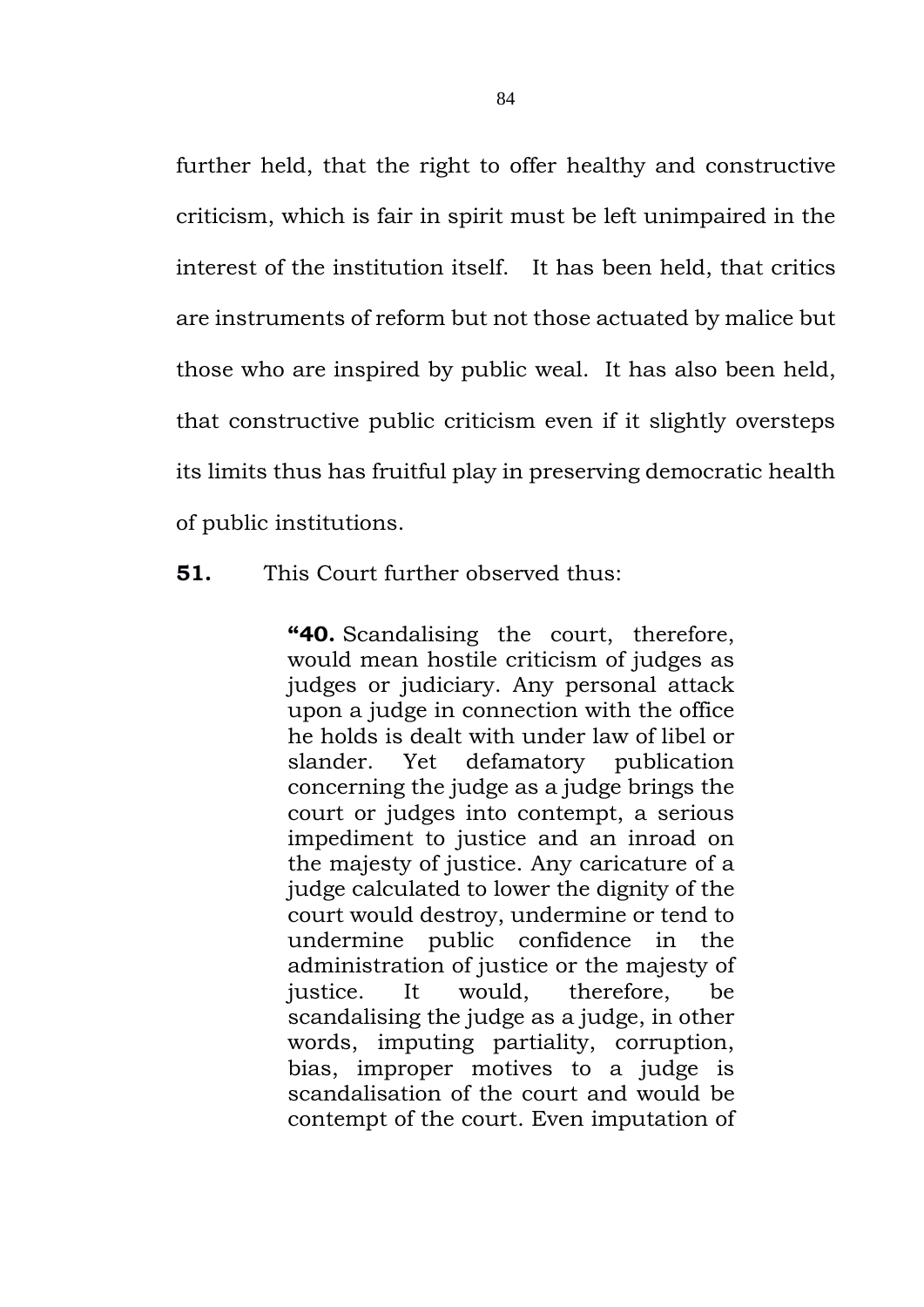lack of impartiality or fairness to a judge in the discharge of his official duties amounts to contempt. The gravamen of the offence is that of lowering his dignity or authority or an affront to the majesty of justice. When the contemnor challenges the authority of the court, he interferes with the performance of duties of judge's office or judicial process or administration of justice or generation or production of tendency bringing the judge or judiciary into contempt. Section 2(*c*) of the Act, therefore, defines criminal contempt in wider articulation that any publication, whether by words, spoken or written, or by signs, or by visible representations, or otherwise of any matter or the doing of any other act whatsoever which scandalises or tends to scandalise, or lowers or tends to lower the authority of any court; or prejudices, or interferes or tends to interfere with, the due course of any judicial proceeding; or interferes or tends to interfere with, or obstructs or tends to obstruct, the administration of justice in any other manner, is a criminal contempt. Therefore, a tendency to scandalise the court or tendency to lower the authority of the court or tendency to interfere with or tendency to obstruct the administration of justice in any manner or tendency to challenge the authority or majesty of justice, would be a criminal contempt. The offending act apart, any tendency if it may lead to or tends to lower the authority of the court is a criminal contempt. Any conduct of the contemnor which has the tendency or produces a tendency to bring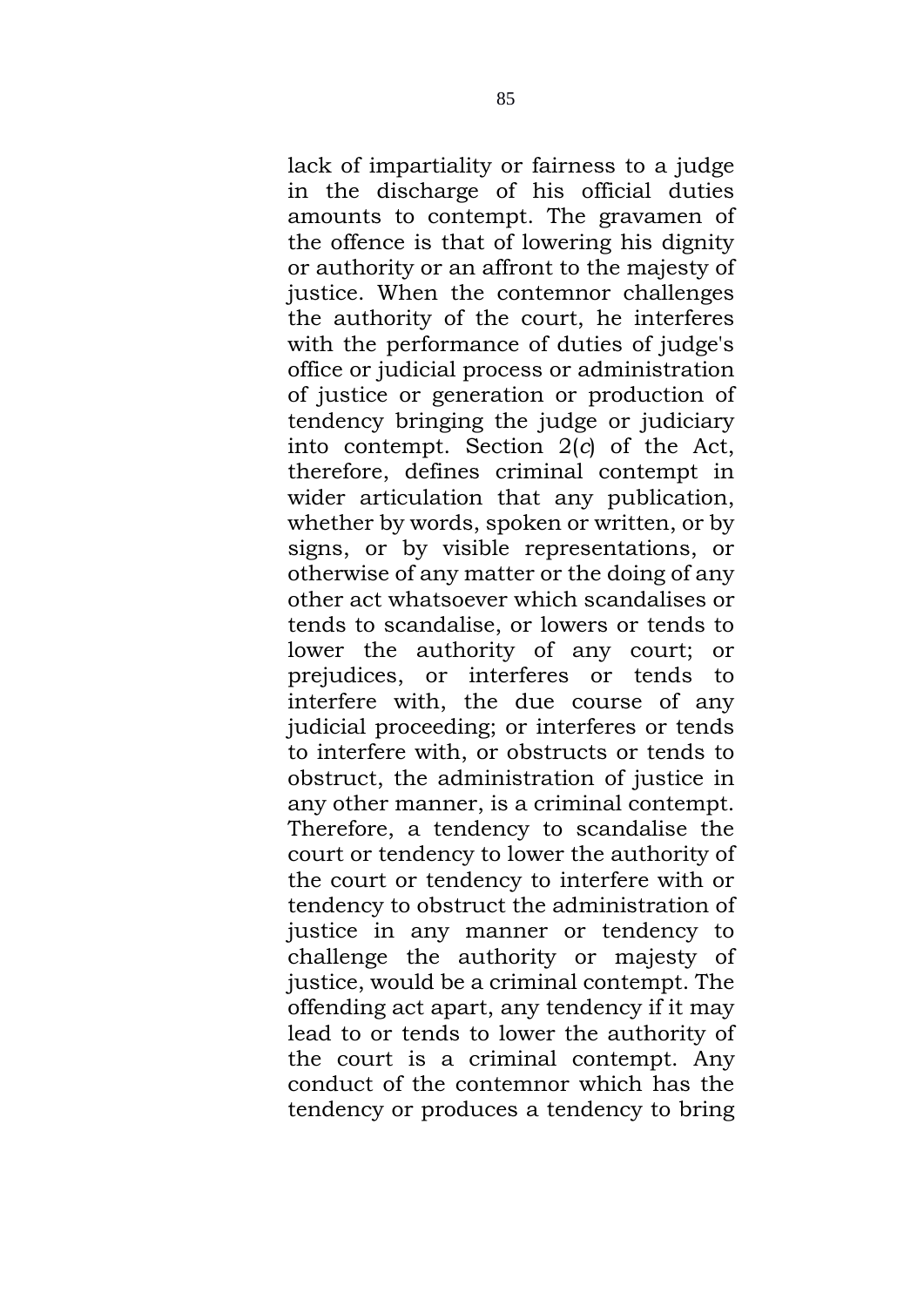the judge or court into contempt or tends to lower the authority of the court would also be contempt of the court."

**52.** It could thus be seen, that it has been held by this Court, that hostile criticism of judges as judges or judiciary would amount to scandalizing the Court. It has been held, that any personal attack upon a judge in connection with the office he holds is dealt with under law of libel or slander. Yet defamatory publication concerning the judge as a judge brings the court or judges into contempt, a serious impediment to justice and an inroad on the majesty of justice. This Court further observed, that any caricature of a judge calculated to lower the dignity of the court would destroy, undermine or tend to undermine public confidence in the administration of justice or the majesty of justice. It has been held, that imputing partiality, corruption, bias, improper motives to a judge is scandalisation of the court and would be contempt of the court. It has been held, that the gravamen of the offence is that of lowering his dignity or authority or an affront to the majesty of justice. This Court held, that [Section 2\(](https://indiankanoon.org/doc/62140/)c) of the Act defines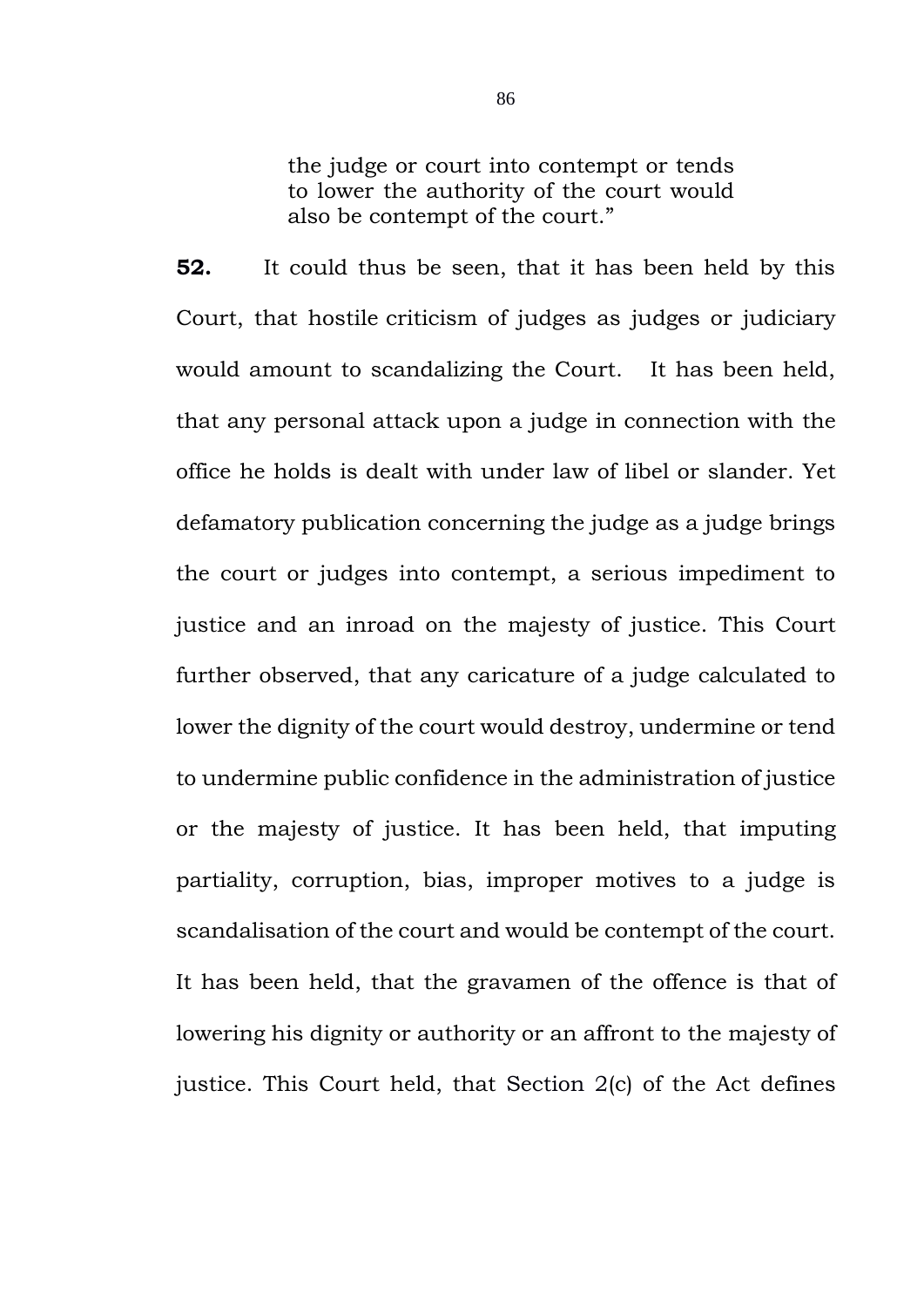'criminal contempt' in wider articulation. It has been held, that a tendency to scandalise the Court or tendency to lower the authority of the court or tendency to interfere with or tendency to obstruct the administration of justice in any manner or tendency to challenge the authority or majesty of justice, would be a criminal contempt.

**53.** The Constitution Bench of this Court in the case of

## *Supreme Court Bar Association* vs. *Union of India and*

*another<sup>13</sup> ,* held thus:

**"42.** The contempt of court is a special jurisdiction to be exercised sparingly and with caution whenever an act adversely affects the administration of justice or which tends to impede its course or tends to shake public confidence in the judicial institutions. This jurisdiction may also be exercised when the act complained of adversely affects the majesty of law or dignity of the courts. The purpose of contempt jurisdiction is to uphold the majesty and dignity of the courts of law. It is an unusual type of jurisdiction combining "the jury, the judge and the hangman" and it is so because the court is not adjudicating upon any claim between litigating parties. This jurisdiction is not exercised to protect the dignity of an

<sup>13</sup> (1998) 4 SCC 409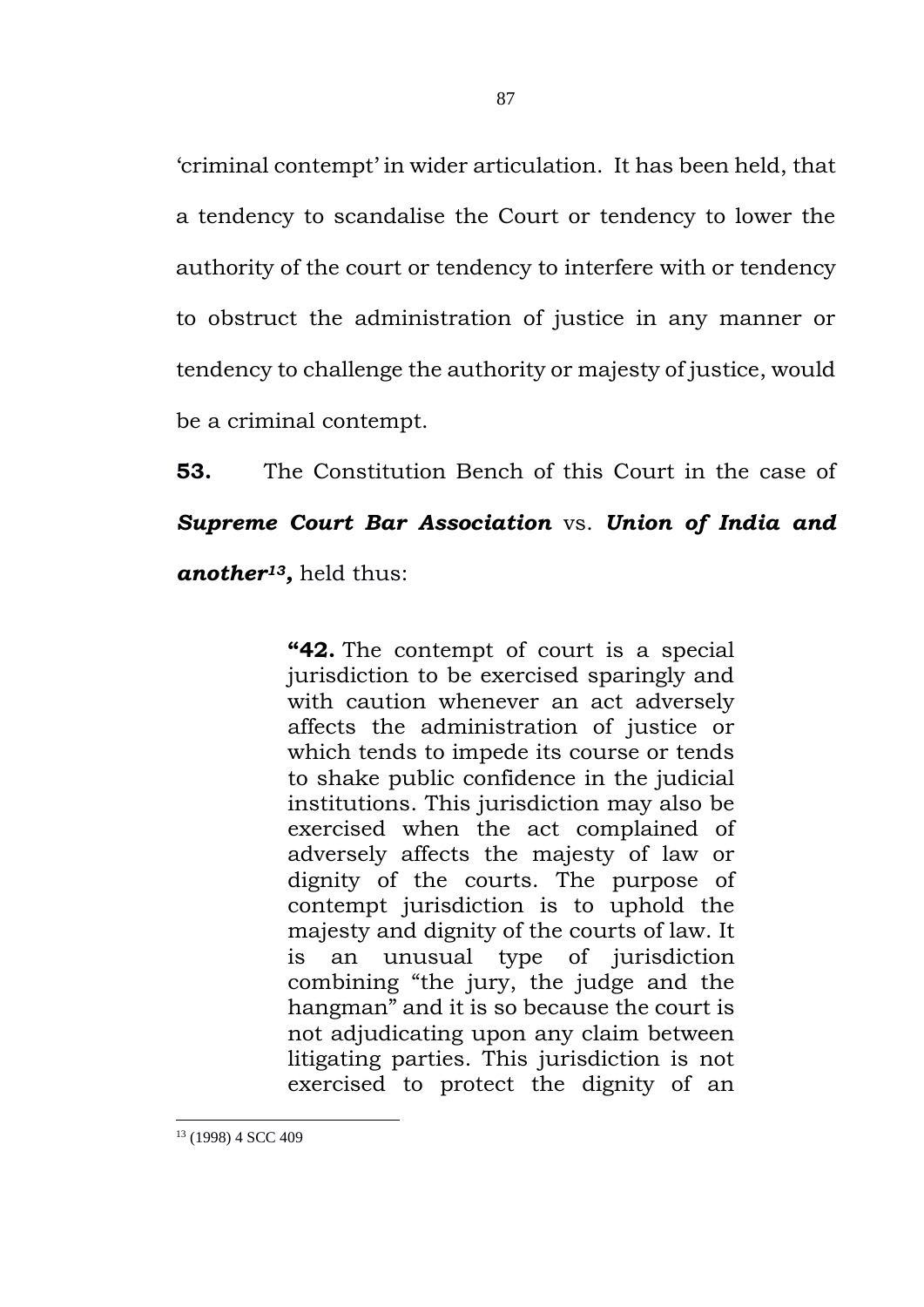individual judge but to protect the administration of justice from being maligned. In the general interest of the community it is imperative that the authority of courts should not be imperilled and there should be no unjustifiable interference in the administration of justice. It is a matter between the court and the contemner and third parties cannot intervene. It is exercised in a summary manner in aid of the administration of justice, the majesty of law and the dignity of the courts. No such act can be permitted which may have the tendency to shake the public confidence in the fairness and impartiality of the administration of justice."

**54.** The observations of the Constitution Bench reiterate the legal position that the contempt jurisdiction, which is a special jurisdiction has to be exercised sparingly and with caution, whenever an act adversely affects the administration of justice or which tends to impede its course or tends to shake public confidence in the judicial institutions. This jurisdiction may also be exercised, when the act complained of adversely affects the majesty of law or dignity of the courts. The purpose of contempt jurisdiction is to uphold the majesty and dignity of the courts of law. This jurisdiction is not to be exercised to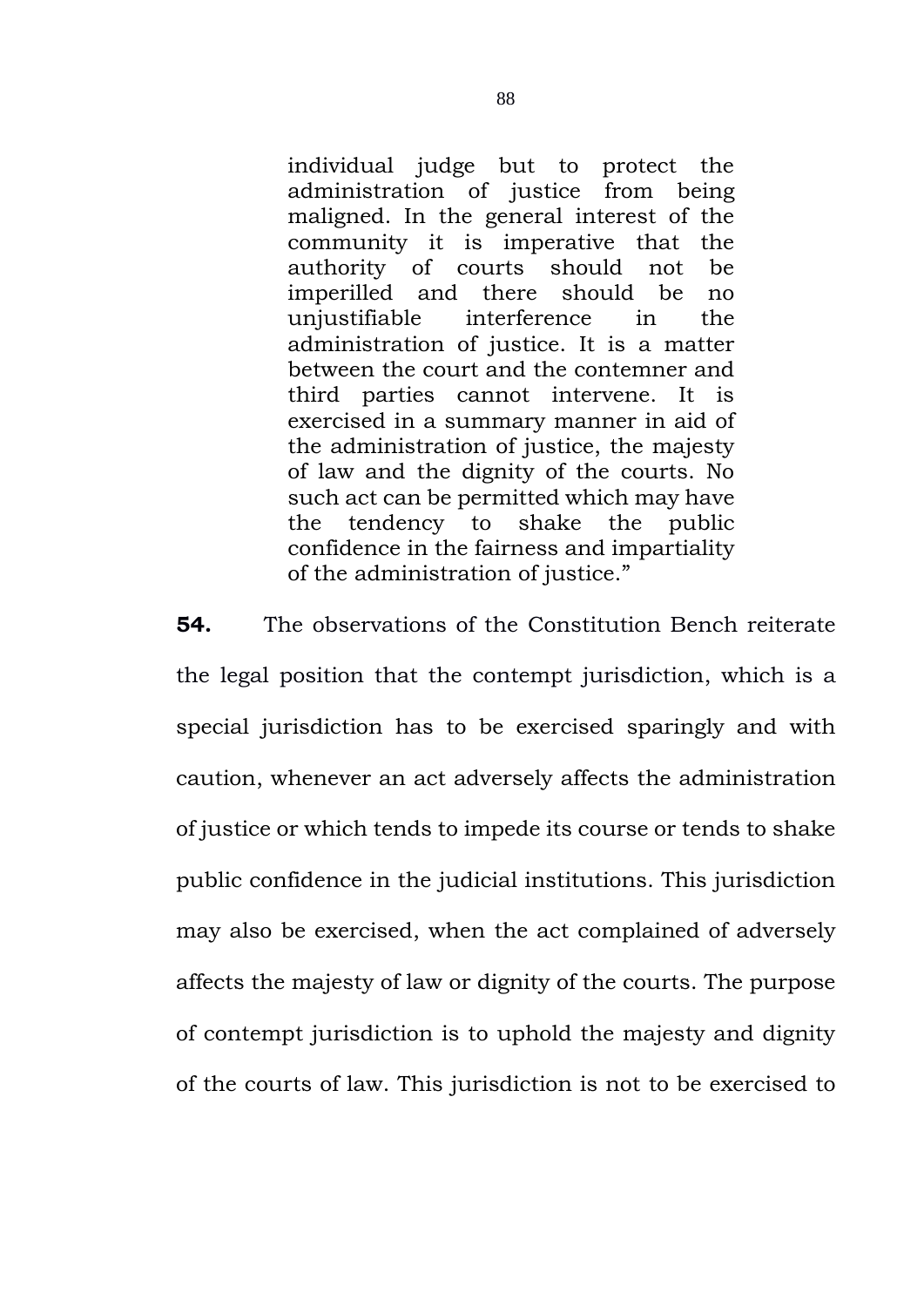protect the dignity of an individual judge, but to protect the administration of justice from being maligned. It is reiterated, that in the general interest of the community, it is imperative that the authority of courts should not be imperilled and there should be no unjustifiable interference in the administration of justice. It has been reiterated, that no such act can be permitted, which may have the tendency to shake the public confidence in the fairness and impartiality of the administration of justice.

**55.** In the case of *Arundhati Roy, in Re14*, this Court observed thus:

> **"28.** As already held, fair criticism of the conduct of a Judge, the institution of the judiciary and its functioning may not amount to contempt if it is made in good faith and in public interest. To ascertain the good faith and the public interest, the courts have to see all the surrounding circumstances including the person responsible for comments, his knowledge in the field regarding which the comments are made and the intended purpose sought to be achieved. All citizens cannot be permitted to comment upon the conduct of the courts in the name of fair

<sup>14</sup> (2002) 3 SCC 343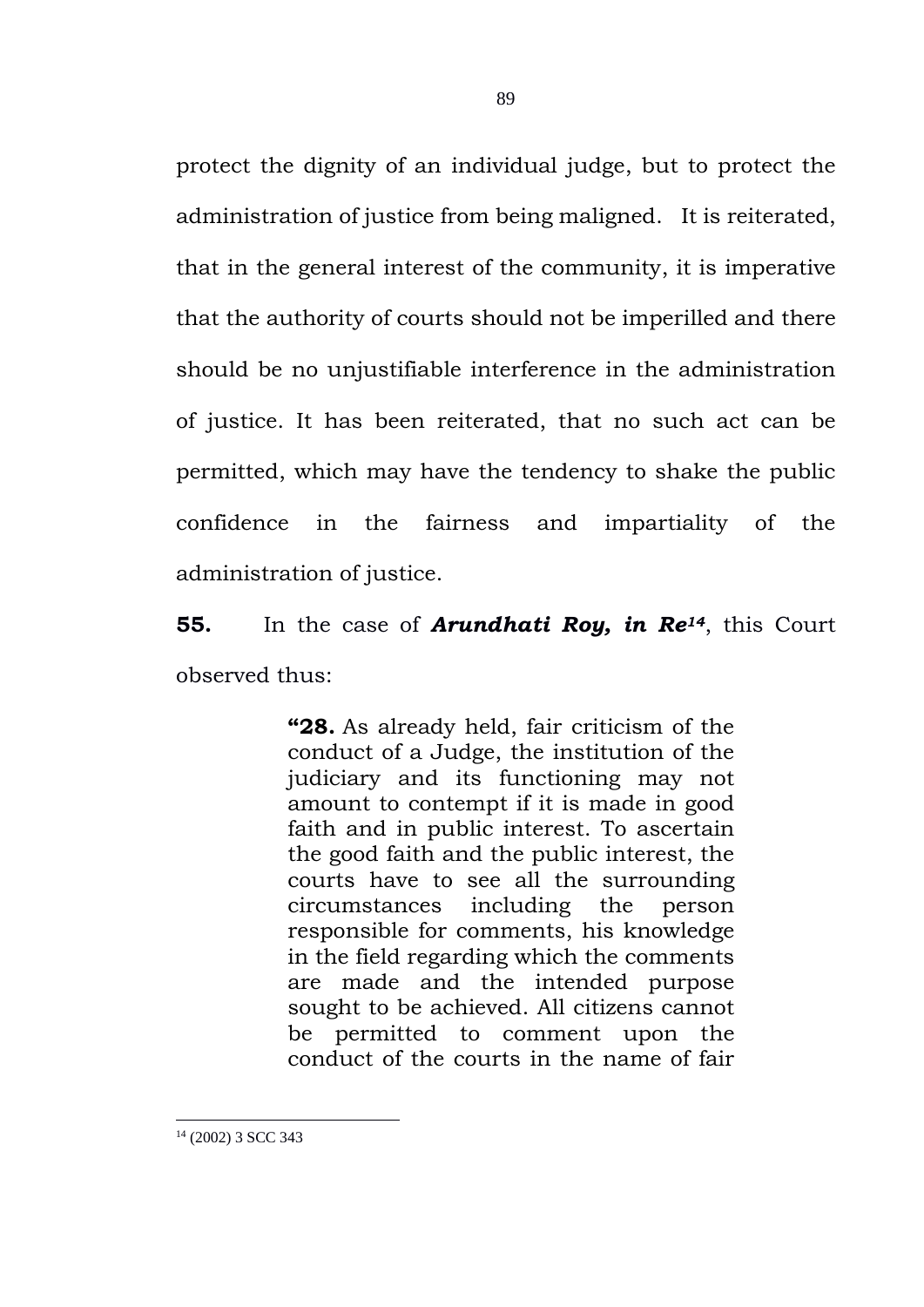criticism which, if not checked, would destroy the institution itself….."

**56.** This Court reiterated the position, that fair criticism of the conduct of a judge, the institution of the judiciary and its functioning may not amount to contempt, if it is made in good faith and in public interest. For ascertaining the good faith and the public interest, the courts have to see all the surrounding circumstances including the person responsible for comments, his knowledge in the field regarding which the comments are made and the intended purpose sought to be achieved.

**57.** It could thus be seen, that it is well settled that a citizen while exercising right under Article 19(1) is entitled to make a fair criticism of a judge, judiciary and its functioning. However, the right under Article 19(1) is subject to restriction under clause (2) of Article 19. An attempt has to be made to properly balance the right under Article 19(1) and the reasonable restriction under clause (2) of Article 19. If a citizen while exercising his right under Article 19(1) exceeds the limits and makes a statement, which tends to scandalize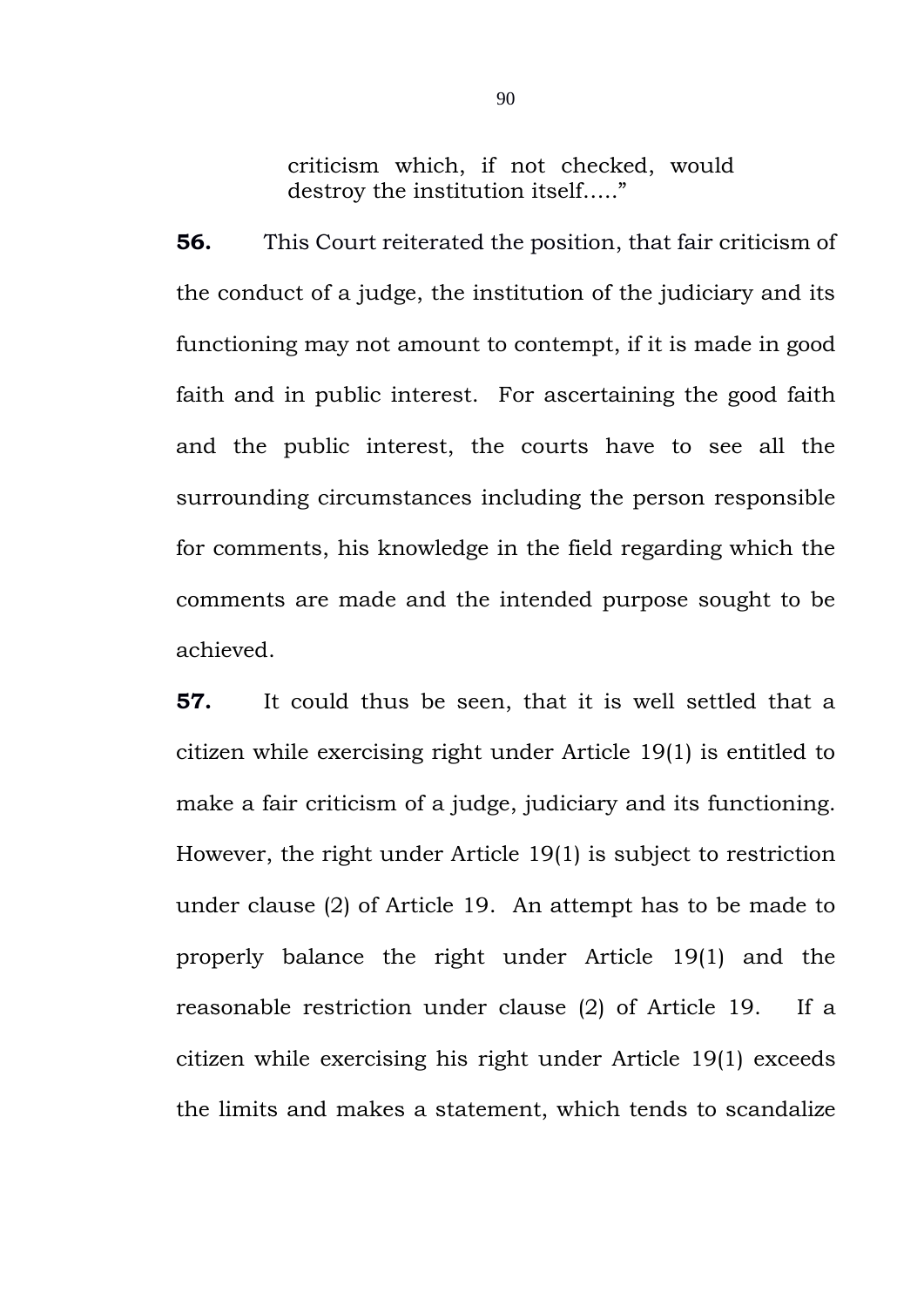the judges and institution of administration of justice, such an action would come in the ambit of contempt of court. If a citizen makes a statement which tends to undermine the dignity and authority of this Court, the same would come in the ambit of 'criminal contempt'. When such a statement tends to shake the public confidence in the judicial institutions, the same would also come within the ambit of 'criminal contempt'.

**58.** No doubt, that when a statement is made against a judge as an individual, the contempt jurisdiction would not be available. However, when the statement is made against a judge as a judge and which has an adverse effect in the administration of justice, the Court would certainly be entitled to invoke the contempt jurisdiction. No doubt, that while exercising the right of fair criticism under Article 19(1), if a citizen bonafidely exceeds the right in the public interest, this Court would be slow in exercising the contempt jurisdiction and show magnanimity. However, when such a statement is calculated in order to malign the image of judiciary, the Court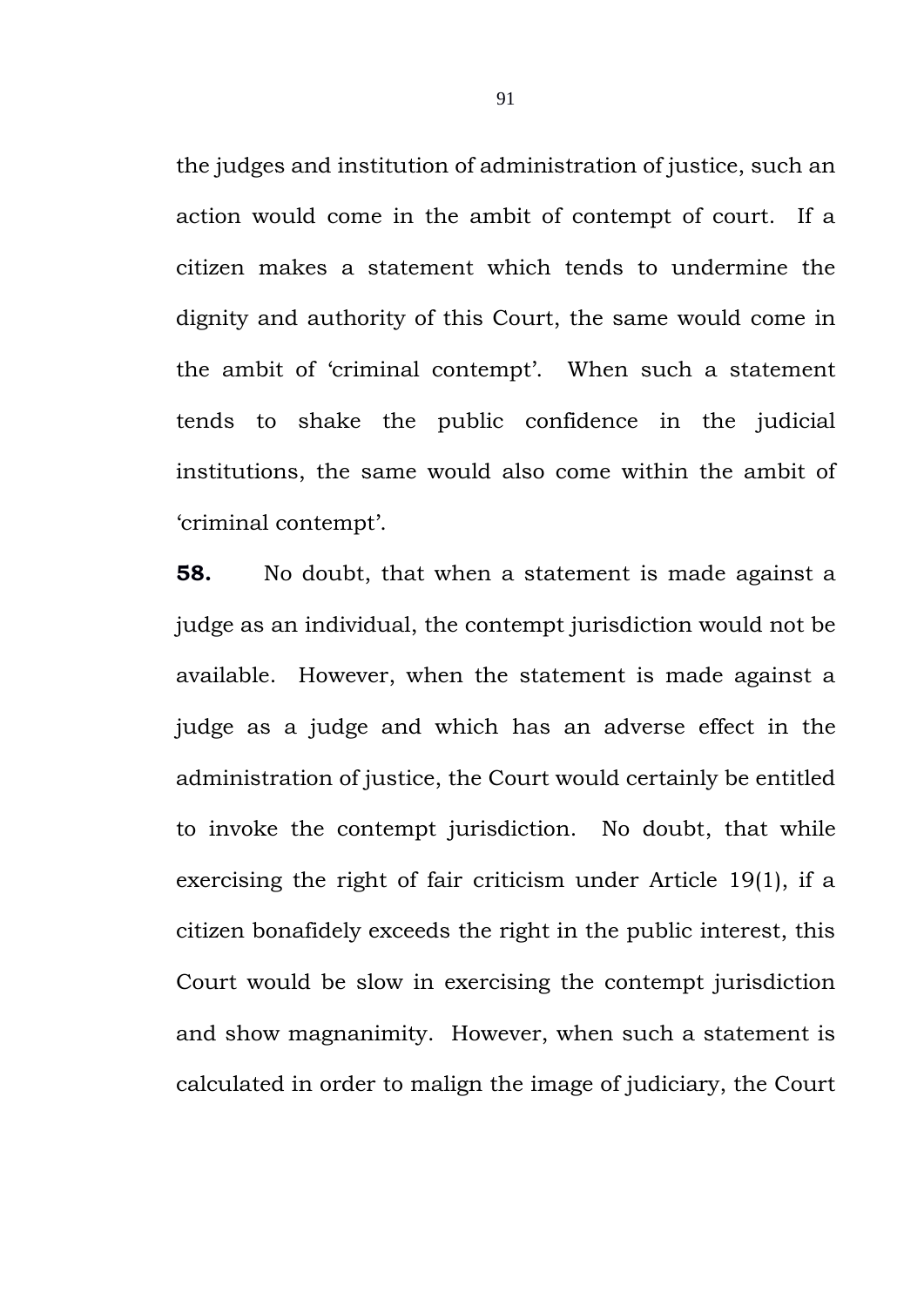would not remain a silent spectator. When the authority of this Court is itself under attack, the Court would not be a onlooker. The word 'authority' as explained by *Wilmot, C.J.* and approved by the Constitution Bench of this Court in *Baradakanta Mishra* (supra) does not mean the coercive power of the judges, but a deference and respect which is paid to them and their acts, from an opinion of their justice and integrity

**59.** As submitted by Shri Dave, relying on the observation made by Krishna Iyer, J, in the case of *Baradakanta Mishra* (supra), if a constructive criticism is made in order to enable systemic correction in the system, the Court would not invoke the contempt jurisdiction. However, as observed by the same learned judge in Re: **S. Mulgaokar,** the Court will act with seriousness and severity where justice is jeopardized by a gross and/or unfounded attack on the judges and where the attack is calculated to obstruct or destroy the judicial process. Justice Krishna Iyer further observed, that after evaluating the totality of factors, if the Court considers the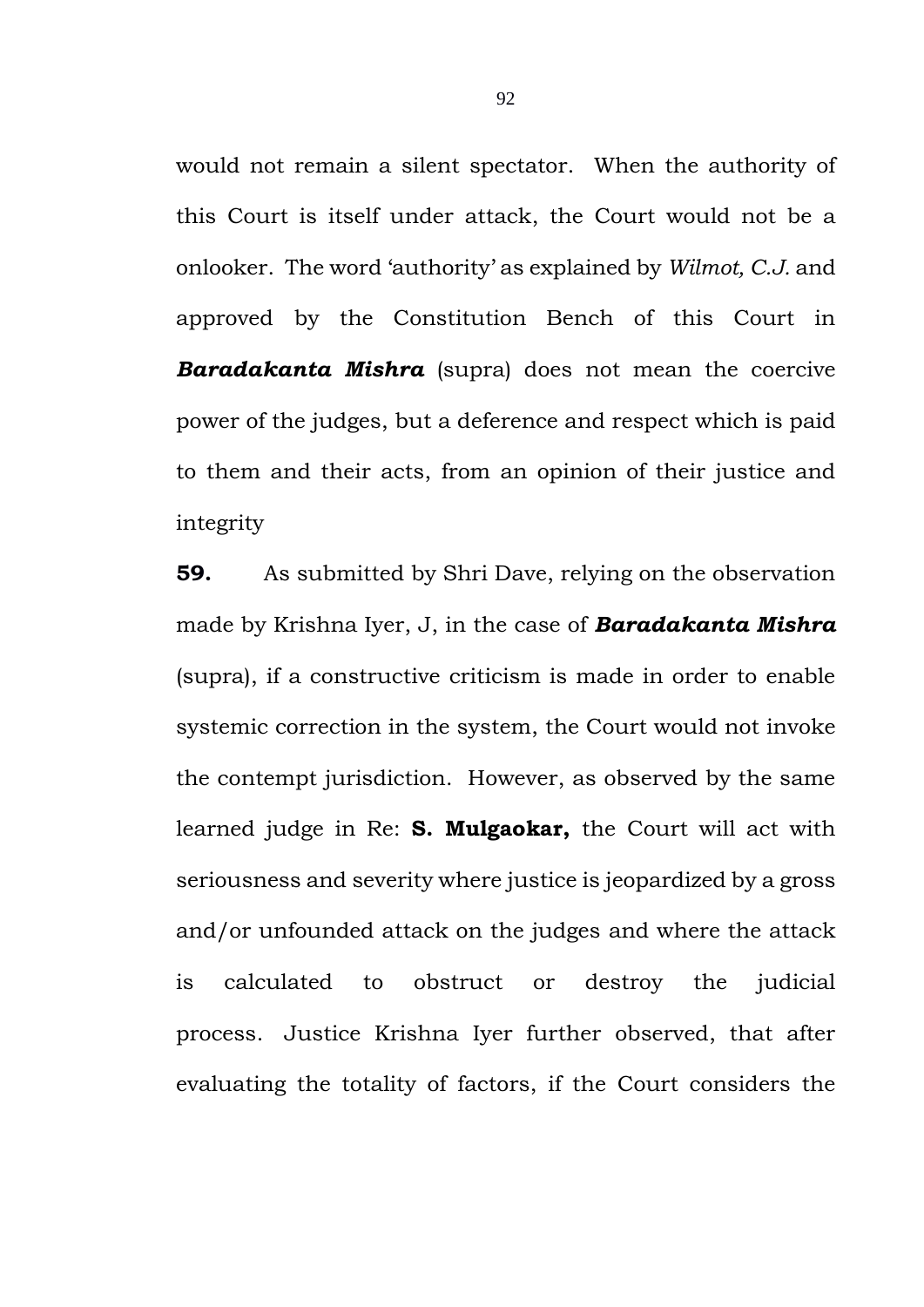attack on the Judge or Judges to be scurrilous, offensive, intimidatory or malicious beyond condonable limits, the strong arm of the law must, in the name of public interest and public justice, strike a blow on him, who challenges the supremacy of the rule of law by fouling its source and stream.

**60.** In the light of these guiding principles, let us analyze the tweets, admittedly, made by the alleged contemnor No.1 which have given rise to this proceeding.

**61.** After analysing the tweets, the questions that we will have to pose is, as to whether the said tweets are entitled to protection under Article 19(1) of the Constitution as a fair criticism of the system, made in good faith in the larger public interest or not.

**62.** We have reproduced both the tweets in the order dated 22.7.2020, which is reproduced in the beginning**.** The first part of the first tweet states, that 'CJI rides a 50 lakh motorcycle belonging to a BJP leader at Raj Bhavan, Nagpur without a mask or helmet'. This part of the tweet could be said to be a criticism made against the CJI as an individual and not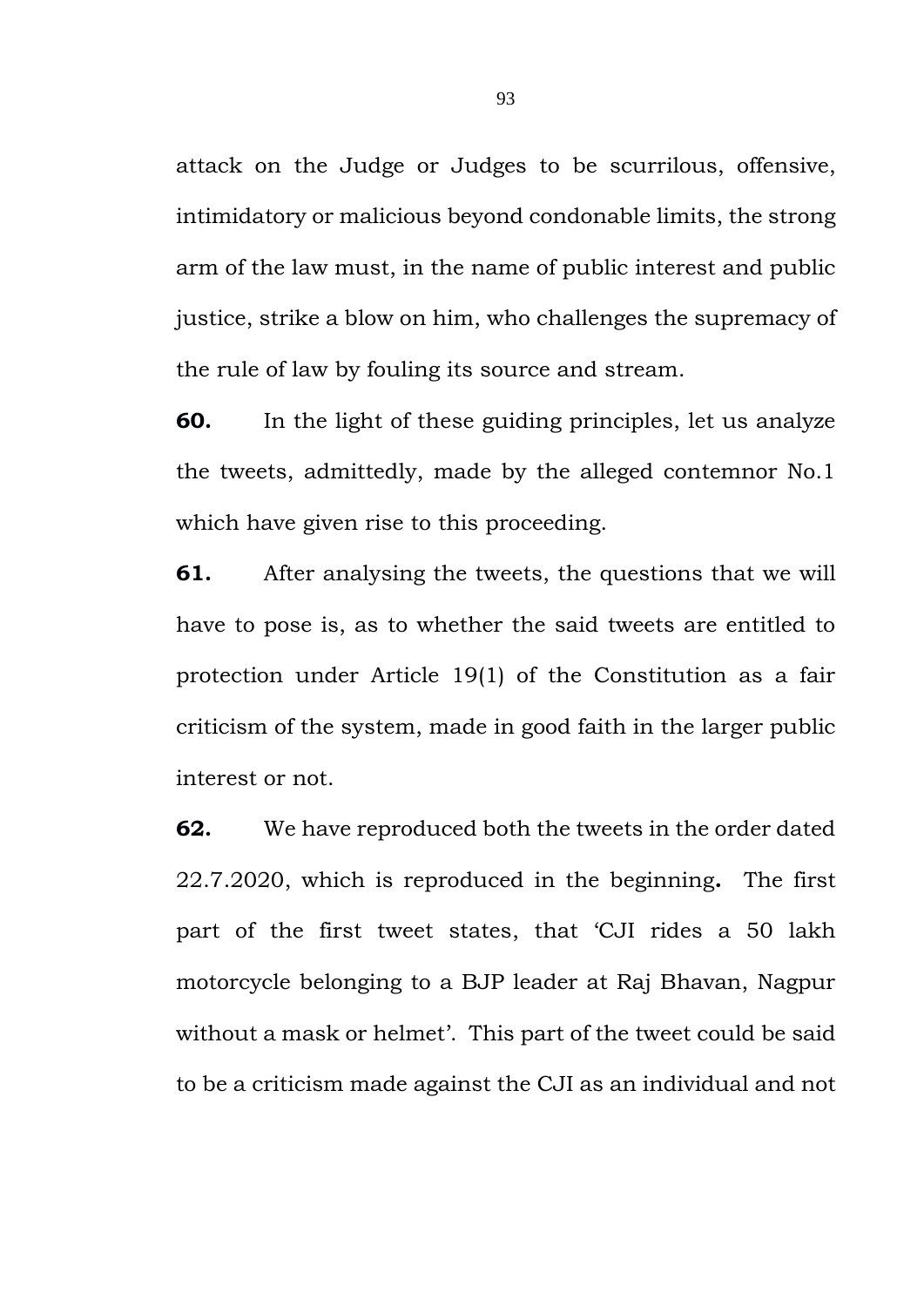against the CJI as CJI. However, the second part of the tweet states, 'at a time when he keeps the SC in lockdown mode denying citizens their fundamental rights to access justice'. Undisputedly, the said part of the statement criticizes the CJI in his capacity as the Chief Justice of India i.e. the Administrative Head of the judiciary of the country. The impression that the said part of the tweet attempts to give to a layman is, that the CJI is riding a 50 lakh motorcycle belonging to a BJP leader at Raj Bhavan, Nagpur without a mask or helmet, at a time when he has kept the SC in lockdown mode denying citizens their fundamental right to access justice. The said tweet is capable of giving an impression to a layman, that the CJI is enjoying his ride on a motorbike worth Rs.50 lakh belonging to a BJP leader, at a time when he has kept the Supreme Court in lockdown mode denying citizens their fundamental right to access justice.

**63.** Firstly, it would be noted, that the date on which the CJI is alleged to have taken a ride on a motorbike is during the period when the Supreme Court was on a summer vacation.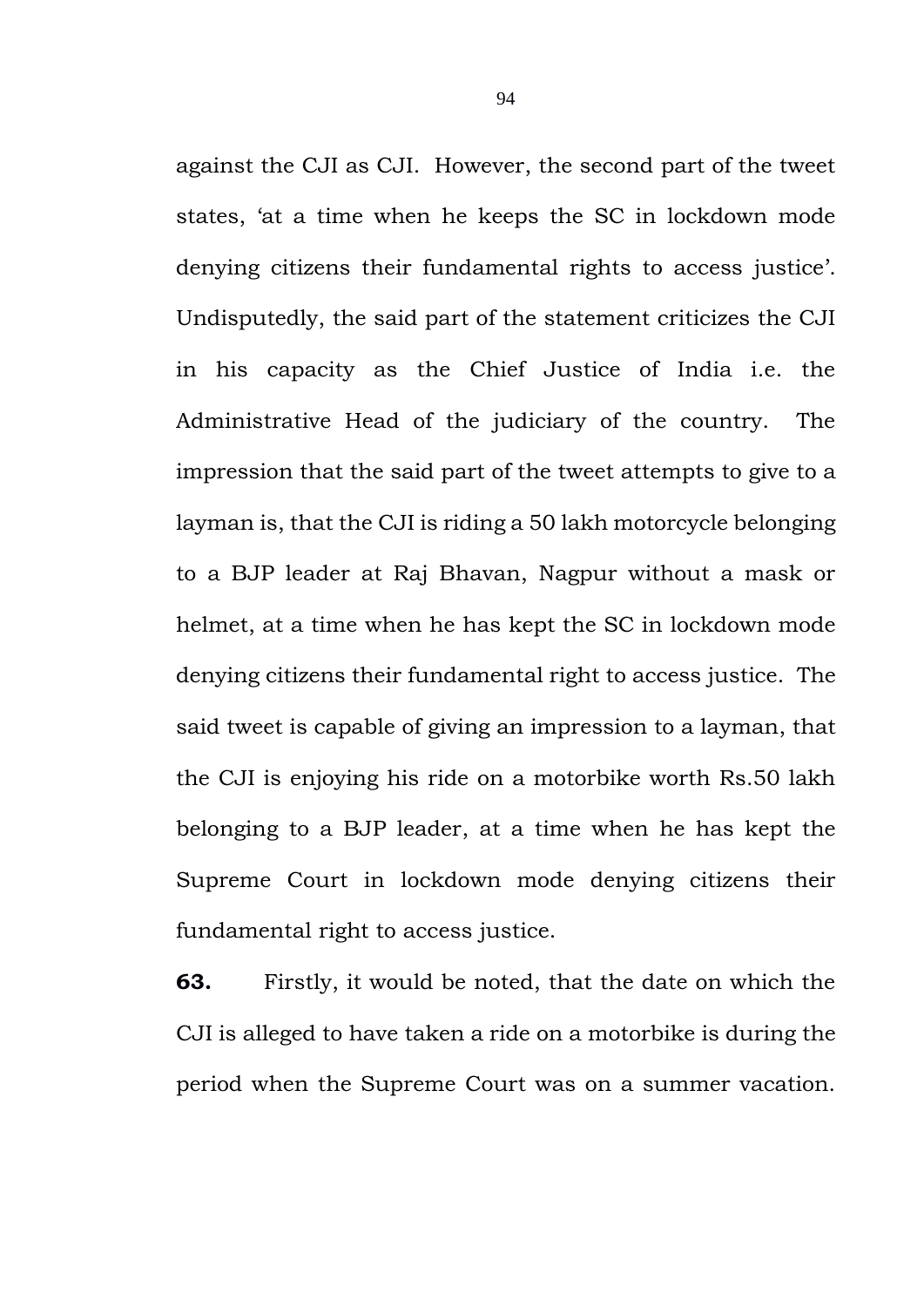In any case, even during the said period, the vacation Benches of the Court were regularly functioning. The impression that the said tweet intends to give is that the CJI as the head of the Indian judiciary has kept the Supreme Court in lockdown mode, thereby denying citizens their fundamental right to access justice. In any case, the statement, that the Supreme Court is in lockdown is factually incorrect even to the knowledge of the alleged contemnor No.1. It is a common knowledge, that on account of COVID-19 pandemic the physical functioning of the Court was required to be suspended. This was in order to avoid mass gathering in the Supreme Court and to prevent outbreak of pandemic. However, immediately after suspension of physical hearing, the Court started functioning through video conferencing. From 23.3.2020 till 4.8.2020, various benches of the Court have been sitting regularly and discharging their duties through video conferencing. The total number of sittings that the various benches had from 23.3.2020 till 4.8.2020 is 879. During this period, the Court has heard 12748 matters. In the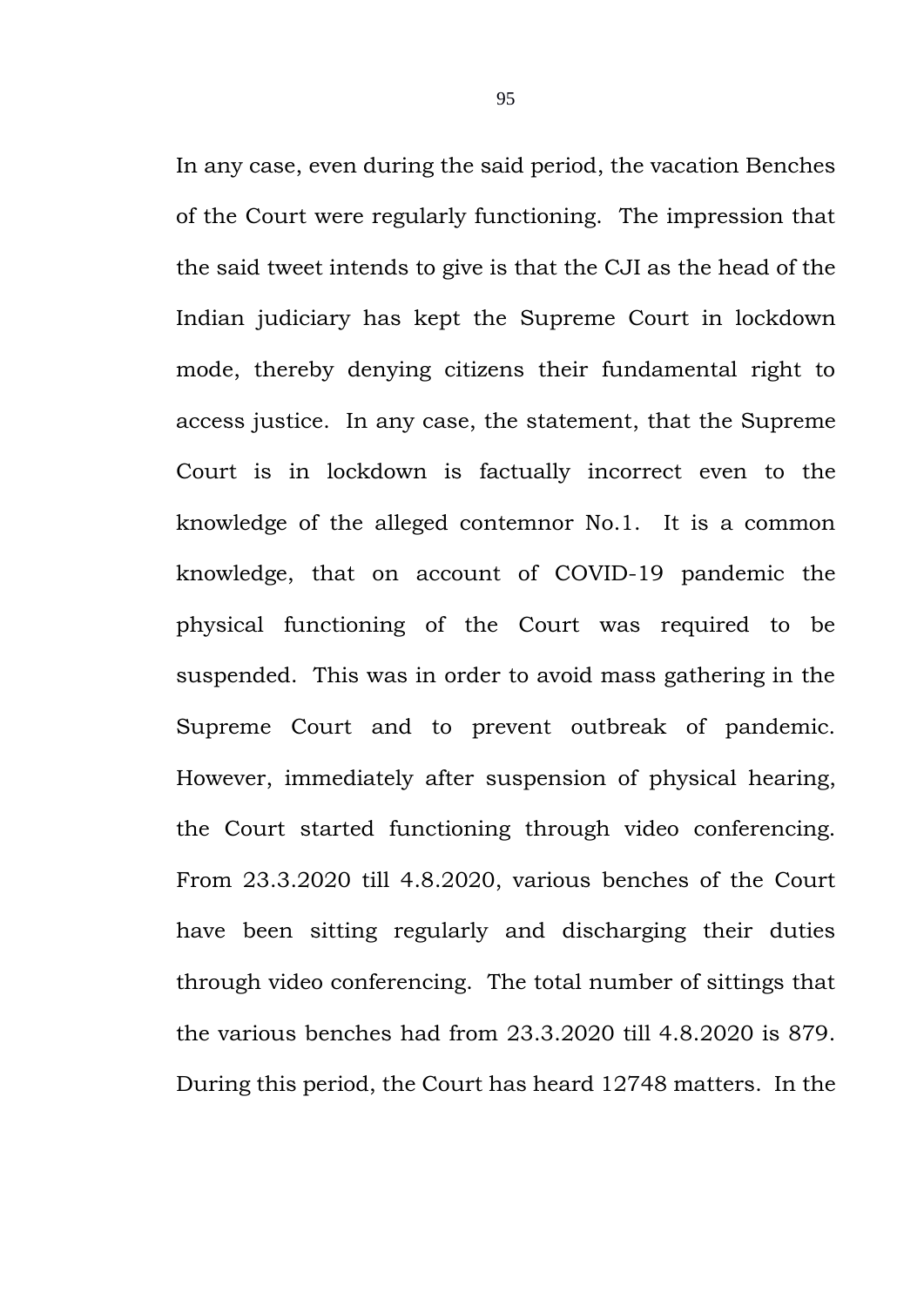said period, this Court has dealt with 686 writ petitions filed under Article 32 of the Constitution of India.

**64.** It can thus be clearly seen, that the statement, that the CJI has kept the SC in lockdown mode denying citizens their fundamental rights to access justice is patently false. It may not be out of place to mention, that the alleged contemnor No.1 has himself appeared on various occasions in number of matters through video conferencing. Not only that, but even in his personal capacity the alleged contemnor No.1 has taken recourse to the access of justice by approaching this Court in a petition under Article 32 of the Constitution being Writ Petition (Criminal) No.131 of 2020, challenging the First Information Report lodged against him at Bhaktinagar Police Station, Rajkot, Gujarat, wherein this Court had passed the following order on 1.5.2020:

> "The Court is convened through video conferencing.

Issue notice.

In the meantime, no coercive action be taken against the petitioner in First Information Report No.11209052200180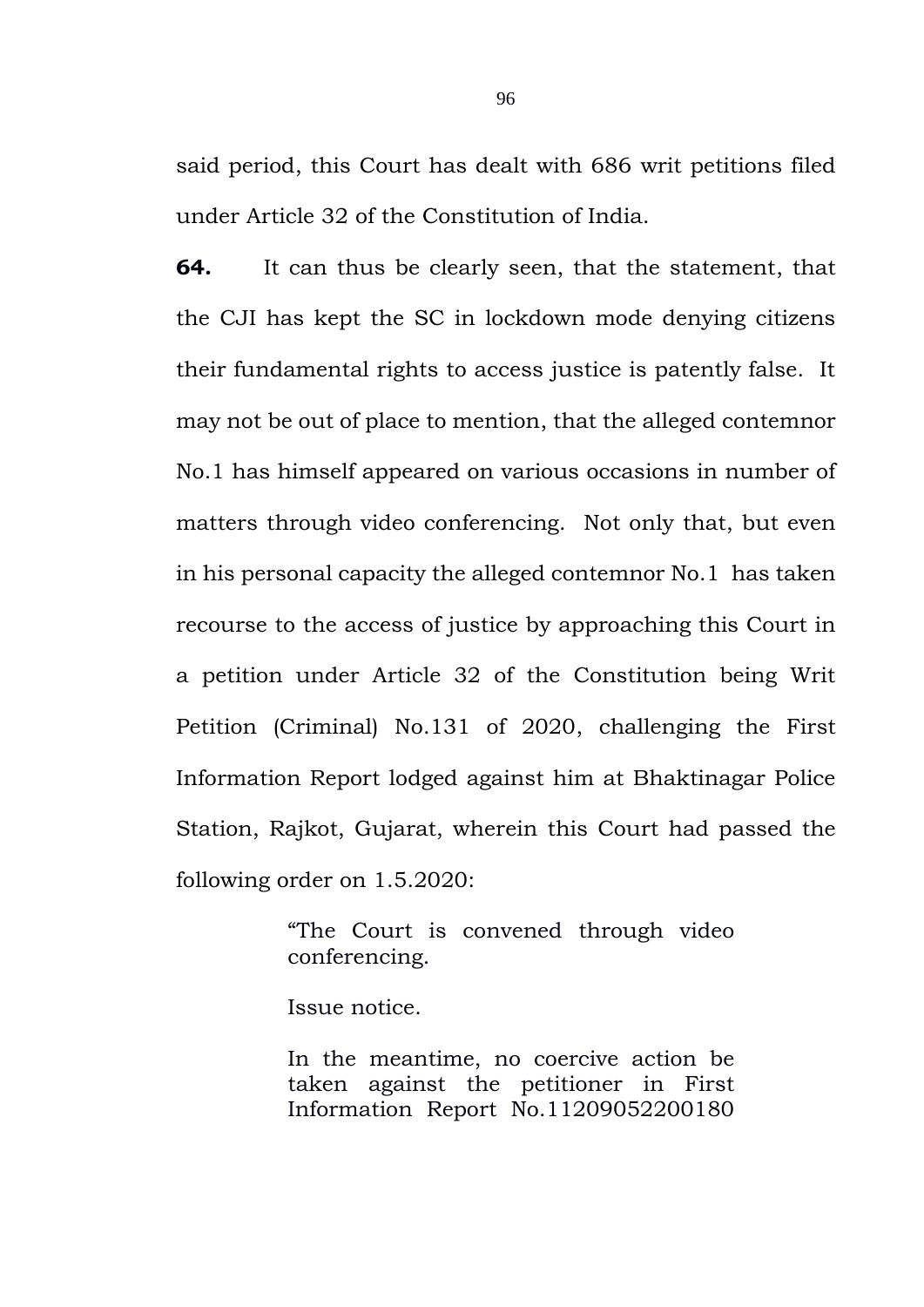lodged on 12th April, 2020 under Sections 295A/505(1)(b), 34 and 120B of the IPC registered at the Police Station Bhaktinagar, Rajkot, Gujarat."

In this premise, making such wild allegation thereby giving an impression, that the CJI is enjoying riding an expensive bike, while he keeps the SC in lockdown mode and thereby denying citizens their fundamental right to access justice, is undoubtedly false, malicious and scandalous. It has the tendency to shake the confidence of the public at large in the institution of judiciary and the institution of the CJI and undermining the dignity and authority of the administration of justice. We are unable to accept the contention of the alleged contemnor No.1, that the said statement was a bona fide criticism made by him on account of his anguish of non functioning of the courts physically. His contention, that on account of non-physical functioning of the Supreme Court for the last more than three months, the fundamental rights of citizens, such as those in detention, those destitute and poor, and others facing serious and urgent grievances were not being addressed or taken up for redressal, as stated herein above, is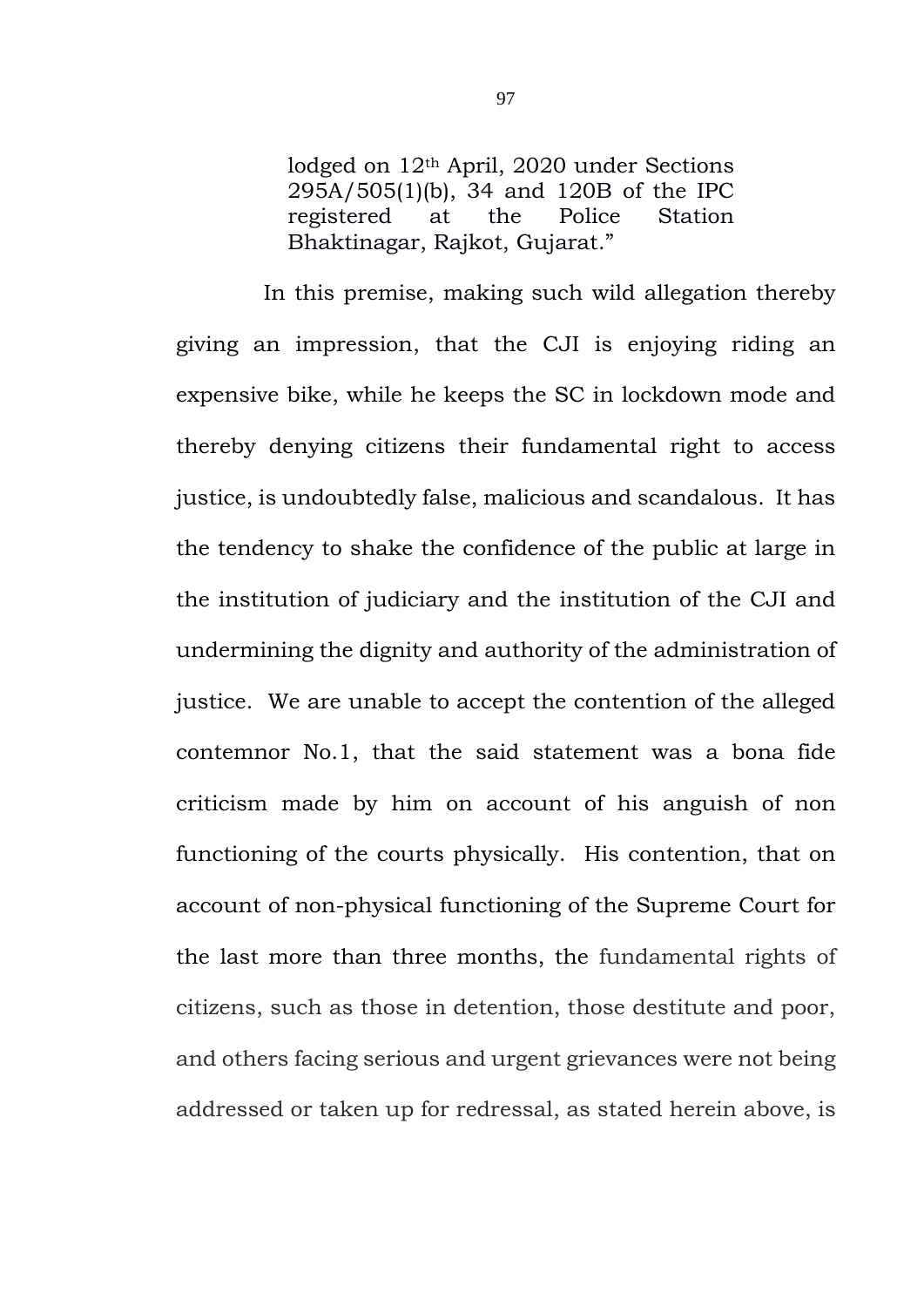false to his own knowledge. He has made such a scandalous and malicious statement having himself availed the right of an access to justice during the said period, not only as a lawyer but also as a litigant.

**65.** Insofar as the second tweet is concerned, even according to the alleged contemnor No.1, the tweet is in three distinct parts. According to him, the first part of the tweet contains his considered opinion, that democracy has been substantially destroyed in India during the last six years. The second part is his opinion, that the Supreme Court has played a substantial role in allowing the destruction of the democracy and the third part is his opinion regarding the role of the last 4 Chief Justice's in particular in allowing it.

**66.** We are not concerned with the first part of the tweet since it is not concerned with this Court. However, even on his own admission, he has expressed his opinion, that the Supreme Court has played a substantial role in allowing the destruction of democracy and further admitted, that the third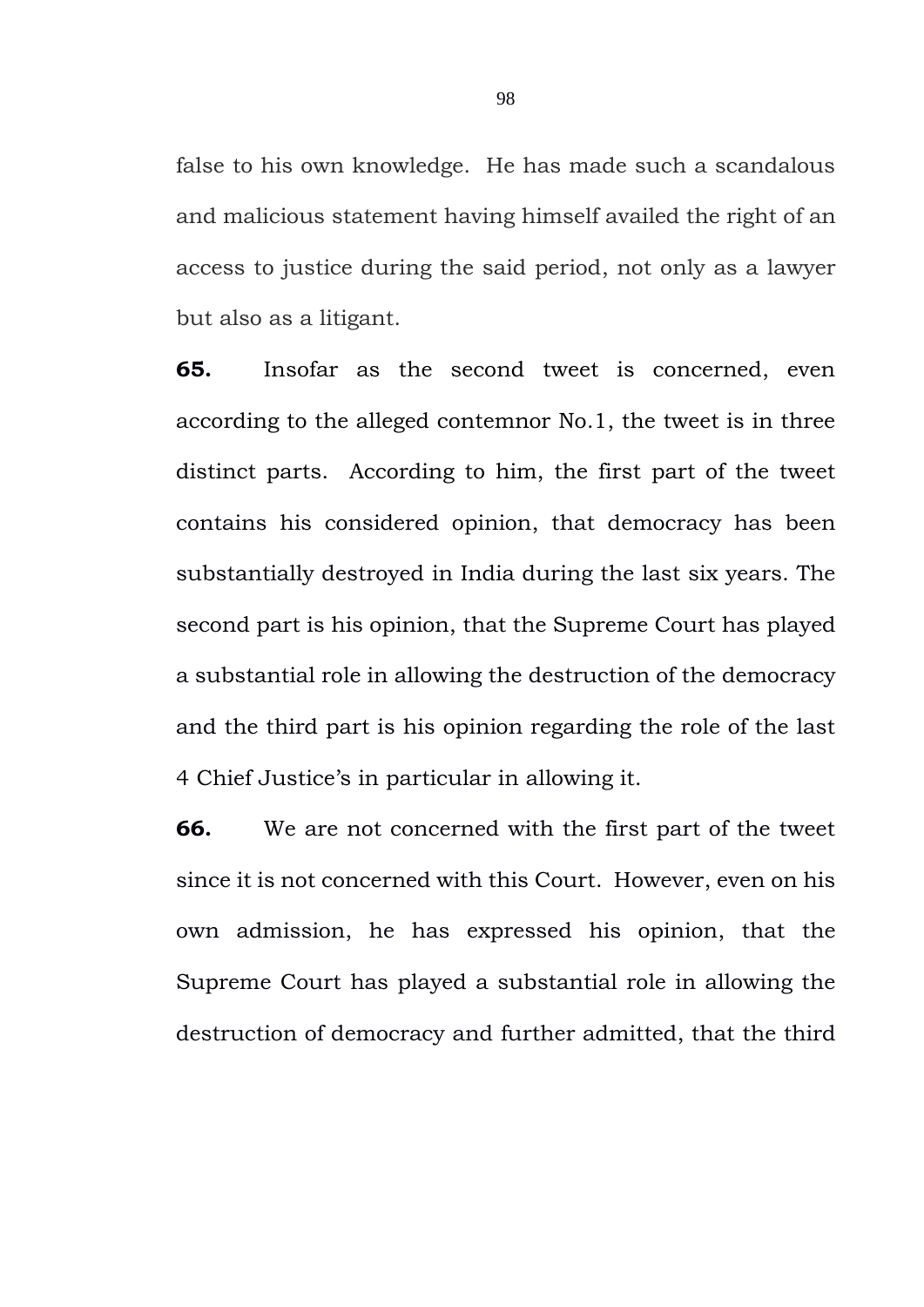part is regarding the role of last four Chief Justices in particular, in allowing it.

**67.** It is common knowledge, that the emergency era has been considered as the blackest era in the history of Indian democracy. The impression which the said tweet tends to give to an ordinary citizen is, that when the historians in future look back, the impression they will get is, that in the last six years the democracy has been destroyed in India without even a formal emergency and that the Supreme Court had a particular role in the said destruction and the last four Chief Justices of India had more particular role in the said destruction.

**68.** There cannot be any manner of doubt, that the said tweet is directed against the Supreme Court, tending to give an impression, that the Supreme Court has a particular role in the destruction of democracy in the last six years and the last four CJIs had a more particular role in the same. It is clear, that the criticism is against the entire Supreme Court and the last four CJIs. The criticism is not against a particular judge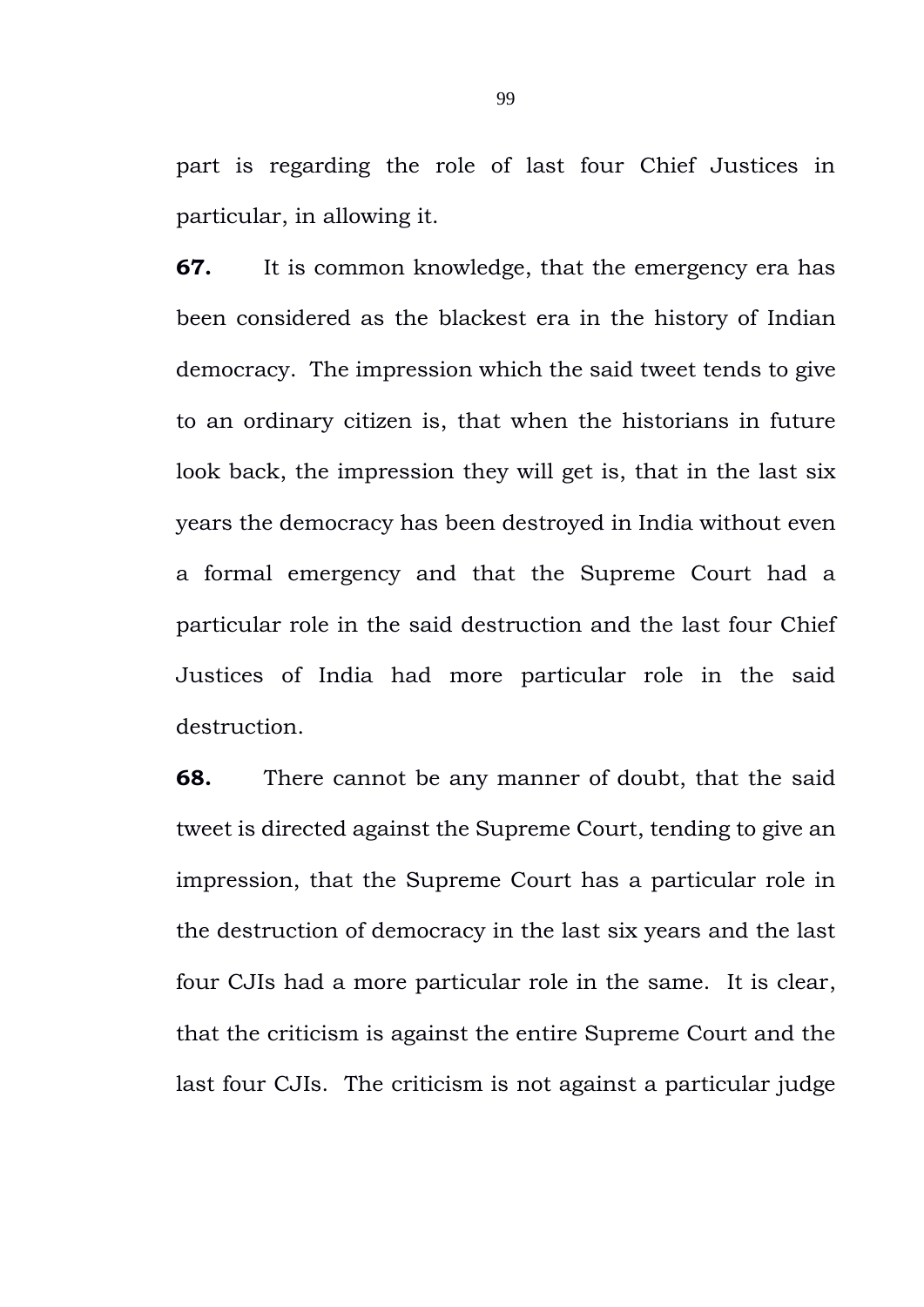but the institution of the Supreme Court and the institution of the Chief Justice of India. The impression that the said tweet tends to convey is that the judges who have presided in the Supreme Court in the period of last six years have particular role in the destruction of Indian democracy and the last four CJIs had a more particular role in it.

**69.** As discussed herein above, while considering as to whether the said criticism was made in a good faith or not the attending circumstances are also required to be taken into consideration. One of the attending circumstances is the extent of publication. The publication by tweet reaches millions of people and as such, such a huge extent of publication would also be one of the factors that requires to be taken into consideration while considering the question of good faith.

**70.** Another circumstance is, the person who makes such a statement. In the own admission, the alleged contemnor No.1 has been practicing for last 30 years in the Supreme Court and the Delhi High Court and has consistently taken up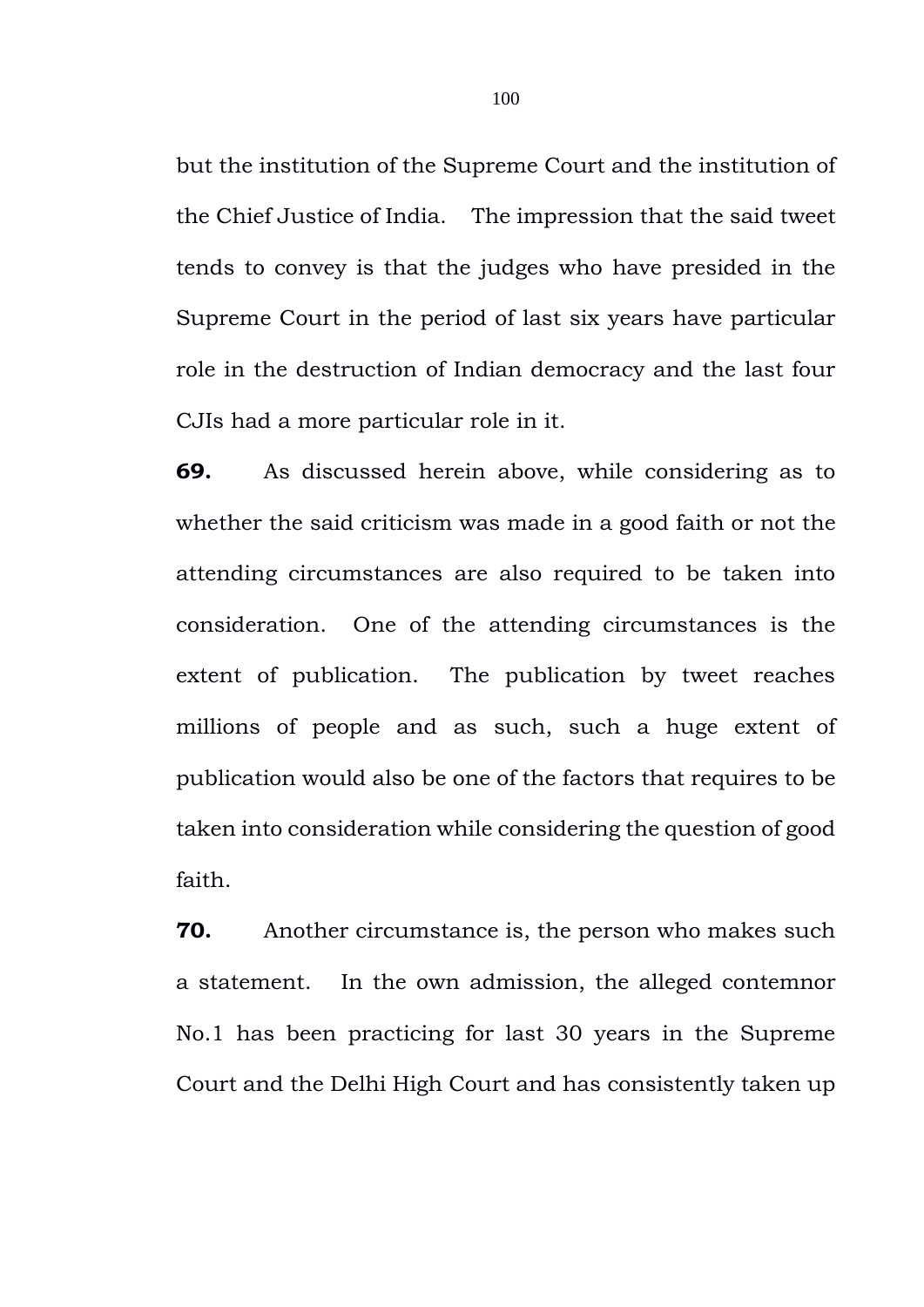many issues of public interest concerning the health of our democracy and its institutions and in particular the functioning of our judiciary and especially its accountability. The alleged contemnor being part of the institution of administration of justice, instead of protecting the majesty of law has indulged into an act, which tends to bring disrepute to the institution of administration of justice. The alleged contemnor No.1 is expected to act as a responsible officer of this Court. The scurrilous allegations, which are malicious in nature and have the tendency to scandalize the Court are not expected from a person, who is a lawyer of 30 years standing. In our considered view, it cannot be said that the above tweets can be said to be a fair criticism of the functioning of the judiciary, made bona fide in the public interest.

**71.** As held by this Court in earlier judgments, to which we have referred herein above, the Indian judiciary is not only one of pillars on which the Indian democracy stands but is the central pillar. The Indian Constitutional democracy stands on the bedrock of rule of law. The trust, faith and confidence of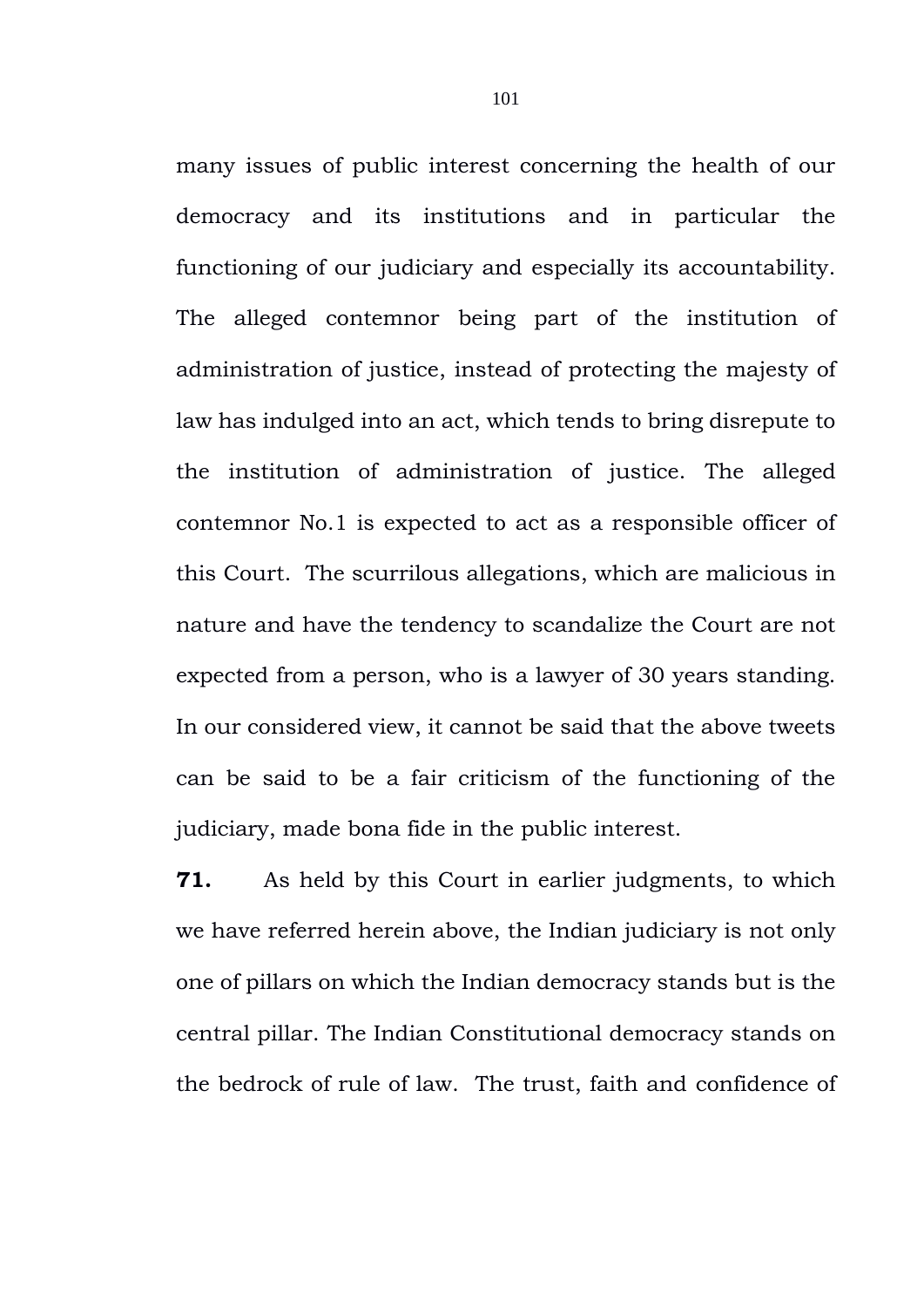the citizens of the country in the judicial system is *sine qua non* for existence of rule of law. An attempt to shake the very foundation of constitutional democracy has to be dealt with an iron hand. The tweet has the effect of destabilising the very foundation of this important pillar of the Indian democracy. The tweet clearly tends to give an impression, that the Supreme Court, which is a highest constitutional court in the country, has in the last six years played a vital role in destruction of the Indian democracy. There is no manner of doubt, that the tweet tends to shake the public confidence in the institution of judiciary. We do not want to go into the truthfulness or otherwise of the first part of the tweet, inasmuch as we do not want to convert this proceeding into a platform for political debate. We are only concerned with the damage that is sought to be done to the institution of administration of justice. In our considered view, the said tweet undermines the dignity and authority of the institution of the Supreme Court of India and the CJI and directly affronts the majesty of law.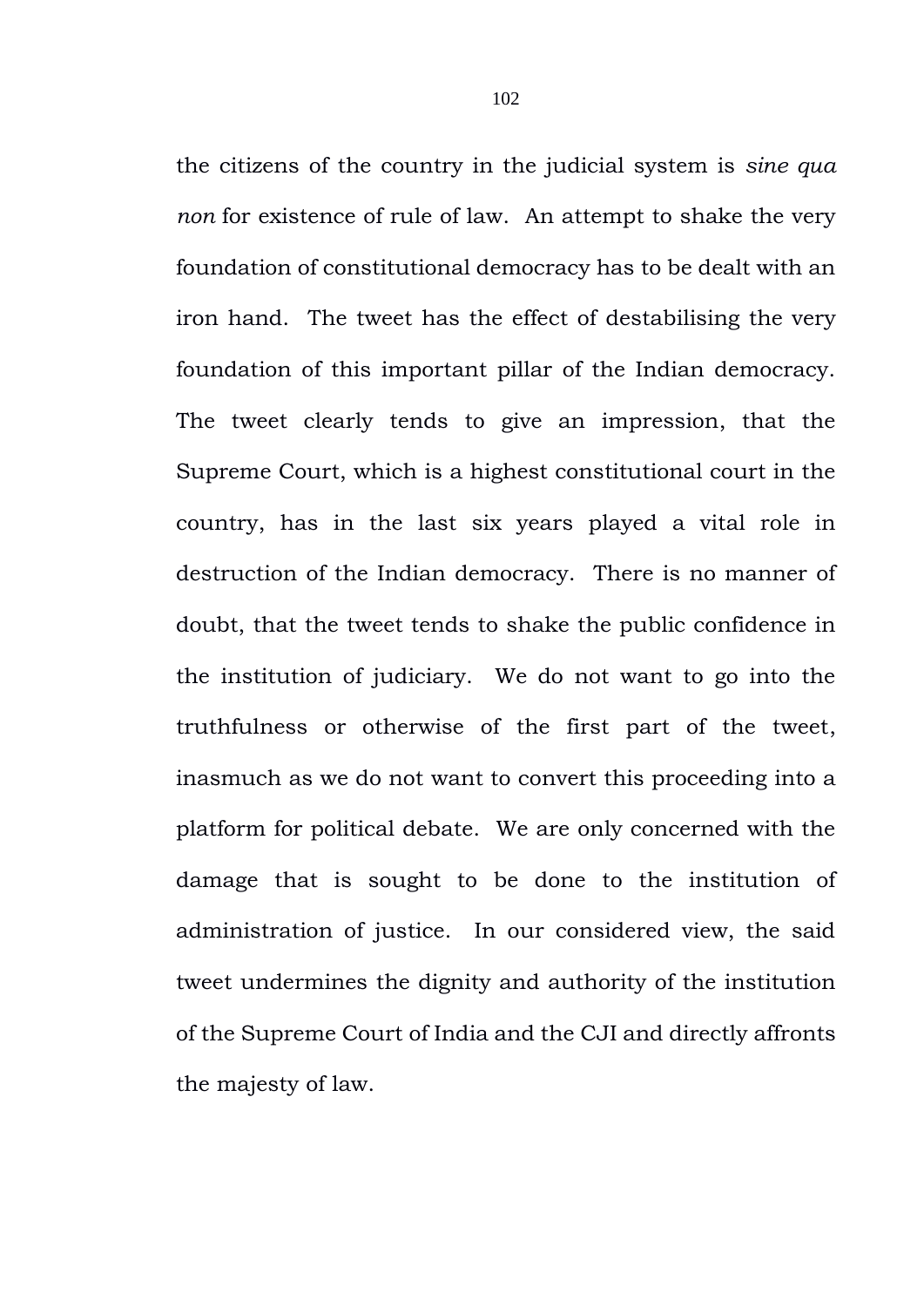**72.** Indian judiciary is considered by the citizens in the country with the highest esteem. The judiciary is considered as a last hope when a citizen fails to get justice anywhere. The Supreme Court is the epitome of the Indian judiciary. An attack on the Supreme Court does not only have the effect of tending an ordinary litigant of losing the confidence in the Supreme Court but also may tend to lose the confidence in the mind of other judges in the country in its highest court. A possibility of the other judges getting an impression that they may not stand protected from malicious attacks, when the Supreme Court has failed to protect itself from malicious insinuations, cannot be ruled out. As such, in order to protect the larger public interest, such attempts of attack on the highest judiciary of the country should be dealt with firmly. No doubt, that the Court is required to be magnanimous, when criticism is made of the judges or of the institution of administration of justice. However, such magnanimity cannot be stretched to such an extent, which may amount to weakness in dealing with a malicious, scurrilous, calculated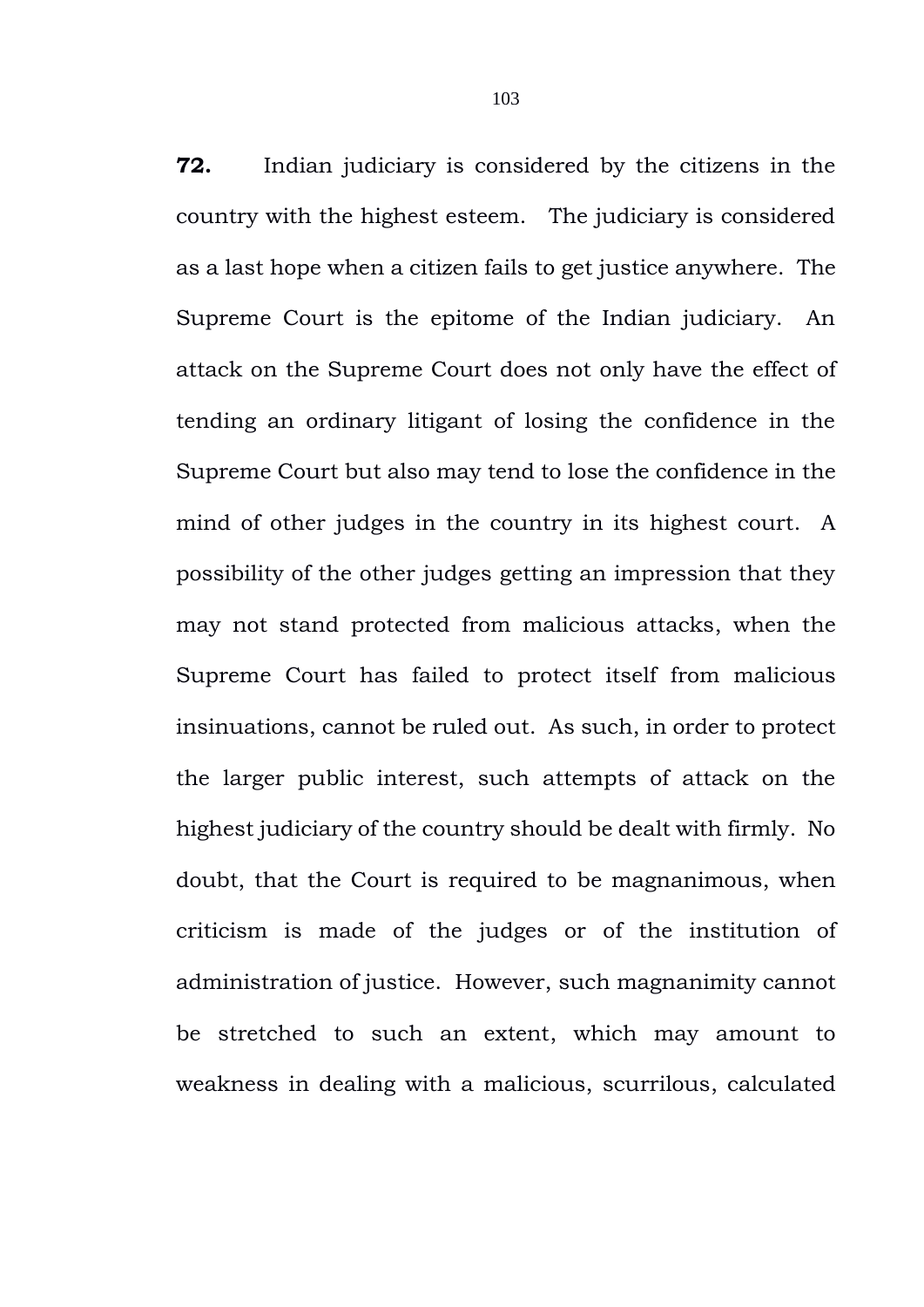attack on the very foundation of the institution of the judiciary and thereby damaging the very foundation of the democracy.

**73.** The Indian Constitution has given a special role to the constitutional courts of this country. The Supreme Court is a protector of the fundamental rights of the citizens, as also is endowed with a duty to keep the other pillars of democracy i.e. the Executive and the Legislature, within the constitutional bounds. If an attack is made to shake the confidence that the public at large has in the institution of judiciary, such an attack has to be dealt with firmly. No doubt, that it may be better in many cases for the judiciary to adopt a magnanimously charitable attitude even when utterly uncharitable and unfair criticism of its operations is made out of bona fide concern for improvement. However, when there appears some scheme and design to bring about results which have the tendency of damaging the confidence in our judicial system and demoralize the Judges of the highest court by making malicious attacks, those interested in maintaining high standards of fearless, impartial and unbending justice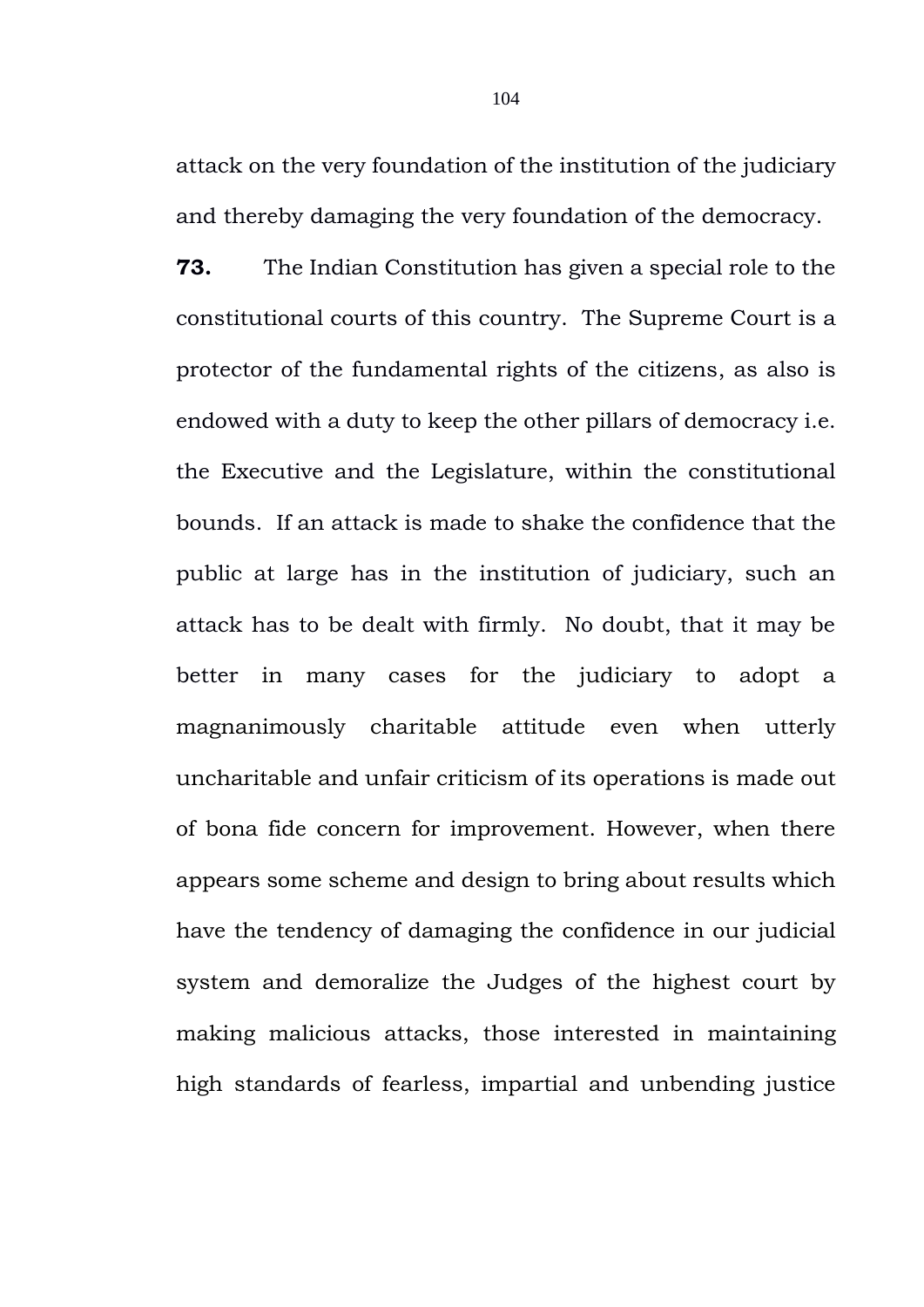will have to stand firmly. If such an attack is not dealt with. with requisite degree of firmness, it may affect the national honour and prestige in the comity of nations. Fearless and impartial courts of justice are the bulwark of a healthy democracy and the confidence in them cannot be permitted to be impaired by malicious attacks upon them. As observed by Justice Krishna Iyer in the case of *Re: S. Mulgaokar* (supra), on which judgment, Shri Dave has strongly relied on, if the Court considers the attack on the judge or judges scurrilous, offensive, intimidatory or malicious beyond condonable limits, the strong arm of the law must, in the name of public interest and public justice, strike a blow on him who challenges the supremacy of the rule of law by fouling its source and stream.

**74.** The summary jurisdiction of this Court is required to be exercised not to vindicate the dignity and honour of the individual judge, who is personally attacked or scandalised, but to uphold the majesty of the law and of the administration of justice. The foundation of the judiciary is the trust and the confidence of the people in its ability to deliver fearless and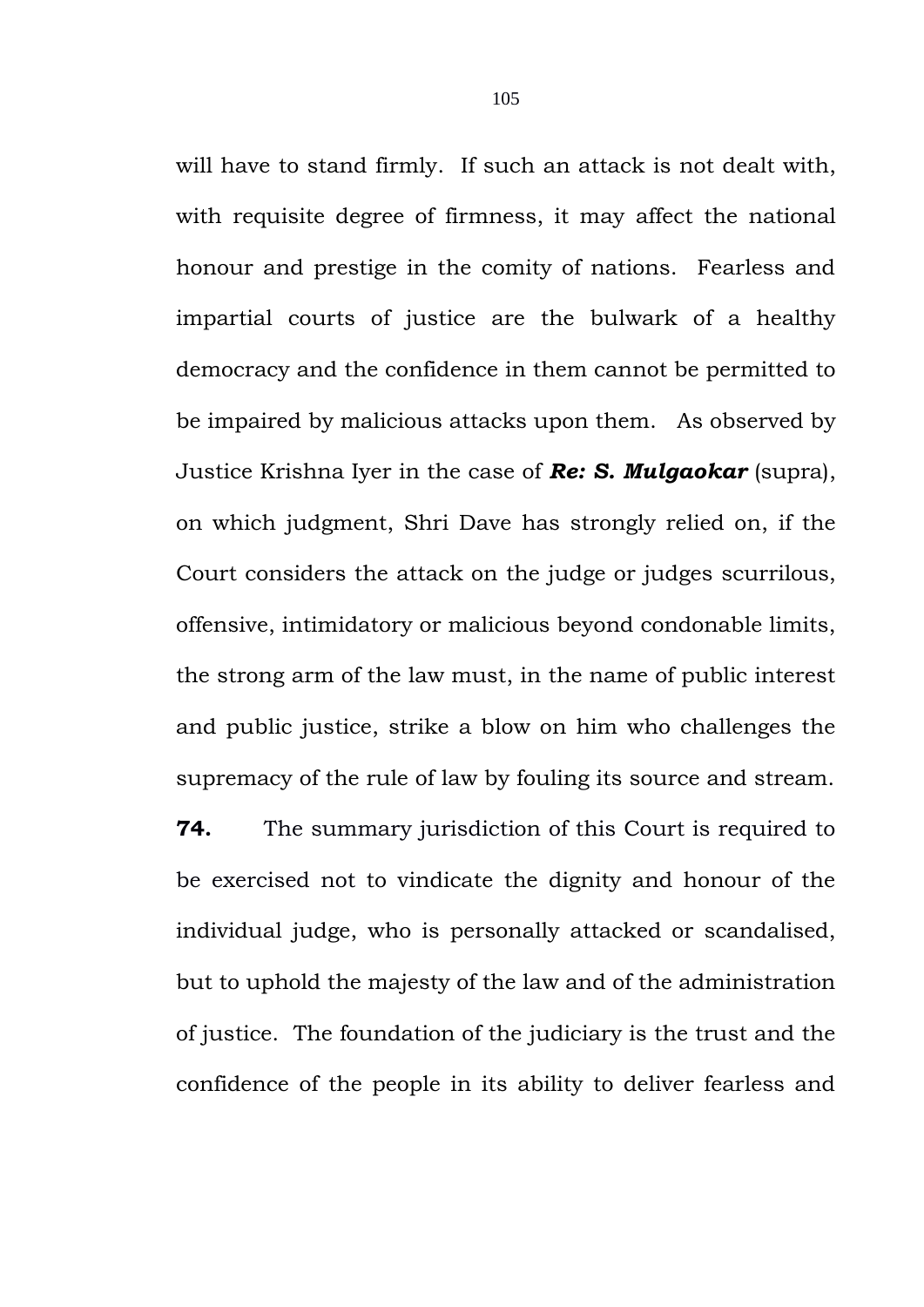impartial justice. When the foundation itself is sought to be shaken by acts which tend to create disaffection and disrespect for the authority of the court by creating distrust in its working, the edifice of the judicial system gets eroded. The scurrilous/malicious attacks by the alleged contemnor No.1 are not only against one or two judges but the entire Supreme Court in its functioning of the last six years. Such an attack which tends to create disaffection and disrespect for the authority of this Court cannot be ignored. Recently, the Supreme Court in the cases of *National Lawyers Campaign for Judical Transparency and Reforms and others* vs. *Union of India and others<sup>15</sup> and Re: Vijay Kurle & Ors* (supra) has suo motu taken action against Advocates who had made scandalous allegations against the individual judge/judges. Here the alleged contemnor has attempted to scandalise the entire institution of the Supreme Court. We may gainfully refer to the observations of Justice Wilmot in *R*. v. *Almon<sup>16</sup>* made as early as in 1765:

<sup>15</sup> 2019 SCC Online SC 411

<sup>16</sup> 1765 Wilmot's Notes 243 : 97 ER 94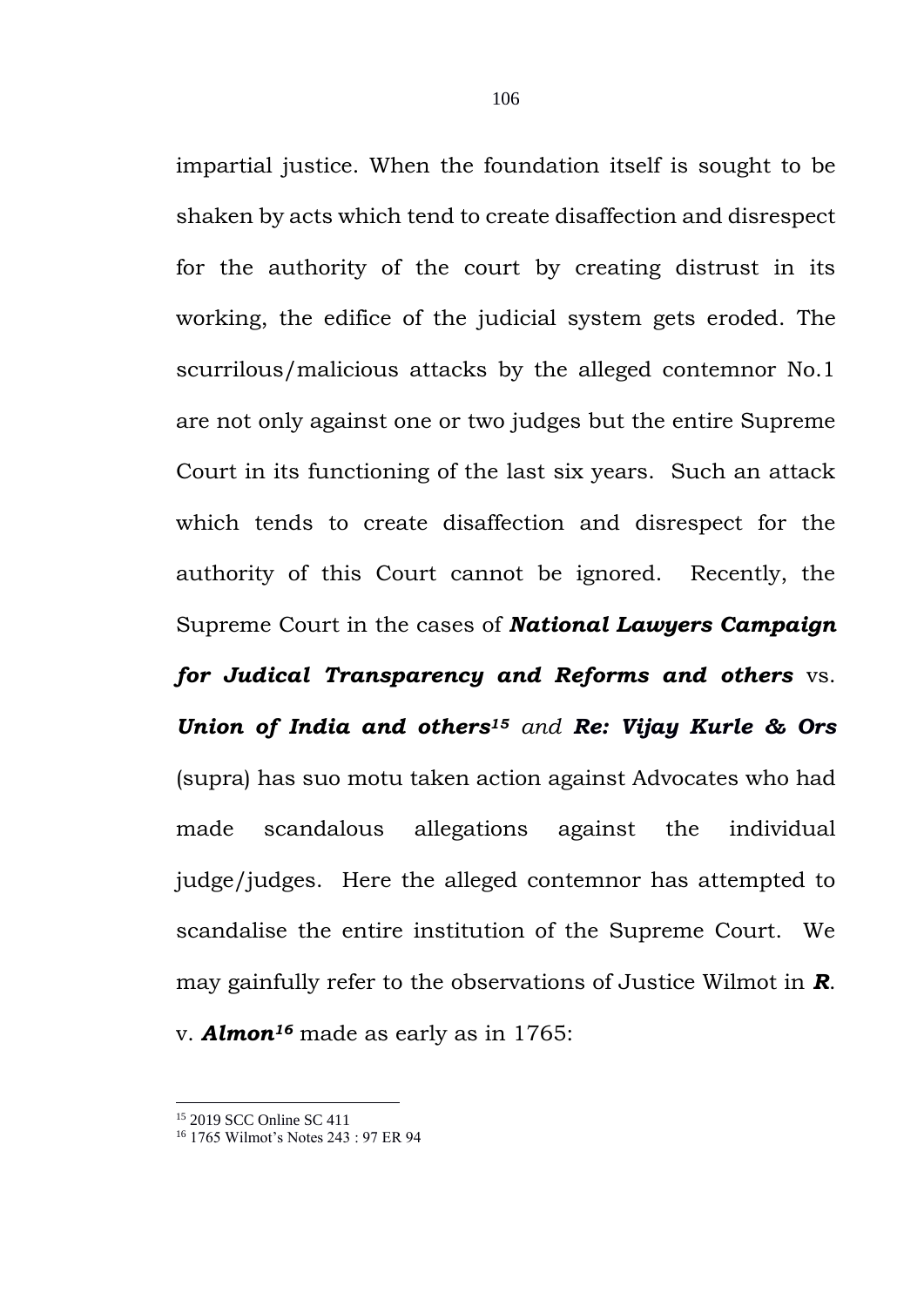"…. And whenever men's allegiance to the law is so fundamentally shaken, it is the most fatal and most dangerous obstruction of justice, and, in my opinion, calls out for a more rapid and immediate redress than any other obstruction whatsoever; not for the sake of the Judges, as private individuals, but because they are the channels by which the King's justice is conveyed to the people."

**75.** The tweets which are based on the distorted facts, in our considered view, amount to committing of 'criminal contempt'.

**76.** Insofar as the alleged contemnor No.2 is concerned, we accept the explanation given by it, that it is only an intermediary and that it does not have any control on what the users post on the platform. It has also showed bona fides immediately after the cognizance was taken by this Court as it has suspended both the tweets. We, therefore, discharge the notice issued to the alleged contemnor No.2.